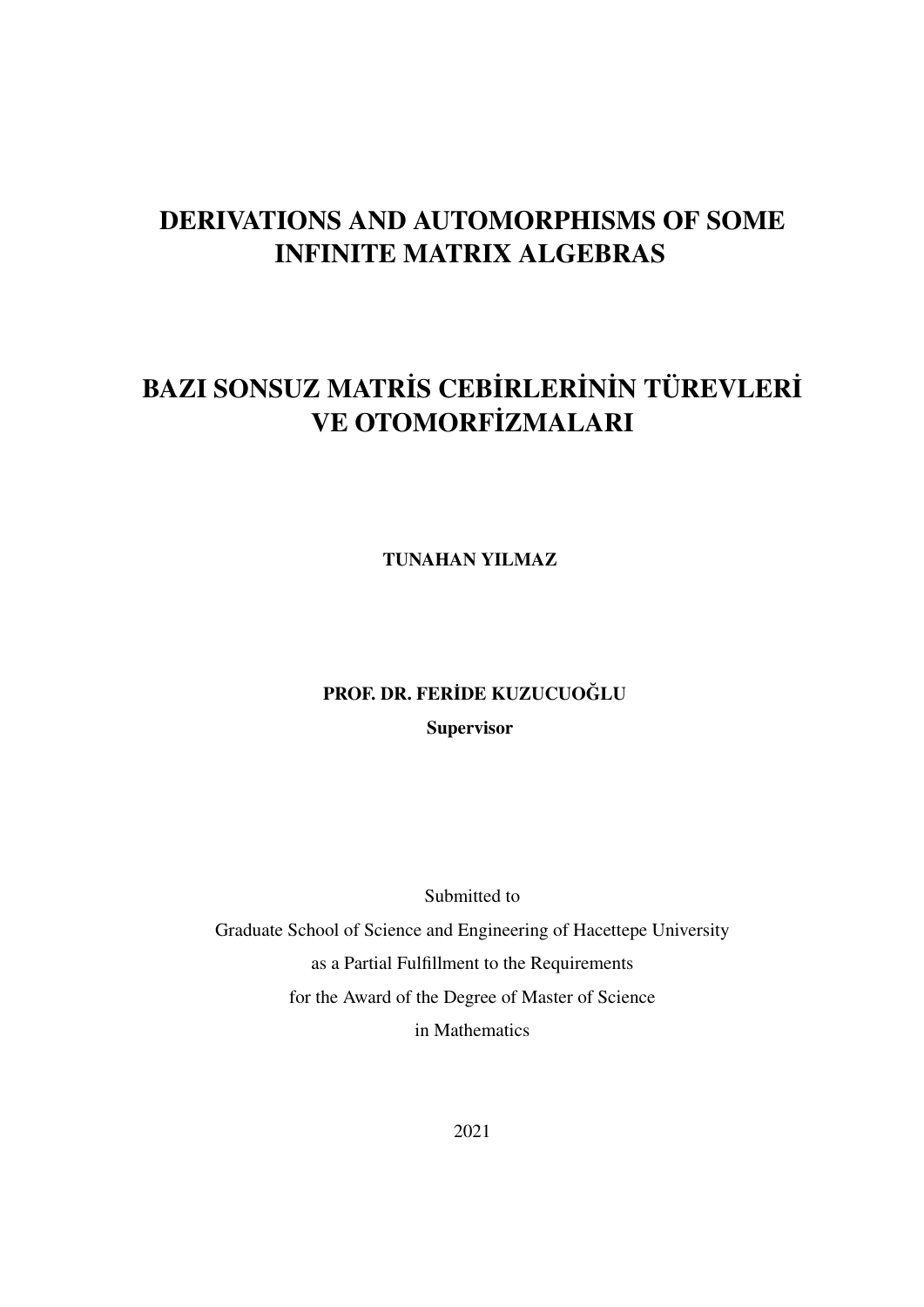## ABSTRACT

# DERIVATIONS AND AUTOMORPHISMS OF SOME INFINITE MATRIX **ALGEBRAS**

#### Tunahan YILMAZ

Master of Science, Department of Mathematics Supervisor: Prof. Dr. Feride KUZUCUOGLU ˘ (June) 2021, 75 pages

Let R be a commutative ring with identity and  $\mathcal{M}_n(R)$  be the algebra (ring) of all  $n \times n$ matrices over R. Note that an additive map  $\mathfrak D$  of a ring R into itself is said to be a derivation of R if  $\mathfrak{D}(xy) = \mathfrak{D}(x)y + x\mathfrak{D}(y)$  for all  $x, y \in R$ . Studies on automorphisms and derivations of matrix algebras and matrix rings have been actively continuing since the 1950s. In the first study on this subject, in the case of  $R$  being a field, Skolem-Noether showed that each automorphism of the matrix algebra  $\mathcal{M}_n(R)$  is an inner automorphism ([10, Theorem 4.3.1]). It has also been shown that every derivation of  $\mathcal{M}_n(R)$  is inner in the case when R is a field (see [10, Proposition(p100)]). Later on, these studies were extended to the subalgebras (subrings) of the matrix algebra (ring)  $\mathcal{M}_n(R)$ .

Since the 2000s, studies on Lie and Jordan automorphisms and Lie and Jordan derivations of  $\mathcal{M}_n(R)$  matrix algebras (rings) and subalgebras (subrings) have been started to appear in the literature. This thesis aims to bring automorphism and derivation problems to infinite matrix algebras and rings. The first chapter of this thesis, which consists of five chapters, contains the historical development of the subject of this thesis and relevant information. Second chapter covers some basic definitions and theorems which will help us better understand the work to be done in the following chapters. In the third chapter, infinite matrix algebras and rings are introduced, and some of their basic properties are observed. In the fourth chapter, derivations of column finite matrix rings are discussed. In the last chapter, all Lie derivations of (upper) niltriangular infinite matrix algebras are described.

Keywords: Automorphism, Derivation, Lie derivation, Infinite matrix algebras, Ring of column-finite matrices, Niltriangular matrix.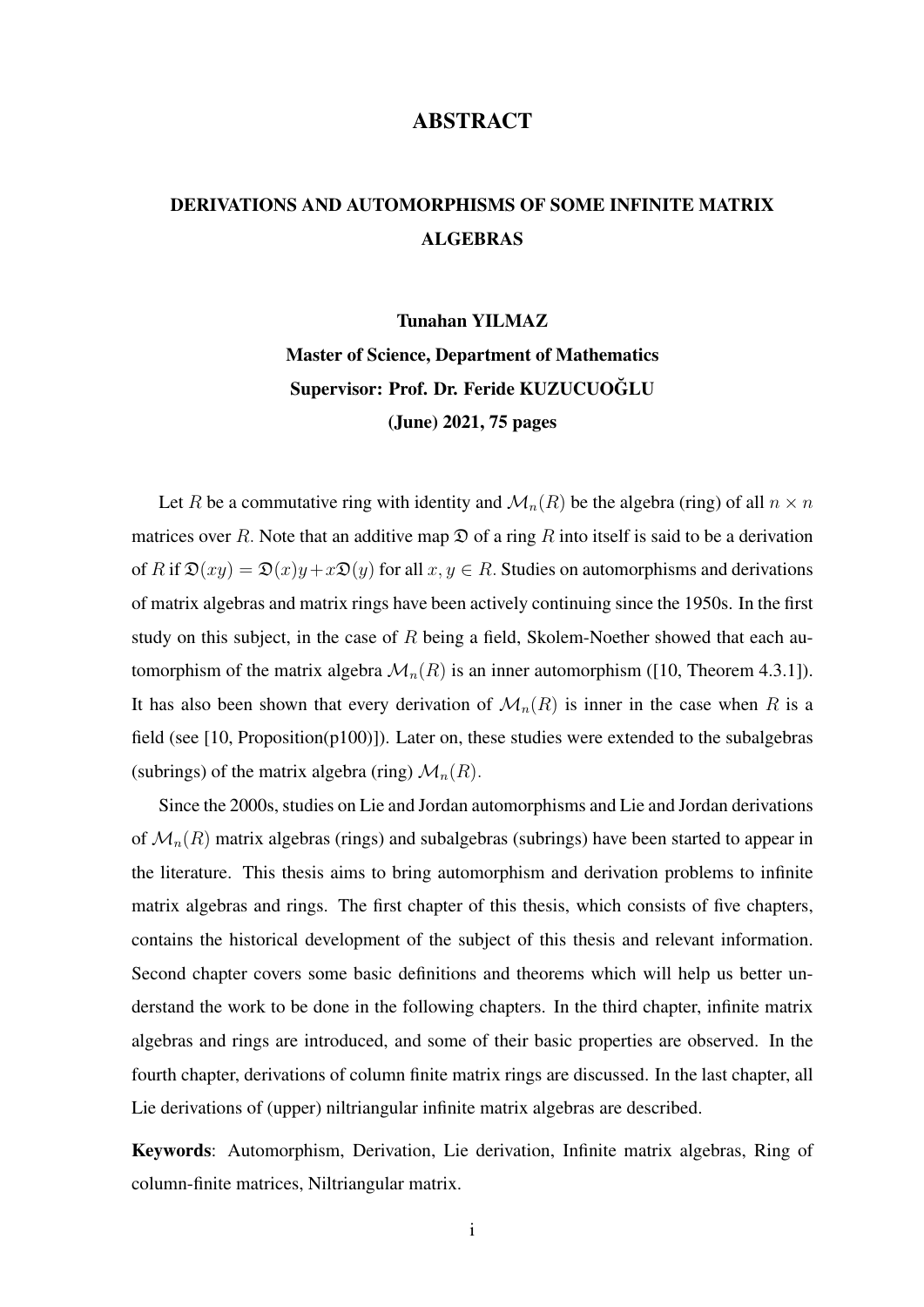#### **ÖZET**

# BAZI SONSUZ MATRİS CEBİRLERİNİN TÜREVLERİ VE **OTOMORFİZMALARI**

Tunahan YILMAZ Yüksek Lisans, Matematik Bölümü Tez Danışmanı: Prof. Dr. Feride KUZUCUOĞLU Haziran 2021, 75 sayfa

R birimli ve değişmeli bir halka ve  $\mathcal{M}_n(R)$  kümesi R üzerinde tanımlı  $n \times n$  tipindeki bütün matrislerin oluşturduğu cebir (halka) olsun.  $\mathfrak D$  dönüşümü, R halkası üzerinde tanımlı toplamsal bir dönüşüm olmak üzere eğer her  $x, y \in R$  için  $\mathfrak{D}(xy) = \mathfrak{D}(x)y + x\mathfrak{D}(y)$  koşulunu sağlıyorsa bu dönüşüme  $R$  halkasının bir türev dönüşümü denir. Matris cebirleri ve matris halkalarının otomorfizmaları ve türevleri üzerine çalışmalar 1950 yıllarından beri aktif olarak devam etmektedir. Bu konudaki ilk çalışmada, R yerine F cismi alındığında  $\mathcal{M}_n(F)$ matris cebirinin her otomorfizmasının bir iç otomorfizma oldugu Skolem-Noether tarafından ˘ gösterilmiştir ([10, Theorem 4.3.1]). Bununla birlikte, yine R yerine F cismi alındığında,  $\mathcal{M}_n(F)$  matris cebirinin her türev dönüşümünün ise bir iç türev dönüşümü olduğu kanıtlanmıştır (bkz. [10, Proposition(p100)]). Daha sonra bu çalışmalar  $\mathcal{M}_n(R)$  matris cebirinin (halkasının) alt cebirlerine (halkalarına) taşınmıştır.

2000'li yıllardan itibaren ise  $\mathcal{M}_n(R)$  matris cebirlerinin (halkalarının) ve alt cebirlerinin (alt halkalarının) Lie ve Jordan otomorfizmaları ile Lie ve Jordan türevleri üzerine çalı¸smalar literatürde yer almaya başlamıştır. Bu tezin amacı otomorfizma ve türev problemlerini sonsuz matris cebirlerine ve halkalarına taşımaktır. Beş bölümden oluşan bu tezin ilk bölümü, tez konusun tarihsel gelişimi ve ilgili bilgilerden oluşmaktadır. İkinci bölüm sonraki bölümlerde yapılacak çalışmaların daha iyi anlaşılmasında yardımcı olacak bazı temel tanım ve teoremleri içermektedir. Üçüncü bölümde sonsuz matris cebirleri ve halkaları tanıtılmış ve bunların bazı temel özellikleri incelenmiştir. Dördüncü bölümde sütun sonlu matris halkalarının türevleri ele alınmıştır. Son bölümde ise (üst) nilüçgensel sonsuz matris cebirlerinin Lie türevlerinin karakterizasyonu verilmiştir.

Anahtar Kelimeler: Otomorfizma, Türev, Lie türev, Sonsuz matris cebirleri, Sütun sonlu matris halkası, Nilüçgensel matris.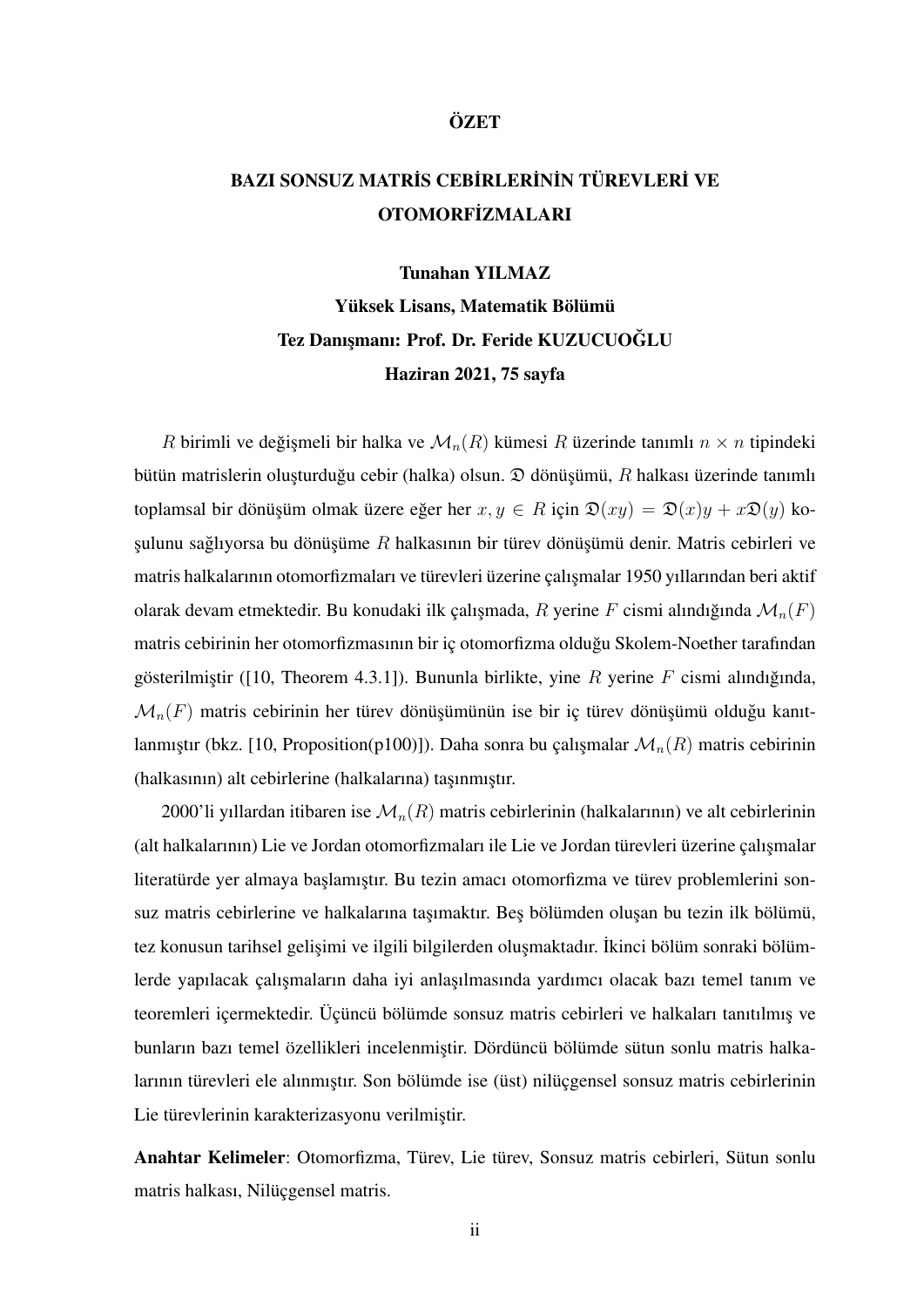## ACKNOWLEDGEMENT

Throughout the writing of this thesis I have received a great deal of support and assistance. I would like to express my sincere appreciation to all of those people who have made important contributions to this study.

First and foremost, I would like to express my deep and sincere gratitude to my supervisor, Prof. Dr. Feride Kuzucuoglu, for her patience, motivation, help, and understanding. This thesis would not have been possible without her insightful comments and suggestions.

Besides my supervisor, I would like to thank the rest of my thesis committee: Prof. Dr. Ali Erdoğan, Prof. Dr. Evrim Akalan, Assoc. Prof. Dr. Pınar Aydoğdu, and Assoc. Prof. Dr. Ebru Solak, for their helpful comments and precious time.

I also owe a special debt to my family. I am extremely grateful to my parents, Sakine Yilmaz and İlhan Yilmaz, for their sacrifices, unflagging support, and love at every stage of my life. They are always there for me. In addition, I would like to thank my dear sister Özlem Yılmaz for the joy and motivation she brought to my life. I also have my brother Mehmet Ali Yılmaz to thank for being such a nice friend.

I am very much thankful to my dear fiancee Melis Berçin Koyuncu for her love, encouragement, understanding, and patience. I am really grateful to her for spending most of her time with me editing and preparing this thesis. I could not have completed this thesis without her continuing support.

Last but not least, I would like to thank my dear friends, Turgay Tırnavalı and Zafer Çetin, for the sleepless nights we were studying together, and for the happy leisure time activities to rest my mind.

Tunahan YILMAZ

June 2021, Ankara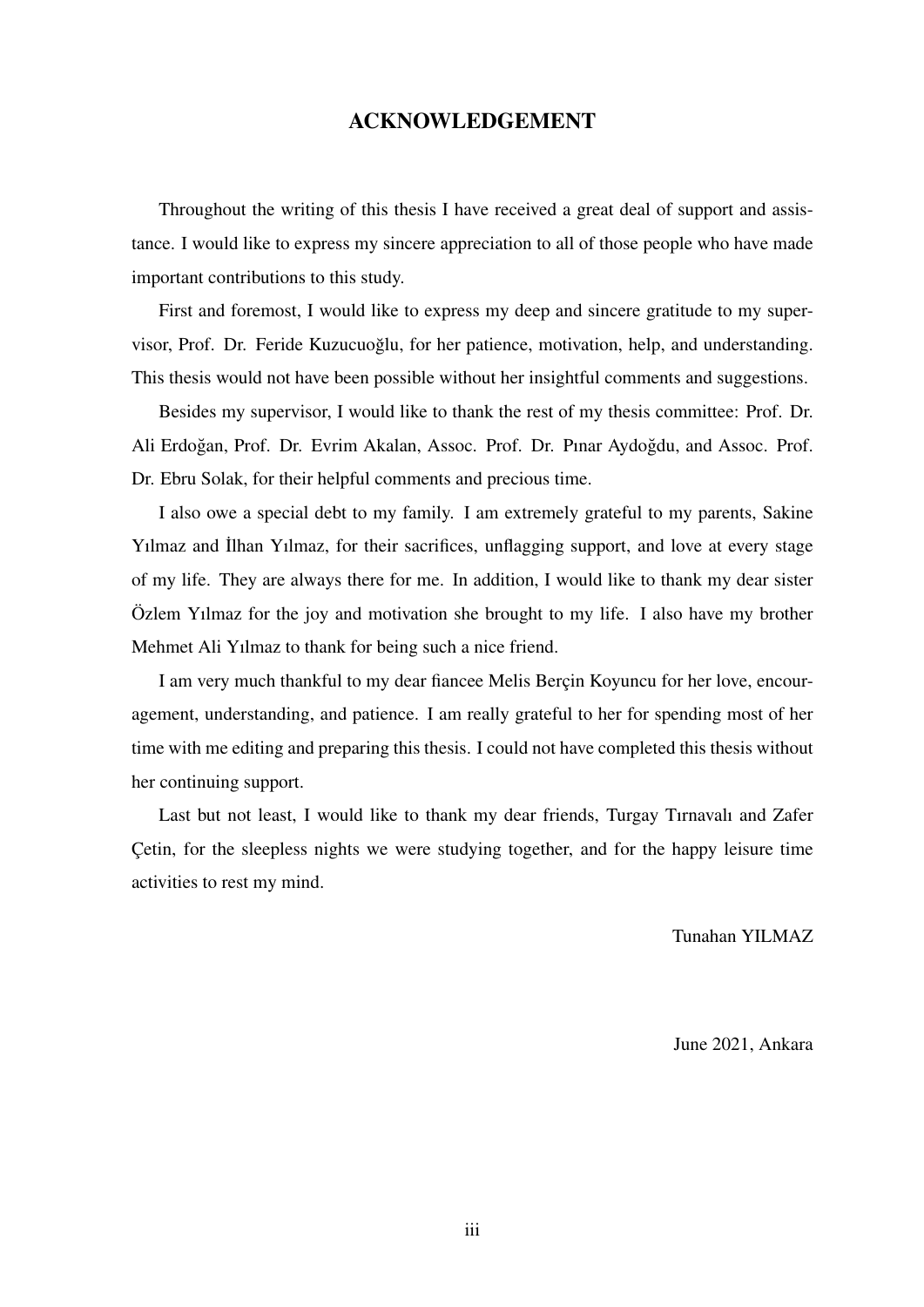# **Contents**

## Page

| $\mathbf{i}$   |                                                                        |                |  |  |
|----------------|------------------------------------------------------------------------|----------------|--|--|
| ii             |                                                                        |                |  |  |
| iii            |                                                                        |                |  |  |
| iv             |                                                                        |                |  |  |
| vi             |                                                                        |                |  |  |
| $\mathbf{1}$   |                                                                        | $\mathbf{1}$   |  |  |
| $\overline{2}$ |                                                                        | $\overline{4}$ |  |  |
| 2.1            |                                                                        | $\overline{4}$ |  |  |
| 2.2            |                                                                        | $\overline{7}$ |  |  |
| 2.3            |                                                                        | 9              |  |  |
| 2.4            |                                                                        | 9              |  |  |
| 2.5            |                                                                        | 10             |  |  |
| 2.6            | Automorphisms and Derivations of The Matrix Algebra $\mathcal{M}_n(F)$ | 13             |  |  |
| 2.7            |                                                                        | 15             |  |  |
| 3              |                                                                        | 18             |  |  |
| 3.1            |                                                                        | 19             |  |  |
| 3.2            |                                                                        | 20             |  |  |
| 3.3            |                                                                        | 22             |  |  |
| 3.3.1          |                                                                        | 29             |  |  |
|                |                                                                        | 34             |  |  |
| $\overline{4}$ |                                                                        | 36             |  |  |
| 4.1            |                                                                        | 36             |  |  |
| 4.2            |                                                                        | 37             |  |  |
| 4.3            |                                                                        | 51             |  |  |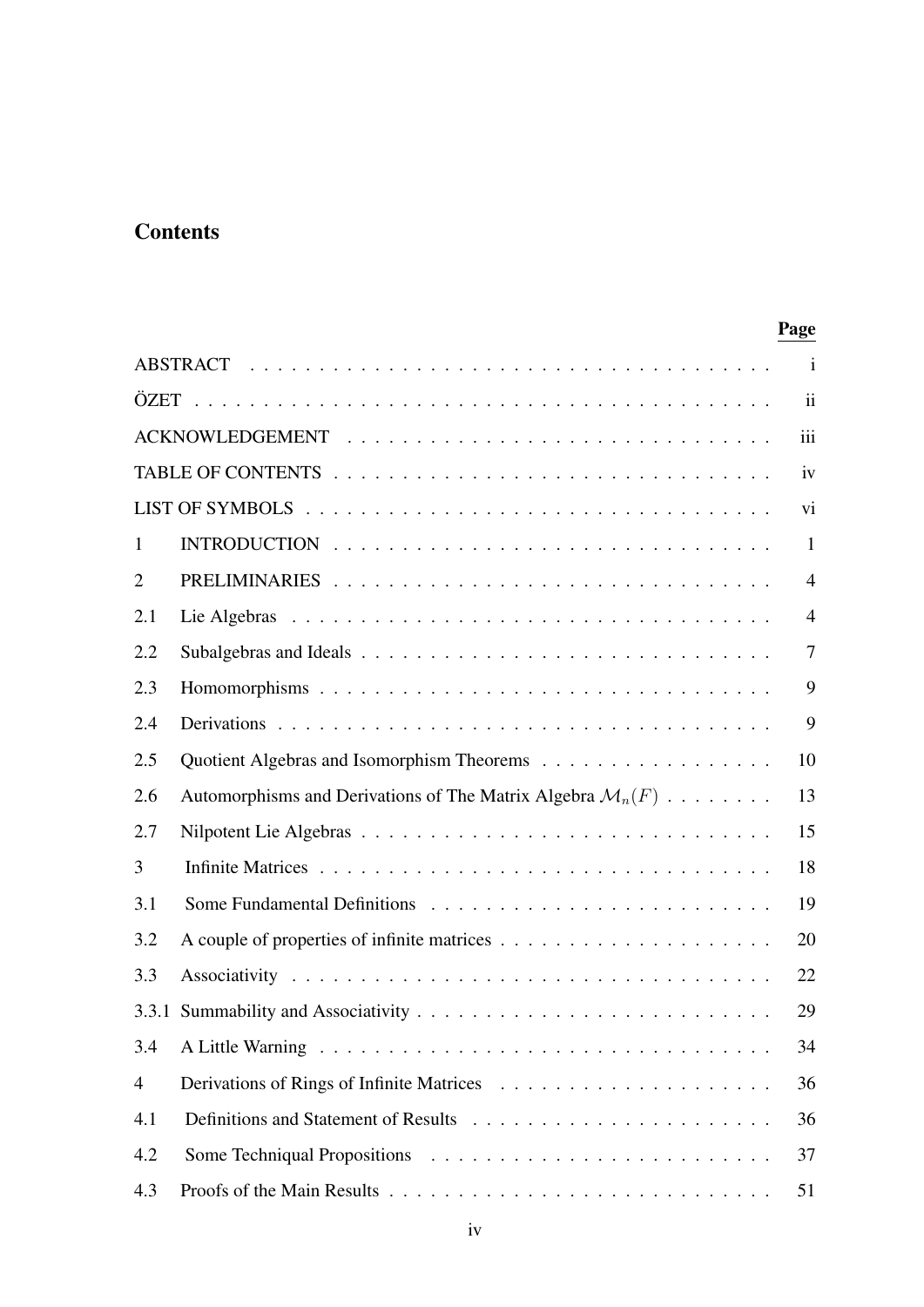| 5 <sup>5</sup> | Derivations of Infinite Niltriangular Lie Matrix Algebras 52 |  |
|----------------|--------------------------------------------------------------|--|
| 5.1            |                                                              |  |
|                |                                                              |  |
|                |                                                              |  |
|                |                                                              |  |
|                |                                                              |  |
|                |                                                              |  |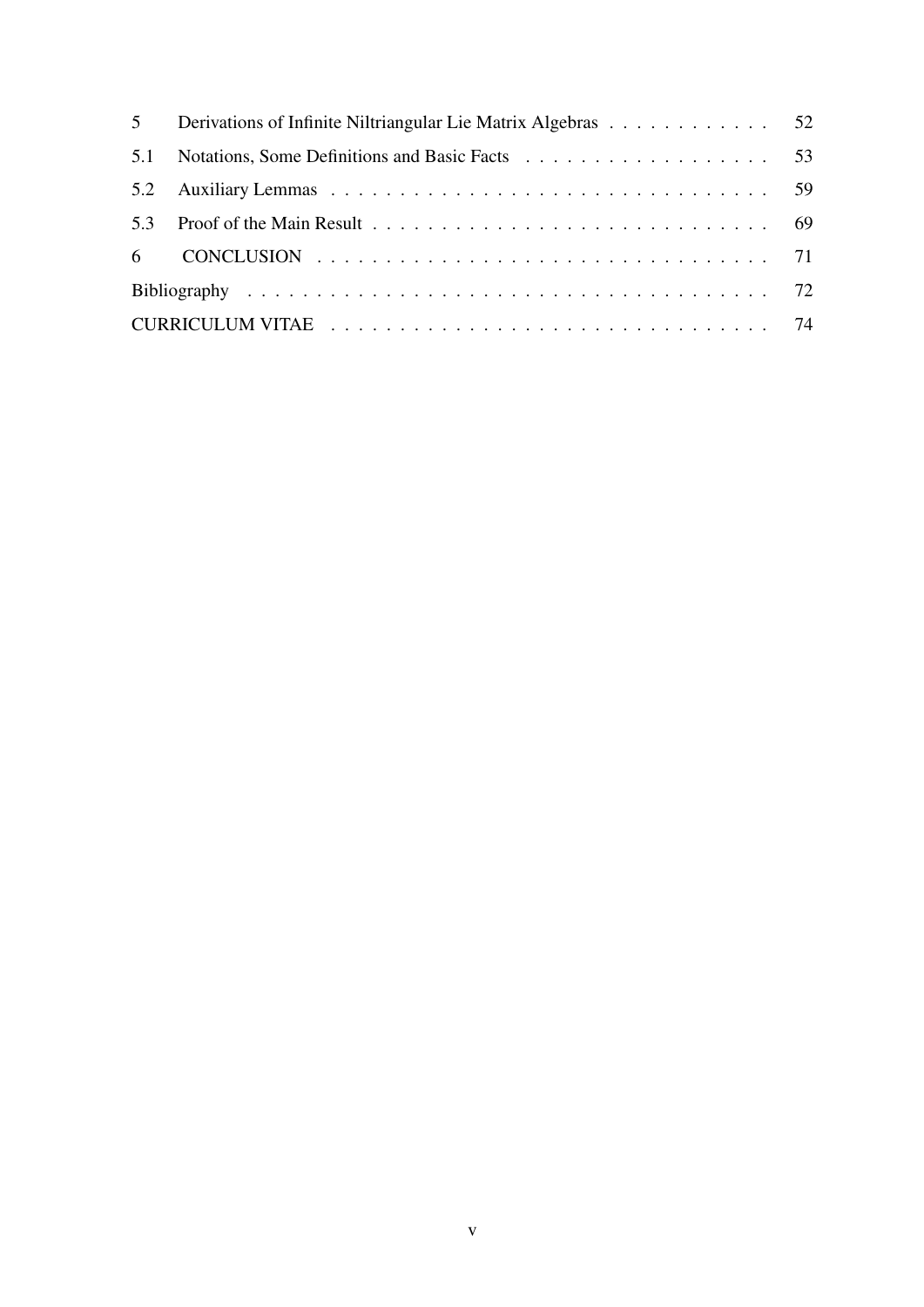# LIST OF SYMBOLS

# Symbols

| $\,F$                           | A field                                                         |
|---------------------------------|-----------------------------------------------------------------|
| $\boldsymbol{R}$                | A commutative ring with identity                                |
| $\mathcal{A}$                   | An F-algebra                                                    |
| $\mathcal{L}$                   | A Lie algebra over $R$                                          |
| $\mathcal{M}_n(R)$              | The ring of all $n \times n$ matrices over R                    |
| $\mathcal{N}T_n(R)$             | The set of all strictly upper triangular $n \times n$ matrices  |
|                                 | over $R$                                                        |
| $\mathcal{M}_{\infty}(R)$       | The set of all infinite matrices whose rows and columns         |
|                                 | are indexed by $\mathbb{Z}^+ \times \mathbb{Z}^+$ over R        |
| $\mathcal{D}_{\infty}(R)$       | The ring of infinite diagonal matrices over $R$                 |
| $\mathcal{T}_{\infty}(R)$       | The ring of all infinite upper triangular matrices over $R$     |
| $\mathcal{M}_{Cf}(R)$           | The ring of all infinite column-finite matrices over $R$        |
| $\mathcal{M}_{Rf}(R)$           | The ring of all infinite row-finite matrices over $R$           |
| $\mathcal{M}_{RCf}(R)$          | $\mathcal{M}_{Rf}(R) \cap \mathcal{M}_{Cf}(R)$                  |
| $\mathcal{M}^{fin}_{\infty}(R)$ | The ring of finitely supported matrices over $R$                |
| $\xi_{ii}$                      | The matrix whose only nonzero entry is 1 in the $(i, j)$        |
|                                 | coordinate, regardless of its dimension                         |
| $\overline{O}$                  | The zero matrix, regardless of its dimension                    |
| $I_{\infty}$ and $I_n$          | The identity matrices, infinite and $n \times n$ , respectively |
| $\mathcal{N}T_{\infty}(R)$      | The Lie algebra of infinite niltriangular matrices over $R$     |
| $\text{Im}\,\phi$               | The image of a Lie algebra homomorphism $\phi$                  |
| $\ker \phi$                     | The kernel of a Lie algebra homomorphism $\phi$                 |
| $\mathbb{Z}^+$                  | The set of positive integers                                    |
|                                 |                                                                 |

C The set of complex numbers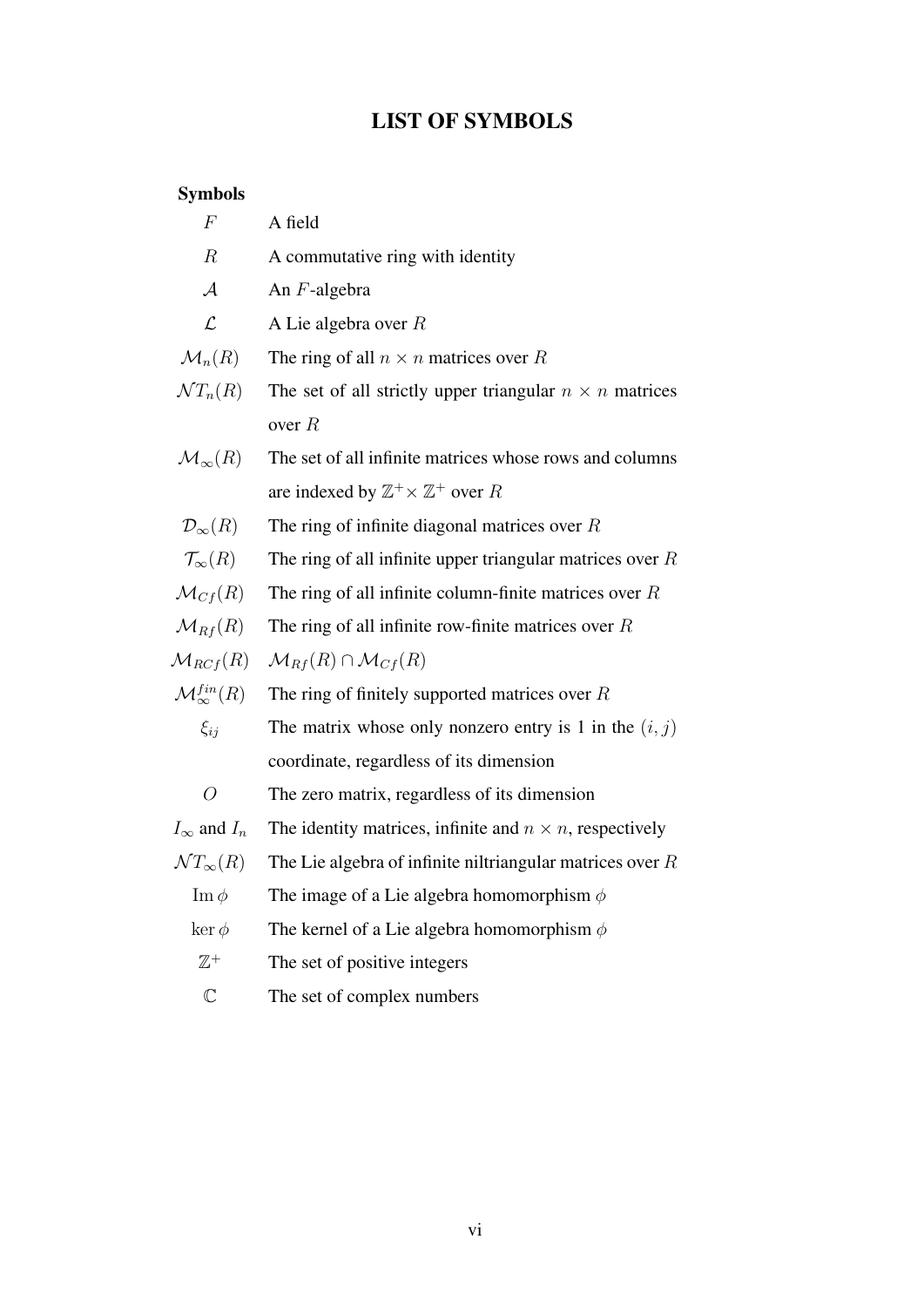# Chapter 1

# INTRODUCTION

In this chapter, as we mentioned in the abstract part, we focus on the historical development of the issues we will cover in this thesis. There is no doubt that knowing what has been done in the past will help us grasp the importance of our work. In this sense, this chapter will guide us throughout our thesis. By the way, here we introduce a few necessary definitions and concepts to understand what is being discussed. (Of course, the definitions and theorems required in the next chapters are discussed more broadly in the following chapter.)

**Definition 1.0.1.** For any unit element x of a ring R, the mapping

$$
\begin{array}{rcl} \alpha_x : & R & \to & R \\ & y & \to & xyx^{-1} \end{array}
$$

defines an automorphism. It will be called the inner automorphism of R.

**Definition 1.0.2.** Let x be an arbitrary element of a ring  $R$ , then the additive map

$$
\mathfrak{D}_x: R \to R
$$
  

$$
y \to xy - yx
$$

turns out to be a derivation, called inner.

Before going into details, let us make a little briefing about the notations. Unless specifically stated otherwise, from here on the notations  $R$  and  $F$  denote a commutative ring with identity and a field, respectively. We are now ready to get down to the heart of the matter. In 1950, a study that inspired many mathematicians was carried out. It was shown that each automorphism of the matrix algebra  $\mathcal{M}_n(F)$  of all  $n \times n$  matrices with coefficients in F is inner automorphism (see [10]). Of course, this study made many researchers wonder if a similar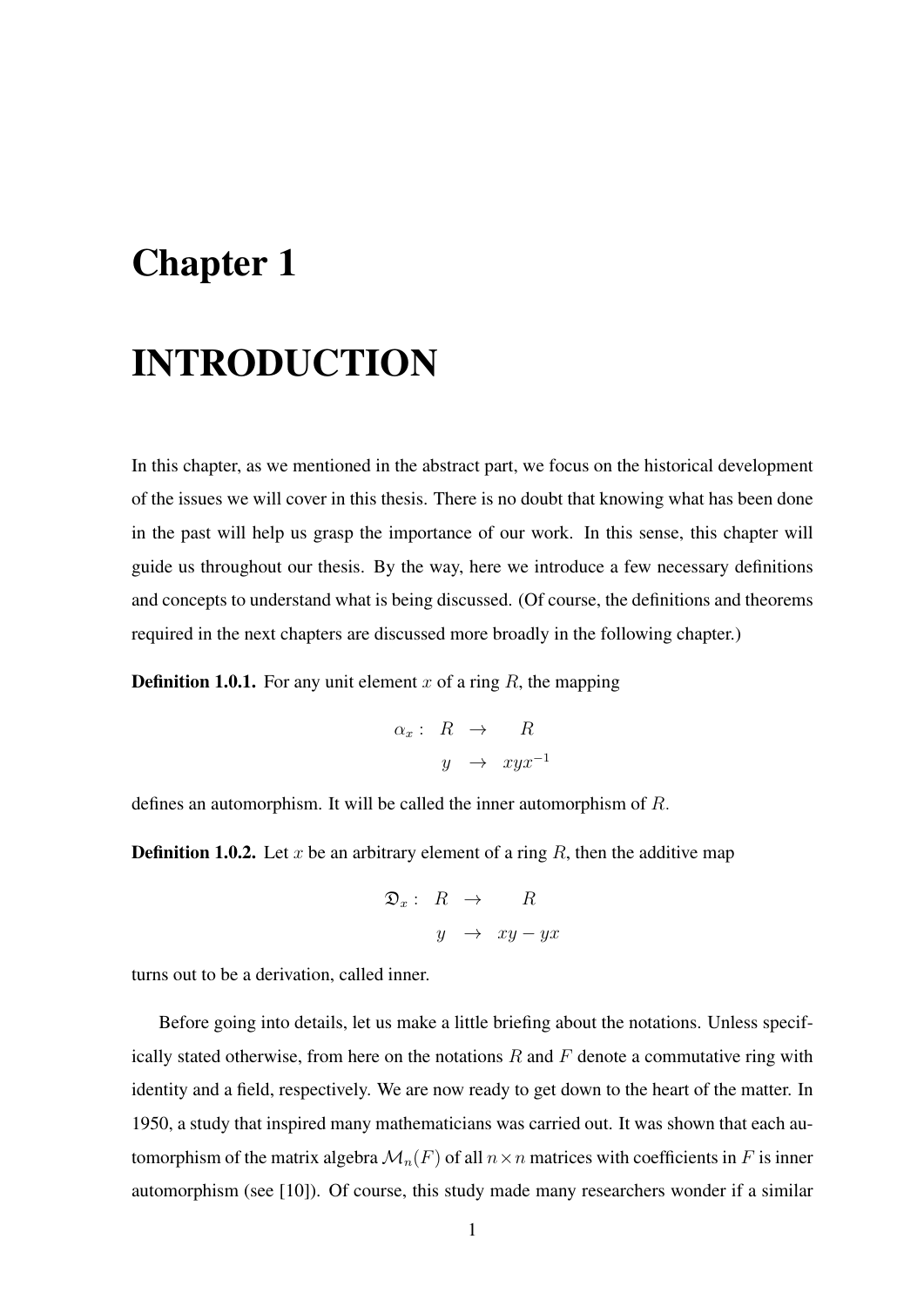result can be extended to some subalgebras of  $\mathcal{M}_n(F)$  too. Dubisch and Perlis were one of them. What they did in 1951 was describe the automorphisms of the subalgebra  $\mathcal{N}T_n(F)$ of all  $n \times n$  matrices with zero on and below the main diagonal (see [8]). Also, in 1987, S.Jondrup ([13]) determined the automorphisms of the ring of upper triangular matrices with entries in F. Now, before making the following definitions, we would like to mention some studies on the ring  $\mathcal{N} T_n(R)$  of all  $n \times n$  (upper) niltriangular matrices over R, where R is an associative ring with identity. In 1983, Levchuk showed that every automorphism of the ring  $\mathcal{N} T_n(R)$  is equal to the product of diagonal, inner and central automorphisms (see [16]). And besides, in 2006, Chun and Park proved that every derivation of  $\mathcal{N}T_n(R)$  is a sum of a certain diagonal, ring and a strongly nilpotent derivation (see [6]).

**Definition 1.0.3.** An R-linear map  $\varphi$  of a Lie algebra  $\mathcal{L}$  satisfying

$$
\varphi([\kappa, \rho]) = [\varphi(\kappa), \rho] + [\kappa, \varphi(\rho)] \text{ for all } \kappa, \rho \in \mathcal{L}
$$

is called a Lie derivation of L.

**Definition 1.0.4.** An additive map d of a ring R is called a Jordan derivation if it satisfies

$$
d(r \circ s) = d(rs + sr) = d(r)s + sd(r) + rd(s) + d(s)r
$$

for arbitrary elements  $r, s \in R$ , where  $r \circ s = rs + sr$ .

Of course, the problem of classifying Lie and Jordan derivations (automorphisms) of matrix algebras and their subalgebras has also attracted the attention of many people. S.Ou, D.Wang and R.Yao described all Lie derivations of  $\mathcal{N}T_n(R)$  in 2007 (see [17]). Jordan derivations of the ring  $\mathcal{N}T_n(R)$  were also characterized by F.Kuzucuoglu in 2011 (see [15]).

Now, let us consider the set  $\mathcal{M}_{\infty}(F)$  of all square matrices over F indexed by  $\mathbb{Z}^+ \times \mathbb{Z}^+$ . That is,

$$
\mathcal{M}_{\infty}(F) = \left\{ X = (x_{ij})_{i,j \in \mathbb{Z}^+} \mid x_{ij} \in F \text{ and } i, j \in \mathbb{Z}^+ \right\}.
$$

This set forms a vector space with respect to usual matrix addition and scalar multiplication. In the light of the product of finite matrices, let's define

$$
(XY)_{ik} = \sum_{j=1}^{\infty} x_{ij} y_{jk}
$$

where X,  $Y \in \mathcal{M}_{\infty}(F)$ . Clearly, in order for the product matrix XY to exist, the set  $\{j \mid x_{ij}y_{jk} \neq 0\}$  must be finite for all  $i, k \in \mathbb{Z}^+$ . By the way, even if the matrix multiplication is defined on this set, the associativity may not hold. This is exactly what we will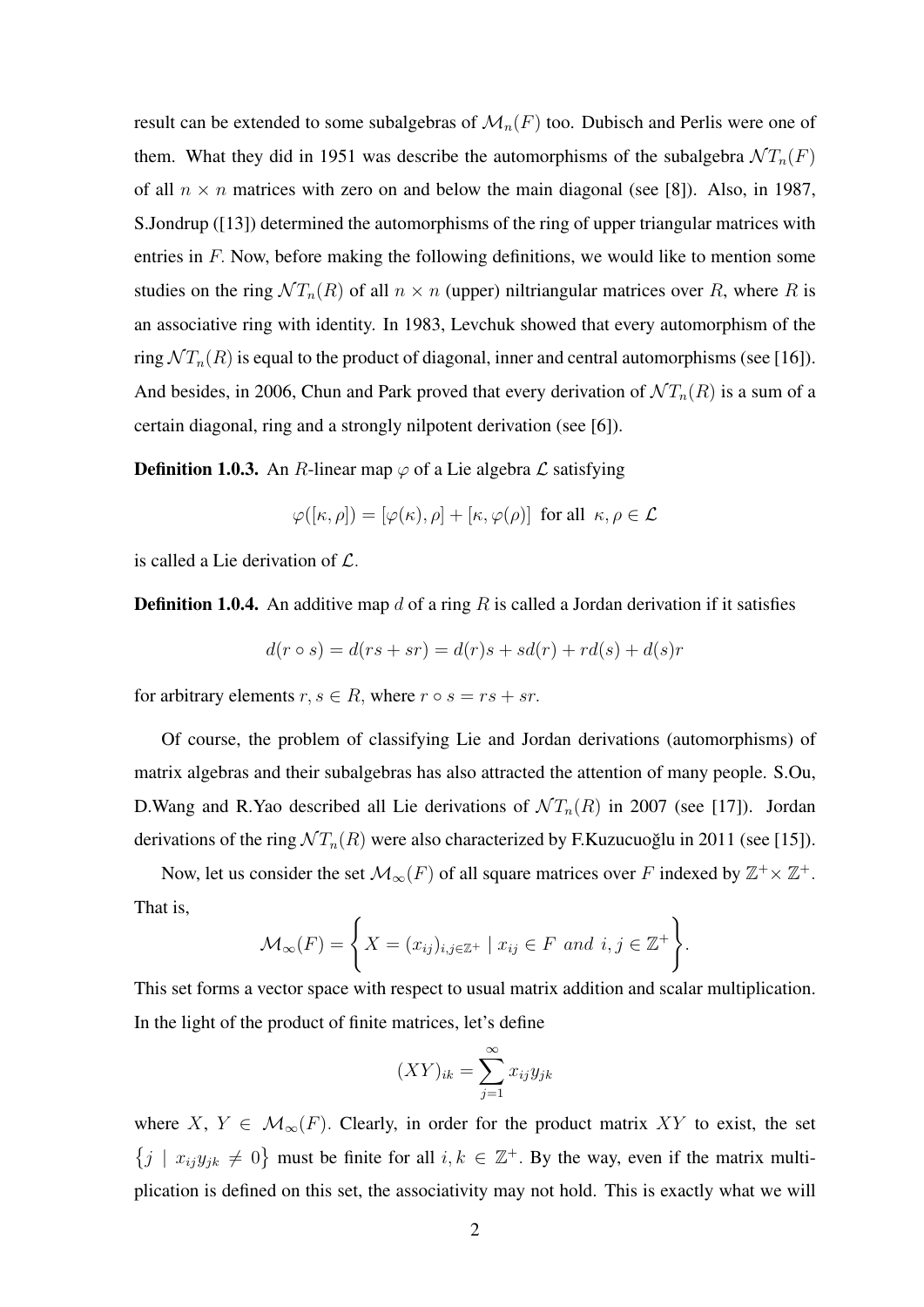discuss in the third chapter. Of course, in order to extend the studies on finite matrix algebra to the context of infinite matrices, we need some subsets of  $\mathcal{M}_{\infty}(F)$  which has the structure of a ring (algebra). So, it is important for those working on this to know when infinite matrices are defined and obey associativity law.

By  $\mathcal{M}_{Cf}(R)$ , we denote the set of all  $\mathbb{Z}^+\times \mathbb{Z}^+$  matrices with a finite number of nonzero entries in each column. Such matrices will be called column finite. It should be noted that  $\mathcal{M}_{Cf}(F)$  is an uncountable dimensional vector space and there is a one-to-one correspondence between column finite matrices and linear endomorphisms of the vector space  $F^{\mathbb{Z}^+}$  with respect to canonical basis. Besides, what makes this set valuable is that it has a ring structure. To be more precise, we can talk about the derivations and automorphisms of  $\mathcal{M}_{C_f}(R)$ . For example, R.Slowik ([20]) characterized the derivations of the ring  $\mathcal{M}_{C_f}(R)$ in 2015 in the case of  $R$  being an associative ring with 1. In the fourth section, we discuss this article in detail.

Finally, we write  $\mathcal{T}_{\infty}(R)$  to denote the set of all  $\mathbb{Z}^+ \times \mathbb{Z}^+$  upper triangular matrices over R. This set forms a Lie algebra with  $[X, Y] = XY - YX$  where  $X, Y \in \mathcal{T}_{\infty}(R)$ . More interestingly, it has a subset worth studying. What W.Hołubowski, I.Kashuba and S.Zurek did in 2007 was determine all derivations of its Lie subalgebra  $\mathcal{N} T_{\infty}(R)$  of all strictly upper triangular matrices (see [11]). In the last section, we concentrate on this article.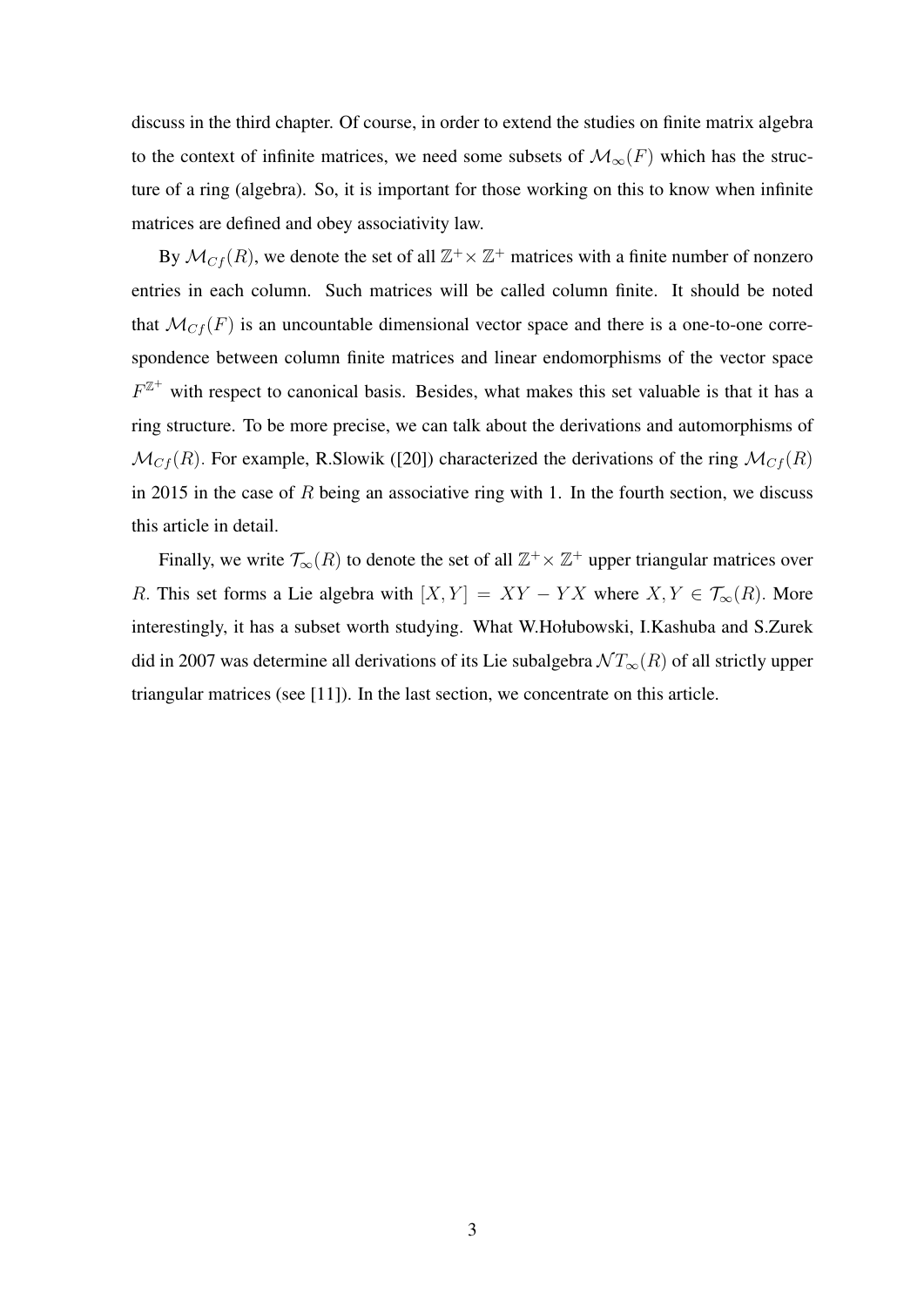# Chapter 2

# PRELIMINARIES

In this chapter, basic definitions and related theorems required in later chapters will be discussed. Firstly, we focus on what a Lie algebra is.

## 2.1 Lie Algebras

We start off this section with definition of a ring in which the associativity need not be satisfied.

**Definition 2.1.1.** A Lie ring  $L$  is defined as a nonassociative ring such that its multiplication "." satisfies the following conditions

- 1.  $x \cdot x = 0$  for all  $x \in L$  (anti-commutativity)
- 2.  $(x, y) \cdot z + (y, z) \cdot x + (z, x) \cdot y = 0$  for all  $x, y, z \in L$  (the Jacobi identity).

**Example 2.1.2.** The set  $\mathcal{N}T_n(R)$  of all (upper) niltriangular  $n \times n$  matrices over any asso*ciative ring* R *with identity forms a Lie ring if multiplication is defined as "* $x \cdot y = xy - yx$ *." This operation is called commutation. Actually, what is even more interesting is that we can extend this to all associative rings. In other words, any associative ring has the structure of a Lie ring under commutation.*

Of course, a Lie ring may fail to form a ring:

**Example 2.1.3.** Consider the set  $\mathfrak{P} = \{X^T = -X \mid X \in \mathcal{M}_n(F)\}$  of all  $n \times n$  skew *matrices over a field F. It can be easily shown that*  $\mathfrak P$  *is a Lie ring under commutation; however, it is not a ring with usual matrix multiplication.*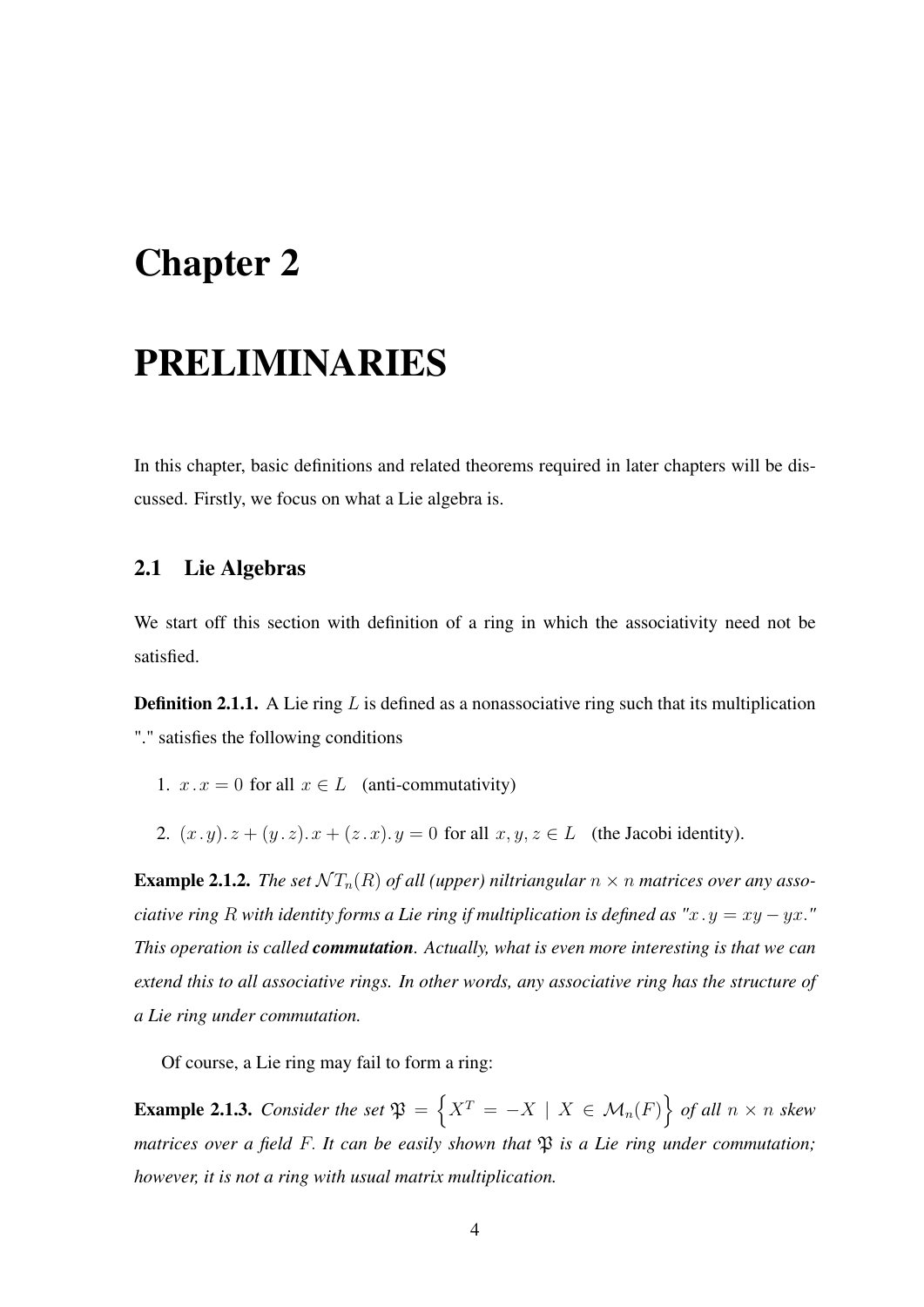**Definition 2.1.4.** Let F be a field. A set  $A \neq \emptyset$  is said to be an F-algebra if

- There is an operation "+" such that  $(A, +)$  is an abelian group,
- There is a function

$$
F \times \mathcal{A} \rightarrow \mathcal{A}
$$

$$
(\lambda, x) \rightarrow \lambda x
$$

(that is, there is a multiplication by scalar) such that  $A$  forms a vector space over  $F$ with respect to "+" and multiplication by scalars,

• There is a multiplication "."

$$
\therefore \quad \mathcal{A} \times \mathcal{A} \quad \rightarrow \quad \mathcal{A}
$$

$$
(x, y) \quad \rightarrow \quad xy
$$

which is  $F$ -bilinear, i.e.,

$$
(x+y)z = xz + yz
$$
 and  $x(y+z) = xy + xz$  for all  $x, y, z \in A$ ,

$$
\lambda(xy) = (\lambda x)y = x(\lambda y) \text{ for all } x, y \in \mathcal{A}, \lambda \in F.
$$

**Definition 2.1.5.** Let  $A$  be an  $F$ -algebra. We call it **associative** if

$$
(xy)z = x(yz)
$$
 for all  $x, y, z \in A$ .

Also, A is said to be **unital** if there exists  $1_A \in \mathcal{A}$  such that  $1_A x = x = x 1_A$  for all  $x \in \mathcal{A}$ .

**Example 2.1.6.** One can easily see that  $\mathcal{M}_n(F)$  - the vector space of all  $n \times n$  matrices *over a field* F *- forms a unital associative algebra with respect to matrix multiplication. Obviously, the identity matrix is the identity element in this algebra.*

This much information about Lie rings and algebras is enough for us. Now, we are ready to talk about what Lie algebra is. You will soon see why we have given these algebra and Lie ring definitions beforehand.

**Definition 2.1.7.** Let F be a field. A F-vector space  $\mathcal{L}$  together with a F-bilinear map

$$
[-,-]: \mathcal{L} \times \mathcal{L} \rightarrow \mathcal{L}
$$

$$
(\kappa, \rho) \rightarrow [\kappa, \rho],
$$

which is called the Lie bracket or commutator is said to be Lie algebra if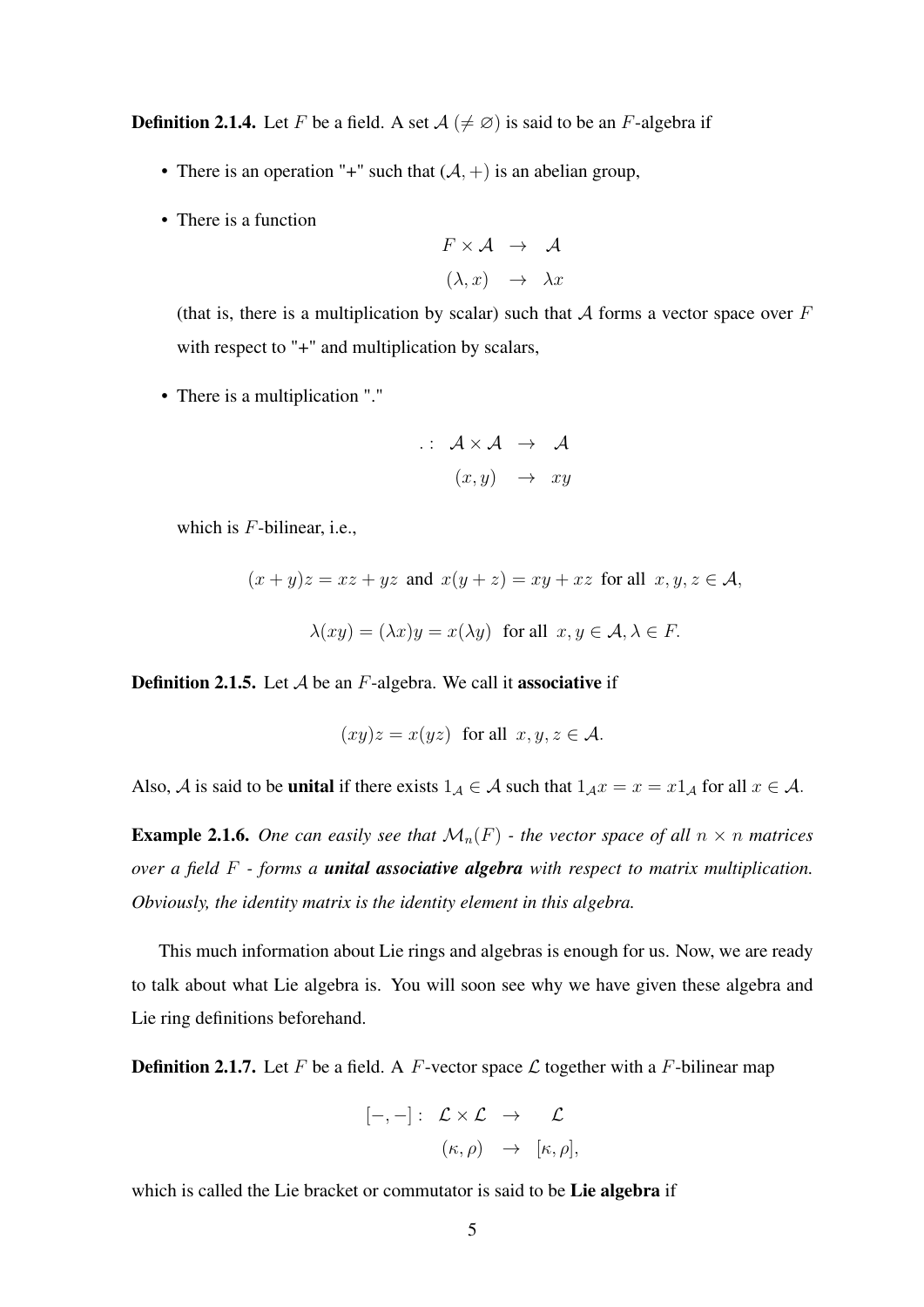- ( $\mathcal{L}_1$ ) Anti-commutativity :  $[\kappa, \kappa] = 0$  for all  $\kappa \in \mathcal{L}$ , and
- ( $\mathcal{L}_2$ ) The Jacobi Identity :  $[\kappa, [\rho, z]] + [\rho, [z, \kappa]] + [z, [\kappa, \rho]] = 0$  for all  $\kappa, \rho, z \in \mathcal{L}$ .

Using bilinearity of the Lie bracket  $[-, -]$ , one can see that

$$
0 = [\kappa + \rho, \kappa + \rho] = [\kappa, \kappa] + [\kappa, \rho] + [\rho, \kappa] + [\rho, \rho] = [\kappa, \rho] + [\rho, \kappa].
$$

Therefore, due to condition  $(\mathcal{L}_1)$ , it must be

$$
[\kappa, \rho] = -[\rho, \kappa]
$$
 for all  $\kappa, \rho \in \mathcal{L}$ .

In fact, we can interpret the definition of Lie algebra in two ways:

- A Lie algebra is nothing but than an algebra satisfying  $\mathcal{L}_1$  and  $\mathcal{L}_2$  with "[ $\kappa, \rho$ ] =  $\kappa \rho$ ."
- A Lie ring that also has the structure of an algebra is a Lie algebra.

Let's take a look at a couple of Lie algebras. In all of the examples below, F will denote an arbitrary field.

1. Let  $gl(V)$  be the vector space of all linear maps from V to V, where V is a finitedimensional F-vector space. Then, it forms a Lie algebra if the Lie bracket defined by

$$
[\kappa, \rho] = \kappa \circ \rho - \rho \circ \kappa \text{ for } \kappa, \rho \in gl(V).
$$

We will call it **general linear algebra.** ( "∘" stands for the composition of maps.)

2. Now, we are going to introduce "matrix version" of the above example.  $\mathcal{M}_n(F)$  also has the structure of a Lie algebra with the Lie bracket defined by

$$
[\kappa, \rho] = \kappa \rho - \rho \kappa,
$$

where  $\kappa \rho$  is the usual matrix multiplication.

I would like to talk about one more thing about this Lie algebra because it will guide us in the following chapters: Let  $\xi_{ij}$  be an  $n \times n$  matrix which has a "1" in the ij-th entry and all other entries are 0. It will be called matrix unit. What is crucial here is that these matrix units form a basis for the vector space  $\mathcal{M}_n(F)$ . To put it another way, the set

$$
\left\{ \xi_{ij} \mid 1 \leq i, j \leq n \right\}
$$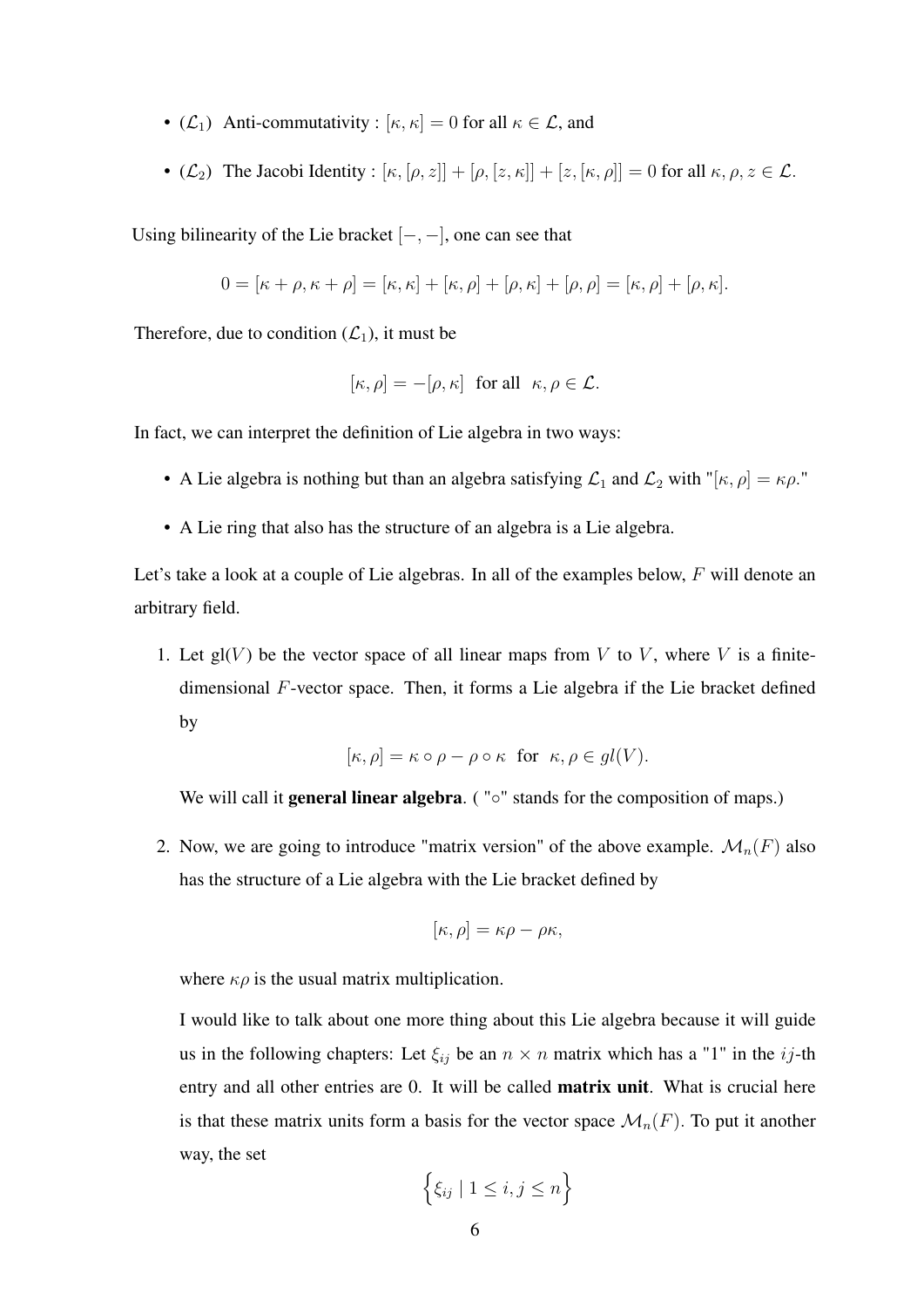is a basis for  $\mathcal{M}_n(F)$ . It is also useful to know that

$$
[\xi_{ij}, \xi_{kl}] = \delta_{jk}\xi_{il} - \delta_{il}\xi_{kj},
$$

where  $\delta$  is the Kronecker delta. This formula will make calculations easier in  $\mathcal{M}_n(F)$ .

- 3. Recall that a matrix  $\kappa \in \mathcal{M}_n(F)$  is called upper triangular if  $\kappa_{ij} = 0$  for all  $i > j$ . Write  $\mathcal{T}_n(F)$  for the vector subspace of all upper triangular matrices in  $\mathcal{M}_n(F)$ . It also becomes a Lie algebra with the same bracket in  $\mathcal{M}_n(F)$ .
- 4. Likewise, the subspace of all strictly upper triangular  $n \times n$  matrices is a Lie algebra if the Lie bracket defined as in  $\mathcal{M}_n(F)$ . (Recall that we call a matrix  $\kappa$  strictly upper triangular if  $\kappa_{ij} = 0$  for all  $i \geq j$ .) This Lie algebra is shown by  $\mathcal{N}T_n(F)$ .
- 5. If  $A$  is an associative algebra over  $F$ , then  $A$  becomes a Lie algebra with

$$
[x, y] = xy - yx \text{ for all } x, y \in \mathcal{A}.
$$

Actually, in the light of examples (3) and (4), one can realize that subset of a Lie algebra  $\mathcal L$ may also form a Lie algebra. In the next section, we will focus on subalgebras and ideals of a Lie algebra.

### 2.2 Subalgebras and Ideals

Let  $\mathcal L$  be a Lie algebra over a field F.

**Definition 2.2.1.** A vector subspace  $W \subset \mathcal{L}$  is called a Lie subalgebra of  $\mathcal{L}$  if

$$
[\kappa, \rho] \in \mathcal{W}
$$
 for all  $\kappa, \rho \in \mathcal{W}$ .

Now, we shall give the definition of an ideal of a Lie algebra.

**Definition 2.2.2.** A vector subspace  $\mathcal{U} \subset \mathcal{L}$  is called an ideal of  $\mathcal{L}$  if

$$
[\kappa, \rho] \in \mathcal{U}
$$
 for all  $\kappa \in \mathcal{L}, \rho \in \mathcal{U}$ .

Any Lie algebra  $\mathcal L$  has at least two ideals: the trivial ideal  $\{0\}$  and  $\mathcal L$  itself. Note that a subalgebra may fail to be an ideal; however, an ideal is always a subalgebra. One can easily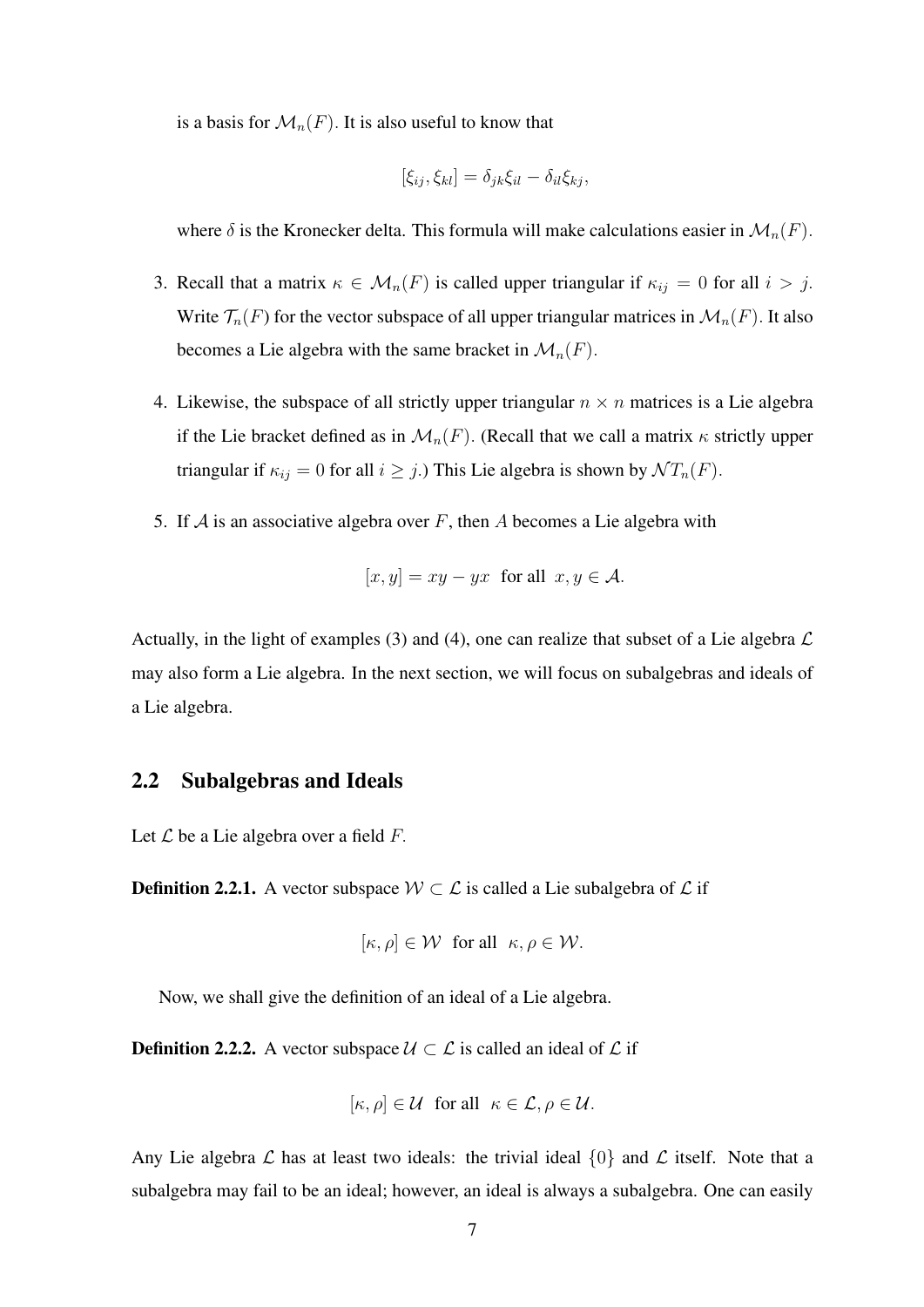show that  $\mathcal{T}_n(F)$  constitute an example of a subalgebra of  $\mathcal{M}_n(F)$  which is not an ideal. Now, consider the centre of  $\mathcal L$  defined as follows:

$$
\mathcal{Z}(\mathcal{L}) = \Big\{ \kappa \in \mathcal{L} \mid [\kappa, \rho] = 0 \text{ for all } \rho \in \mathcal{L} \Big\}.
$$

It is a quick check to see that  $\mathcal{Z}(\mathcal{L})$  is an ideal of  $\mathcal{L}$ . What is important here is that  $\mathcal{L} = \mathcal{Z}(\mathcal{L})$ if and only if  $\mathcal L$  is abelian. We must keep this fact in mind. Also, note that finding the center of a Lie algebra  $\mathcal L$  is not as easy as it seems; it may take time to determine what  $\mathcal Z(\mathcal L)$  is. In the Chapter 5, we will face such a case.

Let U and V be ideals of a Lie algebra  $\mathcal L$ . We will close out this section with discussing how to construct new ideals from  $U$  and  $V$ . In fact, we can do this in many ways:

- Firstly, we shall observe that the subspace  $U \cap V$  is an ideal of  $\mathcal{L}$ . Let  $\kappa \in \mathcal{L}$  and  $\rho \in \mathcal{U} \cap \mathcal{V}$ . Then, it must be  $[\kappa, \rho] \in \mathcal{U} \cap \mathcal{V}$  since  $\mathcal{U}$  and  $\mathcal{V}$  are ideals. This is why  $U \cap V$  forms an ideal of  $\mathcal{L}$ .
- Now, consider the following set

$$
\mathcal{U} + \mathcal{V} = \Big\{ \kappa + \rho \mid \kappa \in \mathcal{U}, \rho \in \mathcal{V} \Big\}.
$$

It is not hard to see that this set is an ideal of  $\mathcal{L}$ .

• The above examples suggest that we might define a product of ideals. Let's consider the subspace

$$
[\mathcal{U}, \mathcal{V}] = \mathrm{Span}\Big\{ [\kappa, \rho] \mid \kappa \in \mathcal{U}, \rho \in \mathcal{V} \Big\}.
$$

We shall show that  $[\mathcal{U}, \mathcal{V}]$  is also an ideal of  $\mathcal{L}$ . Now, let  $\kappa \in \mathcal{U}, \rho \in \mathcal{V}$ , and  $z \in \mathcal{L}$ . Then, using the Jacobi identity we have

$$
[z,[\kappa,\rho]] = [\kappa,[z,\rho]] + [[z,\kappa],\rho].
$$

Of course,  $[z, \rho] \in V$  as V is an ideal. Hence,  $[\kappa, [z, \rho]] \in [U, V]$ . Likewise, one can directly see that  $[[z, \kappa], \rho] \in [\mathcal{U}, \mathcal{V}]$ . Accordingly,  $[z, [\kappa, \rho]] \in [\mathcal{U}, \mathcal{V}]$ . Now, all we will do is check whether or not  $[z, x] \in [\mathcal{U}, \mathcal{V}]$  in the case when  $z \in \mathcal{L}$  and  $x \in [\mathcal{U}, \mathcal{V}]$ : By construction of  $[\mathcal{U}, \mathcal{V}]$ , it must be  $x = \sum_{i} \lambda_i [\kappa_i, \rho_i]$ , where  $\lambda_i$  are scalars and  $\kappa_i \in \mathcal{U}$ and  $\rho_i \in J$ . Since the Lie bracket is bilinear,

$$
[z, x] = [z, \sum \lambda_i [\kappa_i, \rho_i]] = \sum \lambda_i [z, [\kappa_i, \rho_i]].
$$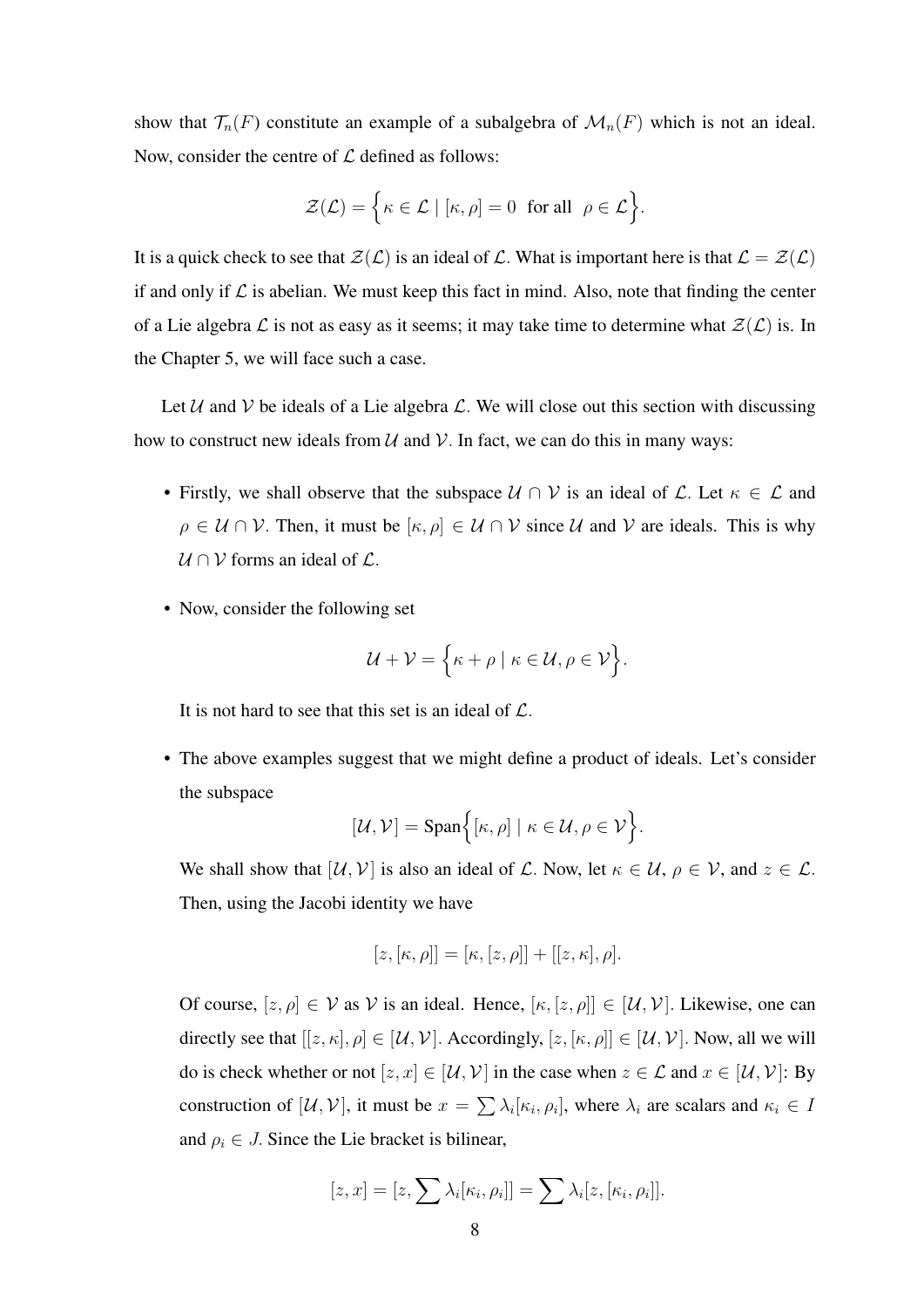As discussed above, each  $[z, [\kappa_i, \rho_i] \in [\mathcal{U}, \mathcal{V}]$ . Hence,  $[z, x] \in [\mathcal{U}, \mathcal{V}]$ . The result follows.

Maps that are structure preserving help us understand the structure of a mathematical object such as a vector space, group, or ring. For example, linear maps are helpful to understand how different vector spaces related to each other. In the following sections, our purpose is to extend this view to Lie algebras.

### 2.3 Homomorphisms

Let  $\mathcal{L}, \mathcal{L}_1$  and  $\mathcal{L}_2$  be Lie algebras over a field F.

**Definition 2.3.1.** A linear map  $\phi : \mathcal{L}_1 \to \mathcal{L}_2$  is called homomorphism if

$$
\phi([\kappa, \rho]) = [\phi(\kappa), \phi(\rho)] \text{ for all } \kappa, \rho \in \mathcal{L}_1.
$$

**Definition 2.3.2.** We say that a homomorphism  $\phi : \mathcal{L} \to \mathcal{L}$  is an automorphism if  $\phi$  is bijective.

Now, we are going to introduce a significantly important homomorphism: Let  $\kappa \in \mathcal{L}$ . Consider the following map

$$
\begin{array}{rcl} \text{ad}: & \mathcal{L} & \rightarrow & gl(\mathcal{L}) \\ & & \kappa & \rightarrow & \text{ad}\kappa \end{array}
$$

defined by  $ad\kappa(\rho) = [\kappa, \rho]$  for all  $\rho \in \mathcal{L}$ .

The bilinearity of the commutator implies that  $\kappa \to \text{ad}\kappa$  is linear. It can be easily shown that ad is a homomorphism between  $\mathcal L$  and  $gl(\mathcal L)$ . We call it **adjoint homomorphism**. It is important to note that the kernel of ad is the centre of  $\mathcal{L}$ .

### 2.4 Derivations

Let A be an F-algebra, where F is a field. An F-linear map  $\mathfrak{D} : A \rightarrow A$  is called a derivation of  $A$  if

$$
\mathfrak{D}(xy) = \mathfrak{D}(x)y + x\mathfrak{D}(y) \text{ for all } x, y \in \mathcal{A}.
$$

The adjoint homomorphism discussed above provides a "nice" example of a derivation. Let L be a Lie algebra and  $\kappa \in \mathcal{L}$ . It follows from the Jacobi identity that the map ad $\kappa : \mathcal{L} \to \mathcal{L}$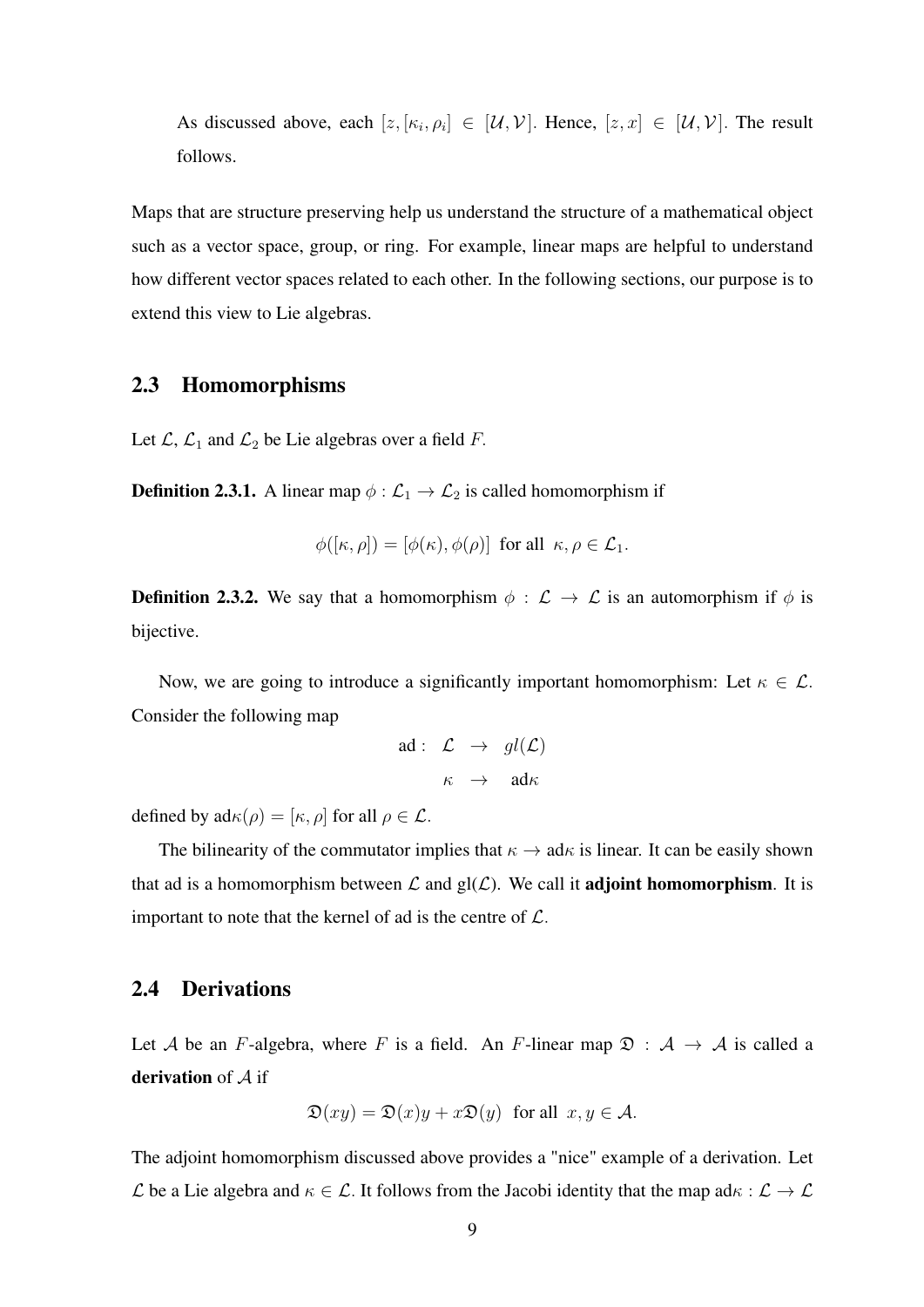satisfies the necessary condition to be a derivation:

$$
\mathsf{ad}\kappa([\rho,z]) = [\kappa,[\rho,z]] = [[\kappa,\rho],z] + [\rho,[\kappa,z]] = [\mathsf{ad}\kappa(\rho),z] + [\rho,\mathsf{ad}\kappa(z)]
$$

for all  $\rho, z \in \mathcal{L}$ . We call such a derivation inner derivation.

Now, let's write  $Der\mathcal A$  for the set of derivations of  $\mathcal A$ . This set is a vector subspace of  $gl(A)$  since it is closed under addition and scalar multiplication and contains the zero map. As you guessed, there is another reason why we are talking about this set besides being a vector subspace of  $gl(A)$ . DerA also has the structure of a Lie subalgebra of  $gl(A)$ . (One can deduce that if  $\mathcal D$  and  $\mathfrak C$  are derivations of an algebra, then  $[\mathfrak D, \mathfrak C] = \mathfrak D \mathfrak C - \mathfrak C \mathfrak D$  is a derivation as well.)

We have just seen that Lie algebras are nothing more than algebras satisfying  $(\mathcal{L}_1)$  and  $(\mathcal{L}_2)$ . Now, we shall take this critical result as a definition:

**Definition 2.4.1.** An F-linear map  $\varphi$  of a Lie algebra  $\mathcal L$  satisfying

$$
\varphi([\kappa, \rho]) = [\varphi(\kappa), \rho] + [\kappa, \varphi(\rho)] \text{ for all } \kappa, \rho \in \mathcal{L}
$$

is called a lie derivation of  $\mathcal{L}$ .

### 2.5 Quotient Algebras and Isomorphism Theorems

Let  $U$  be an ideal of the Lie algebra  $L$ . Of course,  $U$  has the structure of a vector subspace of L, and so one may consider the cosets  $z + U = \{z + \rho \mid \rho \in U\}$  where  $z \in \mathcal{L}$  and the quotient vector subspace

$$
\mathcal{L}/\mathcal{U} = \Big\{ z + \mathcal{U} \mid z \in \mathcal{L} \Big\}.
$$

Now, we are going to see that this quotient vector subspace also forms a Lie algebra. In the light of our "undergraduate abstract algebra" knowledge, we may define a Lie bracket on  $\mathcal{L}/\mathcal{U}$  as follows

$$
[\kappa + \mathcal{U}, z + \mathcal{U}] = [\kappa, z] + \mathcal{U} \text{ for } \kappa, z \in \mathcal{L}.
$$

Of course, the bracket on the right-hand side is the Lie bracket defined on  $\mathcal{L}$ . Now, we check if the bracket on  $\mathcal{L}/\mathcal{U}$  is well-defined. Let  $\kappa + \mathcal{U}, z + \mathcal{U}, \kappa' + \mathcal{U}, z' + \mathcal{U} \in \mathcal{L}/\mathcal{U}$  and suppose  $\kappa + \mathcal{U} = \kappa' + \mathcal{U}$  and  $z + \mathcal{U} = z' + \mathcal{U}$ . Then  $\kappa - \kappa' \in \mathcal{U}$  and  $z - z' \in \mathcal{U}$ . All we have to do is show that  $[\kappa', z'] + \mathcal{U} = [\kappa, z] + \mathcal{U}$ . It follows from the bilinearity of the Lie bracket in  $\mathcal{L}$  that

$$
[\kappa', z'] = [\kappa + (\kappa - \kappa'), z' + (z - z')]
$$
  
= [\kappa, z] + [\kappa - \kappa', z'] + [\kappa', z - z'] + [\kappa - \kappa', z - z'].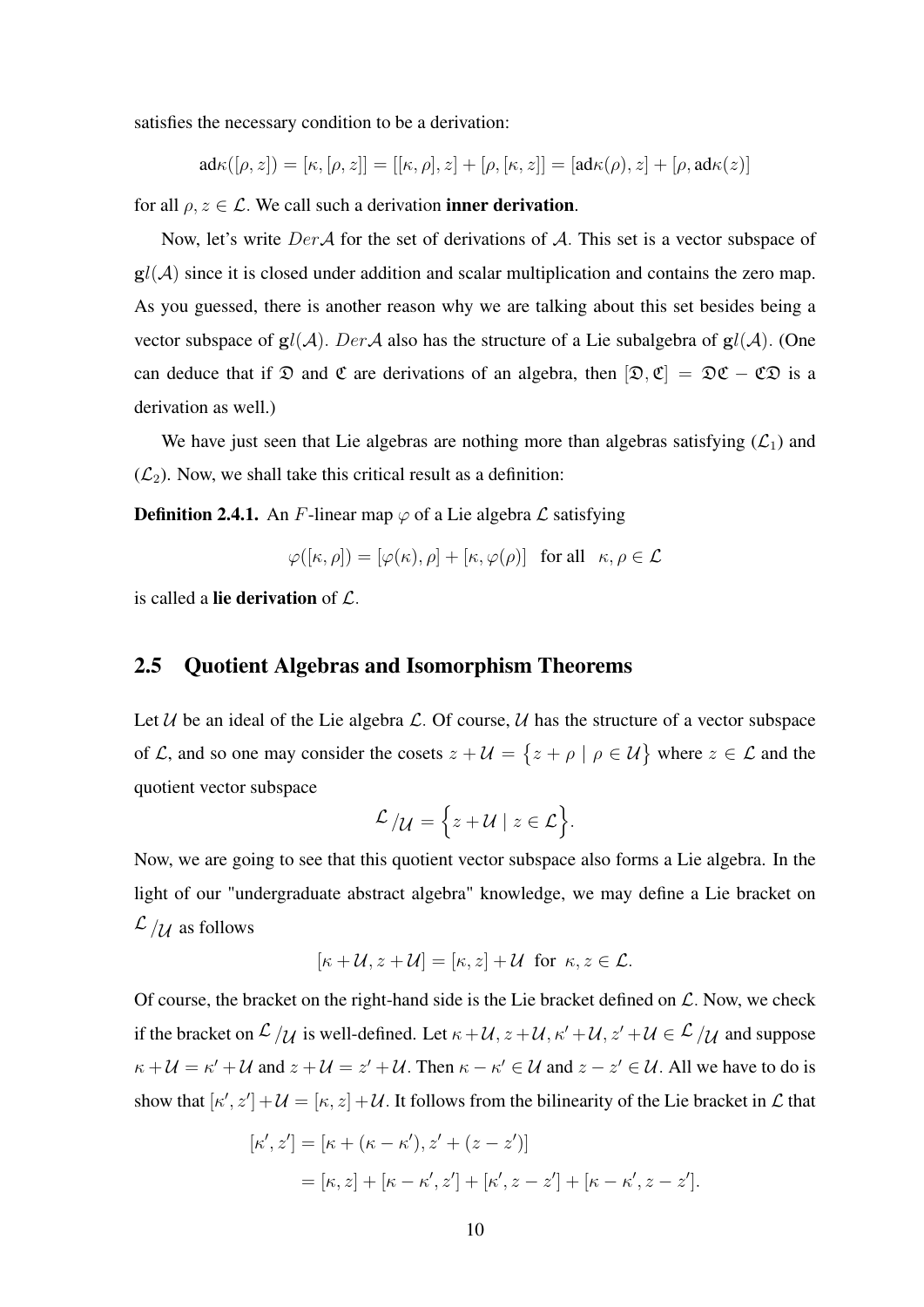Obviously, the final three summands must belong to  $\mathcal U$  since  $\mathcal U$  is an ideal. Thus, it must be

$$
[\kappa'+\mathcal{U},z'+\mathcal{U}]=[\rho,z]+\mathcal{U}.
$$

This is exactly what we wanted to show. Also, one can check that the Lie bracket on  $\mathcal{L}_{\mathcal{U}}$ is bilinear and satisfies the conditions  $(\mathcal{L}_1)$  and  $(\mathcal{L}_2)$ . That is,  $\mathcal{L}/\mathcal{U}$  has the structure of a Lie algebra with this bracket.

As expected, we have isomorphism theorems for Lie algebras as in vector spaces and groups. Let us state them:

#### **Theorem 2.5.1.** *(Isomorphism Theorems) Let*  $\mathcal{L}, \mathcal{L}_1$  *and*  $\mathcal{L}_2$  *be Lie algebras over a field* F.

*1.* (*First Isomorphism Theorem*) If  $\phi : \mathcal{L}_1 \to \mathcal{L}_2$  *is a homomorphism between*  $\mathcal{L}_1$  *and*  $\mathcal{L}_2$ , then ker $\phi$  *and im* $\phi$  *are ideals of*  $\mathcal{L}_1$  *and*  $\mathcal{L}_2$ *, respectively. Also,* 

$$
\mathcal{L}_1/_{ker\phi} \cong im\phi.
$$

*2. (Second Isomorphism Theorem) Let* U *and* V *be ideals of our Lie algebra* L. *Then*

$$
(\mathcal{U}+\mathcal{V})/\mathcal{V}\cong \mathcal{U}/\mathcal{U}\cap \mathcal{V}.
$$

*3. (Third Isomorphism Theorem) If*  $U$  *and*  $V$  *are ideals of*  $\mathcal L$  *such that*  $U \subseteq V$ *, then*  $V/\mathcal{U}$  *is an ideal of*  $\mathcal{L}/\mathcal{U}$  *and* 

$$
\mathcal{L}/\mathcal{U}\bigg/\mathcal{V}\bigg/\mathcal{U}\cong \mathcal{L}\big/\mathcal{V}
$$

Before moving onto the next section let's do a couple of examples:

Example 2.5.2. *The trace of a square matrix* κ*, denoted tr(*κ)*, is defined to be the sum of its diagonal elements. Let's consider the following linear map*

$$
\begin{array}{rcl}\n\phi: & \mathcal{M}_n(F) & \to & F \\
\kappa & \to & tr(\kappa)\n\end{array}
$$

*, where* F *is a field. Now*

$$
\phi([\kappa, \rho]) = \phi(\kappa \rho - \rho \kappa) = tr(\kappa \rho - \rho \kappa)
$$

$$
= tr(\kappa \rho) - tr(\rho \kappa)
$$

$$
= [tr(\kappa), tr(\rho)]
$$

$$
= [\phi(\kappa), \phi(\rho)] = 0
$$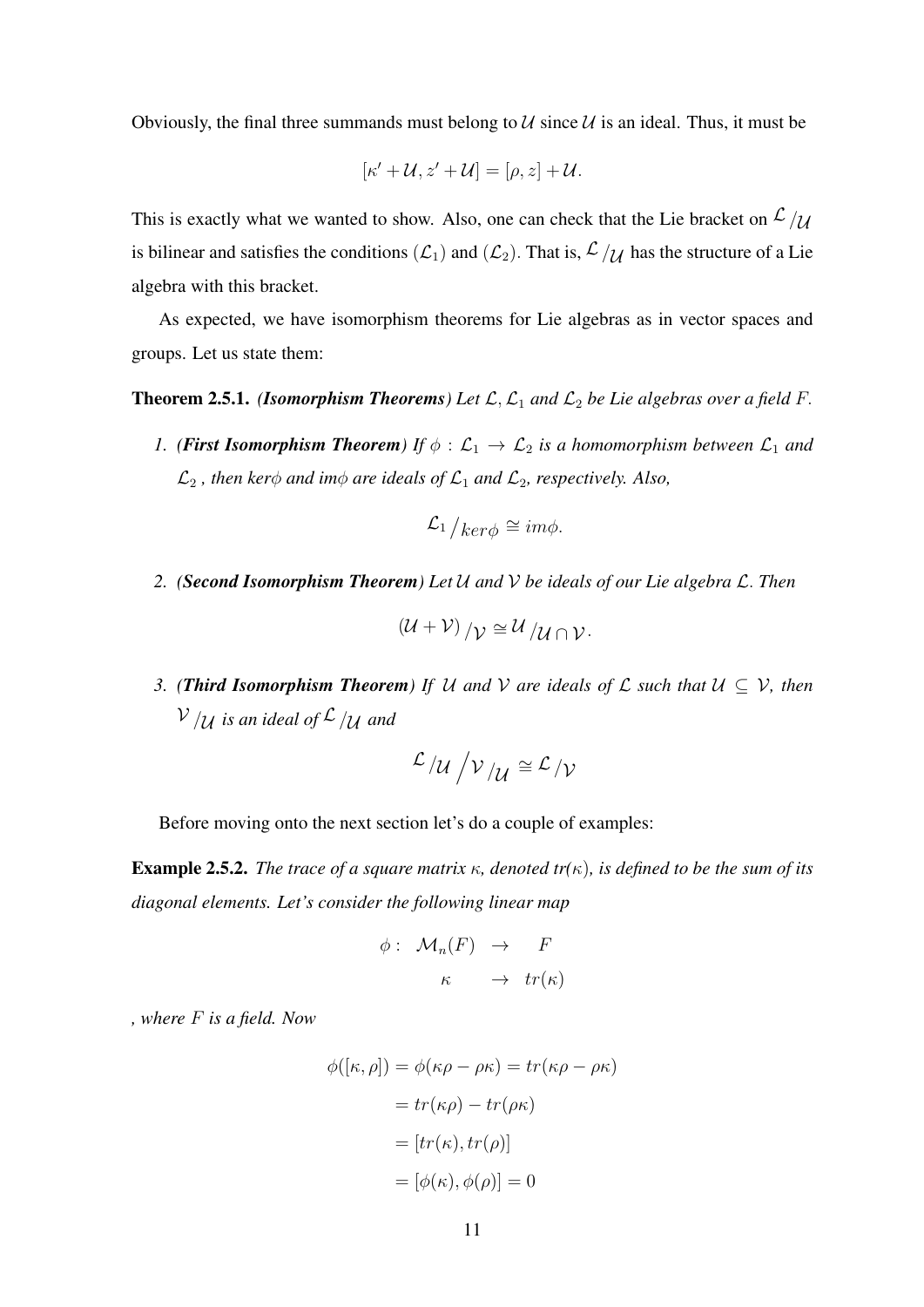*for all*  $\kappa, \rho \in \mathcal{M}_n(F)$ , showing that  $\phi$  is a Lie algebra homomorphism. Clearly,  $\phi$  is surjec*tive and its kernel is*  $S_n(F)$ , *which is the Lie subalgebra of matrices whose traces are zero. Therefore, it follows from the first isomorphism theorem that*

$$
\mathcal{M}_n(F)\bigg/\mathcal{S}_n(F)\cong F.
$$

Example 2.5.3. *Let* L *be a Lie algebra over a field* F. *The set of all inner derivations of* L *is a Lie subalgebra of Der(* $\mathcal{L}$ *). We will denote it by*  $IDer(\mathcal{L})$ *. Now, let's define a map* 

$$
\begin{array}{rcl} \phi: & L & \to & IDer(L) \\ & \kappa & \to & ad\kappa \end{array}
$$

*Clearly,* φ *preserves addition and scalar multiplication. Now*

$$
\phi([\kappa, \rho])(z) = [[\kappa, \rho], z]
$$
  
=  $[\kappa, [\rho, z]] - [\rho, [\kappa, z]$  (by Jacobi identity)  
=  $([\phi(\kappa), \phi(\rho)])(z)$ 

*for all*  $\kappa$ ,  $\rho$ ,  $z \in \mathcal{L}$ , proving that  $\phi$  is a Lie algebra homomorphism. It is also easy to see that φ *is a surjective map and*

$$
Ker \phi = \left\{ \kappa \in \mathcal{L} \mid \phi(\kappa) = ad\kappa = 0 \right\}
$$

$$
= \left\{ \kappa \in \mathcal{L} \mid [\kappa, \rho] = 0 \text{ for all } \rho \in \mathcal{L} \right\}
$$

$$
= \left\{ \kappa \in \mathcal{L} \mid \kappa \in \mathcal{Z}(\mathcal{L}) \right\} = \mathcal{Z}(\mathcal{L}).
$$

*Consequently, by the first isomorphism theorem*

$$
IDer(\mathcal{L}) \cong \mathcal{L} / \mathcal{Z}(\mathcal{L}).
$$

*Remark* 2.5.4*.* As it happens, all mathematical objects and concepts which we dealt with so far were constructed over a field F. However, it should be kept in mind that we can carry all these works to a commutative ring with slight differences. For example, an algebra A over a commutative ring  $R$  is nothing more than an  $R$ -module with an  $R$ -bilinear multiplication map "."

$$
\therefore \quad \mathcal{A} \times \mathcal{A} \quad \rightarrow \quad \mathcal{A}
$$

$$
(x, y) \quad \rightarrow \quad xy.
$$

In the last chapter we will describe all derivations of a Lie algebra over a commutative ring with identity.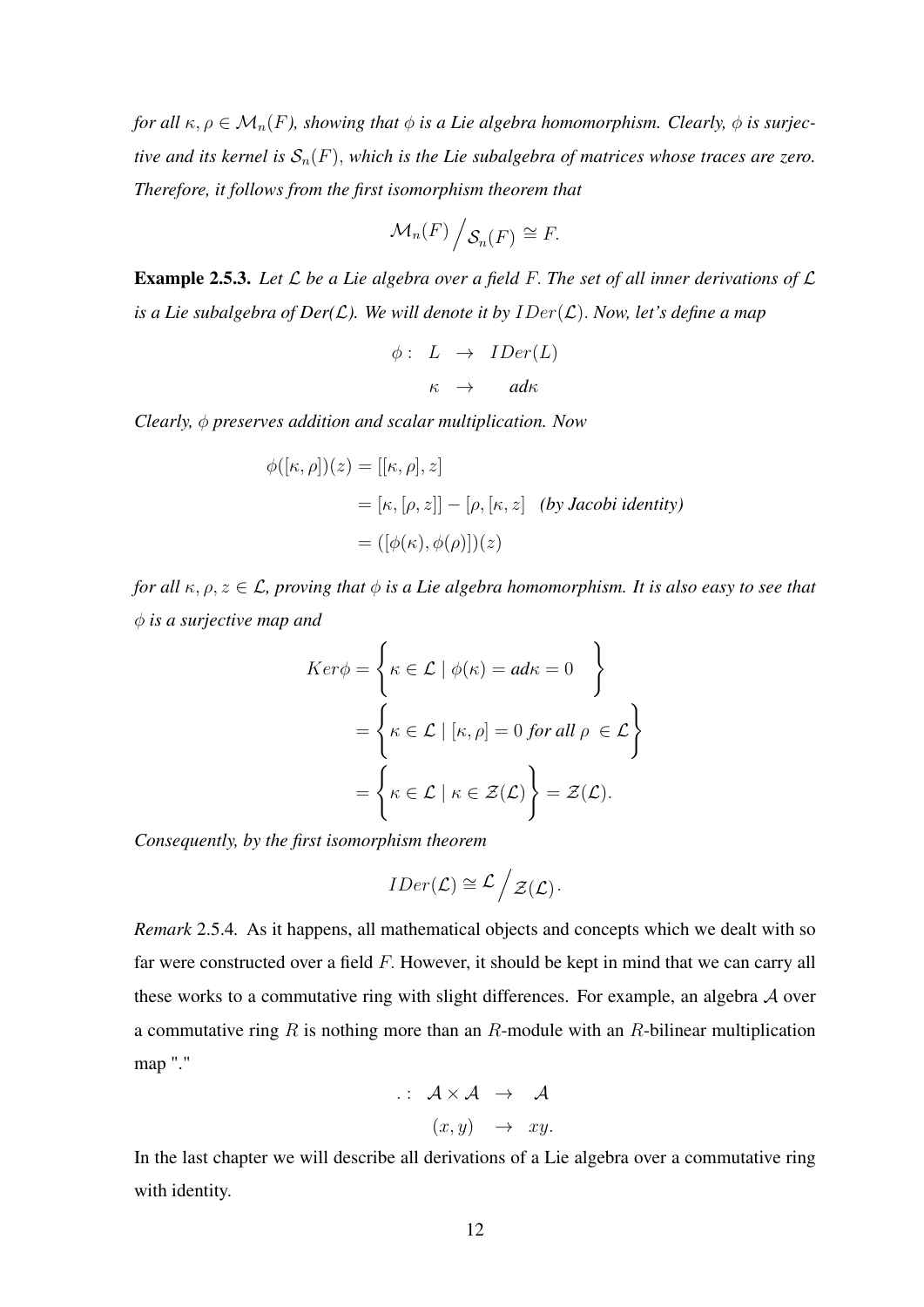We have already discussed that  $\mathcal{M}_n(F)$ -the vector space of all  $n \times n$  matrices over a field  $F$ - becomes an unital associative  $F$ -algebra with respect to usual matrix multiplication. As we all know, matrices play a significant role in algebra. Therefore, the need to classify all derivations and automorphisms of this algebra has become inevitable. This is precisely what we will talk about in the following section.

## 2.6 Automorphisms and Derivations of The Matrix Algebra  $\mathcal{M}_n(F)$

Throughout this section, as in others,  $F$  will be a field. Let's start off this section with the definition below:

**Definition 2.6.1.** A finite dimensional associative F-algebra  $\mathcal A$  is said to be a **central simple** algebra if

- $\bullet$  *A* is simple,
- Center of  $A$  is precisely  $F$ .

**Example 2.6.2.** *The matrix algebra*  $\mathcal{M}_n(F)$  *provides a good example of a central simple algebra.*

In this section, our goal is to characterize automorphisms and derivations of  $\mathcal{M}_n(F)$ . To do this, we first state the Skolem-Noether theorem, which characterizes the automorphisms of simple rings and guides those studying central simple algebras.

Theorem 2.6.3. *[10, Theorem 4.3.1](Skolem-Noether) Every automorphism of a finite dimensional central simple algebra is inner.*

It immediately follows from the Skolem-Noether theorem that every automorphism of the algebra  $\mathcal{M}_n(F)$  is inner. It takes a long time to give proof of the Noether-Skolem theorem to deduce this fact. Instead, we present the simplest proof of this very crucial fact.

**Theorem 2.6.4.** [19, Theorem 1.1] Suppose that  $\phi$  is a bijective linear map of  $\mathcal{M}_n(F)$  such *that*  $\phi(XY) = \phi(X)\phi(Y)$  *for all*  $X, Y \in \mathcal{M}_n(F)$ . *Then there must be an invertible matrix*  $P \in \mathcal{M}_n(F)$  with  $\phi(X) = PXP^{-1}$  for every  $X \in \mathcal{M}_n(F)$ .

*Proof.* Let  $\phi : \mathcal{M}_n(F) \to \mathcal{M}_n(F)$  be a linear map satisfying above hypotheses. Take two column vectors which are different from zero  $v, \omega \in F<sup>n</sup>$ . Then, of course, one can find an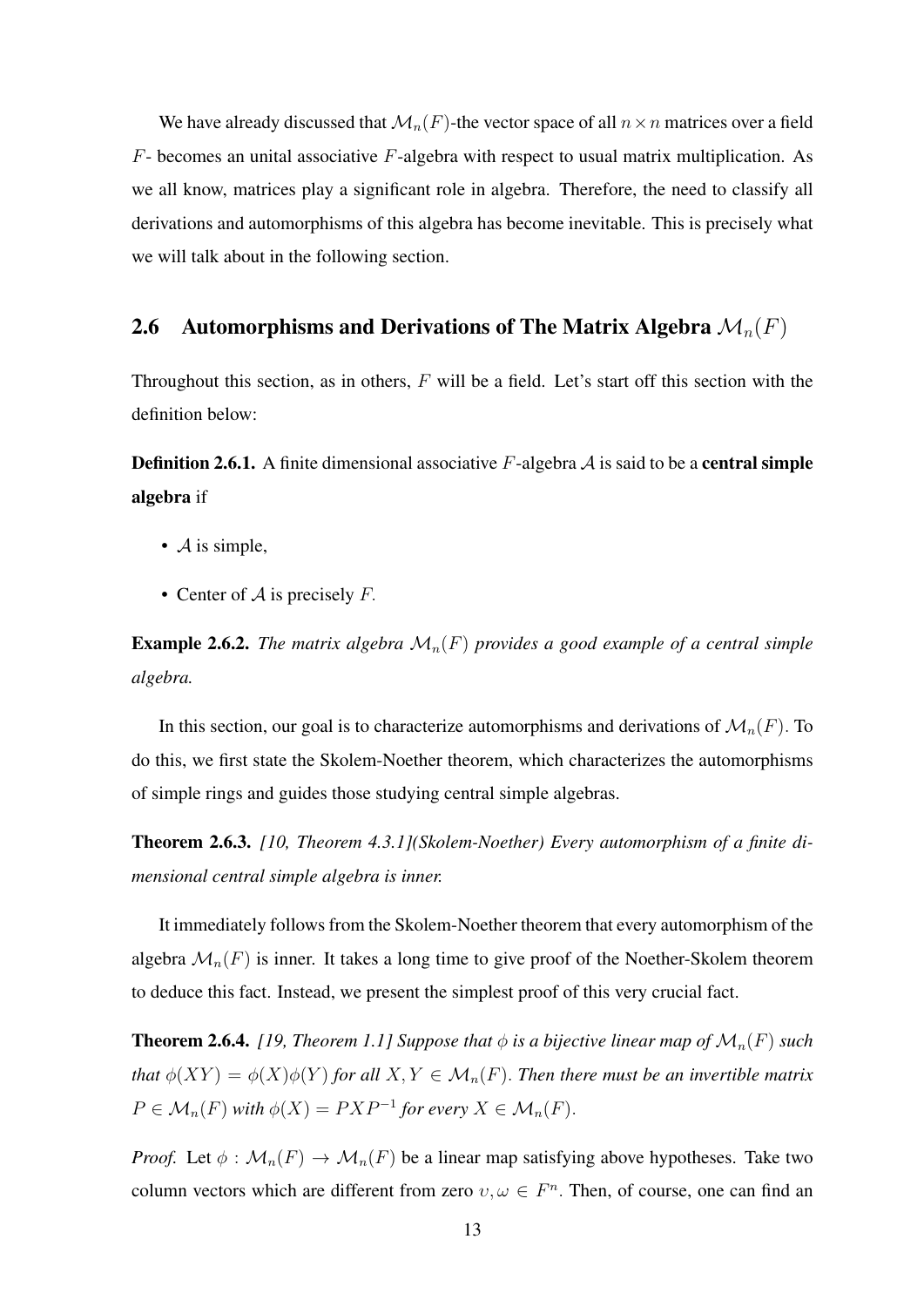element  $z \in F^n$  such that  $\phi(v\omega^T)z \neq 0$ . Now, let's construct a map  $P : F^n \to F^n$  which maps x to  $\phi(x\omega^t)z$ . Obviously, the linearity of  $\phi$  implies P is a linear map. Also, P is nonzero as  $Pv$  is nonzero. Now observe that

$$
PXy = \phi(Xy\omega^{T})z
$$
  
=  $\phi(X)\phi(y\omega^{T})z$   
=  $\phi(X)Py$ 

for any choice of  $y \in F^n$  and  $X \in \mathcal{M}_n(F)$ , giving us that  $PX = \phi(X)P$ . As you guessed, the last job we will do is to see that the P is invertible. Now, let  $u \in F<sup>n</sup>$ . Using the surjectivity of  $\phi$  one can find  $Y \in \mathcal{M}_n(F)$  such that  $\phi(Y)Pv = u = PYv$ . This implies that P is surjective, and so invertible. The result follows.  $\Box$ 

Theorem 2.6.5. *[10, Proposition(p100)] Let* A *be a simple algebra finite dimensional over its center* F. *Then any derivation of* A *is inner.*

*Proof.* Let  $\mathfrak D$  be a derivation of A. First, consider  $\mathcal A_2$  which is the ring of all  $2 \times 2$  matrices over A. Of course,  $A_2$  also has the structure of a central simple algebra. Now, put

$$
B = \left\{ \begin{bmatrix} x & \mathfrak{D}(x) \\ 0 & x \end{bmatrix} : x \in \mathcal{A} \right\} \text{ and } C = \left\{ \begin{bmatrix} x & 0 \\ 0 & x \end{bmatrix} : x \in \mathcal{A} \right\}.
$$

(Clearly,  $\mathfrak{D}(\lambda) = 0$  for  $\lambda \in F$ .) Then, the mapping  $\phi : C \to B$  defined by

$$
\phi \begin{bmatrix} x & 0 \\ 0 & x \end{bmatrix} = \begin{bmatrix} x & \mathfrak{D}(x) \\ 0 & x \end{bmatrix}
$$

is an isomorphism between C and B leaving F elementwise fixed. Also  $C \approx A$ . From the Noether-Skolem Theorem there must be an invertible matrix

$$
\begin{bmatrix} u & y \\ z & v \end{bmatrix} \in \mathcal{A}_2
$$

such that

$$
\begin{bmatrix} x & \mathfrak{D}(x) \\ 0 & x \end{bmatrix} \begin{bmatrix} u & y \\ z & v \end{bmatrix} = \begin{bmatrix} u & y \\ z & v \end{bmatrix} \begin{bmatrix} x & 0 \\ 0 & x \end{bmatrix}.
$$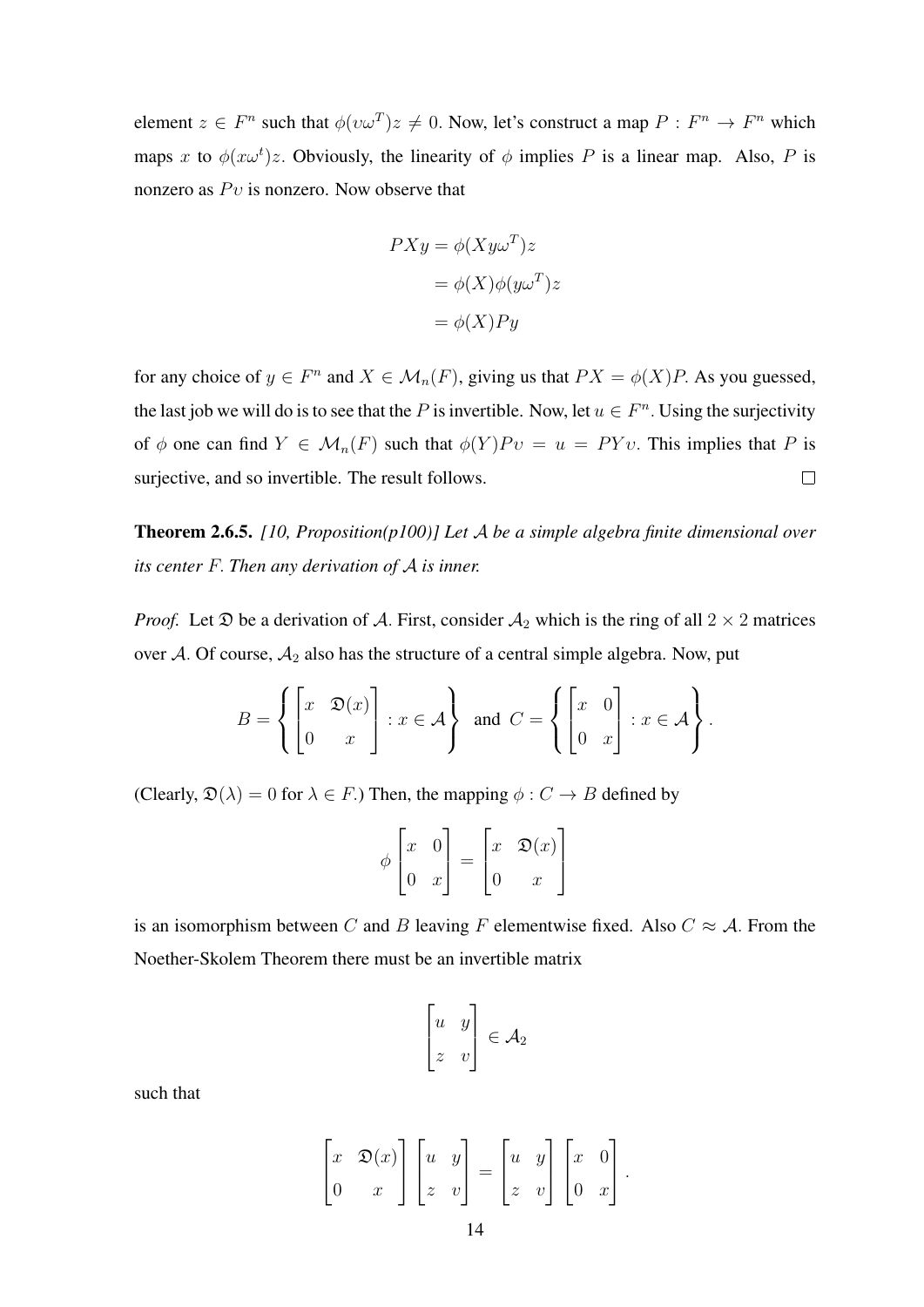Therefore:

$$
xu + \mathfrak{D}(x)z = ux
$$
  

$$
xy + \mathfrak{D}(x)v = yx
$$
  

$$
xz = zx
$$
  

$$
xv = vx,
$$

 $\sqrt{ }$ ן. u y for all  $x \in A$ . Clearly, it must be  $v, z \in F$ . Besides, invertibility of forces one of  $\overline{\phantom{a}}$ z v these scalars, say z, to be nonzero. Now, put  $t = uz^{-1}$ . Then  $\mathfrak{D}(x) = tx - xt$  for all  $x \in \mathcal{A}$ . Consequently,  $\mathcal{D}$  is inner.  $\Box$ 

As a straight consequence of above theorem, we have:

**Corollary 2.6.6.** Let F be a field. Then any derivation of the matrix algebra  $\mathcal{M}_n(F)$  is *inner.*

We have discussed how to define product of ideals  $U, V$  of a Lie algebra  $\mathcal{L}$ . Now, we make use of this construction in the next section by considering the ideals

$$
[\mathcal{L},\mathcal{L}],[\mathcal{L},[\mathcal{L},\mathcal{L}]], [\mathcal{L},[\mathcal{L},[\mathcal{L},\mathcal{L}]]],...
$$

## 2.7 Nilpotent Lie Algebras

The lower central series (or descending central series) of a Lie algebra  $\mathcal L$  is defined as:

$$
\Omega_1 = \mathcal{L}
$$
 and  $\Omega_i = [\mathcal{L}, \Omega_{i-1}]$  for  $i \geq 2$ .

Then " $\Omega_1 \supseteq \Omega_2 \supseteq \Omega_3 \supseteq ...$ ". It should be noted that  $\Omega_i$  is an ideal of  $\mathcal L$  (and not just an ideal of  $\Omega_{i-1}$ ) for each  $i \in \mathbb{N}$  since the product of ideals is an ideal. The reason of why we call this series "lower central series" is that

$$
\Omega_i / \Omega_{i+1} \subseteq \mathcal{Z}\left(\Omega / \Omega_{i+1}\right) \text{ for any } i \in \mathbb{N}.
$$

**Definition 2.7.1.** Let  $\mathcal L$  be a Lie algebra. We call it **nilpotent** if  $\Omega_n = 0$  for some  $n \geq 1$ .

Now, we shall determine if the Lie algebra  $\mathcal{N}_5(F)$  of strictly upper triangular  $5 \times 5$ matrices over a field  $F$  is nilpotent. To do this, we shall observe the lower central series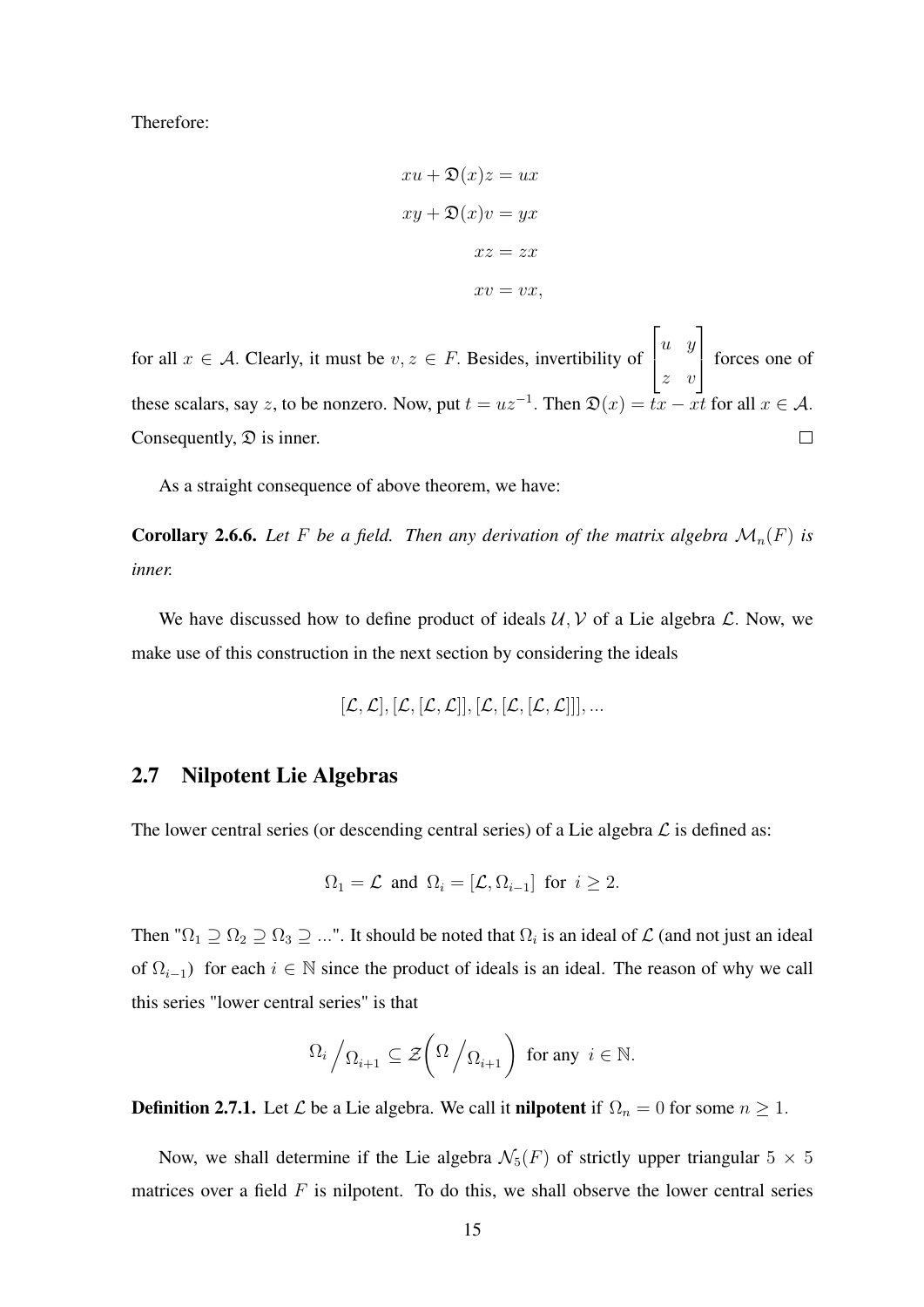of  $\mathcal{N}_5(F)$ . This observation also helps us better understand the subject we will discuss in Chapter 5.

Let  $X, Y \in \mathcal{N}_5(F)$ . One can easily compute that

$$
XY - YX = Z = \begin{pmatrix} 0 & 0 & z_{13} & z_{14} & z_{15} \\ 0 & 0 & 0 & z_{24} & z_{25} \\ 0 & 0 & 0 & 0 & z_{35} \\ 0 & 0 & 0 & 0 & 0 \\ 0 & 0 & 0 & 0 & 0 \end{pmatrix}.
$$

Since  $\Omega_2 = [\mathcal{N}_5(F), \mathcal{N}_5(F)] = [\Omega_1, \Omega_1]$  is defined to be the linear span of elements of the form  $[X, Y] = XY - YX$ , where  $X, Y \in \mathcal{N}(5, F)$ , we have

$$
\Omega_2 = [\Omega_1, \Omega_1] = \left\{ Z \in \mathcal{N}_5(F) \mid Z = \left( \begin{array}{cccc} 0 & 0 & z_{13} & z_{14} & z_{15} \\ 0 & 0 & 0 & z_{24} & z_{25} \\ 0 & 0 & 0 & 0 & z_{35} \\ 0 & 0 & 0 & 0 & 0 \\ 0 & 0 & 0 & 0 & 0 \end{array} \right) \right\}.
$$

In other words,  $\Omega_2 \subset \mathcal{N}_5(F)$  consists of matrices whose entries one above the main diagonal are all zeros. Similarly, in the case when  $X \in \Omega_2$  and  $Y \in \mathcal{N}_5(F)$ , we obtain

$$
XY - YX = Z = \begin{pmatrix} 0 & 0 & 0 & z_{14} & z_{15} \\ 0 & 0 & 0 & 0 & z_{25} \\ 0 & 0 & 0 & 0 & 0 \\ 0 & 0 & 0 & 0 & 0 \\ 0 & 0 & 0 & 0 & 0 \end{pmatrix}.
$$

Hence :

$$
\Omega_3 = [\Omega_2, \Omega_1] = \left\{ Z \in \mathcal{N}_5(F) \mid Z = \left( \begin{array}{cccc} 0 & 0 & 0 & z_{14} & z_{15} \\ 0 & 0 & 0 & 0 & z_{25} \\ 0 & 0 & 0 & 0 & 0 \\ 0 & 0 & 0 & 0 & 0 \\ 0 & 0 & 0 & 0 & 0 \end{array} \right) \right\} \subset \Omega_2.
$$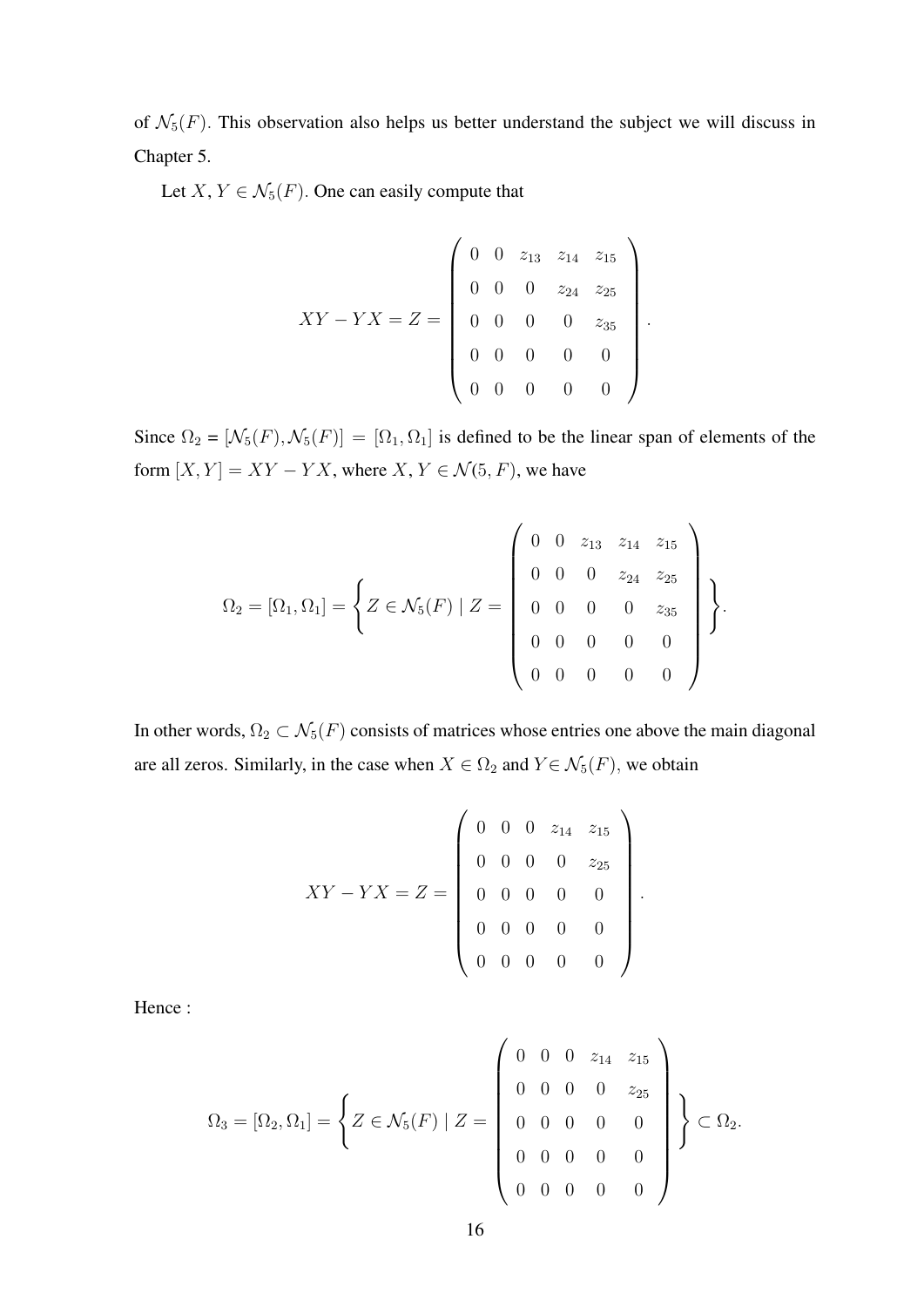Using similar arguments, one can see that

$$
\Omega_4 = [\Omega_3, \Omega_1] = \left\{ Z \in \mathcal{N}_5(F) \mid Z = \left( \begin{array}{cccc} 0 & 0 & 0 & 0 & z_{15} \\ 0 & 0 & 0 & 0 & 0 \\ 0 & 0 & 0 & 0 & 0 \\ 0 & 0 & 0 & 0 & 0 \\ 0 & 0 & 0 & 0 & 0 \end{array} \right) \right\} \subset \Omega_3
$$

and

$$
\Omega_5 = [\Omega_4, \Omega_1] = \{O\}.
$$

Hence, the Lie algebra  $\mathcal{N}_5(F)$  of strictly upper triangular  $5 \times 5$  matrices over a field F is nilpotent.

Now we are going to propose another interesting feature of the sets  $\Omega_i$  we observed above.

**Lemma 2.7.2.** *The sets*  $\Omega_i$ ,  $i \geq 1$  *are invariant under any derivation*  $\varphi$  *of the Lie algebra*  $\mathcal{N}(5, F)$ .

*Proof.* As mentioned in the previous section, the sets  $\Omega_i$  are ideals of  $\mathcal{N}(5, F)$ . Now, we will show that  $\varphi(\Omega_i) \subseteq \Omega_i$  for any derivation  $\varphi$  of  $\mathcal{N}(5, F)$ .

Let  $\varphi$  be any derivation of  $\mathcal{N}(5, F)$ . By definition,  $\varphi(\Omega_1) \subseteq \Omega_1$ . It is also clear that the set  $\Omega_i$  are invariant under  $\varphi$  for  $i \geq 5$  as  $\Omega_i = [\Omega_{i-1}, \Omega_1] = \{0\}$  for  $i \geq 5$ . Hence, all we have to do is determine whether the sets  $\Omega_2, \Omega_3$  and  $\Omega_4$  are invariant under  $\varphi$ . Let  $i = 2$ . Then

$$
\varphi(\Omega_2) = \varphi([\Omega_1, \Omega_1]) = [\varphi(\Omega_1), \Omega_1] + [\Omega_1, \varphi(\Omega_1)]
$$
  
\n
$$
\subseteq \varphi(\Omega_1)\Omega_1 - \Omega_1\varphi(\Omega_1) + \Omega_1\varphi(\Omega_1) - \varphi(\Omega_1)\Omega_1.
$$
  
\n
$$
\subseteq \Omega_1\Omega_1 - \Omega_1\Omega_1 + \Omega_1\Omega_1 - \Omega_1\Omega_1
$$

Of course,  $\Omega_1 \Omega_1 \subseteq \Omega_2$ . Hence,

$$
\varphi(\Omega_2) \subseteq \Omega_2 - \Omega_2 + \Omega_2 - \Omega_2 \subseteq \Omega_2.
$$

Through a similar process, one can easily see that  $\varphi(\Omega_3) \subseteq \Omega_3$  and  $\varphi(\Omega_4) \subseteq \Omega_4$ . Thereby, the result follows.  $\Box$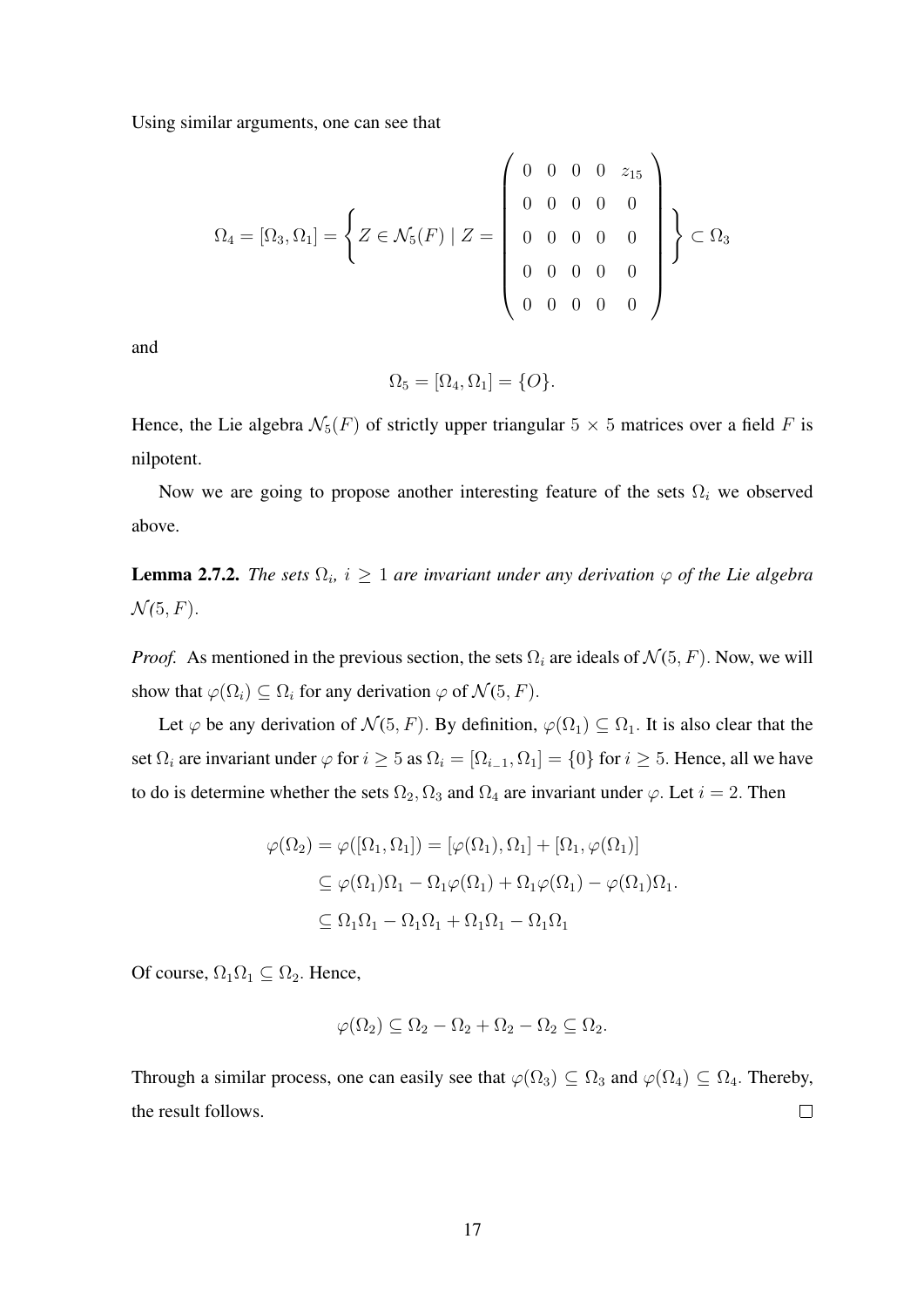# Chapter 3

# Infinite Matrices

A matrix  $X = (x_{ij})$  which has infinite number of columns or rows (or both) is called an infinite matrix. In this chapter, we will deal with infinite matrices whose rows and columns are indexed by  $\mathbb{Z}^+ \times \mathbb{Z}^+$  with entries in the field F of characteristic zero. We define addition and scalar multiplication on infinite matrices as follows:

$$
X + Y = (x_{ij} + y_{ij})_{i,j \in \mathbb{Z}^+} \text{ and } \lambda X = (\lambda x_{ij})_{i,j \in \mathbb{Z}^+}, \text{where } \lambda \in F.
$$

We denote this vector space of infinite matrices by  $\mathcal{M}_{\infty}(F)$ . As expected, infinite matrices differs significantly from finite matrices in many ways. Let's take a look at a few reasons lead to this:

- As we all know, the concept of determinant has a pretty important place in the finite matrix theory and the role determinants play cannot be ignored; however, there is no corresponding phenomenon for infinite matrices.
- Consider the ring  $\mathcal{M}_n(F)$  of all  $n \times n$  matrices over a field F. Let  $X = (x_{ij})_{1 \le i,j \le n}$ and  $Y = (y_{jk})_{1 \leq j,k \leq n} \in \mathcal{M}_n(F)$ . Recall that their product is defined as

$$
XY = \left(\sum_{j=1}^{n} x_{ij} y_{jk}\right)_{1 \le i,k \le n}
$$

However, when we move this definition to infinity case, we run into a big problem. To be more precise, the multiplication of two infinite matrices  $X = (x_{ij})_{i,j \in \mathbb{Z}^+}$  and  $Y = (y_{jk})_{j,k \in \mathbb{Z}^+}$ 

$$
XY = \left(\sum_{j=1}^{\infty} x_{ij} y_{jk}\right)_{i,k \in \mathbb{Z}^+}
$$

may not exist because the above sum may diverge for some values of  $i, k \in \mathbb{Z}^+$ .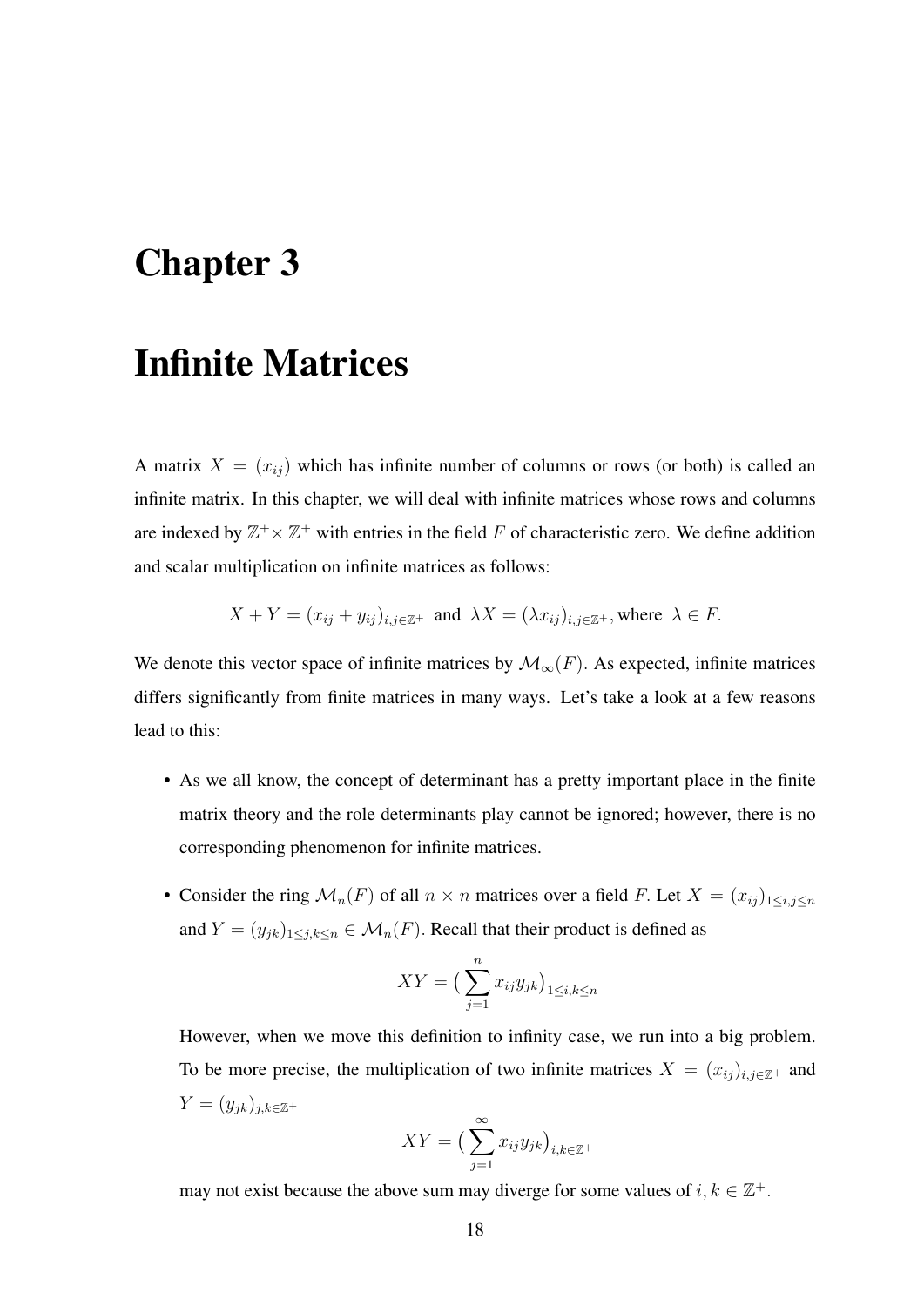• Moreover, one may expect a variety of fundamental theorems in the theory of finite matrices to be valid in the case of infinite matrices. It is possible that we may obtain corresponding theorems for infinite matrices, but this is very unlikely to happen due to convergence and other difficulties to be discussed in this chapter.

Richard G.Cooke introduced some basic definitions and mentioned a couple of characteristic properties of infinite matrices in [7]. We will talk about them in the following two sections.

## 3.1 Some Fundamental Definitions

An infinite matrix  $I_{\infty} \in \mathcal{M}_{\infty}(F)$  defined as

$$
(I_{\infty})_{i,j\in\mathbb{Z}^+} = \begin{cases} 1 & i=j \\ 0 & i\neq j \end{cases}
$$

is called the **identity matrix**. Also, the matrix  $O$  whose all entries are zero is called the **zero matrix**. Clearly,  $OX = XO = O$  for any choice of  $X = (x_{ij})_{i,j\in\mathbb{Z}^+}$ ; however, it is not necessary that  $X$  or  $Y$  must be the zero matrix so that their product is zero.

A matrix  $D = (d_{ij})_{i,j\in\mathbb{Z}^+}\in\mathcal{M}_{\infty}(F)$  such that  $d_{ij} = 0$  in the case when  $i \neq j$  is called a **diagonal matrix.** We will use the notation  $(d_i)_{i \in \mathbb{Z}^+}$  to denote a diagonal matrix

$$
D = \left( \begin{array}{cccc} d_1 & 0 & 0 & \dots \\ 0 & d_2 & 0 & \dots \\ 0 & 0 & d_3 & \dots \\ \vdots & \vdots & \vdots & \ddots \end{array} \right)
$$

.

A diagonal matrix  $X$  is said to be a **scalar matrix** if

$$
X = \lambda I_{\infty} = \begin{pmatrix} \lambda & 0 & 0 & \dots \\ 0 & \lambda & 0 & \dots \\ 0 & 0 & \lambda & \dots \\ \vdots & \vdots & \vdots & \ddots \end{pmatrix}, \text{ where } \lambda \in F.
$$

Let X be a matrix in  $\mathcal{M}_{\infty}(F)$  such that  $x_{ij} = 0$  when  $j > i$ . Such a matrix is called lower triangular matrix. Also, a matrix  $X$  is said to be an upper triangular matrix if  $x_{ij} = 0$  when  $j < i$ .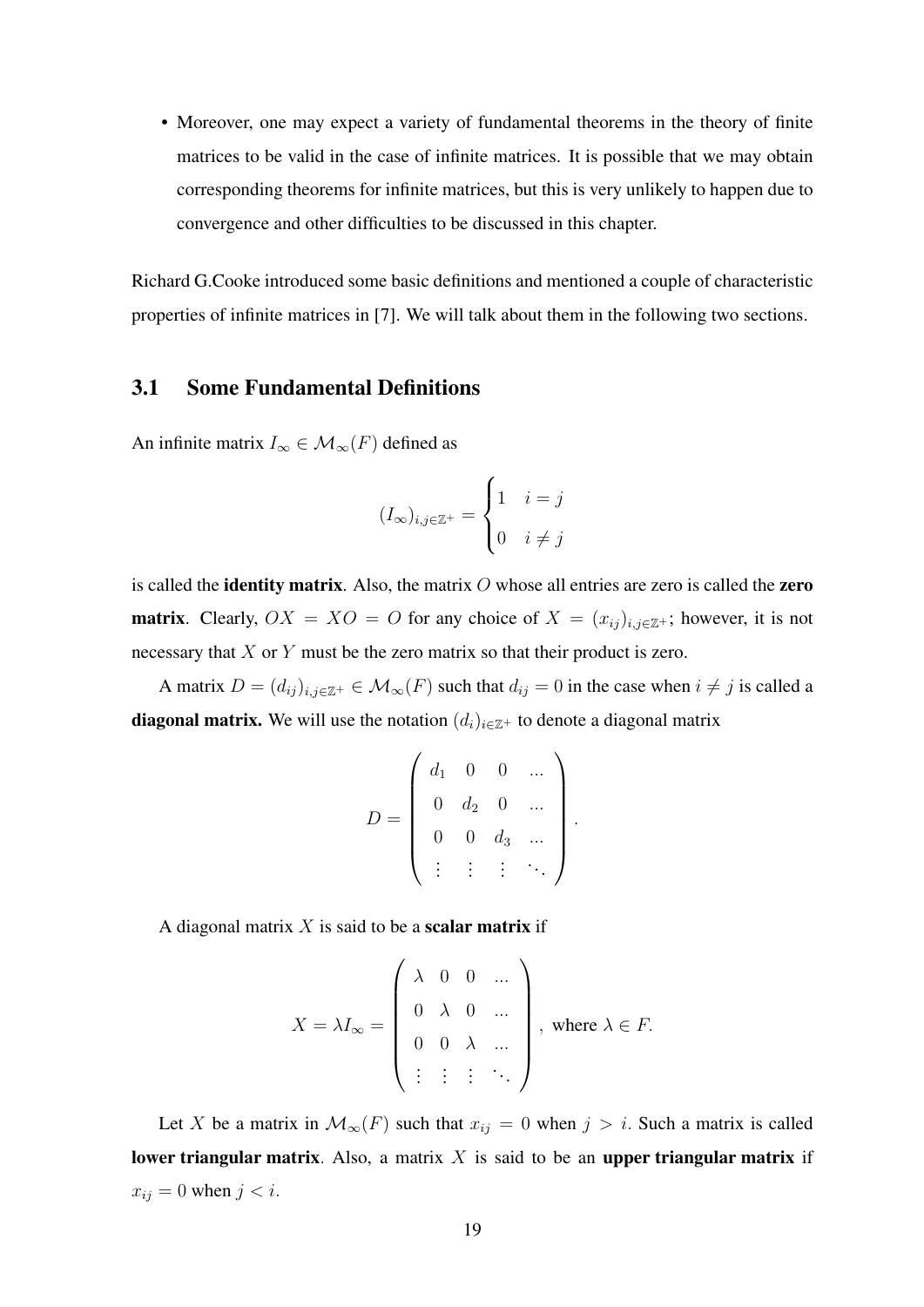We call a matrix X column- finite if each column of X consists of finite number of non-zero elements. The symmetric definition says that a matrix  $X$  whose each row has only a finite number of non-zero coefficients is called row-finite. Note that a lower triangular matrix is row-finite, and an upper triangular matrix is column-finite, as can be seen directly from their definitions. We must keep these definitions in mind because we will benefit a lot from them throughout this thesis.

### 3.2 A couple of properties of infinite matrices

Let  $(d_i)_{i\in\mathbb{Z}^+}$  and  $(\delta_i)_{i\in\mathbb{Z}^+}$  be diagonal matrices. Clearly, their product matrix is the diagonal matrix  $(d_i \delta_i)_{i \in \mathbb{Z}^+}$ . Note that multiplication is commutative for diagonal matrices since we have " $d_i \delta_i = \delta_i d_i$ " for each  $i \in \mathbb{Z}^+$ . However, in general, products of matrices fails to satisfy commutative law since  $(XY)_{ik} = \sum_{k=1}^{\infty}$  $j=1$  $x_{ij}y_{jk}$  may be different from  $(YX)_{ik} = \sum_{k=1}^{\infty}$  $j=1$  $y_{ij}x_{jk}$  for some  $i, k \in \mathbb{Z}^+$ , even if it is supposed that both series are convergent for any choice of i and k. Even more interesting is that one may encounter matrices  $X, Y \in \mathcal{M}_{\infty}(F)$  such that XY does not exist while  $YX$  exists. As an example for this, consider

$$
X = \left(\begin{array}{cccc} 1 & 1 & 1 & \dots \\ 1 & 1 & 1 & \dots \\ 1 & 1 & 1 & \dots \\ \vdots & \vdots & \vdots & \ddots \end{array}\right) \text{ and } Y = \left(\begin{array}{cccc} 1 & 0 & 0 & \dots \\ 1 & 0 & 0 & \dots \\ 1 & 0 & 0 & \dots \\ \vdots & \vdots & \vdots & \ddots \end{array}\right).
$$

As can be seen easily, XY does not exist, whereas  $YX = X$  exists.

Fortunately, there is no problem of existence on the addition of matrices. In other words, their sum always exist. Also, infinite matrix addition is commutative and satisfy the associativity law, unlike multiplication:

$$
X + Y = Y + X, \quad (X + Y) + Z = X + (Y + Z) \text{ for all } X, Y, Z \in \mathcal{M}_{\infty}(F).
$$

It should also be noted that infinite matrices satisfy the distributive law

$$
X(Y+Z) = XY + XZ, \ \ (Y+Z)X = YX + ZX
$$

in the sense that "if XY and XZ exist, then also  $X(Y+Z)$  exists and is equal to  $XY+XZ$ ." However, notice that  $X(Y + Z)$  may exist even though XY and XZ do not exist. One can check that the following matrices constitute an example for such a case.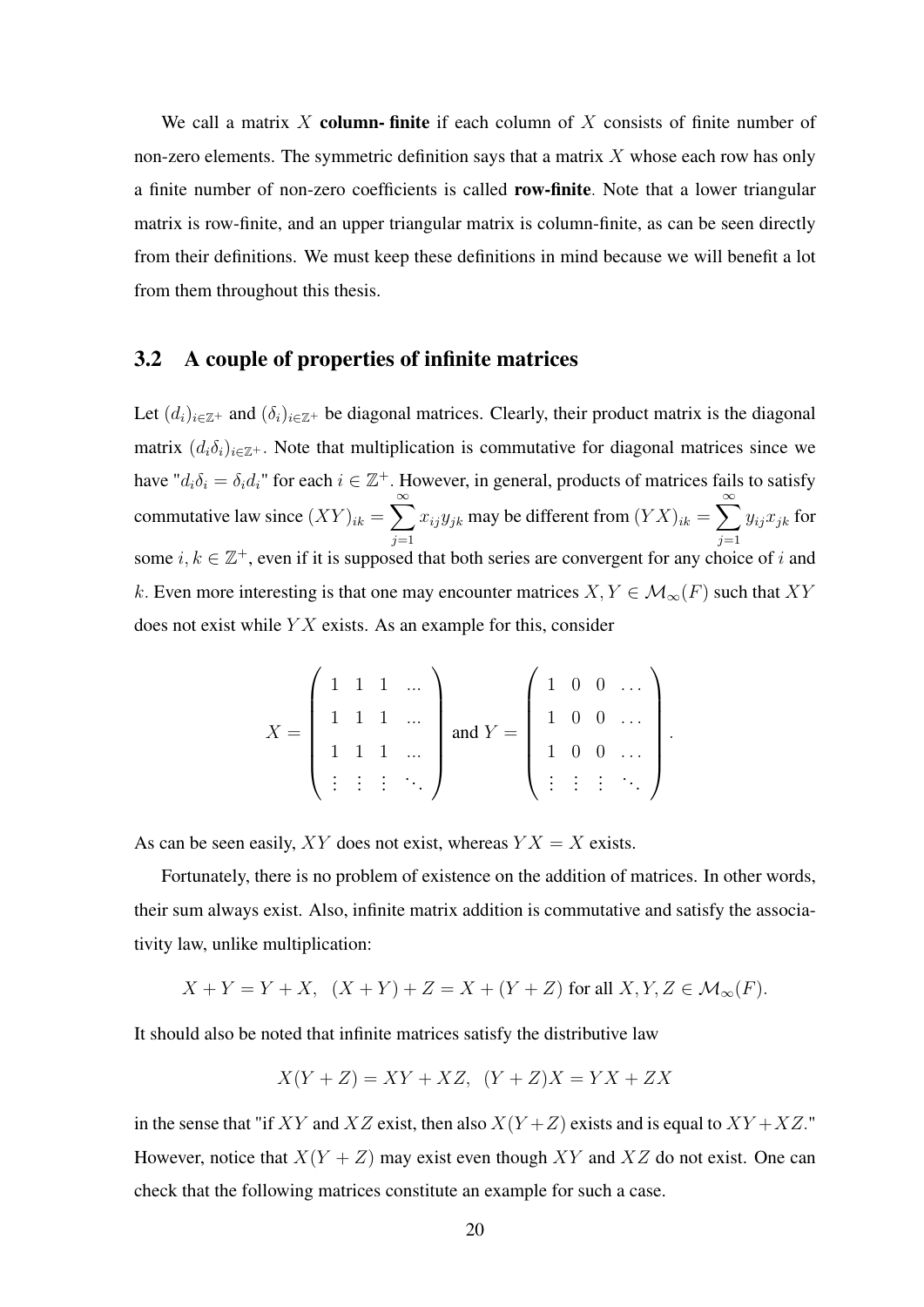$$
X = \begin{pmatrix} 1 & 1 & 1 & \dots \\ 1 & 1 & 1 & \dots \\ 1 & 1 & 1 & \dots \\ \vdots & \vdots & \vdots & \ddots \end{pmatrix}, Y = \begin{pmatrix} -1 & 0 & 0 & \dots \\ -1 & 0 & 0 & \dots \\ -1 & 0 & 0 & \dots \\ \vdots & \vdots & \vdots & \ddots \end{pmatrix} \text{ and } Z = \begin{pmatrix} 1 & 0 & 0 & \dots \\ 1 & 0 & 0 & \dots \\ 1 & 0 & 0 & \dots \\ \vdots & \vdots & \vdots & \ddots \end{pmatrix}.
$$

Now, let  $D = (d_i)_{i \in \mathbb{Z}^+}, \Delta = (\delta_i)_{i \in \mathbb{Z}^+}$  and  $\mathfrak{Z} = (\mathfrak{c}_i)_{i \in \mathbb{Z}^+}$  be diagonal matrices in  $\mathcal{M}_{\infty}(F)$ . Using the above observations on diagonal matrices, it is a quick check to see that

$$
(D\Delta)(3) = D(\Delta 3).
$$

In other words, the multiplication of diagonal matrices satisfy associativity law, and so the subspace  $\mathcal{D}_{\infty}(F)$  of all diagonal matrices forms a ring in contrast to  $\mathcal{M}_{\infty}(F)$ . As we see, a subspace of  $\mathcal{M}_{\infty}(F)$  may have the structure of a ring. Now, we shall determine whether this can be extended to lower triangular matrices. Let  $X = (x_{ij})_{i,j\in\mathbb{Z}^+}$  and  $Y = (y_{jk})_{j,k\in\mathbb{Z}^+}$  be both lower triangular matrices. Then

$$
(XY)_{ik} = \begin{cases} \sum_{j=k}^{i} x_{ij} y_{jk} & i \ge k \\ 0 & i < k \end{cases}
$$

Hence, the subspace of all infinite lower triangular matrices is closed under matrix multiplication. Again, if  $Z$  is a third lower triangular matrix, then we have

$$
(X(YZ))_{il} = \sum_{j=l}^{i} x_{ij} \bigg( \sum_{k=l}^{j} y_{jk} z_{kl} \bigg) \text{ and } ((XY)Z)_{il} = \sum_{k=l}^{i} \bigg( \sum_{j=k}^{i} x_{ij} y_{jk} \bigg) z_{kl}
$$

One can show that above sums are equal to each other for all  $i, l$ . Thus, associativity holds for all lower triangular matrices. Also, note that row-finite and column-finite matrices also meet associativity. (In Section 3.3, we present an easier method of deciding whether or not a subset of  $\mathcal{M}_{\infty}(F)$  satisfy associativity.)

However, associativity need not be satisfied on the multiplication of infinite matrices. Let's consider the following example :

$$
X = \begin{pmatrix} 1 & 1 & 1 & \dots \\ 0 & 1 & 1 & \dots \\ 0 & 0 & 1 & \dots \\ \vdots & \vdots & \vdots & \ddots \end{pmatrix}, Y = \begin{pmatrix} 1 & -1 & 0 & \dots \\ 0 & 1 & -1 & \dots \\ 0 & 0 & 1 & \dots \\ \vdots & \vdots & \vdots & \ddots \end{pmatrix} \text{ and } Z = \begin{pmatrix} 0 & 0 & 0 & \dots \\ -1 & 0 & 0 & \dots \\ -1 & -1 & 0 & \dots \\ \vdots & \vdots & \vdots & \ddots \end{pmatrix}.
$$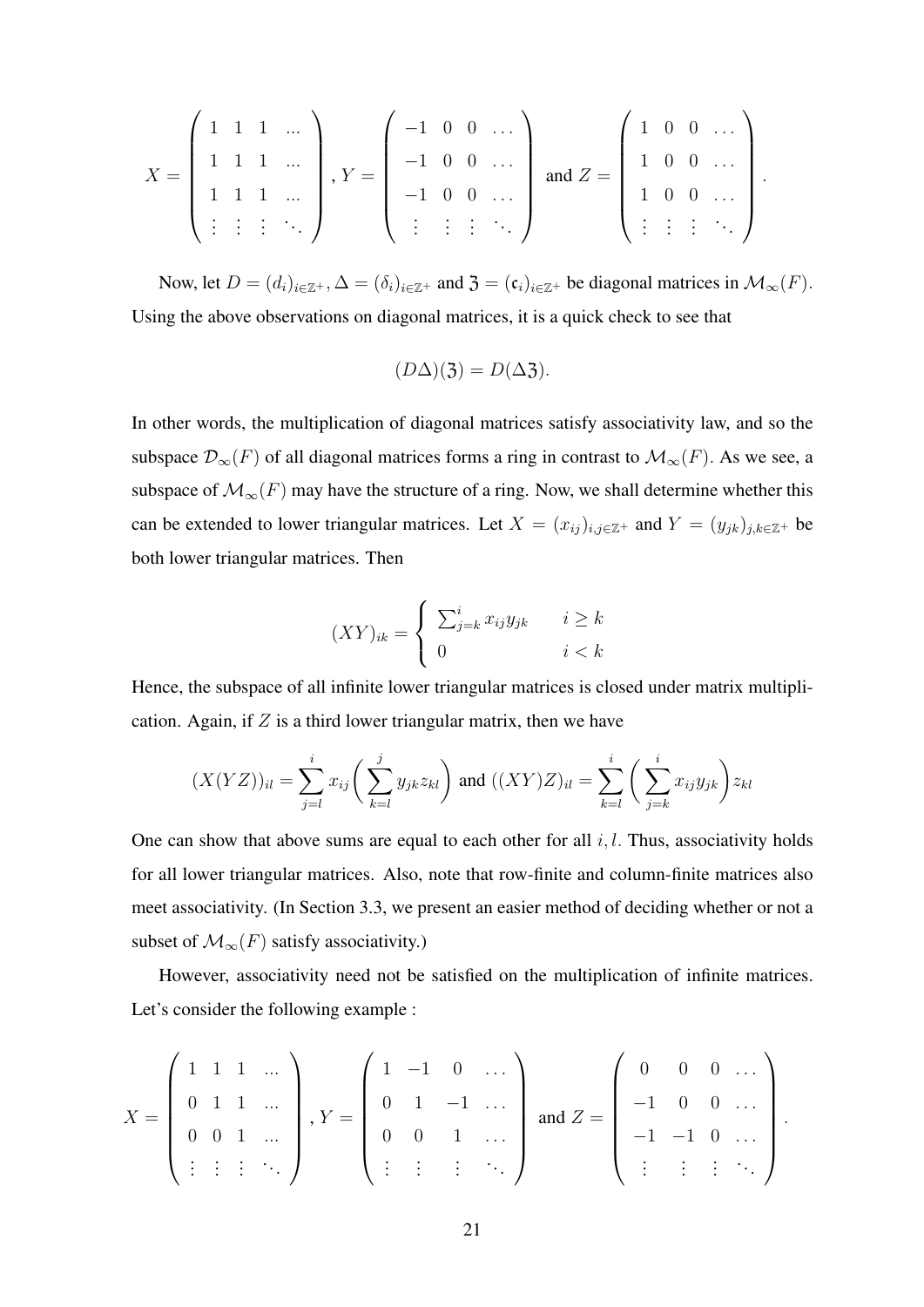Easy calculations show that

$$
X = X(YZ) \neq (XY)Z = Z.
$$

We have experienced that the products of infinite matrices may not be defined or may not meet the associativity property. Daniel P. Bossaller and Sergio R. López-Permouth conducted a study addressing these issues in [4]. In the following two section, we will concentrate on this article.

### 3.3 Associativity

Firstly, we shall introduce some notation. We denote the subspace of all column (row) finite matrices by  $\mathcal{M}_{Cf}(F)$  (respectively,  $\mathcal{M}_{Rf}(F)$ ). The symbol  $\mathcal{M}_{Rcf}(F)$  also stands for the space  $\mathcal{M}_{Rf}(F) \cap \mathcal{M}_{Cf}(F)$  of row and column finite matrices where each row and column has a finite number of nonzero entries; however, note that a matrix  $X \in \mathcal{M}_{RCf}(F)$  has a chance to include infinitely many nonzero entries. Finally, the subspace of finitely supported matrices, i.e., those with only finitely many nonzero entries will be denoted by  $\mathcal{M}^{fin}_{\infty}(F)$ . Elements in  $\mathcal{M}^{fin}_{\infty}(F)$  are also known as finitary matrices.

The main goal of this section is to propose sufficient and necessary conditions for associativity. First, as you would appreciate, it should be clarified when the product of two infinite matrices exists so that we can talk about associativity. Let's take  $X, Y \in \mathcal{M}_{\infty}(F)$ . Then we can represent the product  $XY$  as the following array of formal sums:

$$
XY = \begin{pmatrix} \sum_{j=1}^{\infty} x_{1j}y_{j1} & \sum_{j=1}^{\infty} x_{1j}y_{j2} & \sum_{j=1}^{\infty} x_{1j}y_{j3} & \dots \\ \sum_{j=1}^{\infty} x_{2j}y_{j1} & \sum_{j=1}^{\infty} x_{2j}y_{j2} & \sum_{j=1}^{\infty} x_{2j}y_{j3} & \dots \\ \sum_{j=1}^{\infty} x_{3j}y_{j1} & \sum_{j=1}^{\infty} x_{3j}y_{j2} & \sum_{j=1}^{\infty} x_{3j}y_{j3} & \dots \\ \vdots & \vdots & \ddots & \ddots \end{pmatrix}.
$$

In order for the product to be defined

$$
(XY)_{ik} = \sum_{j=1}^{\infty} x_{ij} y_{jk}
$$

must converge for any choice of  $i, k \in \mathbb{Z}^+$ . To put it another way, the sums in each entry of XY need to have finitely many nonzero elements. We present this crucial observation as a definition for when a matrix product is "defined."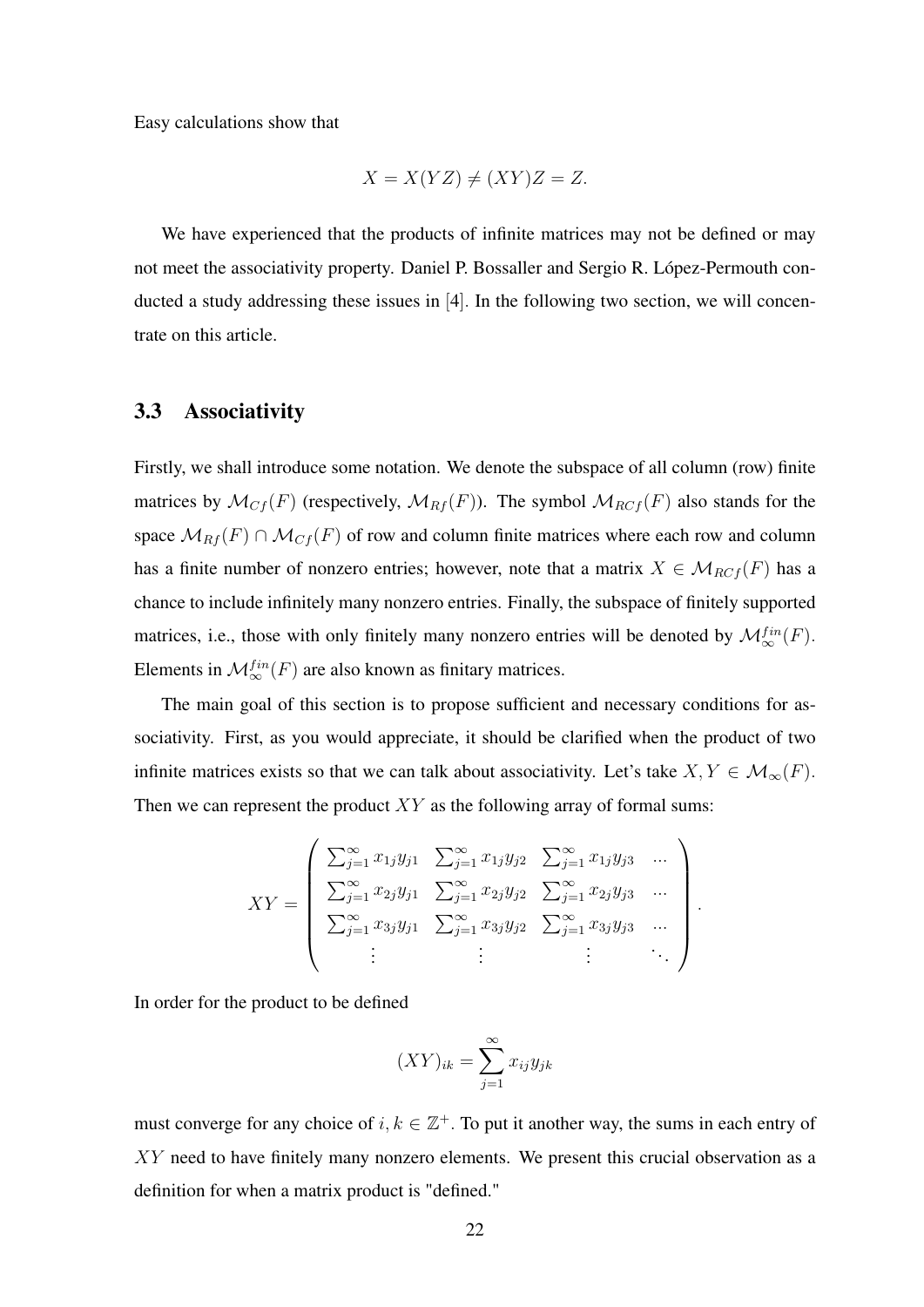**Definition 3.3.1.** Let  $X, Y \in \mathcal{M}_{\infty}(F)$ . Then we will say that their product is **defined** if  $\{j \mid x_{ij}y_{jk} \neq 0\}$  is finite for any choice of  $i, k \in \mathbb{Z}^+$ .

Now, we shall give the proof of a well-known basic fact we use frequently in this thesis.

**Lemma 3.3.2.** *If*  $X \in \mathcal{M}_{Rf}(F)$  *and*  $Y \in \mathcal{M}_{Cf}(F)$ *, then*  $XZ$  *and*  $ZY$  *are both defined for any matrix*  $Z \in \mathcal{M}_{\infty}(F)$ .

*Proof.* Let  $i, k \in \mathbb{Z}^+$ . By above definition, we need to verify  $\{j \mid x_{ij}y_{jk} \neq 0\}$  is finite to show that the product ZY exists. Clearly,  $\{j \mid y_{jk} \neq 0\}$  is finite as Y is column finite, and this immediately implies that the set  $\{j \mid x_{ij}y_{jk} \neq 0\}$  is also finite. Hence, we are done. In a similar way, one can get definedness of XZ.

 $\Box$ 

Before working on associativity, it would be good for us to talk about how important associativity is in matrix algebra. One of the most critical problems that linear algebra deals with is solving a linear equation system in several unknowns. Let's remember how to find the solution of a system of m linear equation in n unknowns:

1. Convert the given system to a matrix equation of the form

$$
XY=Z,
$$

where X is an  $m \times n$  matrix, Y and Z are columnn matrices with n and m entries, respectively.

- 2. Reduce the matrix X to a row reduced echelon matrix  $X'$  by applying elementary row operations  $\mathcal{E}_1, \mathcal{E}_2, \mathcal{E}_3, ..., \mathcal{E}_r$ .
- 3. After the previous step, we get a solvable system

$$
(\mathcal{E}X)Y = \mathcal{E}Z,
$$

where  $\mathcal E$  is the product of the elemantary matrices above. (Notice that  $\mathcal E$  is invertible since it is product of elemantary matrices.)

4. Let  $\lambda$  be the solution of the solvable system

$$
(\mathcal{E}X)Y = \mathcal{E}Z.
$$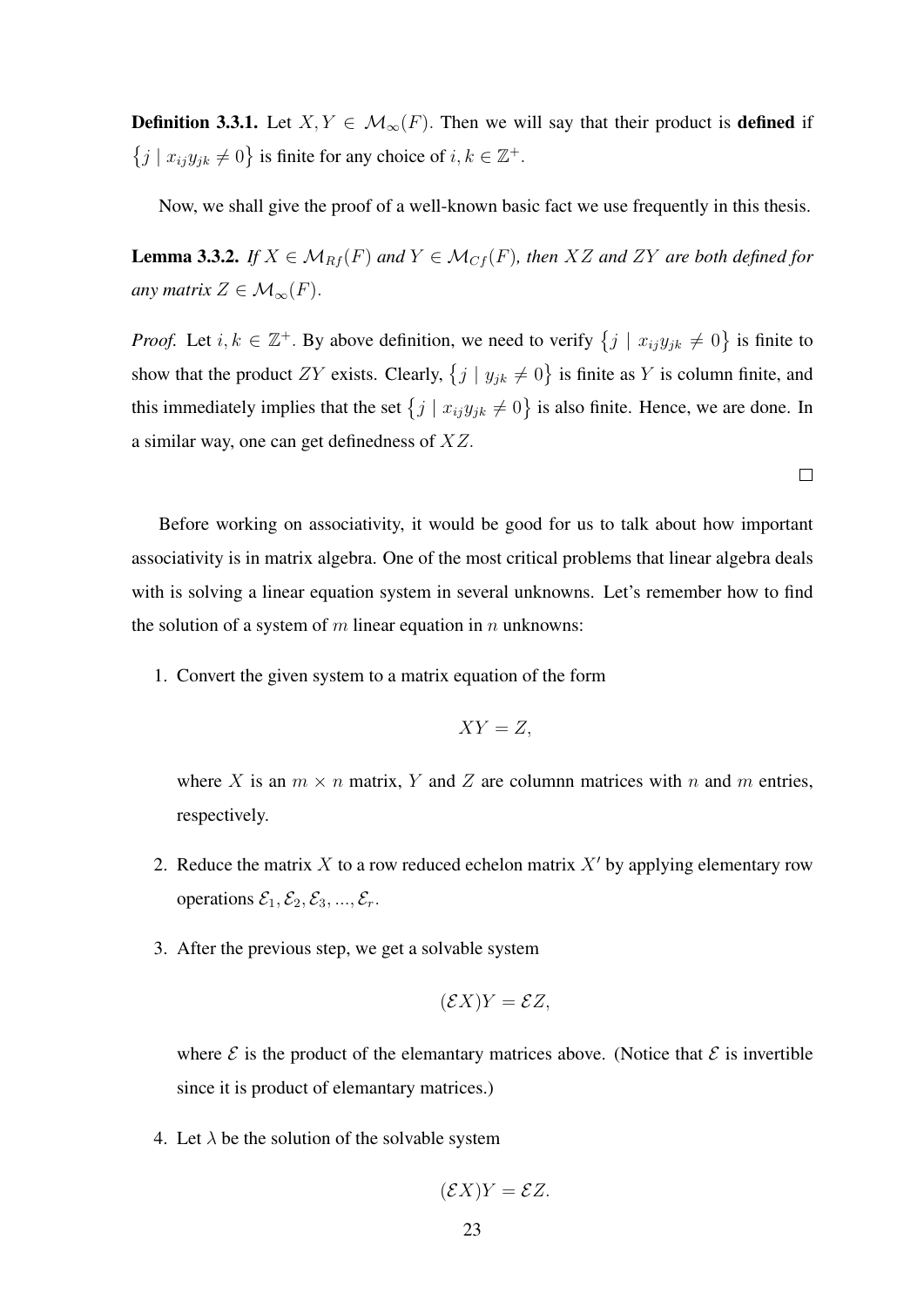If we multiply this new system by  $P$  from the left, where  $P$  is the inverse of  $E$ , we obtain that

$$
\mathcal{P}(\mathcal{E}X)\lambda = (\mathcal{P}\mathcal{E})X\lambda = \mathcal{P}\mathcal{E}Z.
$$

Accordingly, it must be  $X\lambda = Z$ . That,  $\lambda$  is a solution of  $XY = Z$ .

The process mentioned above works since the product of finite matrices obeys the associativity law. As you guessed, this cannot be extended to infinite matrices since associativity may not be satisfied there. Now, let us consider the following matrices, which we have already observed in section 3.2 again:

$$
X = \begin{pmatrix} 0 & 0 & 0 & \dots \\ -1 & 0 & 0 & \dots \\ -1 & -1 & 0 & \dots \\ \vdots & \vdots & \vdots & \ddots \end{pmatrix}, \mathcal{E} = \begin{pmatrix} 1 & -1 & 0 & \dots \\ 0 & 1 & -1 & \dots \\ 0 & 0 & 1 & \dots \\ \vdots & \vdots & \vdots & \ddots \end{pmatrix} \text{ and } \mathcal{P} = \begin{pmatrix} 1 & 1 & 1 & \dots \\ 0 & 1 & 1 & \dots \\ 0 & 0 & 1 & \dots \\ \vdots & \vdots & \vdots & \ddots \end{pmatrix}.
$$

Easy calculations give us that  $\mathcal{E}X$ ,  $\mathcal{P}\mathcal{E}$  are equal to identity matrix and  $\mathcal{E}Z = O$ , where Z is the infinite matrix whose all entries are "1." Of course,  $XY = Z$  has no solution because  $X$  has a first row whose all elements are zero. Moreover, one can easily see that  $(\mathcal{E}X)Y = \mathcal{E}Z$  has a solution, which is the zero vector  $\lambda = O$ . As we see, even though the zero vector is a solution of  $(\mathcal{E}X)Y = \mathcal{E}Z$  and  $\mathcal{P}\mathcal{E} = I_{\infty}$ , we have  $XO \neq Z$ . The reason for this result to occur is that  $\mathcal{P}(\mathcal{E}X) \neq (\mathcal{P}\mathcal{E})X$ . This observation is one of the main problems we may encounter while working with infinite matrices because of associativity. In order to avoid such obstacles, we need to know under what conditions associativity is satisfied. In this section, we try to answer this crucial question. Let's take three arbitrary matrices  $X, Y, Z \in \mathcal{M}_{\infty}(F)$ . All these examples we have seen so far showed us that it might be  $(XY)Z \neq X(YZ)$  even if  $XY, YX, X(YZ)$ , and  $(XY)Z$  are defined. Worse, the product matrices  $XY$  and  $YZ$  may not even be defined. Thus, to coin some terminology will be useful for us to tackle that.

**Definition 3.3.3.** Let  $(X, Y, Z)$  be triple of infinite matrices. We call it **associative triple** or associative family if it satisfies the followings:

- 1.  $XY$  and  $YZ$  are defined,
- 2.  $X(YZ)$  and  $(XY)Z$  are defined, and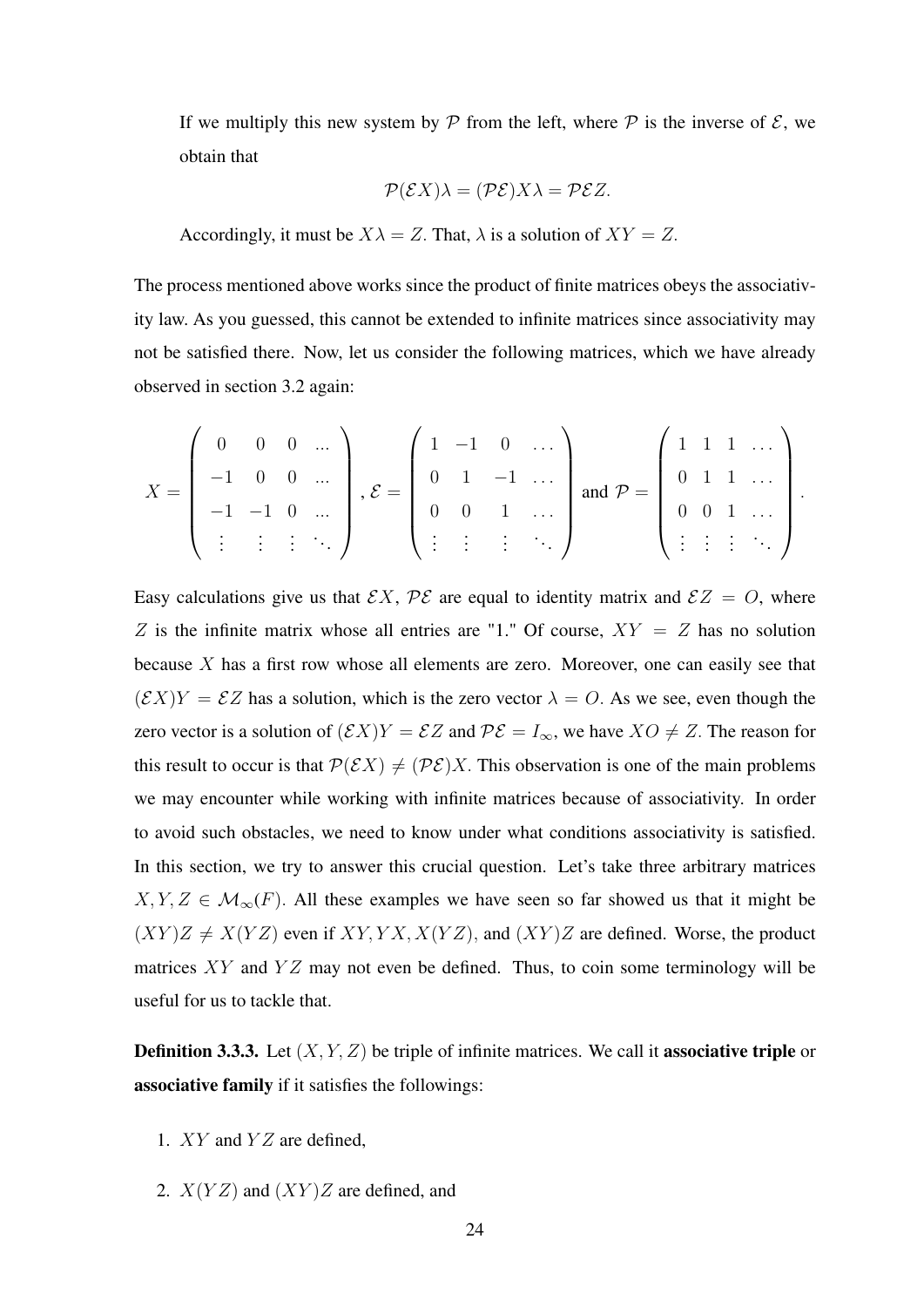3.  $X(YZ) = (XY)Z$ .

*Remark* 3.3.4*.* The above description may seem a little strange at first glance since the statement " $X(YZ) = (XY)Z$ " naturally implies that the products  $XY, YZ, X(YZ)$  and  $(XY)Z$ are all defined; namely, if the third condition is met, there is no need to check the others. We give such a classification because we will talk about three vector spaces built on these requirements.

Now, we observe the following triple of matrices which does not form a associative family even though the first two condition is satisfied:

$$
X = \begin{pmatrix} 1 & 1 & 1 & \dots \\ 0 & 0 & 0 & \dots \\ 0 & 0 & 0 & \dots \\ \vdots & \vdots & \vdots & \ddots \end{pmatrix}, Y = \begin{pmatrix} 0 & 1 & 0 & \dots \\ -1 & 0 & 1 & \dots \\ 0 & -1 & 0 & \dots \\ \vdots & \vdots & \vdots & \ddots \end{pmatrix} \text{ and } Z = \begin{pmatrix} 1 & 0 & 0 & \dots \\ 1 & 0 & 0 & \dots \\ 1 & 0 & 0 & \dots \\ \vdots & \vdots & \vdots & \ddots \end{pmatrix}
$$

.

Then one can easily compute that

$$
XY = \left(\begin{array}{cccc} -1 & 0 & 0 & \dots \\ 0 & 0 & 0 & \dots \\ 0 & 0 & 0 & \dots \\ \vdots & \vdots & \vdots & \ddots \end{array}\right) \text{ and } YZ = \left(\begin{array}{cccc} 1 & 0 & 0 & \dots \\ 0 & 0 & 0 & \dots \\ 0 & 0 & 0 & \dots \\ \vdots & \vdots & \vdots & \ddots \end{array}\right).
$$

In addition to this,  $X(YZ)$  and  $(XY)Z$  are also defined since XY and YZ are both row and column finite matrices. However,

$$
X(YZ) = \begin{pmatrix} 1 & 0 & 0 & \dots \\ 0 & 0 & 0 & \dots \\ 0 & 0 & 0 & \dots \\ \vdots & \vdots & \vdots & \ddots \end{pmatrix} \neq (XY)Z = \begin{pmatrix} -1 & 0 & 0 & \dots \\ 0 & 0 & 0 & \dots \\ 0 & 0 & 0 & \dots \\ \vdots & \vdots & \vdots & \ddots \end{pmatrix}.
$$

Let  $(X, Y, Z)$  be triple of matrices. As we have just said, our primary goal is to find out under what conditions associativity is met; namely,  $(XY)Z = X(YZ)$ . In order to achieve our goal, we take two different approaches. Firstly, we will focus on the properties of  $X$  and Z, which enable this triple  $(X, Y, Z)$  to form an associative family. The following definitions make our job easier in the first approach.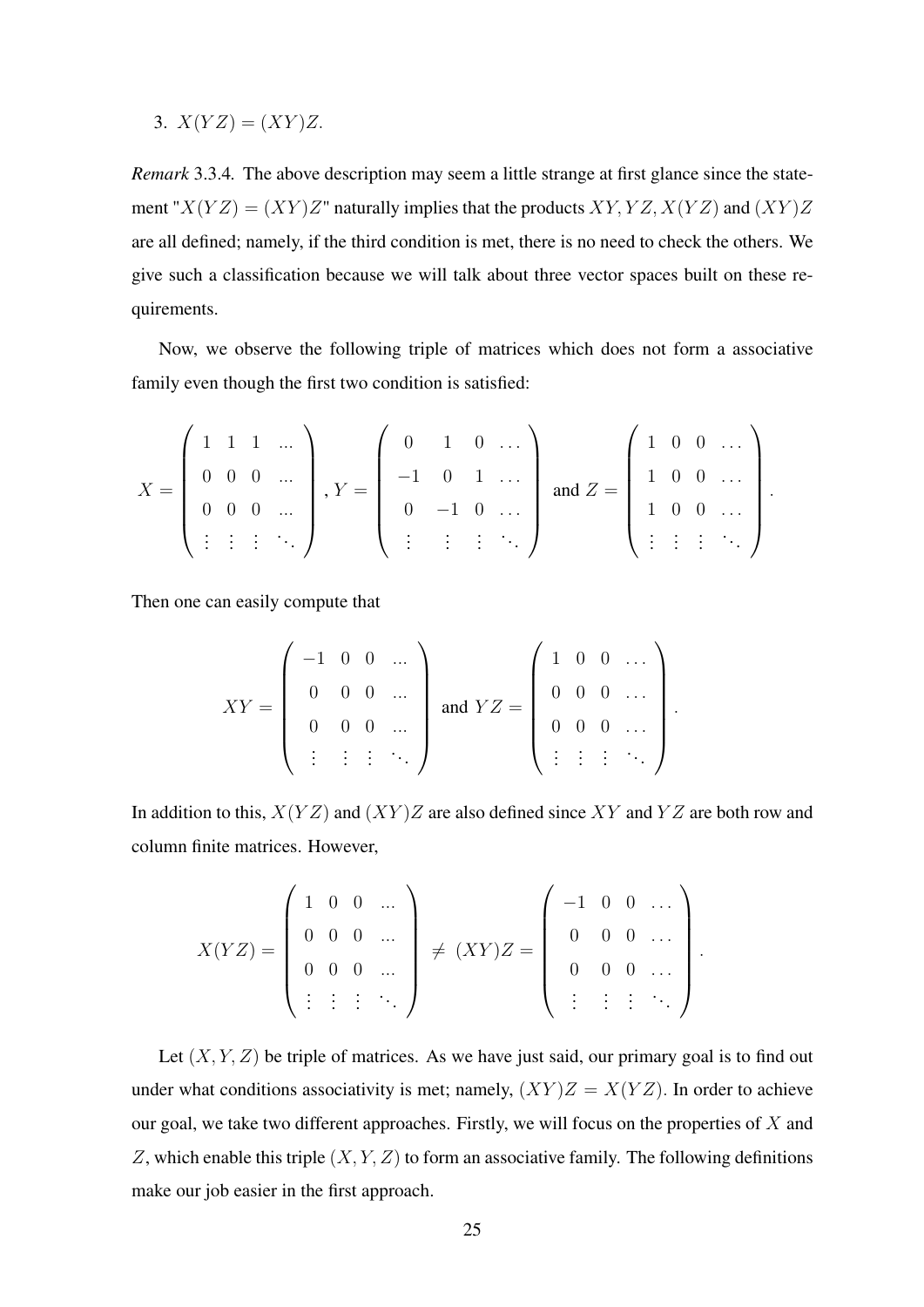**Definition 3.3.5.** Let  $X, Z \in \mathcal{M}_{\infty}(F)$ . We call Y a link between X and Z if XY and YZ are both defined. We say that Y is a **strong link** between X and Z if Y is a link and  $X(YZ)$ and  $(XY)Z$  are defined. Also, a matrix Y is said to be **associative link** between X and Z if Y is a strong link and  $X(YZ) = (XY)Z$ . The family of links, strong links and associative links are shown by  $\Gamma_2(X, Z)$ ,  $\Gamma_4(X, Z)$  and  $\Gamma_5(X, Z)$ , respectively.

It is not hard to see that  $\Gamma_i(X, Z)$  has the structure of a vector subspace of  $\mathcal{M}_{\infty}(F)$  for each  $i \in \{2, 4, 5\}$ . Moreover, from definitions of our families, it immediately follows that

$$
\Gamma_5(X,Z) \subseteq \Gamma_4(X,Z) \subseteq \Gamma_2(X,Z).
$$

Now, we shall examine the following matrices to show that both of the containments may be proper: Let  $X$  and  $Z$  be the matrices in the previous example and put

$$
Y = \left(\begin{array}{cccc} 0 & 1 & 0 & \dots \\ -1 & 0 & 1 & \dots \\ 0 & -1 & 0 & \dots \\ \vdots & \vdots & \vdots & \ddots \end{array}\right) \text{ and } Y' = \left(\begin{array}{cccc} 0 & 1 & 0 & \dots \\ 1 & 0 & 1 & \dots \\ 0 & 1 & 0 & \dots \\ \vdots & \vdots & \vdots & \ddots \end{array}\right).
$$

We have already observed that  $Y \in \Gamma_4(X, Z) \setminus \Gamma_5(X, Z)$ . Moreover, it is a quick check to conclude that  $Y' \in \Gamma_2(X, Z) \setminus \Gamma_4(X, Z)$ .

Now, we shall introduce some propositions characterizing these subspaces.

**Proposition 3.3.6.** 
$$
\bigcap_{X,Z \in \mathcal{M}_{\infty}(F)} \Gamma_2(X,Z) = \mathcal{M}_{RCf}(F).
$$

*Proof.* Let's take two arbitrary elements  $X, Z \in \mathcal{M}_{\infty}(F)$ . Using Lemma 3.3.2, one can easily deduce that  $\mathcal{M}_{RCf}(F) \subseteq \Gamma_2(X, Z)$ . Now, in order to show the other direction assume that  $Y \notin \mathcal{M}_{RCf}(F)$ . Then, the matrix Y has some row or column that has nonfinite support. If we consider the matrix  $Z$  whose all entries are 1, then  $YZ$  or  $ZY$  is not defined. This  $\bigcap$   $\Gamma_2(X, Z)$ . Thereby, the result follows. shows that  $Y \notin$  $\Box$  $X, Z \in \mathcal{M}_{\infty}(F)$ 

A similar phenomenon occurs with  $\Gamma_4(X, Z)$ .

Proposition 3.3.7.  $\bigcap$  $X,Z{\in}\mathcal{M}_\infty(F)$  $\Gamma_4(X,Z) = \mathcal{M}^{fin}_{\infty}(F).$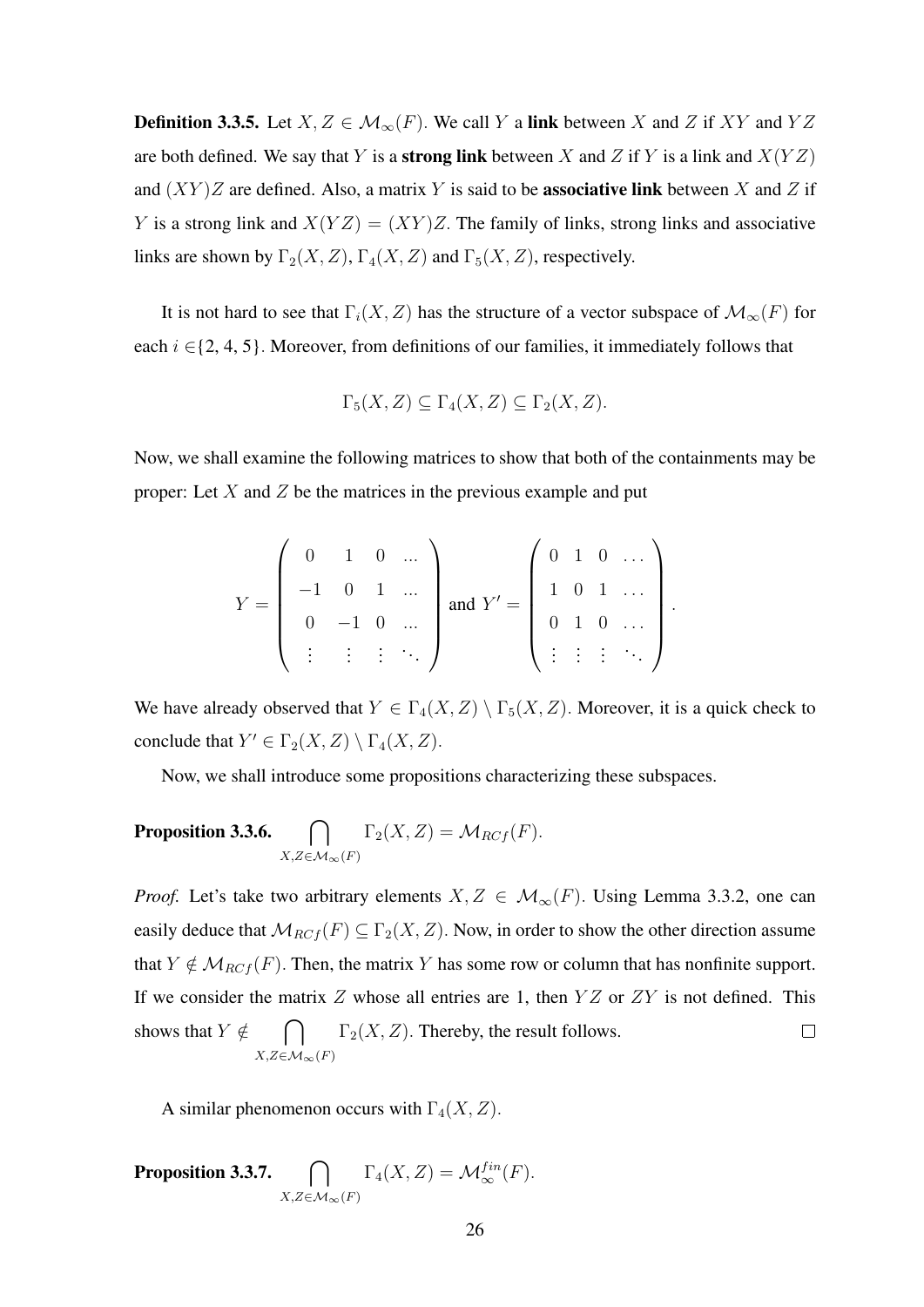*Proof.* We can directly get one inclusion using Lemma 3.3.2: Let  $Y \in \mathcal{M}_{\infty}^{fin}(F)$ . Then XY and YZ are both defined for any choice of X and Z. Besides,  $X(YZ)$  and  $(XY)Z$  are also defined since  $XY \in \mathcal{M}_{Rf}(F)$  and  $YZ \in \mathcal{M}_{Cf}(F)$ . Hence, we obtain

$$
\mathcal{M}^{fin}_{\infty}(F) \subseteq \bigcap_{X,Z \in \mathcal{M}_{\infty}(F)} \Gamma_4(X,Z).
$$

For the other inclusion, let  $Y \in \Gamma_4(X, Z)$  for all  $X, Z \in \mathcal{M}_{\infty}(F)$ . From above proposition, it directly follows that  $Y \in \mathcal{M}_{RCf}(F)$ . Now, assume that Y fails to be finitely supported matrix and consider the following two sets

$$
J = \{ j \mid Y_{j*} \neq 0 \} \text{ and } K = \{ k \mid Y_{*k} \neq 0 \}.
$$

Since  $Y \in \mathcal{M}_{RCf}(F)$  and we assumed that  $Y \notin \mathcal{M}_{\infty}^{fin}(F)$ , at least one of the above sets need to be infinite. Without loss of generality, let  $|J| = \infty$ . This means that the matrix Y has infinite number of non-zero rows. Now, let  $Z$  be a matrix whose all entries are 1. Then, YZ is defined since  $Y \in \mathcal{M}_{R C f}(F)$ ; moreover, the first column of YZ has infinitely many nonzero entries due to construction of Z. However, one can easily see that  $X(YZ)$  is not defined in the case when

$$
X = \left(\begin{array}{cccc} 1 & 1 & 1 & \dots \\ 0 & 0 & 0 & \dots \\ 0 & 0 & 0 & \dots \\ \vdots & \vdots & \vdots & \ddots \end{array}\right)
$$

 $\bigcap_{K,Z \in M} \Gamma_4(X,Z)$ . Hence, we Of course, this is a contradiction because  $Y$  is taken from  $X,Z\in\mathcal{M}_{\infty}(F)$ are done.  $\Box$ 

Now, we shall give the following techniqual definition which will be used in the proof of the next proposition.

**Definition 3.3.8.** Let X be a row finite matrix. The **length** of  $X_{i*}$ , which is the *i*-th row of X is the smallest number  $\sigma_i \geq 0$  such that  $x_{ij} = 0$  for every  $j > \sigma_i$ . Likewise, the length of the j-th column of a column finite matrix Y is the smallest number  $u_j$  such that  $y_{ij} = 0$  for every  $i > u_j$ .

**Proposition 3.3.9.** *If*  $X \in \mathcal{M}_{Rf}(F)$  *and*  $Z \in \mathcal{M}_{Cf}(F)$ *, then it must be* 

$$
\Gamma_5(X, Z) = \mathcal{M}_{\infty}(F).
$$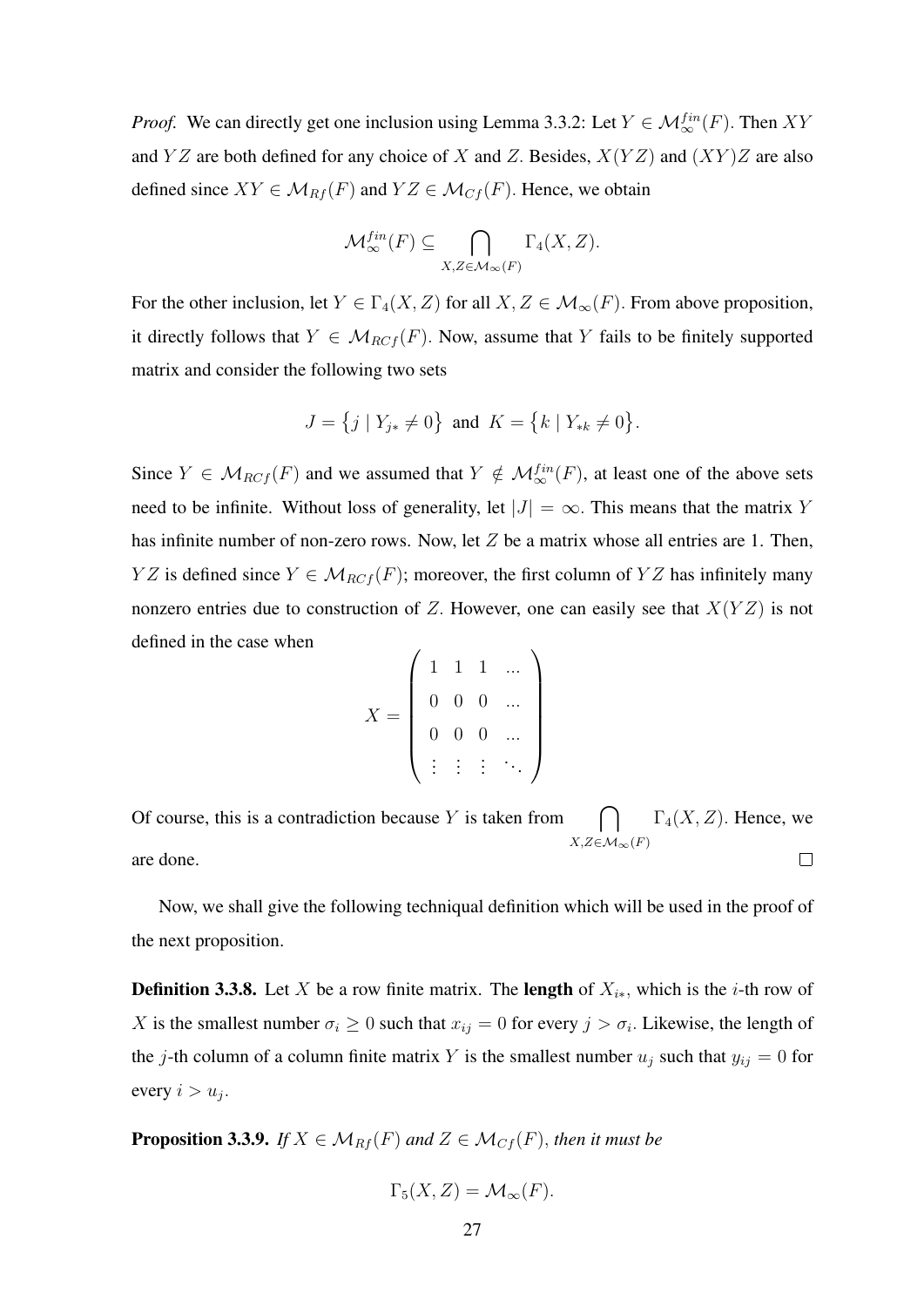*Proof.* One inclusion is trivial,  $\Gamma_5(X, Z) \subseteq \mathcal{M}_{\infty}(F)$ . Now, all we have to do is show that  $Y \in \Gamma_5(X, Z)$  for any  $Y \in \mathcal{M}_\infty(F)$ . From Lemma 3.3.2, we know that  $XY, YZ, (XY)Z$ and  $X(YZ)$  are all defined for all  $Y \in \mathcal{M}_{\infty}$ . Now, we shall determine whether or not  $X(YZ) = (XY)Z$  calculating arbitrary  $(i, l)$ -th entry of both of those terms:

$$
(X(YZ))_{il} = \sum_{j=1}^{\infty} x_{ij} \left( \sum_{k=1}^{\infty} y_{jk} z_{kl} \right) = \sum_{j=1}^{\sigma_i} x_{ij} \left( \sum_{k=1}^{u_i} y_{jk} z_{kl} \right)
$$

$$
= \sum_{j=1}^{u_l} \left( \sum_{k=1}^{\sigma_i} x_{ij} y_{jk} \right) z_{kl} = ((XY)Z)_{il},
$$

where  $\sigma_i$  is the length of the *i*-th row of X and  $u_l$  is the length of the *l*-th column of Z.

 $\Box$ 

**Corollary 3.3.10.** *Let*  $Y \in \mathcal{M}_{\infty}^{fin}(F)$ *. Then*  $X(YZ) = (XY)Z$  *for any matrices* X *and* Z. *In particular,*

$$
\bigcap_{X,Z \in \mathcal{M}_{\infty}(F)} \Gamma_5(X,Z) = \mathcal{M}_{\infty}^{fin}(F).
$$

*Proof.* Since Y is a finitely supported matrix, one may divide Y into block matrices as follows  $\overline{1}$ 

$$
Y = \left(\begin{array}{c|c} Y' & O \\ \hline O & O \end{array}\right),
$$

where Y' is an  $n \times n$  matrix. Now, let's write the matrices X and Z in terms of block matrices similarly:

$$
X = \left(\begin{array}{c|c} X_1 & X_2 \\ \hline X_3 & X_4 \end{array}\right) \quad \text{and} \quad Z = \left(\begin{array}{c|c} Z_1 & Z_2 \\ \hline Z_3 & Z_4 \end{array}\right),
$$

where  $X_1$  and  $Z_1$  are  $n \times n$  matrices. Then,

$$
X(YZ) = \left(\frac{X_1(Y'Z_1) \mid X_1(Y'Z_2)}{X_3(Y'Z_1) \mid X_3(Y'Z_2)}\right) \text{ and } (XY)Z = \left(\frac{(X_1Y')Z_1 \mid (X_1Y')Z_2}{(X_3Y')Z_1 \mid (X_3Y')Z_2}\right).
$$

Since  $X_1, X_3 \in \mathcal{M}_{Rf}(F)$  and  $Z_1, Z_2 \in \mathcal{M}_{Cf}(F)$ , it must be  $X(YZ) = (XY)Z$  from the previous proposition. Moreover, the second statement follows from Proposition 3.3.7 because of the fact

$$
\mathcal{M}_{\infty}^{fin}(F) \subseteq \bigcap_{X,Z \in \mathcal{M}_{\infty}(F)} \Gamma_5(X,Z) \subseteq \bigcap_{X,Z \in \mathcal{M}_{\infty}(F)} \Gamma_4(X,Z).
$$

 $\Box$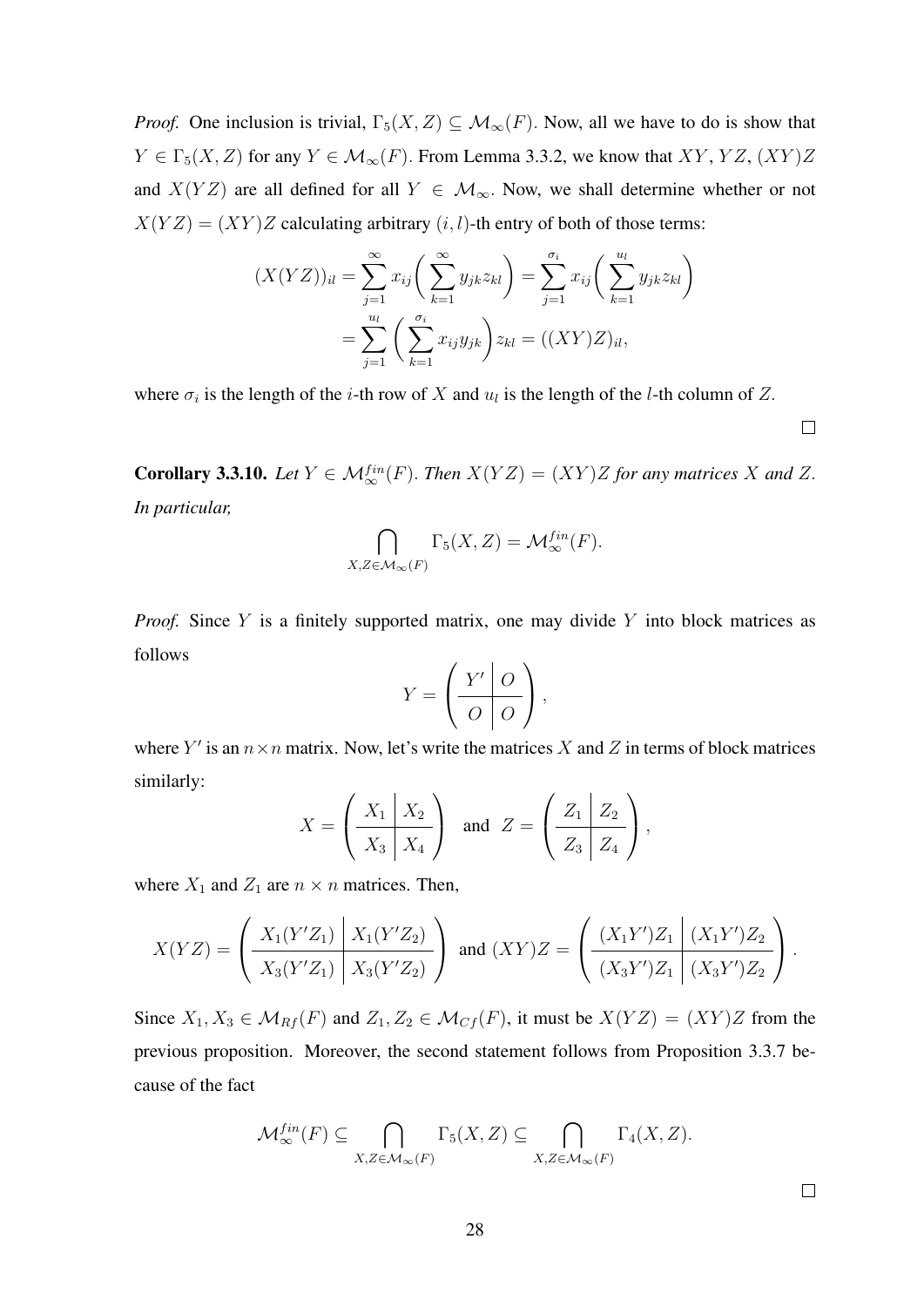In our second approach, we focus on the matrix Y in the statement  $X(YZ) = (XY)Z$ . We will investigate how it affects associativity. Here we should introduce the concept of summability to understand the work to be done in the following subsection.

**Definition 3.3.11.** Let  $\{V_i \mid i \in I\}$  be a family of vectors indexed by the set I. Then we call this family  $\{V_i \mid i \in I\}$  summable if for every  $j \in \mathbb{Z}^+$ , the set  $\{i \mid V_i(j) \neq 0\}$  is finite, where  $V_i(j)$  is the j-th entry in the *i*-th vector.

One may wonder how to use this new concept in our study of infinite matrices: We can extend this definition to the context of infinite matrices considering the columns (rows) of a matrix as a vector. (Note that, in such a case, our index set will be  $\mathbb{Z}^+$ .)

## 3.3.1 Summability and Associativity

Let  $X, Z \in \mathcal{M}_{\infty}(F)$ . One can easily deduce that Y is a link between them if and only if for every  $k \in \mathbb{Z}^+$  the family  $\{X_{*j}y_{jk} \mid j \in \mathbb{Z}^+\}$  is summable and for every  $j \in \mathbb{Z}^+,$  $\{y_{jk}Z_{k*} \mid k \in \mathbb{Z}^+\}$  is summable. At this point, we face a quite important question: Is it enough to check summability of the family  $\{X_{*j}y_{jk}Z_{k*} \mid j,k \in \mathbb{Z}^+\}$  to determine whether  $(X, Y, Z)$  is an associative triple or not? Unfortunately, the answer is "No!" The following three matrices constitute a pretty good example of a triple which does not form an associative family even though  $\{X_{*j}y_{jk}Z_{k*} \mid j,k \in \mathbb{Z}^+\}$  is summable. Now, put

$$
X = \left(\begin{array}{cccc} 0 & 1 & 1 & \dots \\ 0 & 0 & 0 & \dots \\ 0 & 0 & 0 & \dots \\ \vdots & \vdots & \vdots & \ddots \end{array}\right), Y = \left(\begin{array}{cccc} 1 & 1 & 1 & \dots \\ 1 & 1 & 0 & \dots \\ 1 & 0 & 0 & \dots \\ \vdots & \vdots & \vdots & \ddots \end{array}\right) \text{ and } Z = \left(\begin{array}{cccc} 0 & 0 & 0 & \dots \\ 1 & 0 & 0 & \dots \\ 1 & 0 & 0 & \dots \\ \vdots & \vdots & \vdots & \ddots \end{array}\right).
$$

Clearly, these matrices do not even satisfy the first condition to be an associative triple as  $XY$ and YZ do not exist. The surprising point here is that the family  $\{X_{*j}y_{jk}Z_{k*} \mid j,k \in \mathbb{Z}^+\}$ is summable. Let's explain why:

Actually, all we have to do is multiply the columns and rows by the nonzero entries of Y which lie in the first row, first column, and  $(2, 2)$  coordinate. First, we consider the  $y_{22}$ . Then we have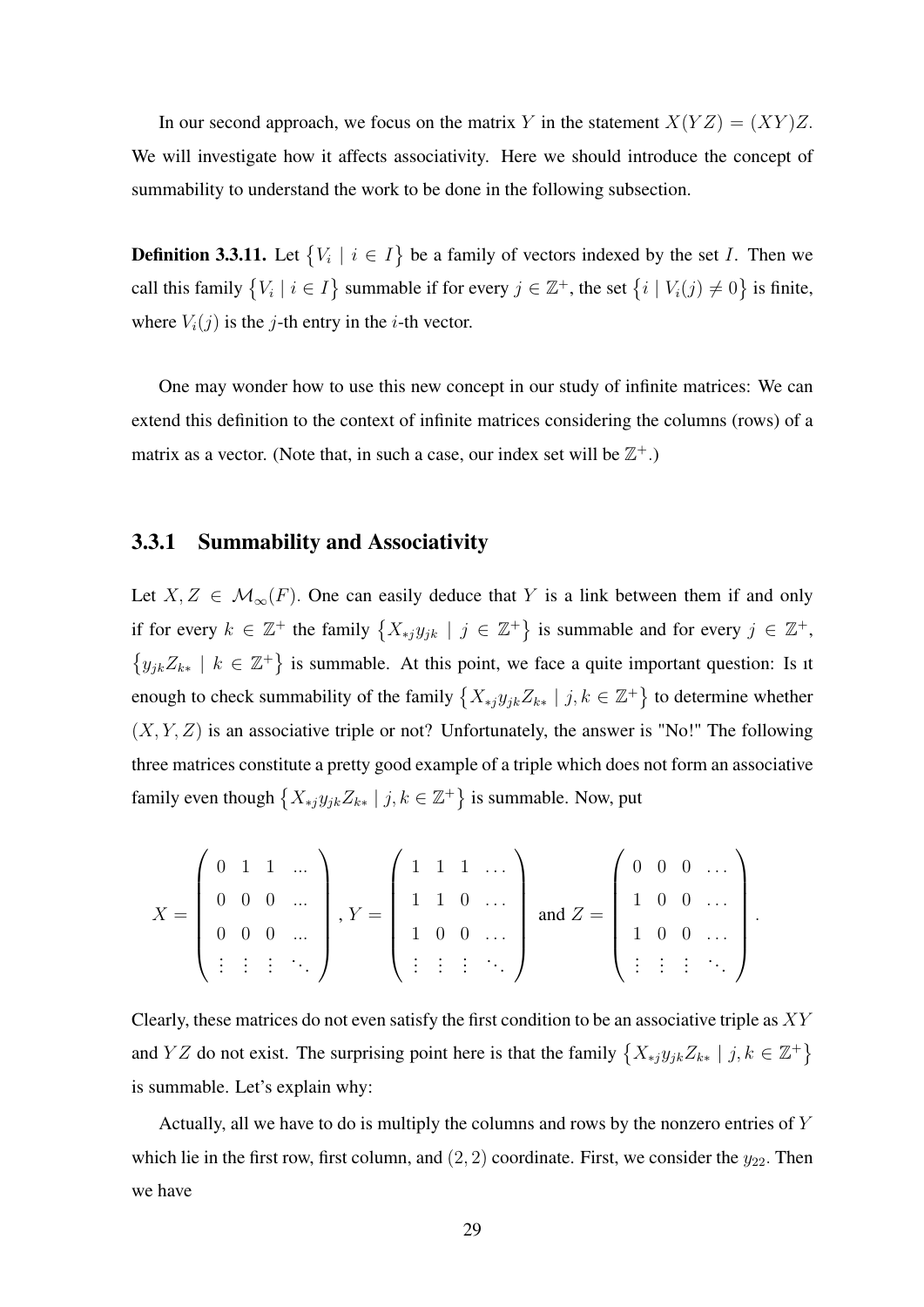$$
X_{*2}y_{22}Z_{2*} = \begin{pmatrix} 1 \\ 0 \\ 0 \\ \vdots \end{pmatrix} . \begin{pmatrix} 1 & 0 & 0 & \dots \\ 0 & 0 & \dots \\ \vdots & \vdots & \vdots & \vdots \end{pmatrix} \neq O.
$$

Secondly, let's look at the matrix X. As can be seen, the first column of X is zero. Thus, the family generated by any entry chosen from the first row of Y

$$
\left\{X_{*1}y_{1k}Z_{k*} \mid j,k \in \mathbb{Z}^+\right\}
$$

must be the singleton set {O}. In addition to this, a symmetric argument holds for the family  $\{X_{*j}y_{j1}Z_{1*} \mid j,k \in \mathbb{Z}^+\}$ , where  $y_{j1}$  is chosen arbitrarily from the first column Y, since the entries of first row of Z are all zero. Consequently, the family  $\{X_{*j}y_{jk}Z_{k*} \mid j,k \in \mathbb{Z}^+\}$  is summable since it has only one element which is different from zero,  $X_{*2}y_{22}Z_{2*}$ .

We couldn't find what we expected, and even worse, we faced the fact that summability of  $\{X_{*j}y_{jk}Z_{k*} \mid j,k \in \mathbb{Z}^+\}$  does not force  $XY$  and  $YZ$  to be defined. On the other hand, the summability of this family is a necessary condition for associativity as our next work will show us. That is, we're not done with it yet. Hence, from this point on we will call this summability condition **requirement** (S) for convenience. By the way, we have one more fact which is easy to see to talk about before we go into details: Let  $(X, Y, Z)$  be triple of matrices in  $\mathcal{M}_{\infty}(F)$ . Then the family  $\{X_{*j}y_{jk}Z_{k*} \mid j,k \in \mathbb{Z}^+\}$  is summable if and only if the set  $\mathcal{U} = \{j, k \in \mathbb{Z}^+ \mid x_{ij}y_{jk}z_{kl} \neq 0\}$ , which is the support of arbitrarily chosen  $(i, l)$ -th entry is summable. Let us continue our discussion with the following result, which tells us that if we add one more assumption, summability of the family  $\{X_{*j}y_{jk}Z_{k*} \mid j,k \in \mathbb{Z}^+\}$ implies associativity.

Theorem 3.3.12. *Let* X, Y *and* Z *be matrices such that* XY, Y Z *are both defined and*  $\{X_{*j}y_{jk}Z_{k*} \mid j,k \in \mathbb{Z}^+\}$  is summable, then  $X(YZ) = (XY)Z$ .

*Proof.* In order for the desired result to follows, we will try to show that the  $(i, l)$ -th entry of  $X(YZ)$  and  $(XY)Z$  are equal for any choice of  $i, l \in \mathbb{Z}^+$ . In other words, if we write them in terms of formal expressions, we would like to obtain the following equality

$$
(X(YZ))_{il} = \sum_{j=1}^{\infty} x_{ij} \left( \sum_{k=1}^{\infty} y_{jk} z_{kl} \right) = \sum_{k=1}^{\infty} \left( \sum_{j=1}^{\infty} x_{ij} y_{jk} \right) z_{kl} = ((XY)Z)_{il}.
$$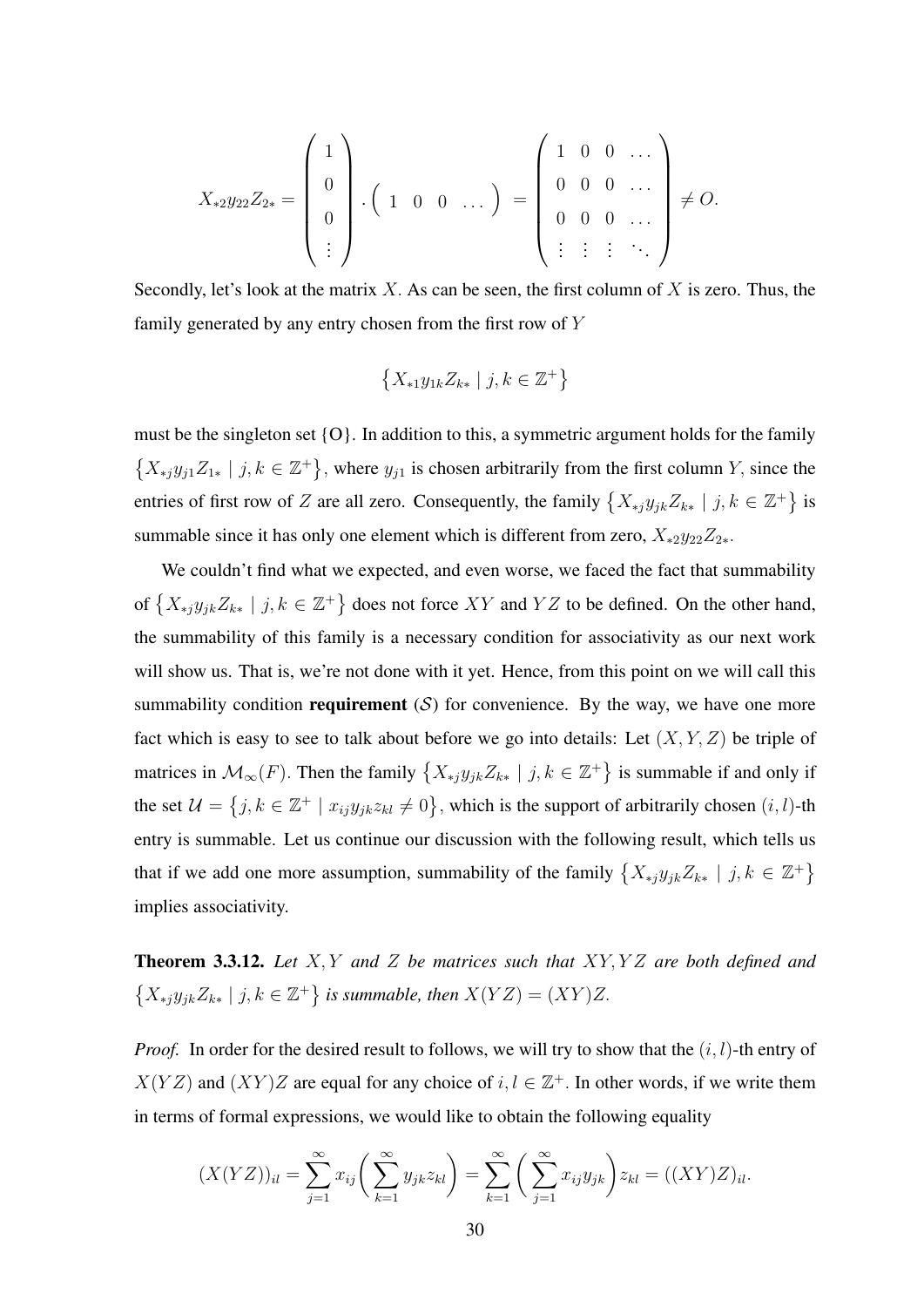By the definedness of YZ, we know that the set  $\{k \mid y_{jk}z_{kl} \neq 0\}$  is finite. Hence, for any  $j \in \mathbb{Z}^+$ , we have a smallest number  $t_j$  satisfying

$$
(X(YZ))_{il} = \sum_{j=1}^{\infty} x_{ij} \left( \sum_{k=1}^{\infty} y_{jk} z_{kl} \right) = \sum_{j=1}^{\infty} x_{ij} \left( \sum_{k=1}^{t_j} y_{jk} z_{kl} \right) = \sum_{j=1}^{\infty} \sum_{k=1}^{t_j} x_{ij} y_{jk} z_{kl}.
$$

Moreover, each entry in the last summand above has finite support because **requirement**  $(S)$ is satisfied by hypothesis. Hence, there is a smallest number  $q$  such that

$$
\sum_{j=1}^{\infty} \sum_{k=1}^{t_j} x_{ij} y_{jk} z_{kl} = \sum_{j=1}^{q} \sum_{k=1}^{t_j} x_{ij} y_{jk} z_{kl}.
$$

Now, let's define  $t = \text{Max}\left\{t_j \mid 1 \leq j \leq q\right\}$ . Then we obtain that

$$
\sum_{j=1}^{\infty} \sum_{k=1}^{t_j} x_{ij} y_{jk} z_{kl} = \sum_{j=1}^{q} \sum_{k=1}^{t_j} x_{ij} y_{jk} z_{kl} = \sum_{j=1}^{q} \sum_{k=1}^{t} x_{ij} y_{jk} z_{kl}.
$$

A symmetric argument holds for  $((XY)Z)_{il}$ . The set  $\{j \mid x_{ij}y_{jk} \neq 0\}$  is finite since XY is defined. Therefore, for any  $k \in \mathbb{Z}^+$ , there must exist a smallest number  $q'_k$  satisfying the following:

$$
((XY)Z)_{il} = \sum_{k=1}^{\infty} \left( \sum_{j=1}^{\infty} x_{ij} y_{jk} \right) z_{kl} = \sum_{k=1}^{\infty} \left( \sum_{j=1}^{q'_k} x_{ij} y_{jk} \right) z_{kl} = \sum_{k=1}^{\infty} \sum_{j=1}^{q'_k} x_{ij} y_{jk} z_{kl}
$$

Since  $\{X_{*j}y_{jk}Z_{k*} \mid j,k \in \mathbb{Z}^+\}$  is summable, one can find a number t' such that

$$
\sum_{k=1}^{\infty} \sum_{j=1}^{q'_k} x_{ij} y_{jk} z_{kl} = \sum_{k=1}^{t'} \sum_{j=1}^{q'_k} x_{ij} y_{jk} z_{kl}.
$$

If we define  $q' = \text{Max}\big\{q'_k \mid 1 \leq k \leq t'\big\}$ , then it must be

$$
((XY)Z)_{il} = \sum_{k=1}^{t'} \sum_{j=1}^{q'_k} x_{ij} y_{jk} z_{kl} = \sum_{k=1}^{t'} \sum_{j=1}^{q'} x_{ij} y_{jk} z_{kl} = \sum_{j=1}^{q'} \sum_{k=1}^{t'} x_{ij} y_{jk} z_{kl}.
$$

From here on all we need to do is check whether or not

$$
\sum_{j=1}^{q} \sum_{k=1}^{t} x_{ij} y_{jk} z_{kl} = \sum_{j=1}^{q'} \sum_{k=1}^{t'} x_{ij} y_{jk} z_{kl}. \quad (*)
$$

Let's assume that the above equality does not hold. Then we have the following eight cases, one of which must occur: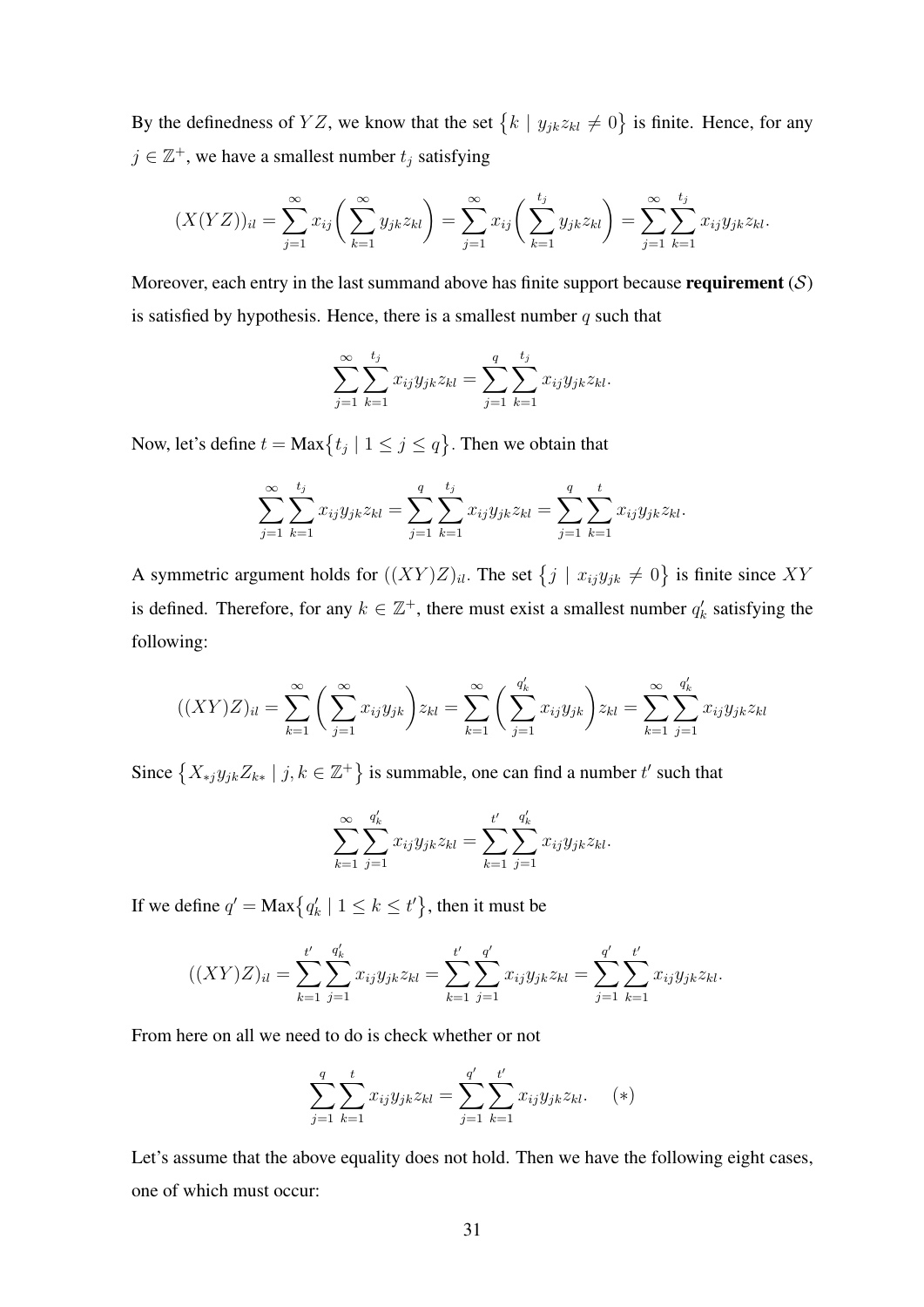\n- $$
q' > q
$$
 and  $t' = t$
\n- $q' = q$  and  $t' > t$
\n- $q' > q$  and  $t' > t$
\n- $q' > q$  and  $t' > t$
\n- $q > q'$  and  $t > t'$
\n- $q > q'$  and  $t > t'$
\n- $q' > q$  and  $t > t'$
\n- $q' > q$  and  $t > t'$
\n

Now, we shall observe these cases. Let's start with the first case. If  $q' > q$  and  $t' = t$ , then we have

$$
\sum_{j=1}^q \sum_{k=1}^t x_{ij} y_{jk} z_{kl} + \sum_{j=q+1}^{q'} \sum_{k=1}^t x_{ij} y_{jk} z_{kl} = \sum_{j=1}^{q'} \sum_{k=1}^{t'} x_{ij} y_{jk} z_{kl}.
$$

Notice that  $x_{ij}y_{jk}z_{kl} = 0$  for all  $j > q$  by construction of q. This forces the second summand to be zero. Hence, the equation  $(*)$  holds in this case.

Second, if  $q' = q$  and  $t' > t$ , then

$$
\sum_{j=1}^{q} \sum_{k=1}^{t} x_{ij} y_{jk} z_{kl} + \sum_{j=1}^{q} \sum_{k=t+1}^{t'} x_{ij} y_{jk} z_{kl} = \sum_{j=1}^{q'} \sum_{k=1}^{t'} x_{ij} y_{jk} z_{kl}.
$$

We know that  $y_{jk}z_{kl} = 0$  for all  $k > t$  by definition of t, and so the second summand is zero again. Thereby, the equation  $(*)$  holds in this case too. Moreover, the third case, where  $q' > q$  and  $t' > t$ , immediately follows from the first two cases. Let's continue with the fourth case. One can write the following two equations which are equal to each other in the case when  $q > q'$  and  $t' > t$ :

$$
\sum_{j=1}^{q'} \sum_{k=1}^{t'} x_{ij} y_{jk} z_{kl} + \sum_{j=q'+1}^{q} \sum_{k=1}^{t'} x_{ij} y_{jk} z_{kl} = \sum_{j=1}^{q} \sum_{k=1}^{t'} x_{ij} y_{jk} z_{kl}
$$

$$
\sum_{j=1}^{q} \sum_{k=1}^{t} x_{ij} y_{jk} z_{kl} + \sum_{j=1}^{q} \sum_{k=t+1}^{t'} x_{ij} y_{jk} z_{kl} = \sum_{j=1}^{q} \sum_{k=1}^{t'} x_{ij} y_{jk} z_{kl}
$$

Recall that  $t = \text{Max}_{\{t_j \mid 1 \leq j \leq q\}}$  and  $q' = \text{Max}_{\{q'_k \mid 1 \leq k \leq t'\}}$ . Thus, we have  $x_{ij}y_{jk} = 0$  for all  $j > q'$  and  $y_{jk}z_{kl} = 0$  for all  $k > t$ . This forces the second summands of each equation above to be zero. This gives us the desired equality (∗). Through a symmetric  $\Box$ process, one may prove the remaining cases.

Let's make use of this crucial theorem. We continue with important consequences of it. In fact, the first one is nothing more than Corollary 3.3.10 with an easier proof.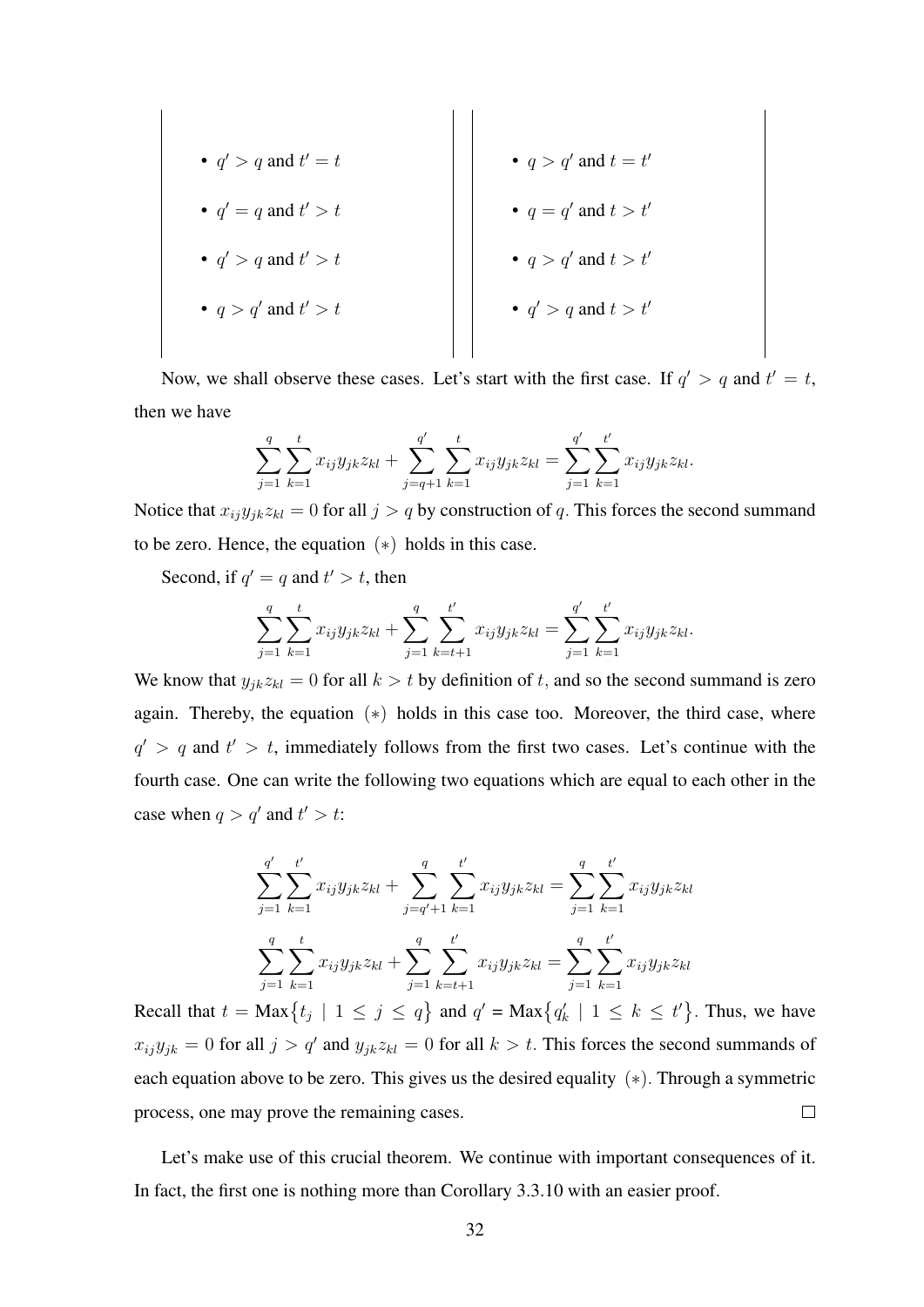**Corollary 3.3.13.** *Let*  $Y \in M_{\infty}^{fin}(F)$ *. Then for any*  $X, Z \in M_{\infty}(F)$ *, it must be* 

$$
X(YZ) = (XY)Z.
$$

*Proof.* Clearly, the matrices XY and YZ are both defined as  $Y \in \mathcal{M}_{\infty}^{fin}(F)$ . Besides, it is not hard to see that family  $\{X_{*j}y_{jk}Z_{k*} \mid j,k \in \mathbb{Z}^+\}$  is summable because Y consists of finitely many nonzero elements. Hence,  $X(YZ) = (XY)Z$  by the above theorem.

$$
\qquad \qquad \Box
$$

**Corollary 3.3.14.** *If*  $X, Y \in \mathcal{M}_{Rf}(F)$ *, then*  $X(YZ) = (XY)Z$  *for any*  $Z \in \mathcal{M}_{\infty}(F)$ *. Likewise,*  $X(YZ) = (XY)Z$  *for any*  $X \in \mathcal{M}_{\infty}(F)$  *in the case when* Y *and* Z *column-finite matrices.*

*Proof.* Let  $\sigma_i$  be the length of the *i*-th row of the matrix X, which is row-finite. Then it must be  $x_{ij}y_{jk} = 0$  for every  $j > \sigma_i$ . Also, note that the rows  $Y_{j*}$  have finitely many nonzero elements since Y is also row-finite, and so we have only finitely many  $y_{jk} \neq 0$  for  $j \leq \sigma_i$ . Therefore, the family  $\{X_{*j}y_{jk}Z_{k*} \mid j,k \in \mathbb{Z}^+\}$  summable. Thus,  $(X, Y, Z)$  is an associative triple by the theorem. The second statement also follows in a similar way.  $\Box$ 

Finally, we close out this section with the following proposition:

Proposition 3.3.15. *Let* X, Y *and* Z *be matrices such that* Y Z *is defined and* X *is row finite. Then it must be*  $X(YZ) = (XY)Z$ .

*Proof.* One can immediately say that XY is defined as X is row finite. In order to see that  $Y \in \Gamma_5(X, Z)$ , all we will do is determine whether **requirement** (S) is satisfied or not. Now, let's consider the set  $\mathcal{U} = \{j, k \in \mathbb{Z}^+ \mid x_{ij}y_{jk}z_{kl} \neq 0\}$ , which is the support of arbitrarily chosen  $(i, l)$ -th entry. It follows from the definedness of YZ that  $\{k \mid y_{jk}z_{kl} \neq 0\}$  is finite for any choice of  $j \in \mathbb{Z}^+$ . Besides,  $\{j \mid x_{ij} \neq 0\}$  is also finite as X is row-finite, and so the set  $\mathcal{U} = \{j, k \in \mathbb{Z}^+ \mid x_{ij}y_{jk}z_{kl} \neq 0\}$  is finite. Hence, **requirement** (S) is satisfied. This  $\Box$ completes the proof.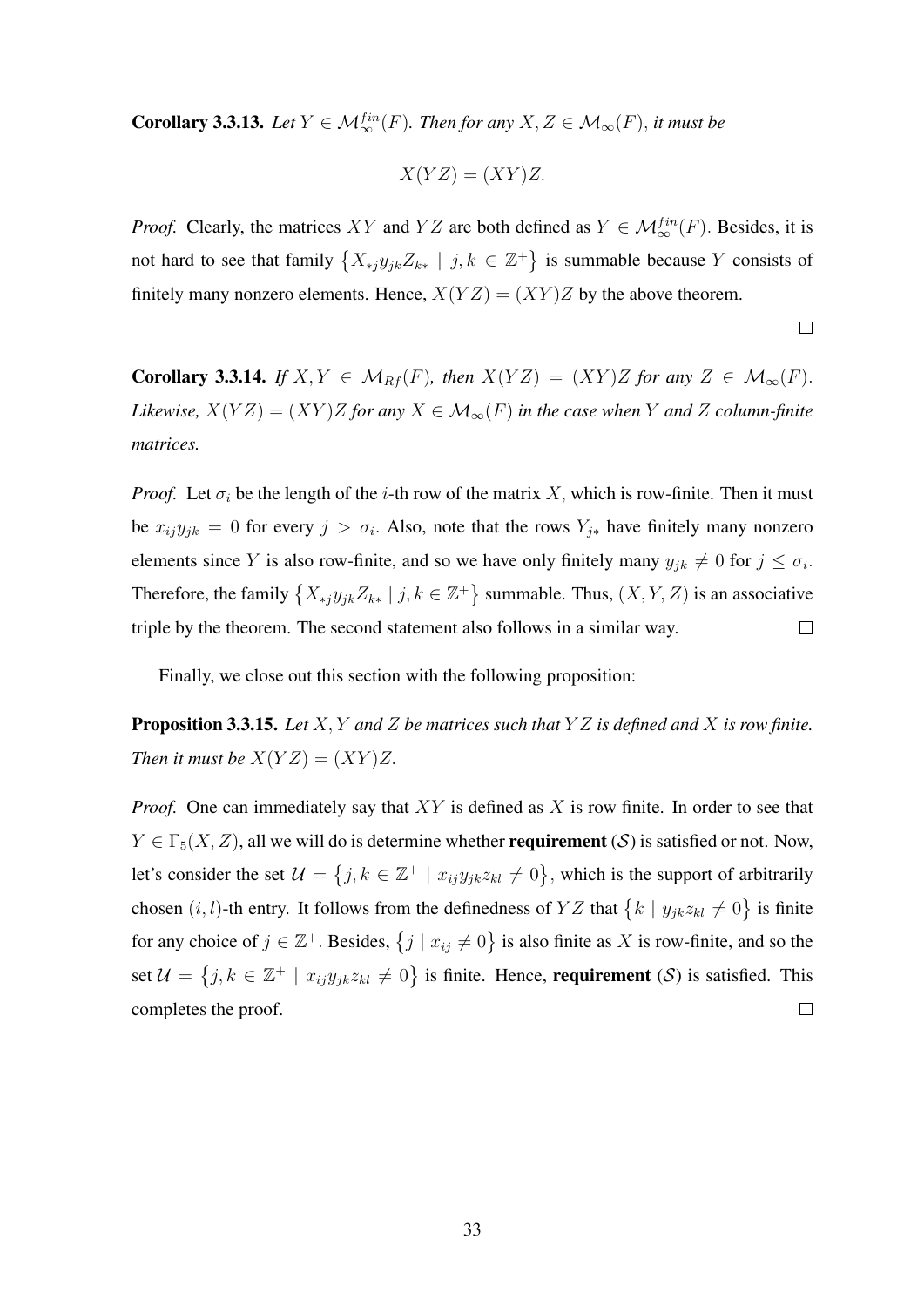*Remark* 3.3.16*.* As we mentioned,  $\mathcal{M}_{\infty}(F)$  is not a ring since it fails to satisfy associativity. But, the subspaces  $\mathcal{M}_{Cf}(F)$ ,  $\mathcal{M}_{Rf}(F)$  and  $\mathcal{M}_{\infty}^{fin}(F)$  form an associative ring since the requirement  $(S)$  satisfied in these subspaces. We should note here that the result also holds in the case when the coefficients of matrices are taken from a ring with "1" instead of a field of characteristic zero.

As we said before, in general, a variety of theorems in the context of finite matrices cannot be generalized to infinite matrices by simply letting n tend to  $\infty$  due to obstacles such as convergence, associativity. For example, W.Hołubowski ([12]) showed that inverse of an upper triangular matrix might be lower triangular, which is a case not in the finitematrix theory. We will deal with this article briefly to tell why we should be prepared for differences and careful while working with infinite matrices.

#### 3.4 A Little Warning

In this section, we shall take a look at a couple of examples that show us that fundamental theorems on  $n \times n$  matrices with real entries which play a key role in finite matrix theory may not hold in the case of infinite matrices.

Let X and Z be two  $n \times n$  matrices. Recall that if  $XZ = I_n$ , then we also have  $ZX = I_n$ . However, the result fails to be satisfied in the case when our matrices are infinite. As an example, put

$$
X = \left(\begin{array}{cccc} 0 & 0 & 0 & 0 & \dots \\ 1 & 0 & 0 & 0 & \dots \\ 0 & 1 & 0 & 0 & \dots \\ 0 & 0 & 1 & 0 & \dots \\ \vdots & \vdots & \vdots & \vdots & \ddots \end{array}\right) \text{ and } Z = \left(\begin{array}{cccc} 0 & 1 & 0 & 0 & \dots \\ 0 & 0 & 1 & 0 & \dots \\ 0 & 0 & 0 & 1 & \dots \\ 0 & 0 & 0 & 0 & \dots \\ \vdots & \vdots & \vdots & \vdots & \ddots \end{array}\right).
$$

Then, easy calculations give

$$
XZ = \begin{pmatrix} 0 & 0 & 0 & 0 & \dots \\ 0 & 1 & 0 & 0 & \dots \\ 0 & 0 & 1 & 0 & \dots \\ 0 & 0 & 0 & 1 & \dots \\ \vdots & \vdots & \vdots & \vdots & \ddots \end{pmatrix} \text{ and } ZX = \begin{pmatrix} 1 & 0 & 0 & 0 & \dots \\ 0 & 1 & 0 & 0 & \dots \\ 0 & 0 & 1 & 0 & \dots \\ 0 & 0 & 0 & 1 & \dots \\ \vdots & \vdots & \vdots & \vdots & \ddots \end{pmatrix} = I_{\infty}.
$$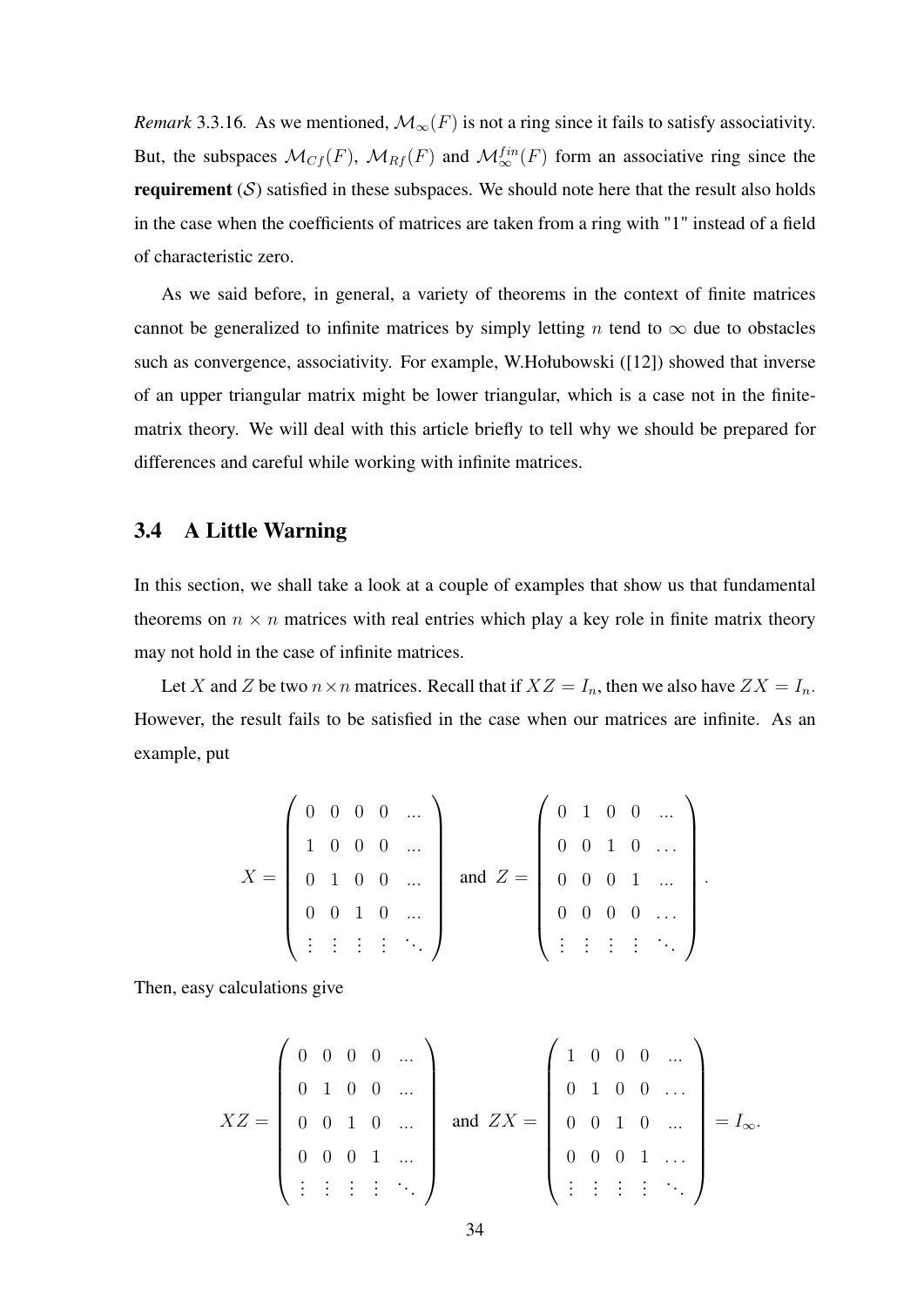As can be seen above,  $XZ \neq I_{\infty}$  although  $ZX = I_{\infty}$ . Thus, this theorem does not work for infinite matrices. We also know that

- If  $X = (x_{ij})_{1 \le i,j \le n}$  is an invertible lower (upper) triangular matrix, then its inverse  $X^{-1}$  must also be a lower (upper) triangular matrix.
- Let X be an triangular  $n \times n$  matrix. Then it is invertible if and only if all its diagonal entries are invertible.

Now, we shall try to find two matrices  $X'$ ,  $Y'$  with entries in an infinite matrix ring to show that these results also may not work for infinite matrices.

Let  $X' =$  $\sqrt{ }$  $\overline{1}$ X Y O Z  $\setminus$ be a 2  $\times$  2 matrix with coefficients from the  $\mathcal{M}_{RCf}(F)$ , where X, Z are infinite matrices which we defined above and

$$
Y = \left(\begin{array}{cccccc} 1 & 0 & 0 & 0 & \dots \\ 0 & 0 & 0 & 0 & \dots \\ 0 & 0 & 0 & 0 & \dots \\ 0 & 0 & 0 & 0 & \dots \\ \vdots & \vdots & \vdots & \vdots & \vdots \end{array}\right).
$$

Now, we consider  $Y' =$  $\sqrt{ }$  $\overline{1}$ Z O Y X  $\setminus$ . One can easily compute that  $X'Y' = Y'X' = E$ , where  $E =$  $\sqrt{ }$  $\overline{1}$  $I_{\infty}$  0 0  $I_{\infty}$  $\setminus$ is a unit matrix in  $\mathcal{M}_2(\mathcal{M}_{RCf}(F))$ . Thus, X' and Y' are both

invertible. To conclude, we see that inverse of the upper triangular matrix  $X'$  that we defined above is a lower triangular matrix, which is  $Y'$ . Moreover, as can be seen easily, the diagonal entries of  $X'$  and  $Y'$  are not invertible. This is exactly what we wanted to show.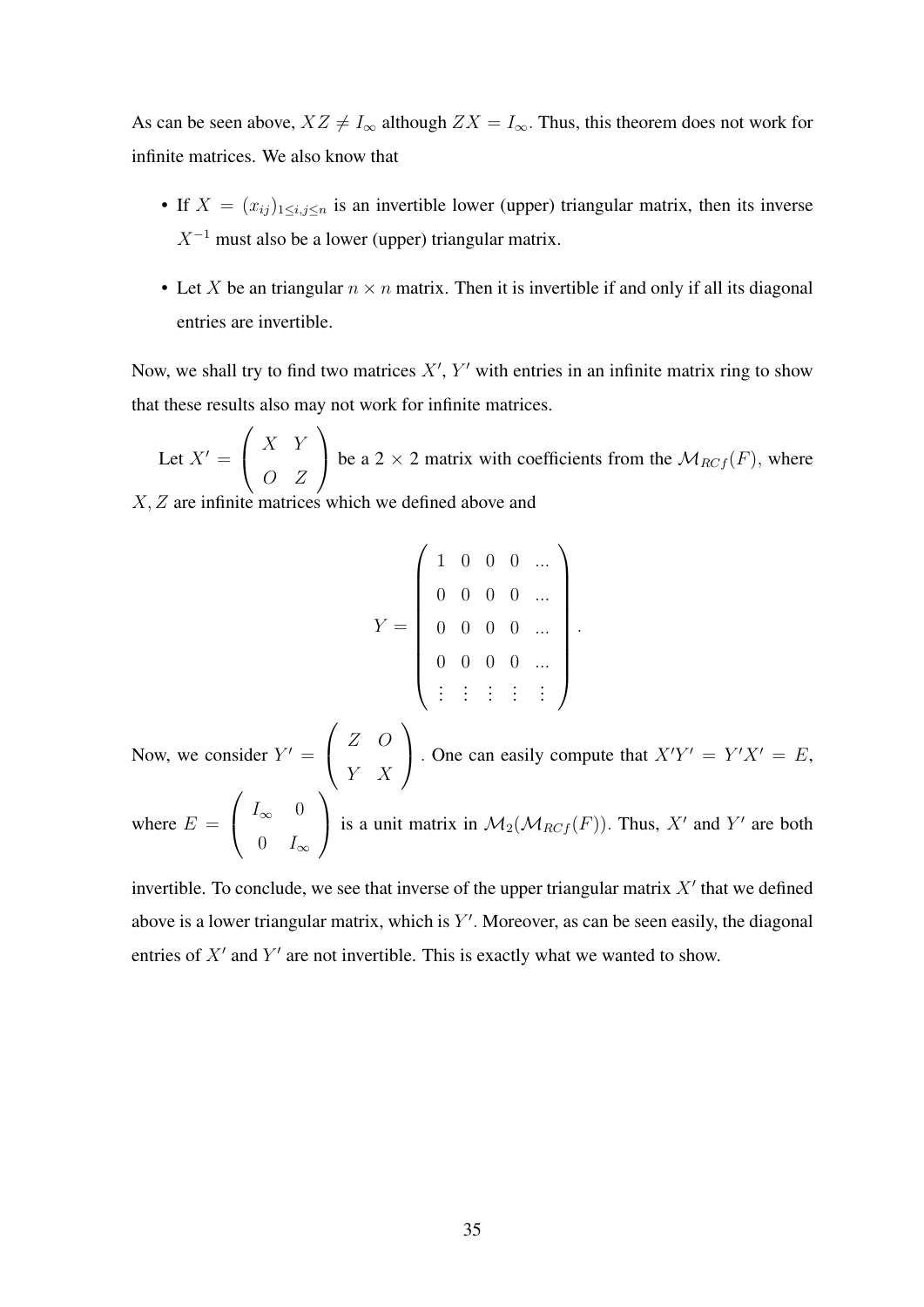# Chapter 4

## Derivations of Rings of Infinite Matrices

### 4.1 Definitions and Statement of Results

Let R be an associative ring with 1. An additive map  $\mathfrak D$  of this ring R is called a derivation of R if it satisfies the Leibniz Rule  $\mathfrak{D}(xy) = \mathfrak{D}(x)y + x\mathfrak{D}(y)$  for all  $x, y \in R$ . Also, if x is any element of this ring, then the additive map

$$
\mathfrak{D}_x: R \to R
$$
  

$$
y \to xy - yx
$$

defines a derivation. We call such a derivation inner. Characterizing all derivations of a ring has always been of interest to many mathematicians studying algebra. Of course, one of the first ring structures that come to mind are matrix rings. First, let us briefly summarize what we know about derivations of the ring  $\mathcal{M}_n(R)$  of all  $n \times n$  matrices over R. Every derivation of  $\mathcal{M}_n(R)$  is an inner derivation in the case of R being a field (see [10]). What one need to keep in mind is that this result does not have to work if  $R$  is not a field. We have a practical way of constructing a derivation of  $\mathcal{M}_n(R)$ : Let  $\mathfrak C$  be a derivation of R. Then the map  $\mathfrak{D}_{\mathfrak{C}(R)}: \mathcal{M}_n(R) \to \mathcal{M}_n(R)$  which is defined by

$$
(\mathfrak{D}_{\mathfrak{C}(R)}(X))_{ij} = \mathfrak{C}(x_{ij})
$$
 for all  $i, j$ 

turns out to be a derivation of  $\mathcal{M}_n(R)$ , called induced by  $\mathfrak{C}$ , or shortly induced. Namely, a derivation of a ring R enable us to construct a new derivation of  $\mathcal{M}_n(R)$ .

Now, let us broaden our perspective. What can we say about derivations of infinite matrices? As we mentioned in the previous chapter, the set  $\mathcal{M}_{\infty}(R)$  of all matrices over R, whose rows and columns are indexed by  $\mathbb{Z}^+ \times \mathbb{Z}^+$ , has no structure of a ring due to some problems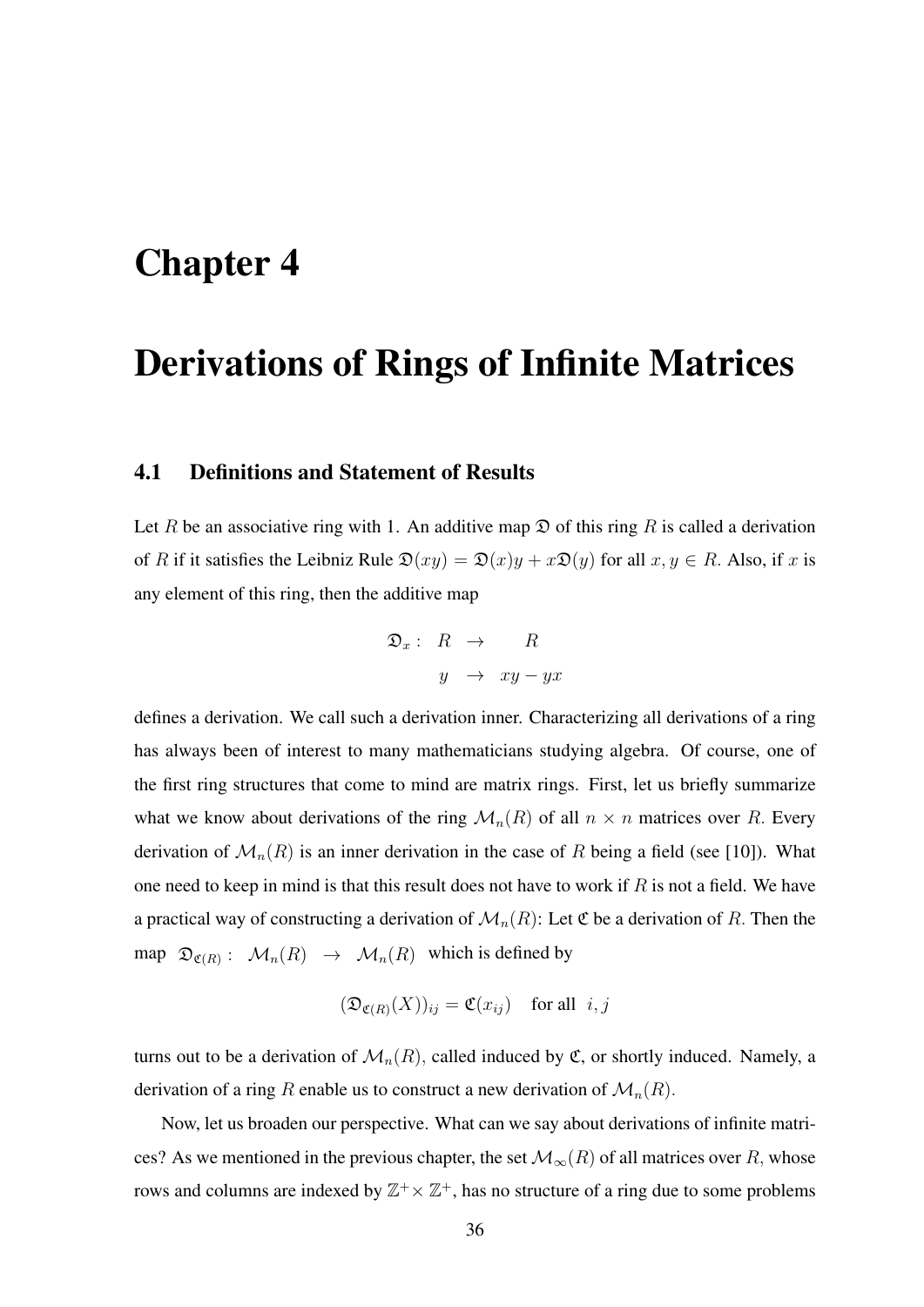such as convergence, associativity. Thus, it would be better to consider its subsets which form a ring such as the set  $\mathcal{M}_{Cf}(R)$  ( $\mathcal{M}_{Rf}(R)$ ) of all column finite matrices (row finite matrices). For example, Kolesnikov and Maltsev described all derivations of the ring  $\mathcal{M}^{fin}_{\infty}(R)$ of all finitely supported matrices in [14]. They deduced that any derivation of  $\mathcal{M}^{fin}_{\infty}(R)$  can be written as a sum of an inner derivation  $\mathfrak{D}_X$  for some  $X \in \mathcal{M}_{Cf}(R) \cap \mathcal{M}_{Rf}(R)$  and an induced derivation  $\mathfrak{D}_{\mathfrak{C}(R)}$ . In [20], Slowik achieved a similar result for  $\mathcal{M}_{C}$  $(R)$  and the ring  $\mathcal{T}_{\infty}(R)$  of all upper triangular matrices. Here we will discuss this article in detail. Throughout this chapter, R denotes an associative ring with identity. Before moving onto the next section, let us state precisely what Slowik proved:

**Theorem 4.1.1.** *Let*  $\mathfrak{D}$  *be a derivation of*  $\mathcal{M}_{C}(\mathbb{R})$ *. Then there exist a matrix*  $X \in \mathcal{M}_{C}(\mathbb{R})$ *and a derivation* C *of* R *such that*

$$
\mathfrak{D}(Y) = \mathfrak{D}_X(Y) + \mathfrak{D}_{\mathfrak{C}(R)}(Y) \quad \text{for all } Y \in \mathcal{M}_{Cf}(R).
$$

The ring of infinite upper triangular matrices constitute a nice example of a subring of  $\mathcal{M}_{Cf}(R)$ . Same result moved here:

**Theorem 4.1.2.** Let  $\mathfrak{D}$  *be a derivation of*  $\mathcal{T}_{\infty}(R)$ . *Then there exist a matrix*  $X \in \mathcal{T}_{\infty}(R)$  *and a derivation* C *of* R *such that*

$$
\mathfrak{D}(Y) = \mathfrak{D}_X(Y) + \mathfrak{D}_{\mathfrak{C}(R)}(Y) \quad \text{for all } Y \in \mathcal{T}_{\infty}(R).
$$

#### 4.2 Some Techniqual Propositions

This section will propose some techniqual propositions that help us prove our main desired results. Before working, let us introduce some notations and terminologies. As usual, we show the matrix whose only nonzero entry is 1 in the  $(i, j)$  coordinate by  $\xi_{ij}$ , regardless of its dimension. As we know, these are known as matrix units. Also, the symbols  $I_{\infty}$  and  $I_n$ stand for the identity matrices, infinite and  $n \times n$ , respectively. We write  $\mathcal{M}_{n \times \infty}(R)$  for the ring of all matrices over R with n rows and infinite number of columns (indexed by  $\mathbb{Z}^+$ ). Likewise, the ring of all matrices over R with infinite number of rows (also indexed by  $\mathbb{Z}^+$ ) and *n* columns is shown by  $\mathcal{M}_{\infty \times n}(R)$ .

Finally, it is time to start work. Let  $\mathfrak D$  be a derivation of  $\mathcal R$ , where  $\mathcal R$  is one of the rings  $\mathcal{M}_{Cf}(R)$  or  $\mathcal{T}_{\infty}(R)$ . Firstly, we focus on the properties of  $\mathfrak{D}(Y)$  if Y is finitary.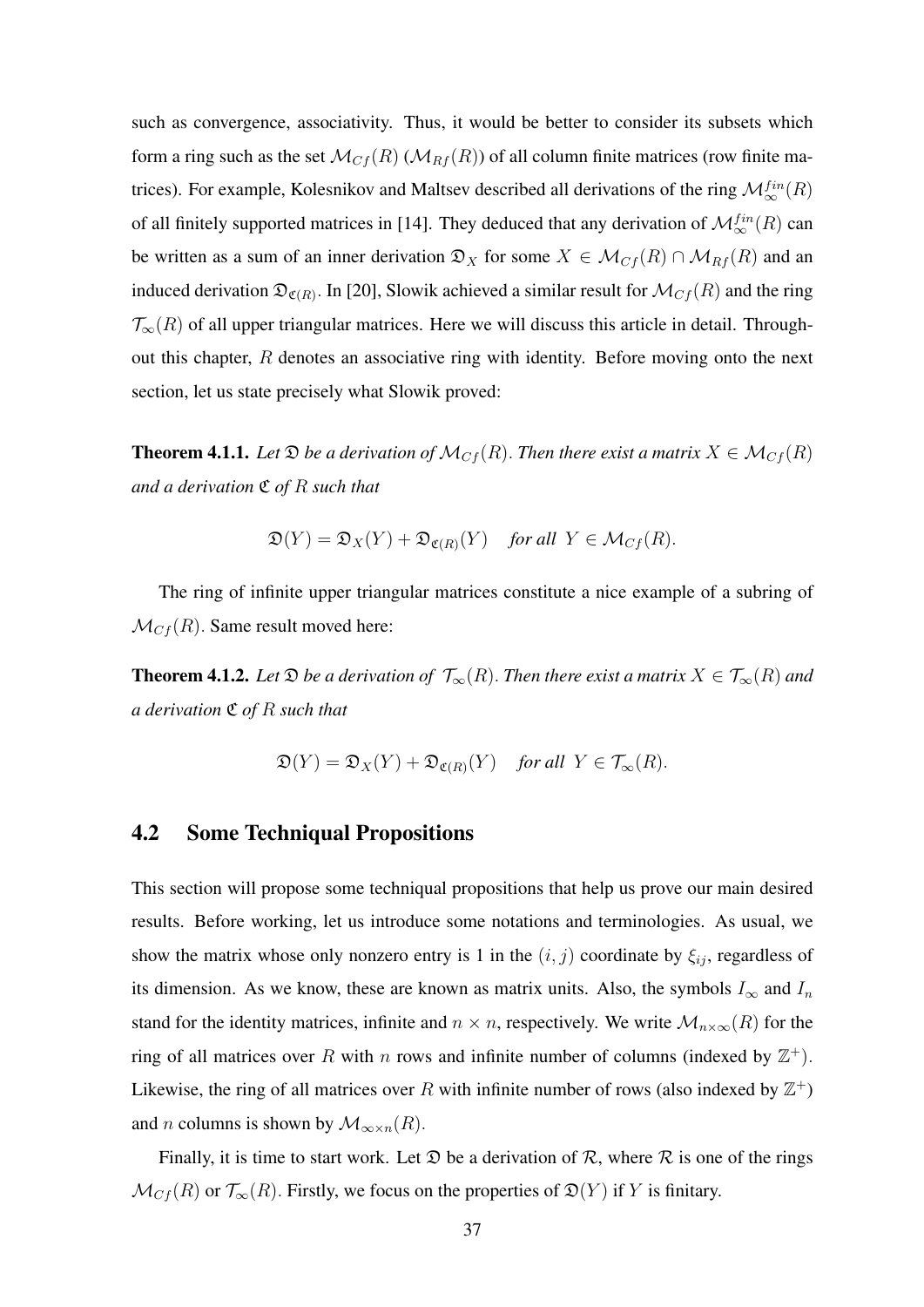**Proposition 4.2.1.** *If*  $\mathfrak{D}$  *is a derivation of*  $\mathcal{R}$ *, then there exists*  $Z \in \mathcal{M}_{C}$ *f*(*R*) *such that* 

$$
\mathfrak{D}(Y) = \mathfrak{D}_Z(Y) + \mathfrak{D}'(Y) \text{ for all } Y \in \mathcal{M}_{\infty}^{\text{fin}}(R) \cap \mathcal{R},
$$

where for every  $i, j \in \mathbb{Z}^+$  and  $\lambda \in R$  one has  $\mathfrak{D}'(\lambda \xi_{ij}) = \lambda' \xi_{ij}$  for some  $\lambda' \in R$ .

*Proof.* It will be more understandable if we give this proof step by step.

(1) For any  $i \in \mathbb{Z}^+$  and  $\lambda \in R$ , all nonzero entries of  $\mathfrak{D}(\lambda \xi_{ii})$  lie in the *i*-th row and in the i-th column.

Writing  $\lambda \xi_{ii}$  as  $\lambda \xi_{ii} \xi_{ii}$ , we have  $\mathfrak{D}(\lambda \xi_{ii}) = \mathfrak{D}(\lambda \xi_{ii} \xi_{ii})$ . Since  $\mathfrak{D}$  satisfies the Leibniz rule, we obtain

$$
\mathfrak{D}(\lambda \xi_{ii}) = \mathfrak{D}(\lambda \xi_{ii}) \xi_{ii} + \lambda \xi_{ii} \mathfrak{D}(\xi_{ii}).
$$

It is a quick check to see that  $\mathfrak{D}(\lambda \xi_{ii})\xi_{ii}$  has nonzero coefficients only in the *i*-th column. On the other hand, the nonzero coefficients of  $\lambda \xi_{ii} \mathfrak{D}(\xi_{ii})$  lie in the *i*-th row. Hence, we are done.

(2) Let  $i \in \mathbb{Z}^+$  and  $\lambda \in R$ . It must be

$$
\mathfrak{D}(\lambda \xi_{ii}) = \lambda \bigg(\sum_{j \neq i} (\mathfrak{D}(\xi_{ii}))_{ij} \xi_{ij}\bigg) + \bigg(\sum_{k \neq i} (\mathfrak{D}(\xi_{ii}))_{ki} \xi_{ki}\bigg) \lambda + \lambda' \xi_{ii}
$$

for some  $\lambda' \in R$ .

In the previous step, we observed that

$$
\mathfrak{D}(\lambda \xi_{ii}) = \mathfrak{D}(\lambda \xi_{ii})\xi_{ii} + \lambda \xi_{ii}\mathfrak{D}(\xi_{ii}).
$$

Using this, one can see that

$$
\mathfrak{D}(\lambda \xi_{ii})(I_{\infty}-\xi_{ii})=\lambda \xi_{ii}\mathfrak{D}(\xi_{ii}).
$$

Thus,  $(\mathfrak{D}(\lambda \xi_{ii}))_{ij} = (\lambda \mathfrak{D}(\xi_{ii}))_{ij}$  for all  $j \neq i$ . Let's take a different approach. Writing  $\lambda \xi_{ii}$ as  $\xi_{ii}$ .  $\lambda \xi_{ii}$ , we obtain

$$
\mathfrak{D}(\lambda \xi_{ii}) = \mathfrak{D}(\xi_{ii})\lambda \xi_{ii} + \xi_{ii}\mathfrak{D}(\lambda \xi_{ii}).
$$

It immediately follows from the above equality that

$$
(I_{\infty}-\xi_{ii})\mathfrak{D}(\lambda \xi_{ii})=\mathfrak{D}(\xi_{ii})\lambda \xi_{ii}.
$$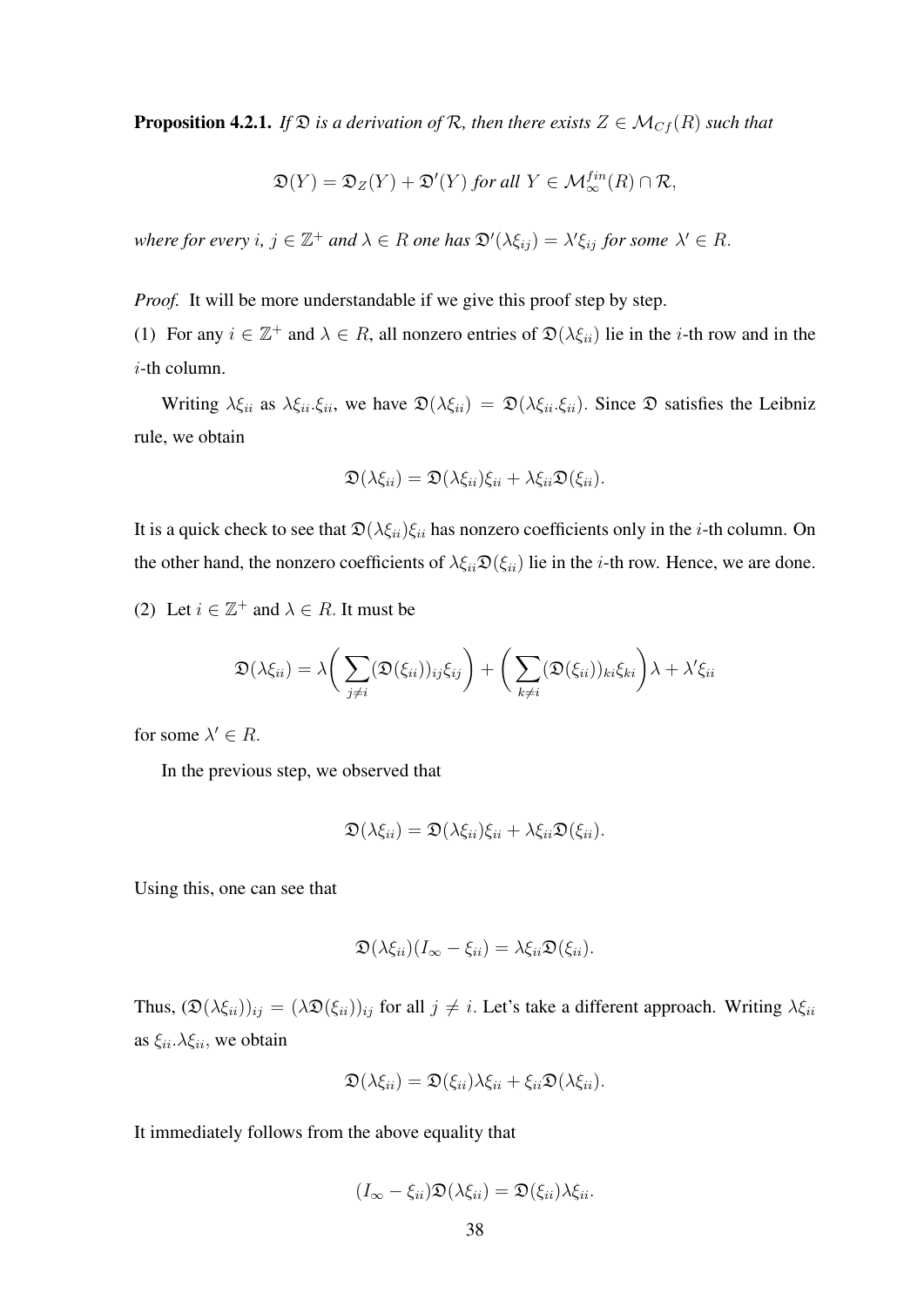Hence,  $(\mathfrak{D}(\lambda \xi_{ii}))_{ki} = (\mathfrak{D}(\xi_{ii})\lambda)_{ki}$  for all  $k \neq i$ . Combining these results, we get

$$
\mathfrak{D}(\lambda \xi_{ii}) = \begin{pmatrix}\n0 & \cdots & 0 & \mathfrak{D}(\xi_{ii})_{1i}\lambda & 0 & \cdots \\
0 & \cdots & 0 & \mathfrak{D}(\xi_{ii})_{2i}\lambda & 0 & \cdots \\
\vdots & \vdots & \vdots & \vdots & \vdots & \vdots \\
\lambda \mathfrak{D}(\xi_{ii})_{i1} & \cdots & \lambda \mathfrak{D}(\xi_{ii})_{i,i-1} & \mathfrak{D}(\lambda \xi_{ii})_{ii} & \lambda \mathfrak{D}(\xi_{ii})_{i,i+1} & \cdots \\
0 & \cdots & 0 & \mathfrak{D}(\xi_{ii})_{i+1,i} & 0 & \cdots \\
\vdots & \vdots & \vdots & \vdots & \vdots & \vdots\n\end{pmatrix} \text{ i-th row}
$$

This proves our claim.

Now, we shall examine that symmetric arguments hold for any  $\mathfrak{D}(\lambda \xi_{ij})$ , where  $i, j \in \mathbb{Z}^+$ and  $\lambda \in R$ .

(3) For any  $i, j \in \mathbb{Z}^+$  and  $\lambda \in R$ , all nonzero entries of  $\mathfrak{D}(\lambda \xi_{ij})$  lie in the *i*-th row and in the  $j$ -th column.

If we write  $\lambda \xi_{ij}$  as  $\lambda \xi_{ij} \cdot \xi_{jj}$ , then  $\mathfrak{D}(\lambda \xi_{ij}) = \mathfrak{D}(\lambda \xi_{ij} \cdot \xi_{jj})$ . Since  $\mathfrak{D}$  satisfies the Leibniz rule, we obtain

$$
\mathfrak{D}(\lambda \xi_{ij}.\xi_{jj}) = \mathfrak{D}(\lambda \xi_{ij})\xi_{jj} + \lambda \xi_{ij}\mathfrak{D}(\xi_{jj}).
$$

Clearly,  $\mathfrak{D}(\lambda \xi_{ij})\xi_{jj}$  has nonzero coefficients only in the j-th column. On the other hand, the nonzero coefficients of  $\lambda \xi_{ij} \mathfrak{D}(\xi_{jj})$  lie in the *i*-th row. Accordingly, our claim follows.

(4) Let  $i, j \in \mathbb{Z}^+$  and  $\lambda \in R$ . Then there exist  $\lambda' \in R$  satisfying

$$
\mathfrak{D}(\lambda \xi_{ij}) = \lambda \bigg(\sum_{k \neq j} (\mathfrak{D}(\xi_{jj}))_{jk} \xi_{ik}\bigg) + \bigg(\sum_{k \neq i} (\mathfrak{D}(\xi_{ii}))_{ki} \xi_{kj}\bigg) \lambda + \lambda' \xi_{ij}
$$

for some  $\lambda' \in R$ .

In the previous step, we observed that

$$
\mathfrak{D}(\lambda \xi_{ij}) = \mathfrak{D}(\lambda \xi_{ij})\xi_{jj} + \lambda \xi_{ij}\mathfrak{D}(\xi_{jj}).
$$

If we write  $\lambda \xi_{ij}$  as  $\xi_{ii} \cdot \lambda \xi_{ij}$ , then we also have

$$
\mathfrak{D}(\lambda \xi_{ij}) = \mathfrak{D}(\xi_{ii})\lambda \xi_{ij} + \xi_{ii}\mathfrak{D}(\lambda \xi_{ij}).
$$

Thereby, it must be

$$
\mathfrak{D}(\lambda \xi_{ij})\xi_{jj} + \lambda \xi_{ij}\mathfrak{D}(\xi_{jj}) = \mathfrak{D}(\xi_{ii})\lambda \xi_{ij} + \xi_{ii}\mathfrak{D}(\lambda \xi_{ij}).
$$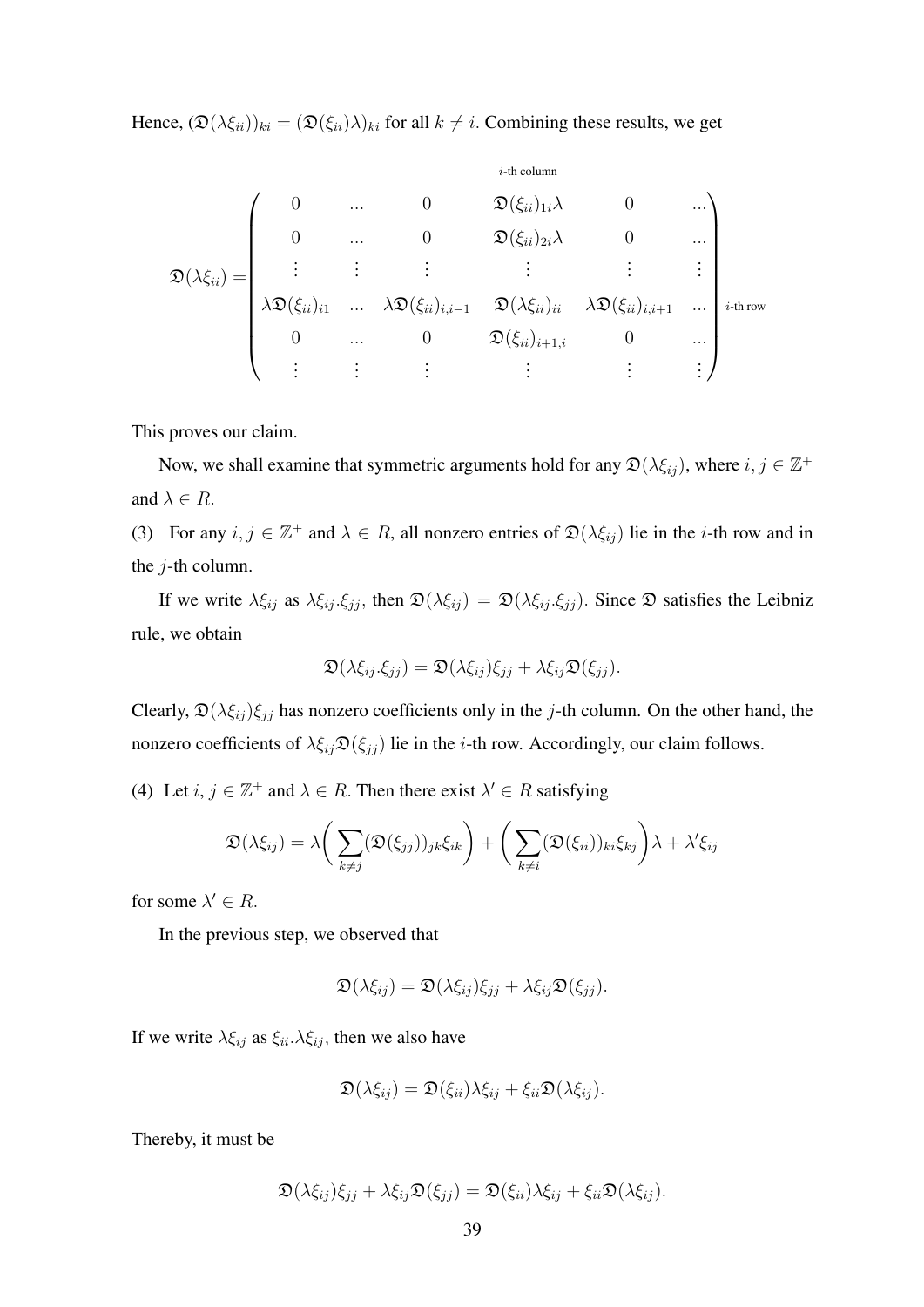From the above equality, we find

$$
(\mathfrak{D}(\lambda \xi_{ij})\xi_{jj})_{kj} = (\mathfrak{D}(\xi_{ii})\lambda \xi_{ij})_{kj} \text{ for } k \neq i
$$

and

$$
(\xi_{ii}\mathfrak{D}(\lambda \xi_{ij}))_{ik} = (\lambda \xi_{ij}\mathfrak{D}(\xi_{jj}))_{ik} \text{ for } k \neq j.
$$

Combining these results, one may write the matrix  $\mathfrak{D}(\lambda \xi_{ij})$  which has nonzero entries only in the  $i$ -th row and in the  $j$ -th column as follows:

$$
\mathfrak{D}(\lambda\xi_{ij}) = \begin{pmatrix}\n0 & \cdots & 0 & \mathfrak{D}(\xi_{ii})_{1i}\lambda & 0 & \cdots \\
0 & \cdots & 0 & \mathfrak{D}(\xi_{ii})_{2i}\lambda & 0 & \cdots \\
\vdots & \vdots & \vdots & \vdots & \vdots & \vdots \\
\lambda\mathfrak{D}(\xi_{jj})_{j1} & \cdots & \lambda\mathfrak{D}(\xi_{jj})_{j,j-1} & \mathfrak{D}(\lambda\xi_{ij})_{ij} & \lambda\mathfrak{D}(\xi_{jj})_{j,j+1} & \cdots \\
0 & \cdots & 0 & \mathfrak{D}(\xi_{ii})_{i+1,i}\lambda & 0 & \cdots \\
\vdots & \vdots & \vdots & \vdots & \vdots & \vdots\n\end{pmatrix}
$$

This completes the proof of our claim.

(5) For any  $i \neq j \in \mathbb{Z}^+$ , it must be  $(\mathfrak{D}(\xi_{jj}))_{ij} = -(\mathfrak{D}(\xi_{ii}))_{ij}$ .

From additivity of  $\mathfrak{D}$ , we have  $\mathfrak{D}(O) = O$ . Also,  $\xi_{ii} \cdot \xi_{jj} = O$  in the case when  $i \neq j$ . Accordingly, we get  $O = \mathfrak{D}(O) = \mathfrak{D}(\xi_{ii}, \xi_{jj}) = \mathfrak{D}(\xi_{ii})\xi_{jj} + \xi_{ii}\mathfrak{D}(\xi_{jj})$ . Clearly, this give us desired result,  $(\mathfrak{D}(\xi_{jj}))_{ij} = -(\mathfrak{D}(\xi_{ii}))_{ij}$ .

(6) There exist a matrix Z such that for all  $i, j \in \mathbb{Z}^+$  and  $\lambda \in R$ 

$$
\mathfrak{D}(\lambda \xi_{ij}) = Z.\lambda \xi_{ij} - \lambda \xi_{ij}.Z + \lambda' \xi_{ij} \text{ for some } \lambda' \in R.
$$

To prove this claim, consider the matrix below

$$
Z = \sum_{j \neq i} (\mathfrak{D}(\xi_{jj}))_{ij} \xi_{ij} = \begin{pmatrix} 0 & (\mathfrak{D}(\xi_{22}))_{12} & (\mathfrak{D}(\xi_{33}))_{13} & (\mathfrak{D}(\xi_{44}))_{14} & \dots \\ (\mathfrak{D}(\xi_{11}))_{21} & 0 & (\mathfrak{D}(\xi_{33}))_{23} & (\mathfrak{D}(\xi_{44}))_{24} & \dots \\ (\mathfrak{D}(\xi_{11}))_{31} & (\mathfrak{D}(\xi_{22}))_{32} & 0 & (\mathfrak{D}(\xi_{44}))_{34} & \dots \\ (\mathfrak{D}(\xi_{11}))_{41} & (\mathfrak{D}(\xi_{22}))_{42} & (\mathfrak{D}(\xi_{33}))_{43} & 0 & \dots \\ \vdots & \vdots & \vdots & \vdots & \ddots \end{pmatrix}.
$$

For this  $Z$ , we have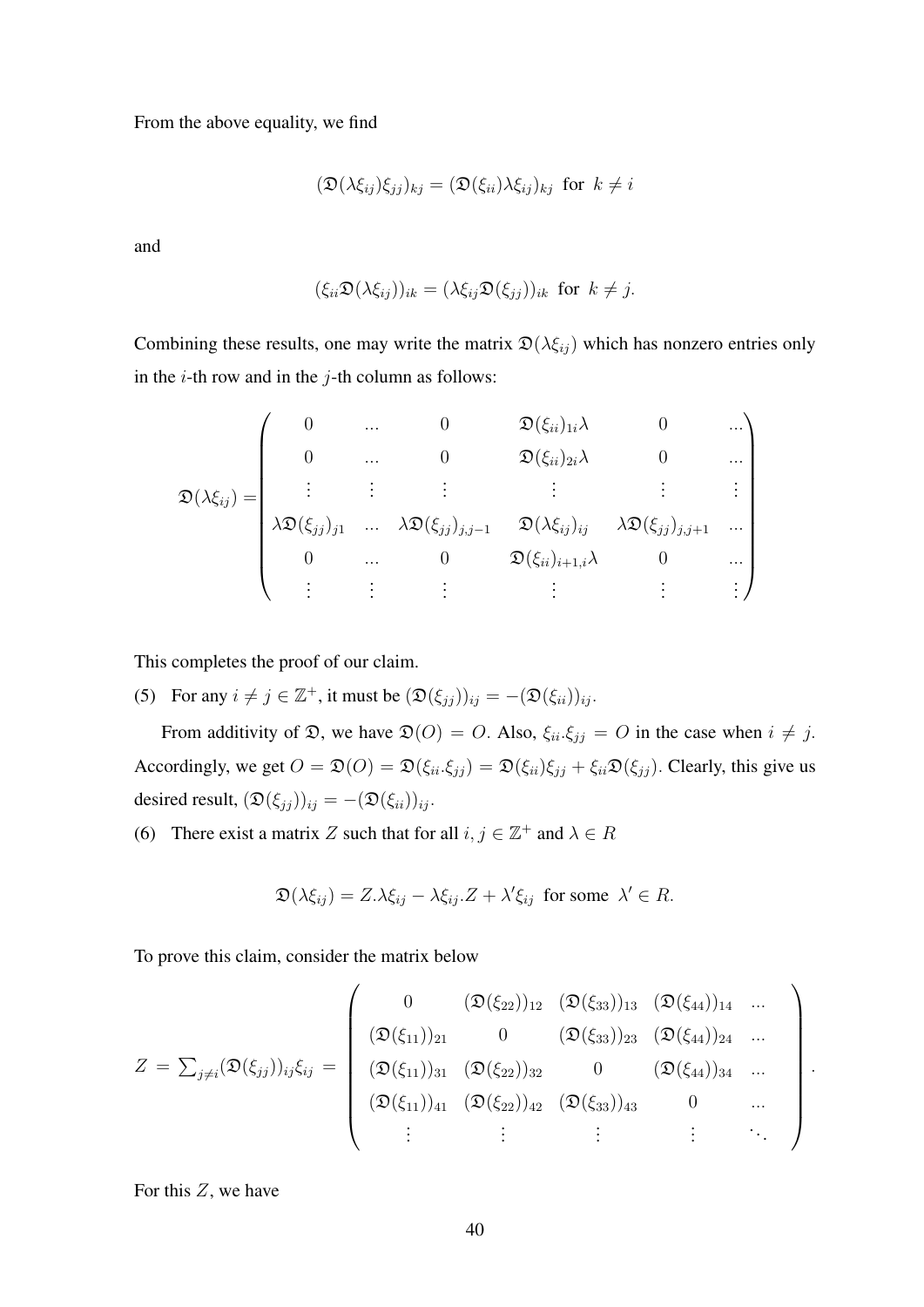$j$ -th column

$$
Z.\lambda \xi_{ij} = \begin{pmatrix} 0 & \dots & 0 & \mathfrak{D}(\xi_{ii})_{1i}\lambda & 0 & \dots \\ \vdots & \vdots & \vdots & & \vdots & \vdots \\ 0 & \dots & 0 & \mathfrak{D}(\xi_{ii})_{i-1,i}\lambda & 0 & \dots \\ 0 & \dots & 0 & 0 & 0 & \dots \\ 0 & \dots & 0 & \mathfrak{D}(\xi_{i,i})_{i+1,i}\lambda & 0 & \dots \\ \vdots & \vdots & \vdots & & \vdots & \vdots \end{pmatrix} \text{ i-th row}
$$

As can be seen above, the matrix  $Z.\lambda \xi_{ij}$  has nonzero coefficients only in the j-th column. Furthermore, in step (5) we observed that  $(\mathfrak{D}(\xi_{jj}))_{ij} = -(\mathfrak{D}(\xi_{ii}))_{ij}$  for all  $i \neq j \in \mathbb{Z}^+$ . Thus,  $-Z = \sum_{j\neq i} -(\mathfrak{D}(\xi_{jj}))_{ij}\xi_{ij} = \sum_{j\neq i}(\mathfrak{D}(\xi_{ii}))_{ij}\xi_{ij},$ 

$$
-Z = \left(\begin{array}{ccccc} 0 & (\mathfrak{D}(\xi_{11}))_{12} & (\mathfrak{D}(\xi_{11}))_{13} & (\mathfrak{D}(\xi_{11}))_{14} & \dots \\ (\mathfrak{D}(\xi_{22}))_{21} & 0 & (\mathfrak{D}(\xi_{22}))_{23} & (\mathfrak{D}(\xi_{22}))_{24} & \dots \\ (\mathfrak{D}(\xi_{33}))_{31} & (\mathfrak{D}(\xi_{33}))_{32} & 0 & (\mathfrak{D}(\xi_{44}))_{34} & \dots \\ (\mathfrak{D}(\xi_{44}))_{41} & (\mathfrak{D}(\xi_{44}))_{42} & (\mathfrak{D}(\xi_{44}))_{43} & 0 & \dots \\ \vdots & \vdots & \vdots & \vdots & \ddots \end{array}\right)
$$

 $j$ -th column

.

Easy calculations give us that

$$
-\lambda \xi_{ij} \cdot Z = \begin{pmatrix} 0 & \dots & 0 & 0 & 0 & \dots \\ \vdots & \vdots & \vdots & \vdots & \vdots & \vdots \\ 0 & \dots & 0 & 0 & 0 & \dots \\ \lambda \mathfrak{D}(\xi_{jj})_{j1} & \dots & \lambda \mathfrak{D}(\xi_{jj})_{j,j-1} & 0 & \lambda \mathfrak{D}(\xi_{jj})_{j,j+1} & \dots \\ 0 & \dots & 0 & 0 & 0 & \dots \\ \vdots & \vdots & \vdots & \vdots & \vdots & \vdots \end{pmatrix} {}^{i\text{-th row}}
$$

As we can see, the matrix  $Z$  satisfies

$$
\mathfrak{D}(\lambda \xi_{ij}) = Z \cdot \lambda \xi_{ij} - \lambda \xi_{ij} \cdot Z + \lambda' \xi_{ij}
$$

for all  $i, j \in \mathbb{Z}^+$  and  $\lambda \in R$ . The claim also holds.

As a result, since Y can be written as a finite sum of matrix units  $\xi_{ij}$  for some i, j values and  $\mathfrak D$  is an additive map, we obtain that

$$
\mathfrak{D}(Y) = ZY - YZ + \mathfrak{D}'(Y) ,
$$

where for every  $i, j \in \mathbb{Z}^+$  and  $\lambda \in R$ ,  $\mathfrak{D}'(\lambda \xi_{ij}) = \lambda' \xi_{ij}$  for some  $\lambda' \in R$ .  $\Box$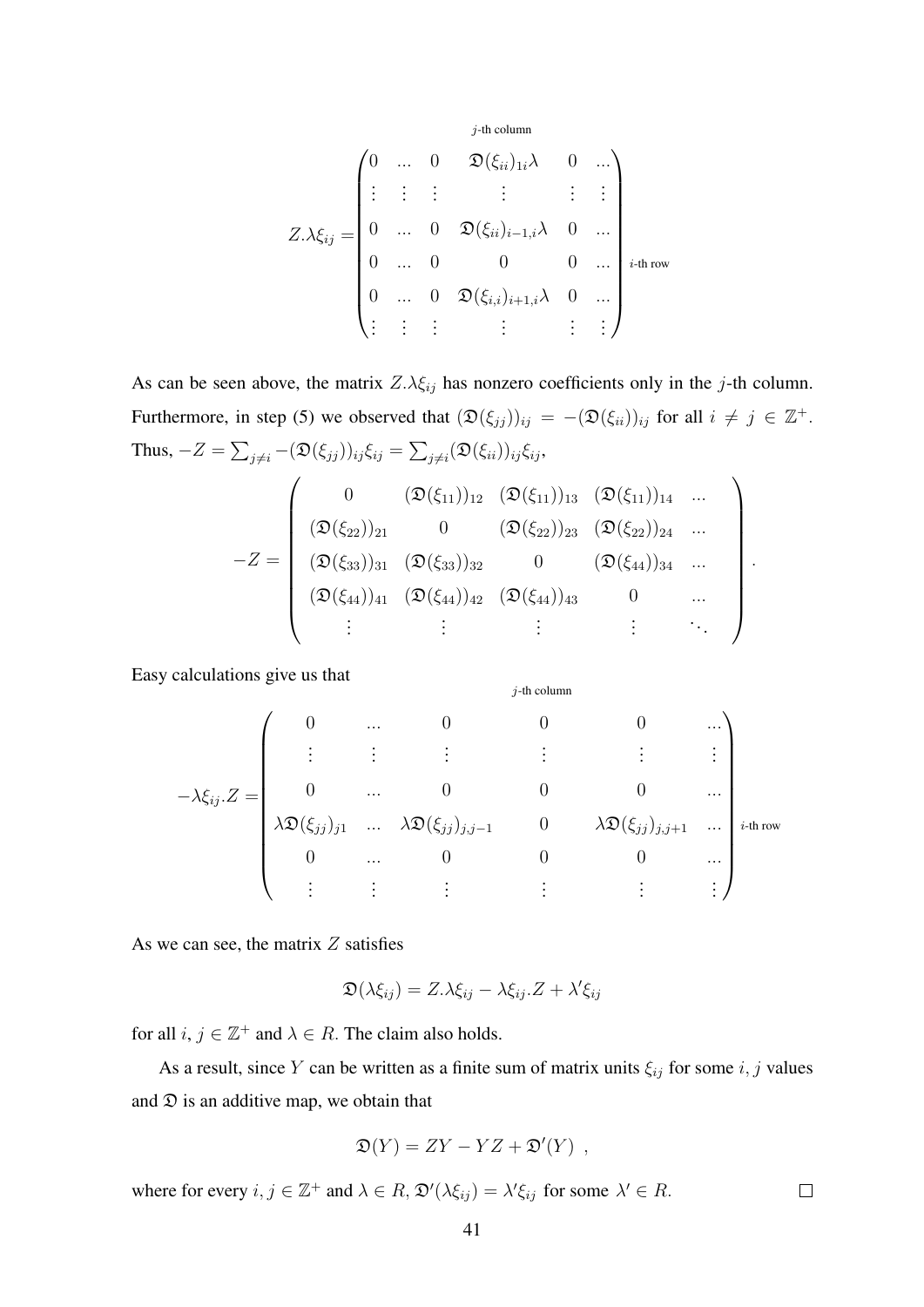One may ask why we started by investigating  $\mathfrak{D}(Y)$ , where  $Y \in \mathcal{M}_\infty^{fin}(R)$ . Let us explain the basic idea here. We first show that finitary matrices satisfy what we want to show, then we will extend this to whole ring  $\mathcal{M}_{Cf}(R)$  ( $\mathcal{T}_{\infty}(R)$ ) in a practical way as you will see. Our next job is to describe the derivations of  $R$  mapping  $\lambda(\xi_{ij})$ 's to  $\lambda' \xi_{ij}$ 's. Let's continue with the following remark that will help us in the proof of next proposition.

*Remark* 4.2.2. Suppose that  $\mathfrak D$  is a derivation of  $\mathcal R$  such that  $\mathfrak D(\lambda \xi_{ij})$  is of the form  $\lambda' \xi_{ij}$  for all  $i, j \in \mathbb{Z}^+$ . Then the maps

$$
\mathfrak{D}_i: R \to R
$$

$$
\lambda \to (\mathfrak{D}(\lambda \xi_{ii}))_{ii}
$$

are derivations of R for all  $i \in \mathbb{Z}^+$ .

*Proof.* Let  $\lambda, \gamma \in R$  and  $i \in \mathbb{Z}^+$ . Then, using the additivity of  $\mathfrak{D}$ 

$$
\mathfrak{D}_i(\lambda + \gamma) = (\mathfrak{D}((\lambda + \gamma)\xi_{ii}))_{ii} = \mathfrak{D}(\lambda\xi_{ii})_{ii} + \mathfrak{D}(\gamma\xi_{ii})_{ii} = \mathfrak{D}_i(\lambda) + \mathfrak{D}_i(\gamma).
$$

This means that  $\mathfrak{D}_i$  is additive. Let's check whether or not  $\mathfrak{D}_i$  satisfies Leibniz rule:

$$
\mathfrak{D}_{i}(\lambda \gamma) = (\mathfrak{D}(\lambda \gamma \xi_{ii}))_{ii} = (\mathfrak{D}(\lambda \xi_{ii} \cdot \gamma \xi_{ii}))_{ii}
$$

$$
= (\mathfrak{D}(\lambda \xi_{ii}) \gamma \xi_{ii} + \lambda \xi_{ii} \mathfrak{D}(\gamma \xi_{ii}))_{ii}
$$

$$
= \mathfrak{D}_{i}(\lambda) \gamma + \lambda \mathfrak{D}_{i}(\gamma)
$$

Hence, the result follows.

**Proposition 4.2.3.** Let  $\mathfrak{D}$  be a derivation of  $\mathcal{R}$  such that  $\mathfrak{D}(\lambda \xi_{ij})$  is of the form  $\lambda' \xi_{ij}$ . Then *for all finitary matrices*  $Y \in \mathcal{R}$ 

$$
\mathfrak{D}(Y) = \mathfrak{D}^{(1)}(Y) + \mathfrak{D}^{(2)}(Y),
$$

*where*  $\mathfrak{D}^{(1)}$  *is an inner derivation and*  $\mathfrak{D}^{(2)}$  *is an induced derivation.* 

*Proof.* Firstly, we construct the maps

$$
\mathfrak{D}_{ij}:\begin{array}{ccc}R & \to & R\\ \lambda & \to & \big(\mathfrak{D}(\lambda\xi_{ij})\big)_{ij}\end{array}
$$

Now, let  $i, j \in \mathbb{Z}^+$  and  $\lambda \in R$ . We are given that  $\mathfrak{D}(\lambda \xi_{ii})$  has nonzero entry only in its  $(i, i)$ position, which is  $\mathfrak{D}_{ii}(\lambda)$ . Thus, writing  $\lambda \xi_{ij}$  as  $\lambda \xi_{ii} \xi_{ij}$ , we can see that

$$
\mathfrak{D}(\lambda \xi_{ij}) = \mathfrak{D}(\lambda \xi_{ii}.\xi_{ij}) = \mathfrak{D}(\lambda \xi_{ii})\xi_{ij} + \lambda \xi_{ii} \mathfrak{D}(\xi_{ij})
$$
  
=  $\mathfrak{D}_{ii}(\lambda)\xi_{ij} + \lambda \xi_{ii} \mathfrak{D}(\xi_{ij}).$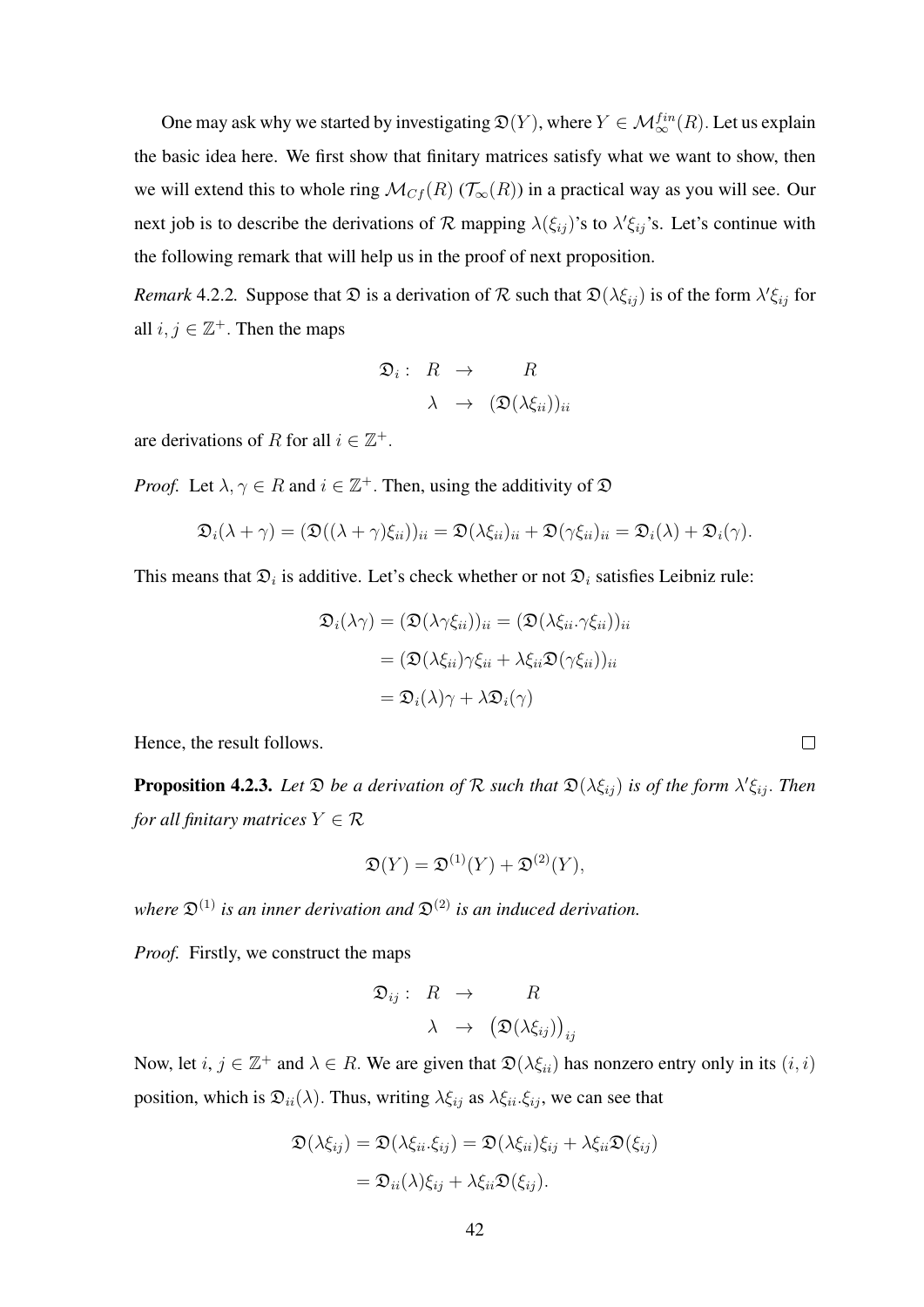Of course,  $\lambda \xi_{ij}$  can also be written as  $\xi_{ij}$ .  $\lambda \xi_{jj}$ . Therefore,

$$
\mathfrak{D}(\lambda \xi_{ij}) = \mathfrak{D}(\xi_{ij}.\lambda \xi_{jj}) = \mathfrak{D}(\xi_{ij})\lambda \xi_{jj} + \xi_{ij}\mathfrak{D}(\lambda \xi_{jj})
$$
  
=  $\mathfrak{D}(\xi_{ij})\lambda \xi_{jj} + \xi_{ij}\mathfrak{D}_{jj}(\lambda)$ .

Combining above results, we find

$$
\mathfrak{D}_{ii}(\lambda)\xi_{ij} + \lambda \xi_{ii}\mathfrak{D}(\xi_{ij}) = \mathfrak{D}(\xi_{ij})\lambda \xi_{jj} + \xi_{ij}\mathfrak{D}_{jj}(\lambda).
$$

In particular,

$$
\left(\mathfrak{D}_{ii}(\lambda)\xi_{ij} + \lambda\xi_{ii}\mathfrak{D}(\xi_{ij})\right)_{ij} = \left(\mathfrak{D}(\xi_{ij})\lambda\xi_{jj} + \xi_{ij}\mathfrak{D}_{jj}(\lambda)\right)_{ij}
$$

Now, let's calculate  $(i, j)$ -th coordinate of those terms

• 
$$
\left(\mathfrak{D}_{ii}(\lambda)\xi_{ij} + \lambda \xi_{ii}\mathfrak{D}(\xi_{ij})\right)_{ij} = \mathfrak{D}_{ii}(\lambda) + \lambda \mathfrak{D}(\xi_{ij})_{ij} = \mathfrak{D}_{ii}(\lambda) + \lambda \mathfrak{D}_{ij}(1),
$$
  
\n• 
$$
\left(\mathfrak{D}(\xi_{ij})\lambda \xi_{jj} + \xi_{ij}\mathfrak{D}_{jj}(\lambda)\right)_{ij} = \mathfrak{D}_{jj}(\lambda) + \mathfrak{D}(\xi_{ij})_{ij}\lambda = \mathfrak{D}_{jj}(\lambda) + \mathfrak{D}_{ij}(1)\lambda.
$$

The right-hand side of the above two equations yields that for any  $i, j \in \mathbb{Z}^+$ 

$$
\mathfrak{D}_{jj}(\lambda) = \mathfrak{D}_{ii}(\lambda) + \lambda \mathfrak{D}_{ij}(1) - \mathfrak{D}_{ij}(1)\lambda.
$$
 (\*)

Now, we consider the diagonal matrix  $\Delta = (\delta_i)_{i \in \mathbb{Z}^+}$  with  $\delta_i = -\mathfrak{D}_{1i}(1)$ :

$$
\Delta = \sum_{i=2}^{\infty} -\mathfrak{D}_{1i}(1)\xi_{ii} = \begin{pmatrix} 0 & 0 & 0 & 0 & \dots \\ 0 & -\mathfrak{D}_{12}(1) & 0 & 0 & \dots \\ 0 & 0 & -\mathfrak{D}_{13}(1) & 0 & \dots \\ 0 & 0 & 0 & -\mathfrak{D}_{14}(1) & \dots \\ \vdots & \vdots & \vdots & \vdots & \ddots \end{pmatrix}.
$$

Let  $\mathfrak{D}'$  be an inner derivation implemented by  $\Delta$ , i.e.,  $\mathfrak{D}'(Y) = \Delta Y - Y \Delta$ . It is obvious that  $\mathfrak{D}'' := \mathfrak{D} - \mathfrak{D}'$  is a derivation of R as well. Now, let  $i \in \mathbb{Z}^+$  and  $\lambda \in R$ . Then we have

$$
\mathfrak{D}'_{ii}(\lambda) = (\mathfrak{D}'(\lambda \xi_{ii}))_{ii} = (\Delta . \lambda \xi_{ii} - \lambda \xi_{ii}.\Delta)_{ii} = (\Delta . \lambda \xi_{ii})_{ii} - (\lambda \xi_{ii}.\Delta)_{ii}.
$$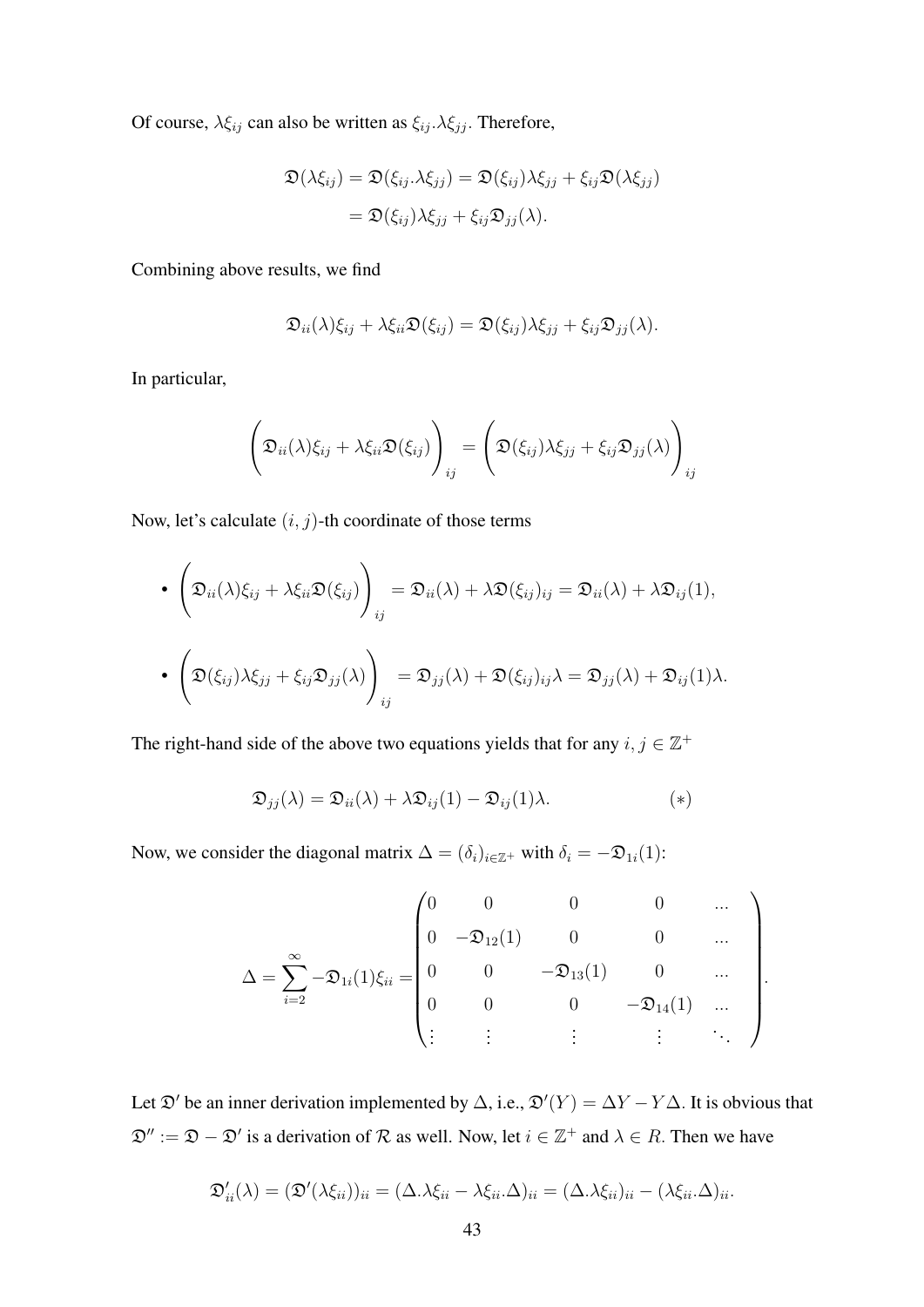The matrix  $\Delta.\lambda \xi_{ii}$  can be seen as below

$$
\Delta.\lambda \xi_{ii} = \begin{pmatrix}\n0 & \cdots & 0 & \delta_{1i}\lambda & 0 & \cdots \\
0 & \cdots & 0 & \delta_{2i}\lambda & 0 & \cdots \\
\vdots & \vdots & \vdots & \vdots & \vdots & \vdots \\
0 & \cdots & 0 & \delta_{ii}\lambda & 0 & \cdots \\
0 & \cdots & 0 & \delta_{i+1,i}\lambda & 0 & \cdots \\
\vdots & \vdots & \vdots & \vdots & \vdots & \vdots\n\end{pmatrix}_{i \text{-th row}}
$$

Since  $\delta_{ni} = 0$  for all  $n \neq i$  and  $\delta_{ii} = -\mathfrak{D}_{1i}(1)$ , it must be

$$
\Delta.\lambda \xi_{ii} = \begin{pmatrix}\n0 & \cdots & 0 & 0 & 0 & \cdots \\
0 & \cdots & 0 & 0 & 0 & \cdots \\
\vdots & \vdots & \vdots & \vdots & \vdots & \vdots \\
0 & \cdots & 0 & -\mathfrak{D}_{1i}(1)\lambda & 0 & \cdots \\
0 & \cdots & 0 & 0 & 0 & \cdots \\
\vdots & \vdots & \vdots & \vdots & \vdots & \vdots\n\end{pmatrix}_{i\text{-th row}}
$$

That is, the matrix  $\Delta.\lambda \xi_{ii}$  has non-zero entry only in its  $(i, i)$  position, which is  $-\mathfrak{D}_{1i}(1)\lambda$ . Now, let's observe what the matrix  $\lambda \xi_{ii}.\Delta$  looks like:

$$
\lambda \xi_{ii}.\Delta = \begin{pmatrix}\n0 & \cdots & 0 & 0 & 0 & \cdots \\
0 & \cdots & 0 & 0 & 0 & \cdots \\
\vdots & \vdots & \vdots & \vdots & \vdots & \vdots \\
0 & 0 & 0 & -\lambda \mathfrak{D}_{1i}(1) & 0 & \cdots \\
0 & \cdots & 0 & 0 & 0 & \cdots \\
\vdots & \vdots & \vdots & \vdots & \vdots & \vdots\n\end{pmatrix}_{i\text{-th row}}
$$

As can be seen above, the matrix  $\lambda \xi_{ii}$ . $\Delta$  has non-zero entry only in its  $(i, i)$  position, which is  $-\lambda \mathfrak{D}_{1i}(1)$ . Thus, we conclude that  $\mathfrak{D}'_{ii}(\lambda) = -\mathfrak{D}_{1i}(1)\lambda + \lambda \mathfrak{D}_{1i}(1)$ . Using this observation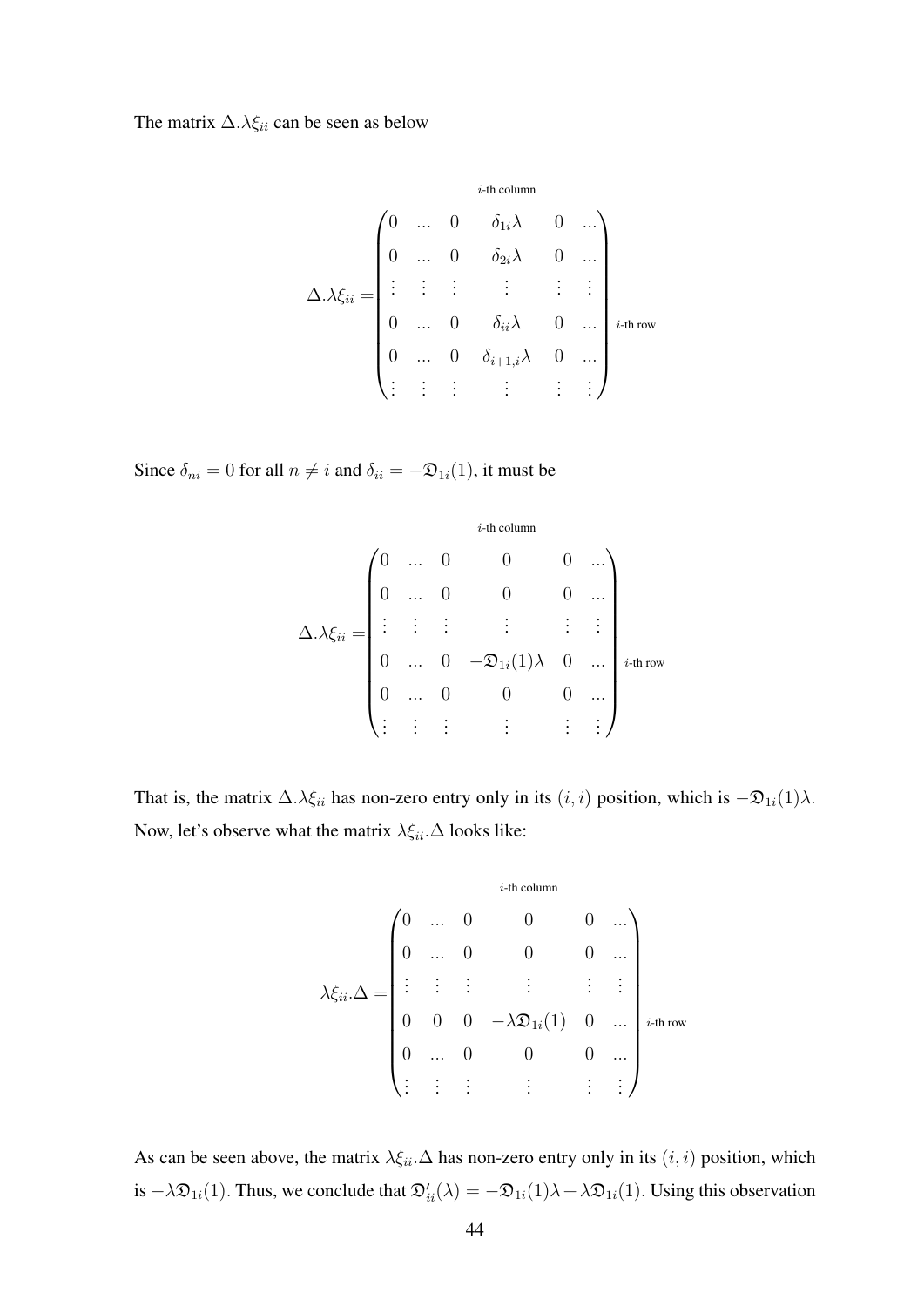and equation  $(*),$  we obtain

$$
\mathfrak{D}_{ii}''(\lambda) = \mathfrak{D}_{ii}(\lambda) - \mathfrak{D}_{ii}'(\lambda)
$$
  
=  $\mathfrak{D}_{ii}(\lambda) - (-\mathfrak{D}_{1i}(1)\lambda + \lambda \mathfrak{D}_{1i}(1))$   
=  $\mathfrak{D}_{ii}(\lambda) + \mathfrak{D}_{1i}(1)\lambda - \lambda \mathfrak{D}_{1i}(1)$   
=  $\mathfrak{D}_{11}(\lambda)$ 

Since *i* is chosen randomly, one can immediately deduce that  $\mathfrak{D}_{ii}''(\lambda) = \mathfrak{D}_{jj}''(\lambda)$  for all *i*, *j* and  $\lambda \in R$ . This investigation will play an important role in the rest of our work. Also, it should also be kept in mind that  $\mathfrak{D}''_{ii}$  is a derivation of R by the above remark.

Now, consider the map  $\mathfrak{D}''' : \mathbb{R} \to \mathbb{R}$  which is defined as follows:

$$
\mathfrak{D}'''(Y) = \sum_{i,j} \mathfrak{D}''_{11}(y_{ij}) \xi_{ij} = \begin{pmatrix} \mathfrak{D}''_{11}(y_{11}) & \mathfrak{D}''_{11}(y_{12}) & \mathfrak{D}''_{11}(y_{13}) & \dots \\ \mathfrak{D}''_{11}(y_{21}) & \mathfrak{D}''_{11}(y_{22}) & \mathfrak{D}''_{11}(y_{23}) & \dots \\ \mathfrak{D}''_{11}(y_{31}) & \mathfrak{D}''_{11}(y_{32}) & \mathfrak{D}''_{11}(y_{32}) & \dots \\ \vdots & \vdots & \vdots & \ddots \end{pmatrix}
$$

.

By the construction of  $\mathfrak{D}''', (\mathfrak{D}'''(Y))_{ij} = \mathfrak{D}''_{11}(y_{ij})$  for all  $i, j$ , where  $\mathfrak{D}''_{11}$  is a derivation of R. That is,  $\mathfrak{D}'''$  is an induced derivation. Thus,  $\mathfrak{D}^{IV} = \mathfrak{D}'' - \mathfrak{D}'''$  also defines a derivation of  $\mathcal{R}$ . Now, I would like to summarize what we have done so far. We constructed the derivations  $\mathfrak{D}', \mathfrak{D}''$ ,  $\mathfrak{D}'''$  and  $\mathfrak{D}^{IV}$  of  $\mathcal R$  such that

$$
\mathfrak{D}(Y) = \mathfrak{D}'(Y) + \mathfrak{D}'''(Y) + \mathfrak{D}^{IV}(Y)
$$
 for all  $Y \in \mathcal{M}_{\infty}^{fin}(R)$ .

We already know that  $\mathcal{D}'$  is an inner derivation and  $\mathcal{D}'''$  is induced by  $\mathcal{D}''$ . As you see, what we need to do is to verify that  $\mathfrak{D}^{\mathbb{N}}(Y)$  is an inner derivation to achieve our goal. So let's focus on  $\mathfrak{D}^{\text{IV}}$ . Take  $\lambda \in R$  and  $i \in \mathbb{Z}^+$  arbitrarily. Then  $\mathfrak{D}'''_i(\lambda) = (\mathfrak{D}'''(\lambda \xi_{ii}))_{ii} = \mathfrak{D}''_{11}(\lambda)$  by the definition of  $\mathfrak{D}'''$ . We also determined that  $\mathfrak{D}''_{11}(\lambda) = \mathfrak{D}''_{ii}(\lambda)$ . Therefore,

$$
\mathfrak{D}_{ii}^{\mathbf{IV}}(\lambda) = \mathfrak{D}_{ii}^{\prime\prime}(\lambda) - \mathfrak{D}_{ii}^{\prime\prime\prime}(\lambda) = \mathfrak{D}_{ii}^{\prime\prime}(\lambda) - \mathfrak{D}_{11}^{\prime\prime}(\lambda) = 0.
$$

Since  $i \in \mathbb{Z}^+$  and  $\lambda \in R$  are randomly chosen, we have  $\mathfrak{D}_{ii}^{\mathbf{IV}}(\lambda) = 0$  for all  $i \in \mathbb{Z}^+$  and  $\lambda \in R$ . Now, consider  $i, j \in \mathbb{Z}^+$  and  $\lambda \in R$ .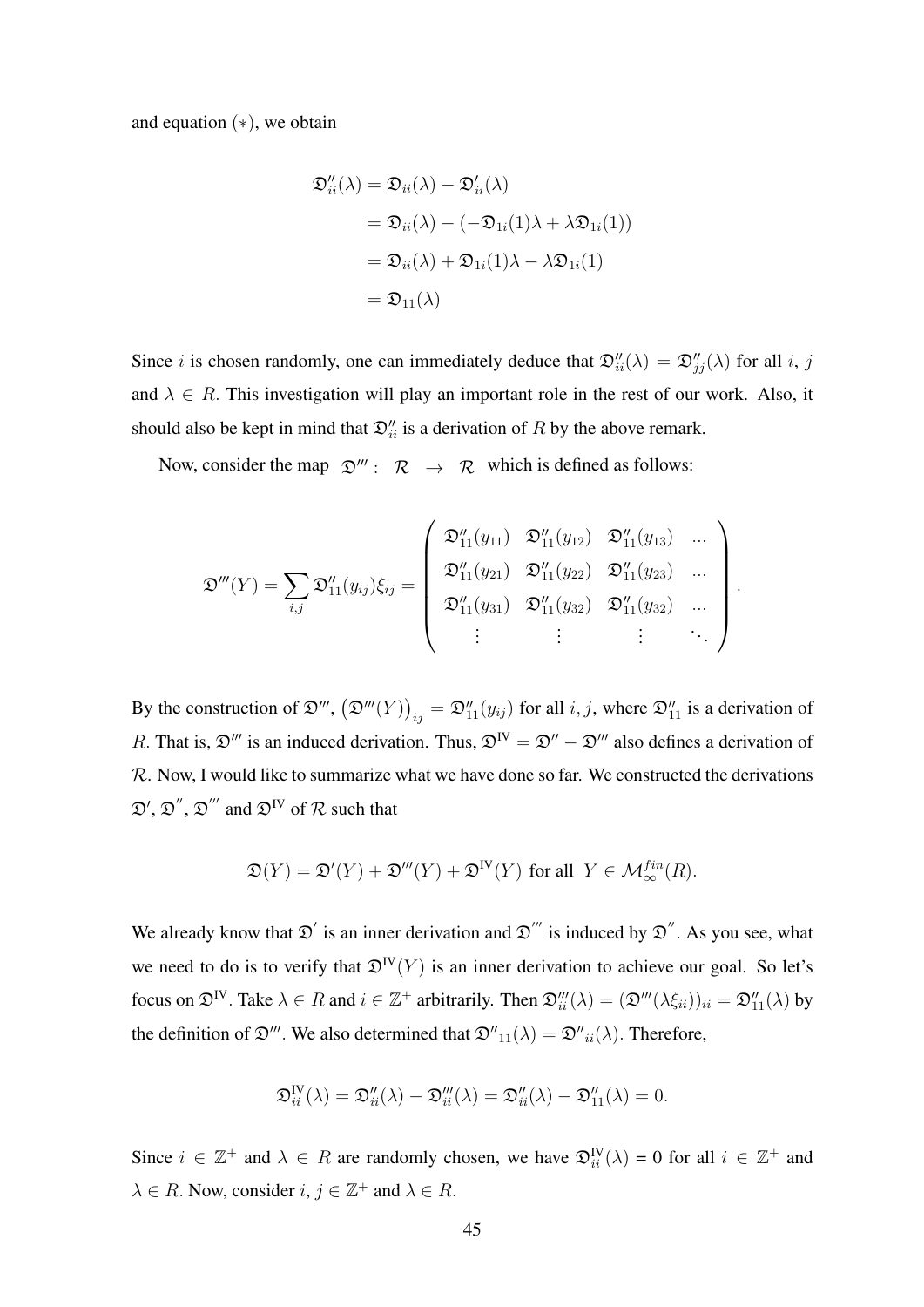1. Clearly, we can write  $\lambda \xi_{ij}$  as  $\lambda \xi_{ii} \xi_{ij}$ . Then we get

$$
\mathfrak{D}^{\mathbf{IV}}(\lambda \xi_{ij}) = \mathfrak{D}^{\mathbf{IV}}(\lambda \xi_{ii}.\xi_{ij})
$$
  
=  $\mathfrak{D}^{\mathbf{IV}}(\lambda \xi_{ii}).\xi_{ij} + \lambda \xi_{ii} \mathfrak{D}^{\mathbf{IV}}(\xi_{ij})$   
=  $\mathfrak{D}^{\mathbf{IV}}_{ii}(\lambda)\xi_{ij} + \lambda \xi_{ii} \mathfrak{D}^{\mathbf{IV}}(\xi_{ij})$ 

2. Similarly,  $\lambda \xi_{ij}$  can be seen as  $\xi_{ij} \cdot \lambda \xi_{jj}$ . Thus, we also have the following

$$
\mathfrak{D}^{\mathbf{IV}}(\lambda \xi_{ij}) = \mathfrak{D}^{\mathbf{IV}}(\xi_{ij}.\lambda \xi_{jj})
$$
  
=  $\mathfrak{D}^{\mathbf{IV}}(\xi_{ij})\lambda \xi_{jj} + \xi_{ij}\mathfrak{D}^{\mathbf{IV}}(\lambda \xi_{jj})$   
=  $\mathfrak{D}^{\mathbf{IV}}(\xi_{ij})\lambda \xi_{jj} + \xi_{ij}\mathfrak{D}^{\mathbf{IV}}_{jj}(\lambda)$ 

Since  $\mathfrak{D}_{ii}^{\text{IV}}(\lambda) = 0$  for all i and  $\lambda \in R$ , using (1) and (2) one can deduce that

$$
\left(\mathfrak{D}^{\mathbf{IV}}(\lambda \xi_{ij})\right)_{ij} = \mathfrak{D}_{ij}^{\mathbf{IV}}(\lambda) = \lambda \mathfrak{D}_{ij}^{\mathbf{IV}}(1) = \mathfrak{D}_{ij}^{\mathbf{IV}}(1)\lambda.
$$

Accordingly,  $\mathfrak{D}_{ij}^{\text{IV}}(1)$  is in the center of R for all pairs i, j.

Now, let  $i, j, k \in \mathbb{Z}^+$ . Using  $\mathfrak{D}^{\text{IV}}(\xi_{ik}) = \mathfrak{D}^{\text{IV}}(\xi_{ij}.\xi_{jk}) = \mathfrak{D}^{\text{IV}}(\xi_{ij})\xi_{jk} + \xi_{ij}\mathfrak{D}^{\text{IV}}(\xi_{jk})$ , we obtain

$$
\underbrace{\left(\mathfrak{D}^{\text{IV}}(\xi_{ik})\right)_{ik} = \left(\mathfrak{D}^{\text{IV}}(\xi_{ij})\xi_{jk} + \xi_{ij}\mathfrak{D}^{\text{IV}}(\xi_{jk})\right)_{ik}}_{\mathfrak{D}_{ik}^{\text{IV}}(1) = \mathfrak{D}_{ij}^{\text{IV}}(1) + \mathfrak{D}_{jk}^{\text{IV}}(1)}
$$

Therefore,  $\mathfrak{D}_{ij}^{\text{IV}}$  are determined by  $\mathfrak{D}_{i,i+1}^{\text{IV}}(1)$  in the sense that

$$
\mathfrak{D}_{i,i+k}^{\mathbf{IV}}(\lambda) = \lambda \mathfrak{D}_{i,i+k}^{\mathbf{IV}}(1) = \lambda \bigg(\sum_{n=0}^{k-1} \mathfrak{D}_{i+n,i+n+1}^{\mathbf{IV}}(1)\bigg) \text{ for } k \ge 1.
$$

Of course, in the case when  $\mathcal{R} = \mathcal{M}_{Cf}(R)$  we have nonzero entries below the main diagonal and so we should take this observation one step further. Using the fact that  $\mathfrak{D}_{ii}^{\text{IV}}(\lambda) = 0$  for all *i*, we can write  $\mathfrak{D}^{\text{IV}}_{i,i-k}(\lambda)$  as below

$$
\mathfrak{D}_{i,i-k}^{\text{IV}}(\lambda) = -\lambda \mathfrak{D}_{i-k,i}^{\text{IV}}(1) = -\lambda \bigg(\sum_{n=0}^{k-1} \mathfrak{D}_{i-k+n,i-k+n+1}^{\text{IV}}(1)\bigg) \text{ for } k \ge 1.
$$

Consider now the diagonal matrix  $D = (d_i)_{i \in \mathbb{Z}^+}$  which is defined as

$$
D = \sum_{i=1}^{\infty} d_i \xi_{ii} = \begin{pmatrix} \mathfrak{D}_{12}^{\text{IV}}(1) & 0 & 0 & 0 & \dots \\ 0 & 0 & 0 & 0 & \dots \\ 0 & 0 & -\mathfrak{D}_{23}^{\text{IV}}(1) & 0 & \dots \\ 0 & 0 & 0 & -\mathfrak{D}_{23}^{\text{IV}}(1) - \mathfrak{D}_{34}^{\text{IV}}(1) & \dots \\ \vdots & \vdots & \vdots & \vdots & \ddots \end{pmatrix},
$$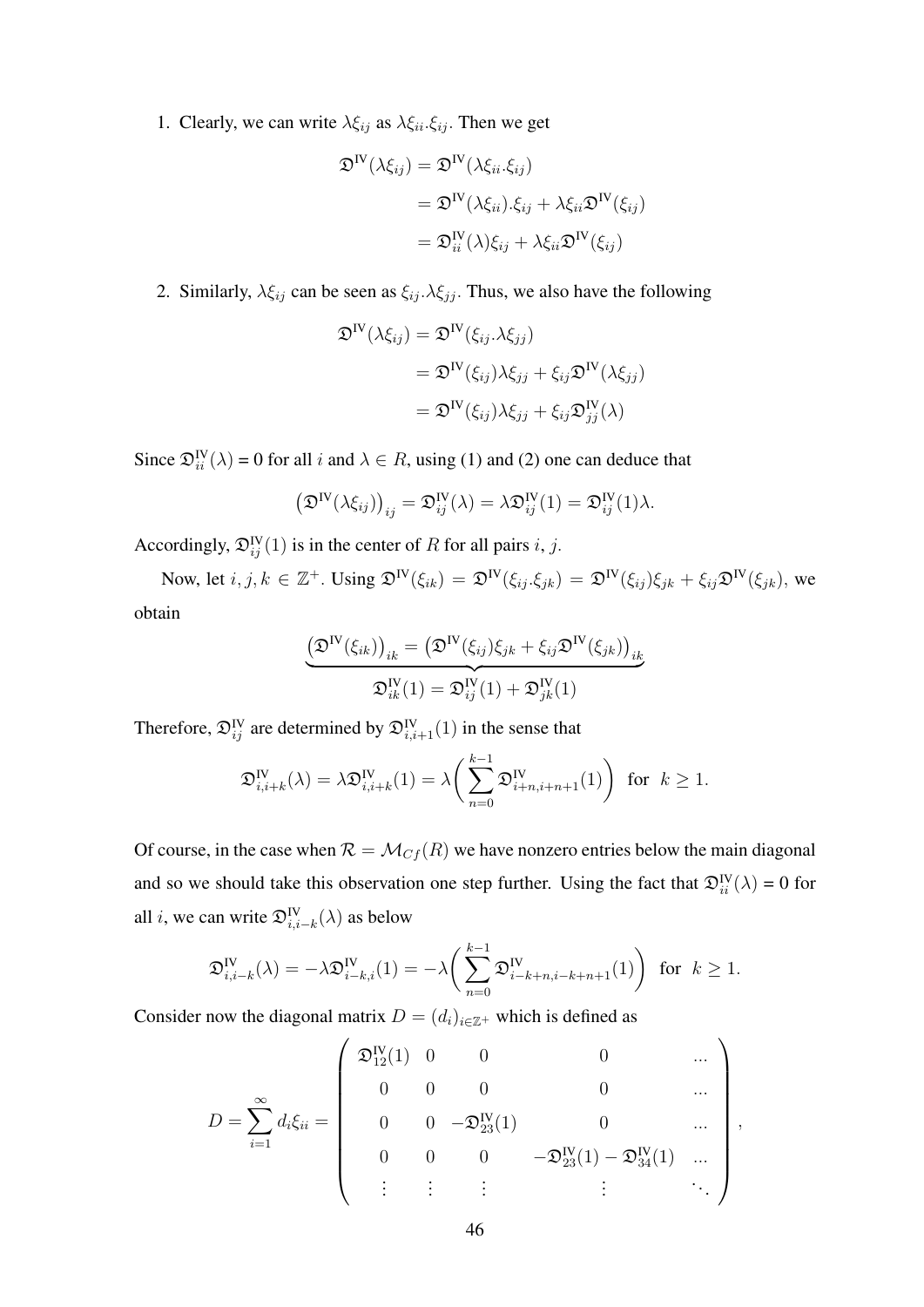where  $d_1 = \mathfrak{D}_{12}^{\mathbb{IV}}(1)$ ,  $d_2 = 0$ ,  $d_i = d_{i-1} - \mathfrak{D}_{i-1,i}^{\mathbb{IV}}(1)$  for  $i \geq 3$ . One can check that

$$
\mathfrak{D}^{\mathbb{N}}(Y) = DY - YD \text{ for all } Y \in \mathcal{M}_{\infty}^{fin}(R),
$$

showing that  $\mathfrak{D}^{\text{IV}}$  is an inner derivation. This is what we wanted to get. By the way, the above check may seem difficult at first glance but it is not. We got enough information about  $\mathfrak{D}^{\text{IV}}$  that make these calculations easier:

•  $\mathfrak{D}_{ij}^{\text{IV}}(1)$  is in the center of R for all pairs i, j and

• 
$$
\mathfrak{D}_{i,i+k}^{\text{IV}}(\lambda) = \lambda \mathfrak{D}_{i,i+k}^{\text{IV}}(1) = \lambda \bigg(\sum_{n=0}^{k-1} \mathfrak{D}_{i+n,i+n+1}^{\text{IV}}(1)\bigg)
$$
 for  $k \ge 1$ 

• 
$$
\mathfrak{D}_{i,i-k}^{\text{IV}}(\lambda) = -\lambda \mathfrak{D}_{i-k,i}^{\text{IV}}(1) = -\lambda \bigg(\sum_{n=0}^{k-1} \mathfrak{D}_{i-k+n,i-k+n+1}^{\text{IV}}(1)\bigg)
$$
 for  $k \ge 1$ 

Consequently, if  $Y$  is finitary, then we have

$$
\mathfrak{D}(Y) = \mathfrak{D}'(Y) + \mathfrak{D}'''(Y) + \mathfrak{D}^{IV}(Y) = \mathfrak{Z}Y - Y\mathfrak{Z} + \mathfrak{D}'''(Y),
$$

where  $\mathfrak{Z} = \Delta + D$  and  $\mathfrak{D}'''$  is an induced derivation. Hence, we are done.

Up to this point, we observed the properties of  $\mathfrak{D}(Y)$  when  $Y \in \mathcal{R}$  is finitary. In the following proposition, we will obverse what happens to  $\mathfrak{D}(Y)$  if  $Y \notin \mathcal{M}_{\infty}^{fin}(R)$ .

Proposition 4.2.4. *Let* D *be a derivation of* R *such that*

$$
\mathfrak{D}(Y) = \mathfrak{D}'(Y) + \mathfrak{D}''(Y) \text{ for all finitary } Y \in \mathcal{R},
$$

where  $\mathfrak{D}^{'}$  is an inner derivation and  $\mathfrak{D}^{''}$  is an induced derivation. Then we have

$$
\mathfrak{D}(Y) = \mathfrak{D}'(Y) + \mathfrak{D}''(Y) \text{ for all } Y \in \mathcal{R}.
$$

*Proof.* Assume that  $\mathfrak{D}'$  is implemented by U and  $\mathfrak{D}''$  is induced by C, which is a derivation of R. Of course, we can make such an assumption since we are given that  $\mathfrak{D}'$  is an inner derivation and  $\mathcal{D}''$  is an induced derivation. If we write 1 as 1.1, then

$$
\mathfrak{C}(1) = \mathfrak{C}(1).1 + 1\mathfrak{C}(1)
$$

$$
\mathfrak{C}(1) = \mathfrak{C}(1) + \mathfrak{C}(1)
$$

$$
\mathfrak{C}(1) = 0
$$

 $\Box$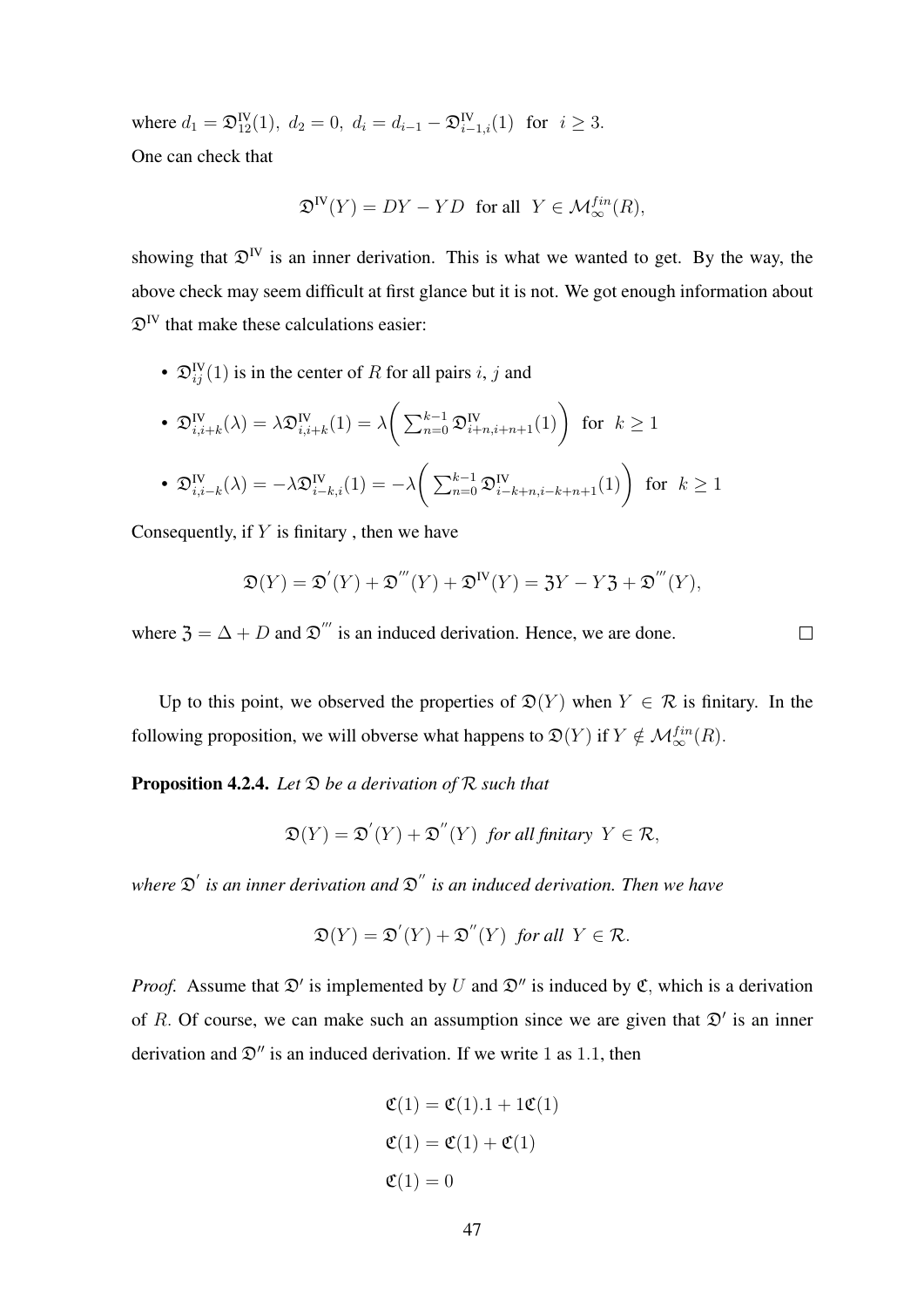(In a similar way, we have  $\mathfrak{D}(I_{\infty}) = O$ .) Since  $\mathfrak{C}(1) = 0$  and  $\mathfrak{D}''$  is induced by  $\mathfrak{C}$ , it must be

$$
\mathfrak{D}''\left(\left(\begin{array}{c|c}I_n & O \\ \hline O & O\end{array}\right)\right) = O
$$

Dividing  $U$  into block matrices as below

$$
\left(\frac{U_1}{U_3}\middle| \frac{U_2}{U_4}\right), \text{ where } U_1 \in \mathcal{M}_n(R),
$$

we obtain that

$$
\mathfrak{D}\left(\left(\frac{I_n \mid O}{O \mid O}\right)\right) = \mathfrak{D}'\left(\left(\frac{I_n \mid O}{O \mid O}\right)\right) + \mathfrak{D}''\left(\left(\frac{I_n \mid O}{O \mid O}\right)\right)
$$

$$
= \left(\frac{U_1 \mid U_2}{U_3 \mid U_4}\right) \cdot \left(\frac{I_n \mid O}{O \mid O}\right) - \left(\frac{I_n \mid O}{O \mid O}\right) \cdot \left(\frac{U_1 \mid U_2}{U_3 \mid U_4}\right) + O
$$

$$
= \left(\frac{O \mid -U_2}{U_3 \mid O}\right)
$$

Also, from

$$
O = \mathfrak{D}(I_{\infty}) = \mathfrak{D}\left(\left(\frac{I_n \mid O}{O \mid O}\right)\right) + \mathfrak{D}\left(\left(\frac{O \mid O}{O \mid I_{\infty}}\right)\right),
$$

it follows that

$$
\mathfrak{D}\left(\left(\begin{array}{c|c} O & O \\ \hline O & I_{\infty} \end{array}\right)\right) = \left(\begin{array}{c|c} O & U_2 \\ \hline -U_3 & O \end{array}\right).
$$

Now, let  $Y \in \mathcal{R}$ . We divide it as follows

$$
Y = \left(\frac{Y_1 \mid Y_2}{Y_3 \mid Y_4}\right), \text{ where } Y_1 \in \mathcal{M}_n(R).
$$

From here on we turn our attention to the block matrices  $Y_1 \in \mathcal{M}_n(R), Y_2 \in \mathcal{M}_{n \times \infty}(R)$ ,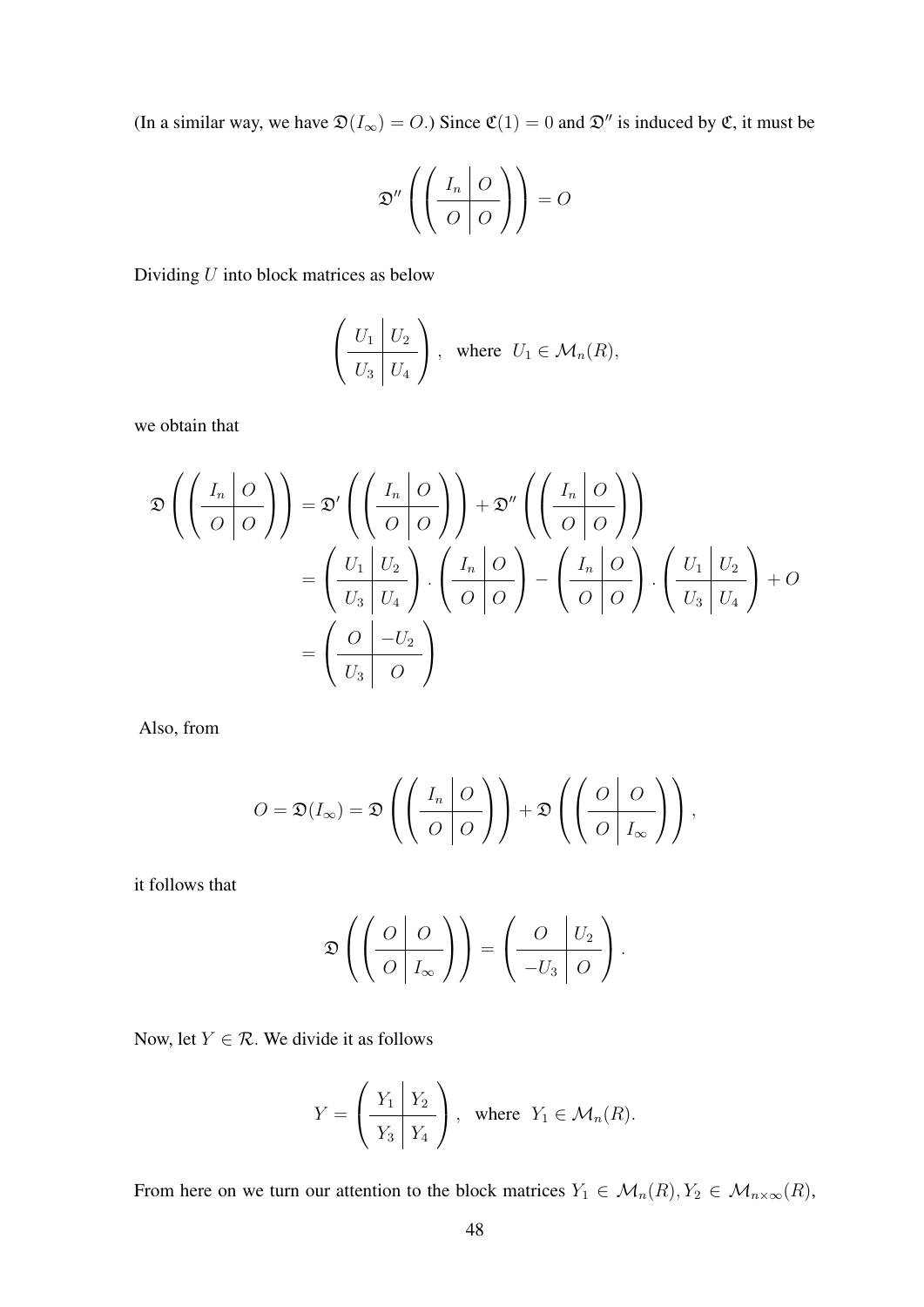$Y_3 \in \mathcal{M}_{\infty \times n}^{fin}(R)$  and  $Y_4 \in \mathcal{M}_{Cf}(R)$ . Let's start with  $Y_2$ . We can write that

$$
\left(\frac{V_1'}{V_3'}\frac{V_2'}{V_4'}\right) = \mathfrak{D}\left(\left(\frac{O}{O}\frac{Y_2}{O}\right)\right) = \mathfrak{D}\left(\left(\frac{I_n}{O}\frac{O}{O}\right).\left(\frac{O}{O}\frac{Y_2}{O}\right)\right)
$$

$$
= \left(\frac{O}{U_3}\frac{O}{O}\right)\left(\frac{O}{O}\frac{Y_2}{O}\right) + \left(\frac{I_n}{O}\frac{O}{O}\right)\left(\frac{V_1'}{V_3'}\frac{V_2'}{V_4'}\right)
$$

$$
= \left(\frac{O}{O}\frac{O}{U_3Y_2}\right) + \left(\frac{I_nV_1'}{O}\frac{I_nV_2'}{O}\right)
$$

$$
= \left(\frac{V_1'}{O}\frac{V_2'}{U_3Y_2}\right).
$$

On the other side, we have

$$
\mathfrak{D}\left(\left(\begin{array}{c|c} O & Y_2 \\ \hline O & O \end{array}\right)\right) = \mathfrak{D}\left(\left(\begin{array}{c|c} O & Y_2 \\ \hline O & O \end{array}\right) \cdot \left(\begin{array}{c|c} O & O \\ \hline O & I_\infty \end{array}\right)\right) = \left(\begin{array}{c|c} -Y_2U_3 & V_2' \\ \hline O & V_4' \end{array}\right).
$$

Accordingly, it must be

$$
\left(\begin{array}{c|c} -Y_2U_3 & V'_2 \\ \hline O & U_3Y_2 \end{array}\right) = \mathfrak{D}\left(\left(\begin{array}{c|c} O & Y_2 \\ \hline O & O \end{array}\right)\right)
$$

$$
= U\left(\begin{array}{c|c} O & Y_2 \\ \hline O & O \end{array}\right) - \left(\begin{array}{c|c} O & Y_2 \\ \hline O & O \end{array}\right)U + \left(\begin{array}{c|c} O & V''_2 \\ \hline O & O \end{array}\right).
$$

It follows from the above that

$$
\left(\mathfrak{D}\left(\left(\frac{O|Y_2}{O|O}\right)\right)\right)_{ij} = \left(\mathfrak{D}'\left(\left(\frac{O|Y_2}{O|O}\right)\right)\right)_{ij} + \left(\left(\mathfrak{D}-\mathfrak{D}'\right)\left(\frac{O|Y_2}{O|O}\right)\right)_{ij}
$$

$$
= \left(\mathfrak{D}'\left(\left(\frac{O|Y_2}{O|O}\right)\right)\right)_{ij} + \left(\left(\mathfrak{D}-\mathfrak{D}'\right)\left(\left(Y_2\right)_{ij}\xi_{ij}\right)\right)_{ij}
$$

$$
= \left(\mathfrak{D}'\left(\left(\frac{O|Y_2}{O|O}\right)\right)\right)_{ij} + \mathfrak{C}((Y_2)_{ij})
$$

for all *i*, *j*. As a result of that, for all  $Y_2 \in M_{n \times \infty}(R)$ , we obtain

$$
\mathfrak{D}\left(\left(\begin{array}{c|c} O & Y_2 \\ \hline O & O \end{array}\right)\right) = \mathfrak{D}'\left(\left(\begin{array}{c|c} O & Y_2 \\ \hline O & O \end{array}\right)\right) + \mathfrak{D}''\left(\left(\begin{array}{c|c} O & Y_2 \\ \hline O & O \end{array}\right)\right).
$$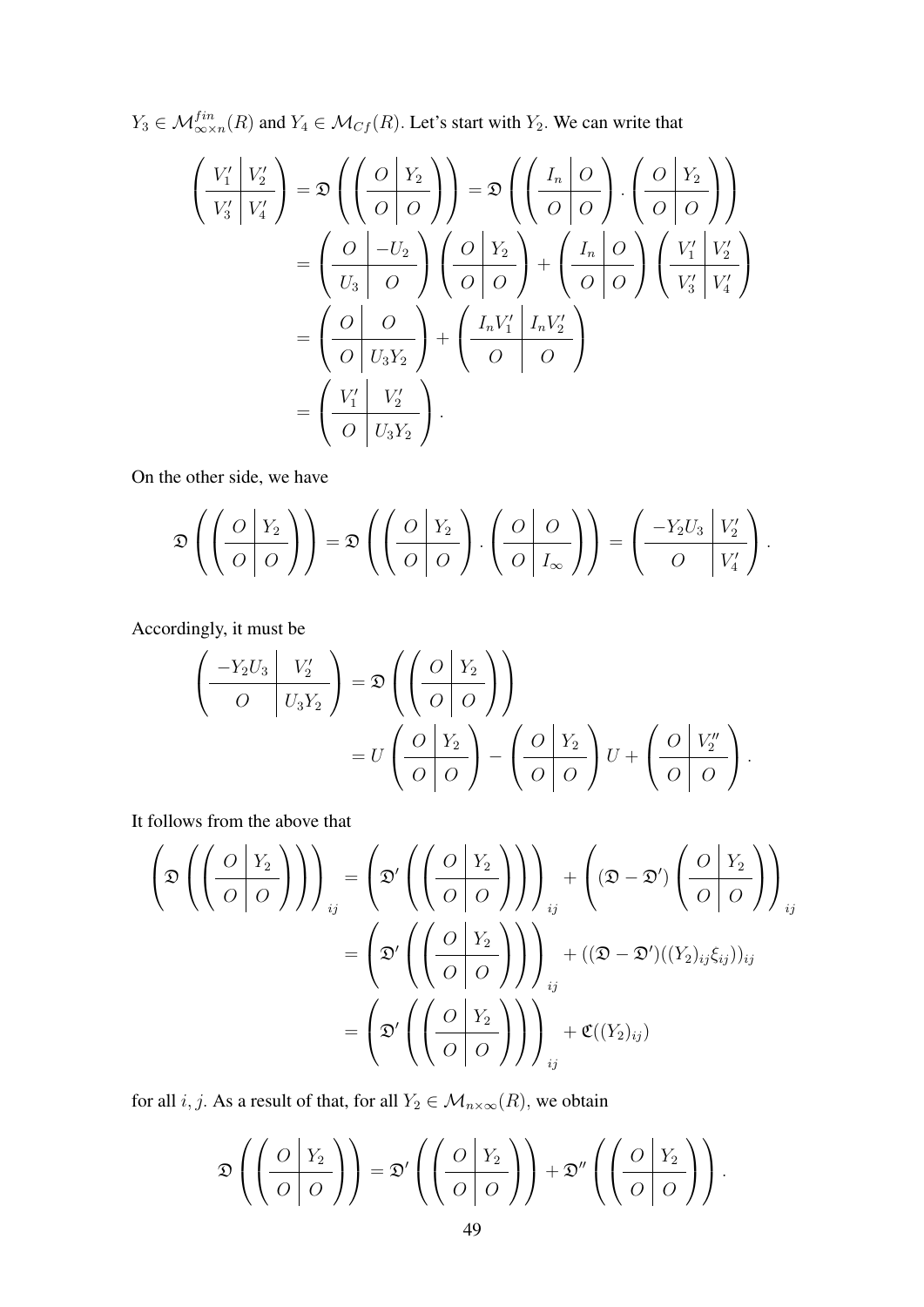Now, we consider  $Y_1 \in \mathcal{M}_n(R), Y_3 \in \mathcal{M}_{\infty \times n}^{fin}(R)$ . From our hypothesis, we already have

$$
\mathfrak{D}\left(\left(\frac{Y_1 \mid O}{Y_3 \mid O}\right)\right) = \mathfrak{D}'\left(\left(\frac{Y_1 \mid O}{Y_3 \mid O}\right)\right) + \mathfrak{D}''\left(\left(\frac{Y_1 \mid O}{Y_3 \mid O}\right)\right).
$$

The additivity of  $\mathfrak D$  implies

$$
\mathfrak{D}\left(\left(\frac{Y_1|Y_2}{Y_3|O}\right)\right)=\mathfrak{D}'\left(\left(\frac{Y_1|Y_2}{Y_3|O}\right)\right)+\mathfrak{D}''\left(\left(\frac{Y_1|Y_2}{Y_3|O}\right)\right).
$$

Finally, let's observe  $Y_4 \in \mathcal{M}_{Cf}(R)$ . From

$$
\left(\frac{W_1'}{W_3'}\frac{W_2'}{W_4'}\right) = \mathfrak{D}\left(\left(\frac{O|O}{O|Y_4}\right)\right) = \mathfrak{D}\left(\left(\frac{O|O}{O|I_{\infty}}\right).\left(\frac{O|O}{O|Y_4}\right)\right)
$$

$$
= \left(\frac{O|U_2}{-U_3|O}\right)\left(\frac{O|O}{O|Y_4}\right) + \left(\frac{O|O}{O|I_{\infty}}\right)\left(\frac{W_1'|W_2'}{W_3'|W_4'}\right)
$$

$$
= \left(\frac{O|U_2Y_4}{O|O|O}\right) + \left(\frac{O|O}{W_3'|W_4'}\right)
$$

$$
= \left(\frac{O|U_2Y_4}{W_3'|W_4'}\right),
$$

it follows that  $W_1' = O$ . Thus, for any  $i, j$ , we get

$$
\left(\mathfrak{D}\left(\left(\frac{Y_1 \mid Y_2}{Y_3 \mid Y_4}\right)\right)\right)_{ij} = \left(\mathfrak{D}\left(\left(\frac{Y_1 \mid Y_2}{Y_3 \mid O}\right)\right)\right)_{ij} + \left(\mathfrak{D}\left(\frac{O \mid O}{O \mid Y_4}\right)\right)_{ij}
$$

$$
= \left(\mathfrak{D}\left(\left(\frac{Y_1 \mid Y_2}{Y_3 \mid O}\right)\right)\right)_{ij} + O.
$$

Fortunately, it is time to get the result. Let  $i, j \in \mathbb{Z}^+$ . We just deduced that

$$
\left(\mathfrak{D}\left(\left(\frac{Y_1|Y_2}{Y_3|O}\right)\right)\right)_{ij} = \left(\mathfrak{D}'\left(\left(\frac{Y_1|Y_2}{Y_3|O}\right)\right) + \mathfrak{D}''\left(\left(\frac{Y_1|Y_2}{Y_3|O}\right)\right)\right)_{ij}.
$$

It is also easy to see that

$$
\left(\mathfrak{D}\left(\frac{O|O}{O|Y_4}\right)\right)_{ij} = O = \left(\mathfrak{D}'\left(\left(\frac{O|O}{O|Y_4}\right)\right) + \mathfrak{D}''\left(\left(\frac{O|O}{O|Y_4}\right)\right)\right)_{ij}
$$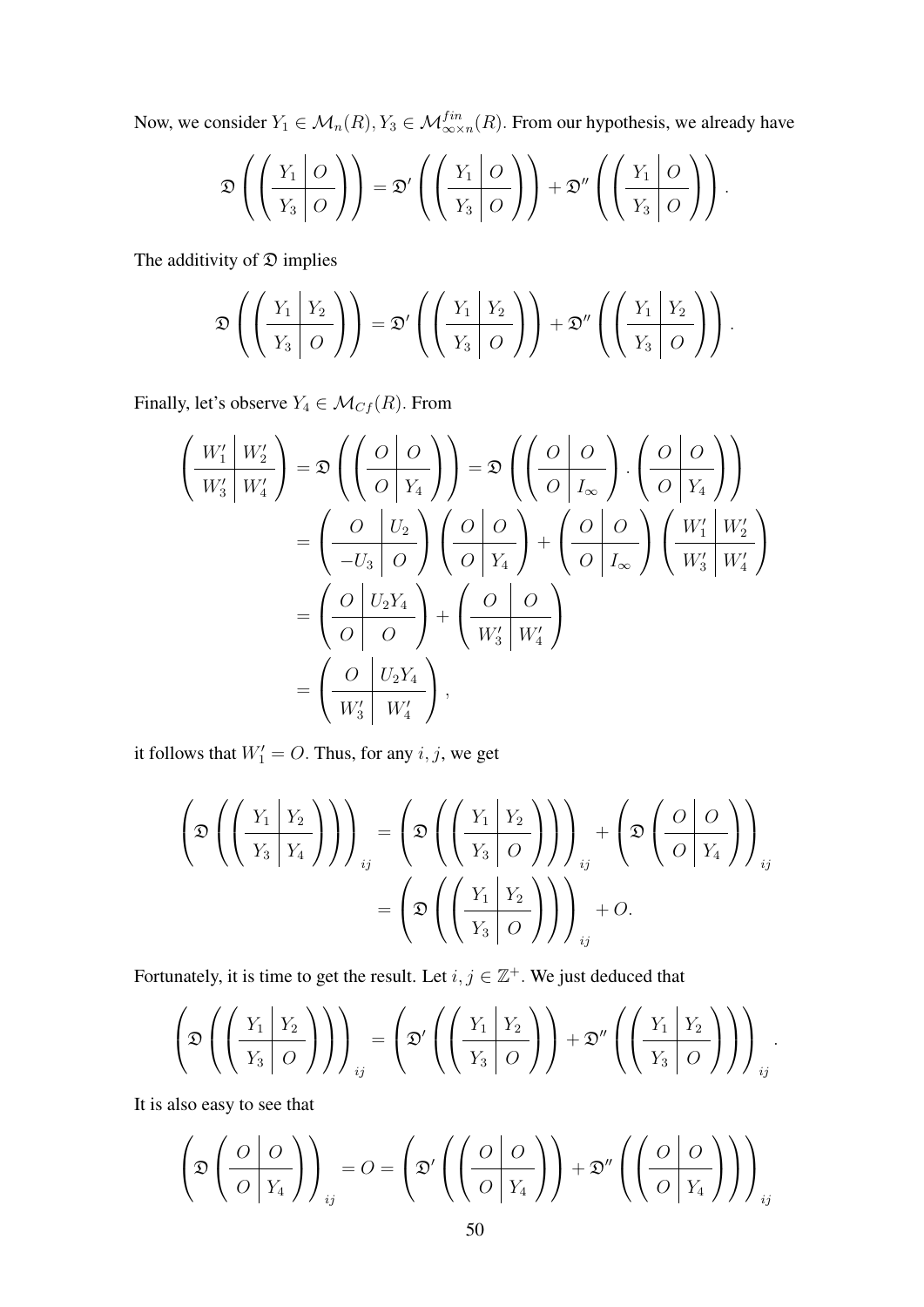Thanks to these observations, we get

$$
\left(\mathfrak{D}\left(\left(\frac{Y_1 \mid Y_2}{Y_3 \mid Y_4}\right)\right)\right)_{ij} = \left(\mathfrak{D}'\left(\left(\frac{Y_1 \mid Y_2}{Y_3 \mid Y_4}\right)\right) + \mathfrak{D}''\left(\left(\frac{Y_1 \mid Y_2}{Y_3 \mid Y_4}\right)\right)\right)_{ij},
$$
  
ing that  $\mathfrak{D}(Y) = \mathfrak{D}'(Y) + \mathfrak{D}''(Y)$  for all  $Y \in \mathcal{R}$ .

showing that  $\mathfrak{D}(Y) = \mathfrak{D}'(Y) + \mathfrak{D}''(Y)$  for all  $Y \in \mathcal{R}$ .

With these lemmas in hand we are now ready to prove our main results.

#### 4.3 Proofs of the Main Results

*Proof.* Let  $\mathfrak D$  be a derivation of  $\mathcal R$ . From Proposition 4.2.1, it immediately follows that  $\mathfrak{D}(Y) = \mathfrak{D}_Z(Y) + \mathfrak{D}'(Y)$  for all  $Y \in \mathcal{M}_{\infty}^{fin} \cap \mathcal{R}$ , where for all  $i, j \in \mathbb{Z}^+$  and  $\lambda \in R$ we have  $\mathfrak{D}'(\lambda \xi_{i,j}) = \lambda' \xi_{i,j}$  for some  $\lambda' \in R$ . Moreover, from Proposition 4.2.3, it must be  $\mathfrak{D}'(Y) = \mathfrak{D}_{\mathfrak{Z}}(Y) + \mathfrak{D}_{\mathfrak{C}(R)}(Y)$  for all  $Y \in \mathcal{M}_{\infty}^{fin} \cap \mathcal{R}$ , where  $\mathfrak{C}$  is a derivation of R. Therefore,  $\mathfrak{D}(Y) = \mathfrak{D}_X(Y) + \mathfrak{D}_{\mathfrak{C}(R)}(Y)$  for all  $Y \in \mathcal{M}_{\infty}^{fin} \cap \mathcal{R}$ , where  $X = Z + \mathfrak{Z}$ . Finally, Proposition 4.2.4 gives the desired result

$$
\mathfrak{D}(Y) = \mathfrak{D}_X(Y) + \mathfrak{D}_{\mathfrak{C}(R)}(Y) \text{ for all } Y \in \mathcal{R}.
$$

Of course, we also need to verify that  $X \in \mathcal{R}$  to complete the proof. In the case of  $\mathcal{R} = \mathcal{M}_{Cf}(R)$ , the result is trivial since the matrices Z, 3 are both in  $\mathcal{M}_{Cf}(R)$ , and so their sum must be column finite as well. Now, consider the case of  $\mathcal{R} = \mathcal{T}_{\infty}(R)$ . Assume that  $X \notin \mathcal{T}_{\infty}(R)$ . Then there exist  $i, j \in \mathbb{Z}^+$  with  $i > j$  such that  $x_{ij} \neq 0$ . In such a case,

$$
\begin{aligned} \left(\mathfrak{D}(\xi_{jj})\right)_{ij} &= \left(\mathfrak{D}_X(\xi_{jj})\right)_{ij} + \left(\mathfrak{D}_{\mathfrak{C}(R)}(\xi_{jj})\right)_{ij} \\ &= \left(\mathfrak{D}_X(\xi_{jj})\right)_{ij} + \mathfrak{C}((\xi_{jj})_{ij}) \\ &= \left(\mathfrak{D}_X(\xi_{jj})\right)_{ij} + 0 \\ &= \left(\mathfrak{D}_X(\xi_{jj})\right)_{ij} = x_{ij} \neq 0. \end{aligned}
$$

This means that  $\mathfrak{D}(\xi_{jj}) \notin \mathcal{T}_{\infty}(R)$ , which is a contradiction. Hence, we get  $X \in \mathcal{T}_{\infty}(R)$ .  $\Box$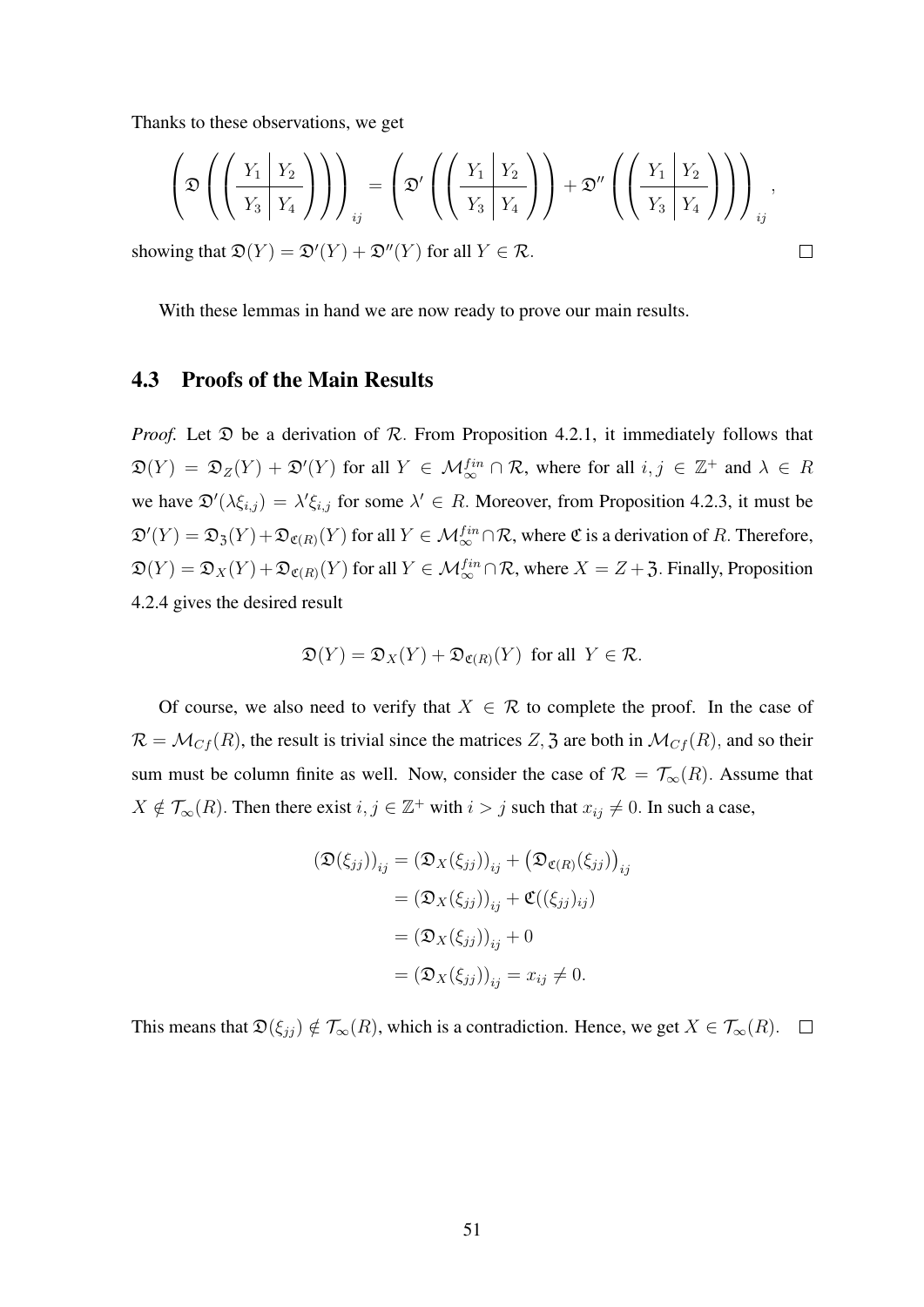# Chapter 5

# Derivations of Infinite Niltriangular Lie Matrix Algebras

Let  $R$  be a commutative ring with identity. We have already observed that the set of all niltriangular  $n \times n$  matrices over R whose entries are all zeros on and below the main diagonal forms an R-algebra shown by  $\mathcal{N}T_n(R)$ . As discussed earlier, many mathematicians have been interested in derivations and automorphisms of this algebra. Let's take a quick look at a few studies on this subject to understand how important the work to be done in this chapter is. The problem of describing automorphisms of the algebra  $\mathcal{N} T_n(R)$  was investigated by Dubish and Perlis when R is a field (see  $[8]$ ). Later, Cao and Wang also addressed this algebra in their work. What they did was describe the automorphism group of  $\mathcal{N}T_n(R)$  (see [5]). Moreover, Wang, Ou and Yao gave derivations of  $\mathcal{N}T_n(R)$  as a Lie algebra (see [17]).

We now consider the set  $\mathcal{T}_{\infty}(R)$  of all infinite  $\mathbb{Z}^+\times\mathbb{Z}^+$  upper triangular matrices over R. It is no wonder that  $\mathcal{T}_{\infty}(R)$  constructs an **associative algebra** with respect to usual matrix addition, scalar multiplication and matrix multiplication. This algebra  $\mathcal{T}_{\infty}(R)$  was investigated by Sushkevich (see [21]) when  $R = \mathbb{C}$  is a field of complex numbers. As you may recall, we observed that an associative algebra always forms a Lie algebra. In particular, our algebra  $\mathcal{T}_{\infty}(R)$  is a Lie algebra with  $[X, Y] = XY - YX$ . Throughout this chapter, we will concentrate on its Lie subalgebra of strictly upper triangular matrices, which is denoted by  $\mathcal{N} T_{\infty}(R)$ . Now, let us talk about what we will do. All derivations of  $\mathcal{N} T_{\infty}(R)$  were described by W.Hołubowski, I.Kashuba and S.Zurek in [11]. They proved that any derivation of  $\mathcal{N} T_{\infty}(R)$  can be expressed as the sum of an inner derivation and a diagonal derivation. The purpose of this chapter is to discuss this article in detail.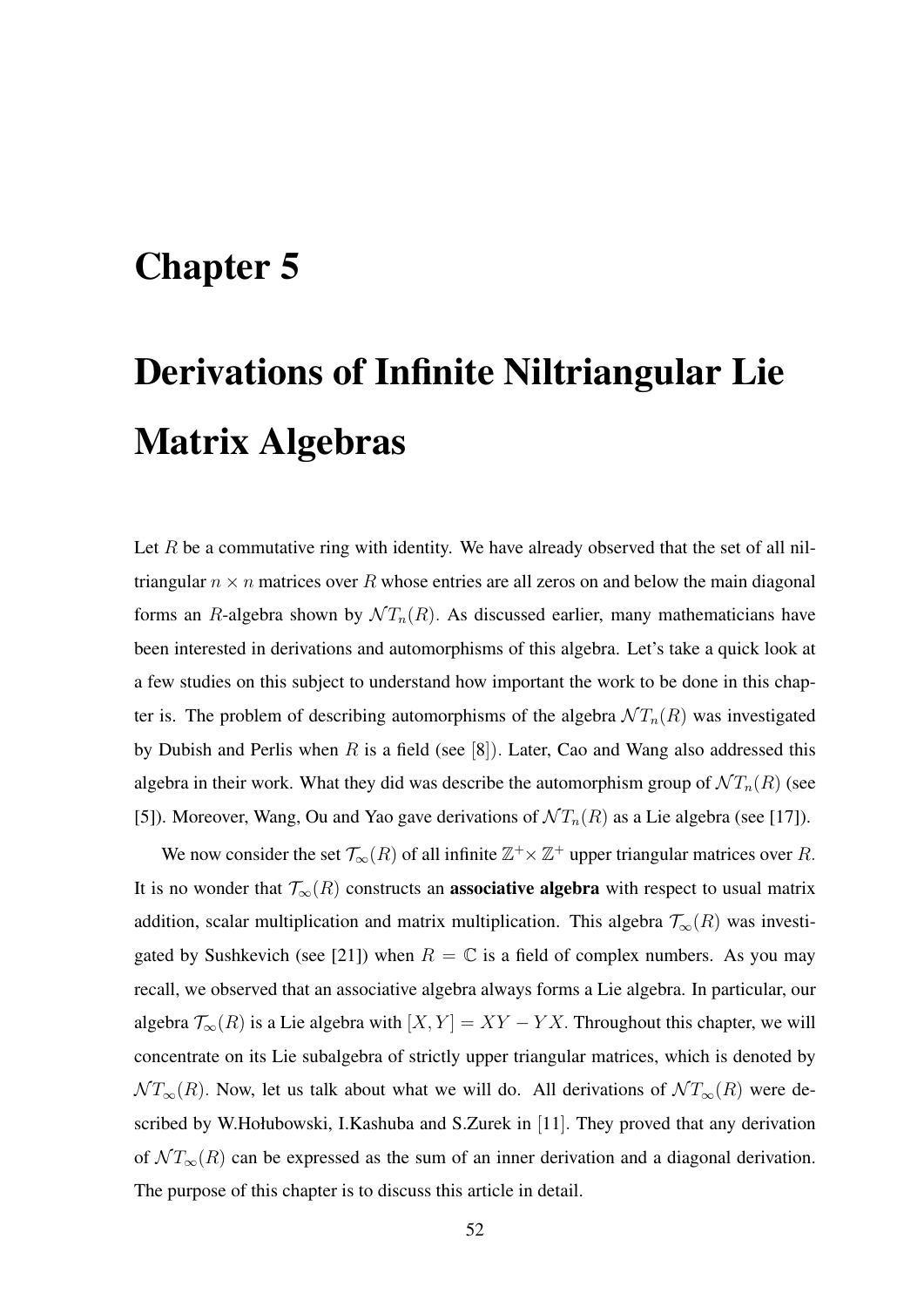#### 5.1 Notations, Some Definitions and Basic Facts

We have already discussed what matrix units are, but it is better to talk about them once again since they play a vital role in this chapter.

**Definition 5.1.1.** An infinite matrix  $\xi_{ij}$  whose only nonzero entry is 1 in the  $(i, j)$ -th entry is called matrix unit.

Regarding these matrices, we have the following fact than can be proved easily

$$
[\xi_{ij}, \xi_{kl}] = \delta_{jk}\xi_{il} - \delta_{li}\xi_{kj},
$$

where  $\delta$  is the Kronecker delta. As you know, it was mentioned in the second chapter that matrix units form a basis for the vector space  $\mathcal{M}_n(F)$  of all  $n \times n$  matrices over a field F. Well, do you think we can say the same thing for  $\mathcal{N} T_{\infty}(R)$ ? (Note that our Lie algebra  $\mathcal{N} T_{\infty}(R)$  is an uncountable dimensional vector space in the case of R being a field.) I can just hear you saying, "Of course not." Let us explain why this cannot happen. Consider the set  $\{\xi_{ij} \mid 1 \le i < j\}$ , which consists of all matrix units in  $\mathcal{N}T_{\infty}(R)$ . Of course, we have no doubt that this set is linearly independent. On the other hand, one can easily find a matrix  $X \in \mathcal{NT}_\infty(R)$  which can not be written as a finite linear combination matrix units. As an example, consider

$$
X = \left(\begin{array}{cccccc} 0 & 1 & 1 & 1 & 1 & 1 & \dots \\ 0 & 0 & 1 & 1 & 1 & 1 & \dots \\ 0 & 0 & 0 & 0 & 0 & 0 & \dots \\ 0 & 0 & 0 & 0 & 0 & 0 & \dots \\ 0 & 0 & 0 & 0 & 0 & 0 & \dots \\ \vdots & \vdots & \vdots & \vdots & \vdots & \vdots & \ddots \end{array}\right) \in \mathcal{NT}_{\infty}(R).
$$

Nevertheless, the fact that matrix units do not form a basis of  $\mathcal{N} T_{\infty}(R)$  does not prevent us from writing a matrix  $X \in \mathcal{NT}_\infty(R)$  as

$$
X = \sum_{1 \le i < j} x_{ij} \xi_{ij}.
$$

As you may recall, we examined the lower central series of the Lie algebra  $\mathcal{N}_5(F)$  of strictly upper triangular  $5 \times 5$  matrices over a field F. Now, we move the discussion we had in the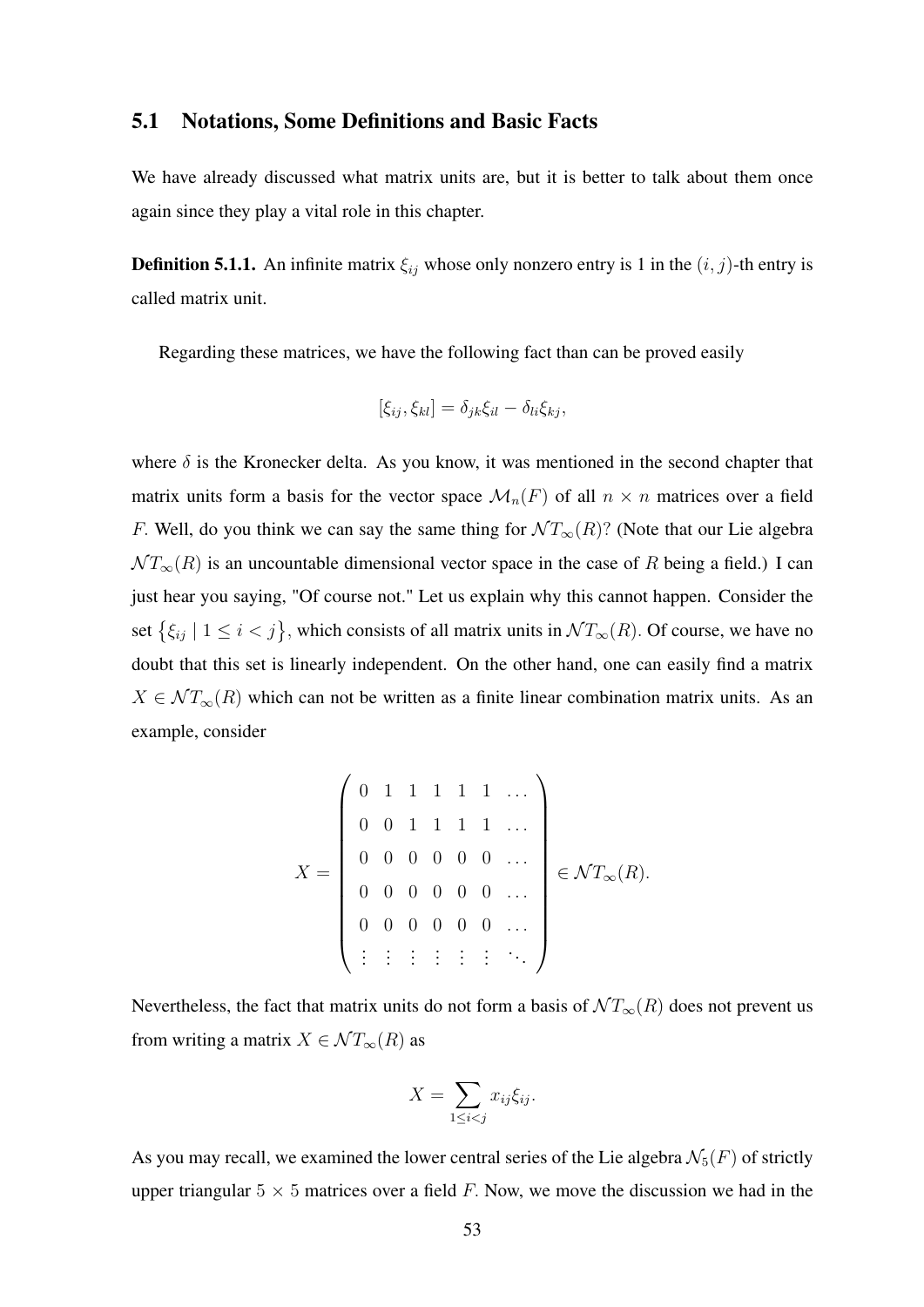second chapter here. Let's see what similarities or differences are there. Denote the lower central series of  $\mathcal{N} T_{\infty}(R)$  by

$$
\Omega_1 = \mathcal{N}T_{\infty}(R)
$$

$$
\Omega_2 = [\Omega_1, \mathcal{N}T_{\infty}(R)]
$$

$$
\vdots
$$

$$
\Omega_n = [\Omega_{n-1}, \mathcal{N}T_{\infty}(R)].
$$

One can easily see that if  $X, Y \in \mathcal{NT}_\infty(R)$ , then

$$
XY - YX = Z = \begin{pmatrix} 0 & 0 & z_{13} & z_{14} & z_{15} & \dots \\ 0 & 0 & 0 & z_{24} & z_{25} & \dots \\ 0 & 0 & 0 & 0 & z_{35} & \dots \\ 0 & 0 & 0 & 0 & 0 & \dots \\ 0 & 0 & 0 & 0 & 0 & \dots \\ \vdots & \vdots & \vdots & \vdots & \vdots & \ddots \end{pmatrix}
$$

.

Since  $\Omega_2 = [\mathcal{N} T_{\infty}(R), \mathcal{N} T_{\infty}(R)] = [\Omega_1, \Omega_1]$  is defined to be the linear span of elements of the form  $[X, Y] = XY - YX$ , where  $X, Y \in \mathcal{NT}_{\infty}(R)$ , we obtain

$$
\Omega_2 = [\Omega_1, \Omega_1] = \left\{ Z \in \mathcal{NT}_{\infty}(R) \mid Z = \left( \begin{array}{cccccc} 0 & 0 & z_{13} & z_{14} & z_{15} & \dots \\ 0 & 0 & 0 & z_{24} & z_{25} & \dots \\ 0 & 0 & 0 & 0 & z_{35} & \dots \\ 0 & 0 & 0 & 0 & 0 & \dots \\ \vdots & \vdots & \vdots & \vdots & \vdots & \vdots \end{array} \right) \right\} \subset \Omega_1.
$$

You may have noticed that  $\Omega_2 \subset \mathcal{NT}_\infty(R)$  consists of matrices whose entries one above the main diagonal are all zeros. As we will see soon, a symmetric discussion holds for all  $\Omega_n$ . We now focus on  $\Omega_3$ . Let  $X \in \Omega_2$  and  $Y \in \mathcal{NT}_\infty(R)$ . Then we have

$$
XY - YX = Z = \begin{pmatrix} 0 & 0 & 0 & z_{14} & z_{15} & \dots \\ 0 & 0 & 0 & 0 & z_{25} & \dots \\ 0 & 0 & 0 & 0 & 0 & \dots \\ 0 & 0 & 0 & 0 & 0 & \dots \\ 0 & 0 & 0 & 0 & 0 & \dots \\ \vdots & \vdots & \vdots & \vdots & \vdots & \ddots \end{pmatrix}.
$$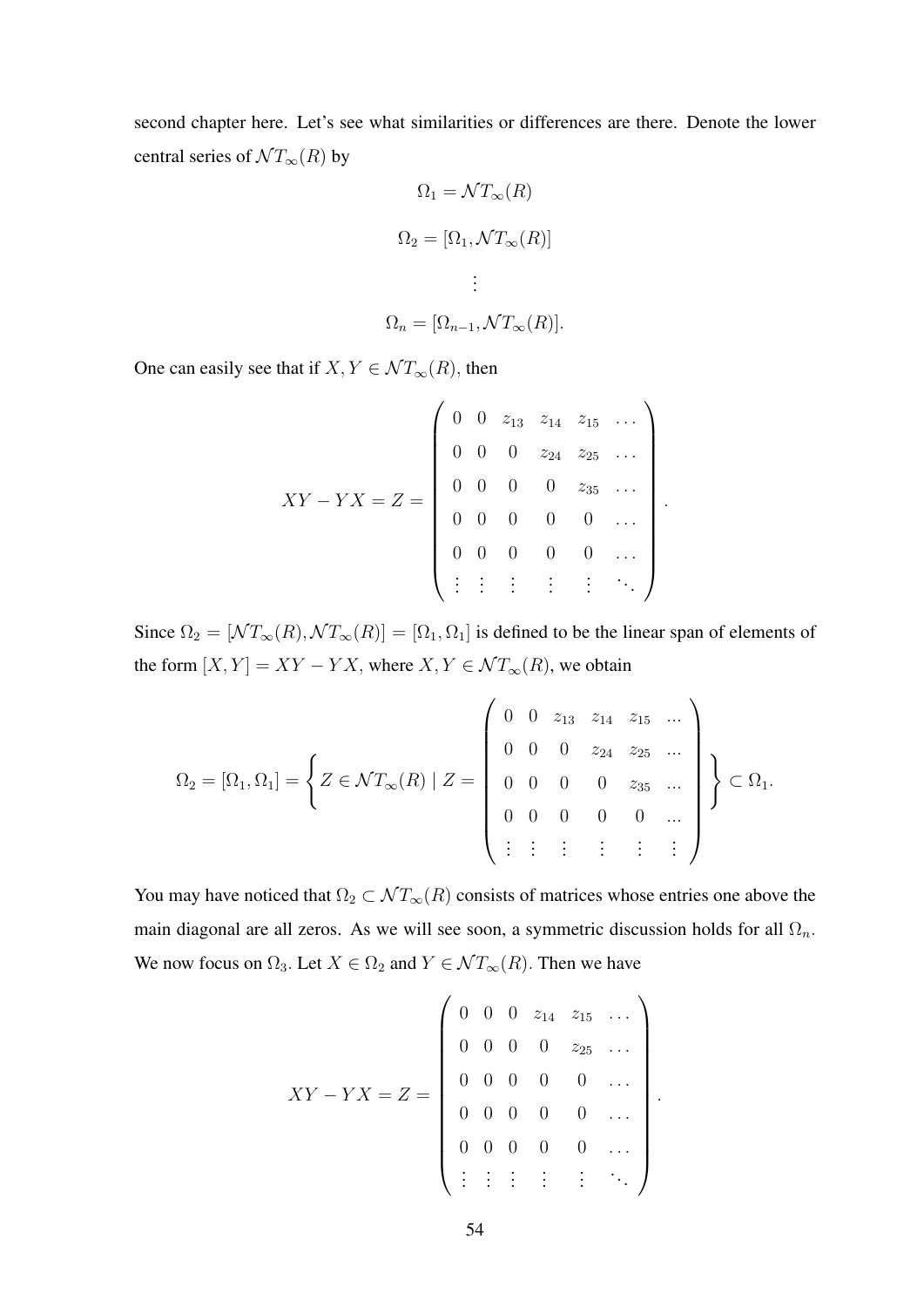That is why

$$
\Omega_3 = [\Omega_2, \Omega_1] = \left\{ Z \in \mathcal{NT}_{\infty}(R) \mid Z = \left( \begin{array}{cccccc} 0 & 0 & 0 & z_{14} & z_{15} & \dots \\ 0 & 0 & 0 & 0 & z_{25} & \dots \\ 0 & 0 & 0 & 0 & 0 & \dots \\ 0 & 0 & 0 & 0 & 0 & \dots \\ \vdots & \vdots & \vdots & \vdots & \vdots & \ddots \end{array} \right) \right\} \subset \Omega_2.
$$

Now, we shall generalize the results we obtained above. Let  $X \in \Omega_{n-1}$  and  $Y \in \mathcal{NT}_\infty(R)$ . Then easy calculations give us

$$
XY - YX = Z = \begin{pmatrix} 0 & 0 & 0 & \dots & 0 & z_{1,n+1} & z_{1,n+2} & z_{1,n+3} & \dots \\ 0 & 0 & 0 & \dots & 0 & 0 & z_{2,n+2} & z_{2,n+3} & \dots \\ 0 & 0 & 0 & \dots & 0 & 0 & 0 & z_{3,n+3} & \dots \\ 0 & 0 & 0 & \dots & 0 & 0 & 0 & 0 & \dots \\ \vdots & \vdots & \vdots & \vdots & \vdots & \vdots & \vdots & \vdots & \ddots \end{pmatrix}.
$$

Thus, it must be

$$
\Omega_n = \left\{ Z \in \mathcal{NT}_{\infty}(R) \mid Z = \left( \begin{array}{cccccc} 0 & 0 & 0 & \dots & 0 & z_{1,n+1} & z_{1,n+2} & z_{1,n+3} & \dots \\ 0 & 0 & 0 & \dots & 0 & 0 & z_{2,n+2} & z_{2,n+3} & \dots \\ 0 & 0 & 0 & \dots & 0 & 0 & 0 & z_{3,n+3} & \dots \\ 0 & 0 & 0 & \dots & 0 & 0 & 0 & \dots \\ \vdots & \vdots & \vdots & \vdots & \vdots & \vdots & \vdots & \ddots \end{array} \right) \right\}.
$$

Thereby, we proved the following result:

**Proposition 5.1.2.** *For any*  $n \geq 1$ *,* 

$$
\Omega_n = \left\{ X = (x_{ij})_{i,j \in \mathbb{Z}^+} \in \mathcal{NT}_{\infty}(R) \mid x_{ij} = 0 \text{ if } j < i + n \right\}.
$$
  
**Corollary 5.1.3.** 
$$
\bigcap_{n=1}^{\infty} \Omega_n = \{O\}.
$$

*Proof.* Clearly,  $O \in \Omega_n$  for all  $n \geq 1$ . So  $O \subseteq \bigcap_{n=1}^{\infty}$  $\Omega_n$ . For the other inclusion, assume that  $n=1$  $\bigcap^{\infty}$  $\Omega_n \neq \{0\}$ . Then, it follows that there exist a matrix  $O \neq X = (x_{ij})_{i,j \in \mathbb{Z}^+} \in \bigcap_{i=1}^{\infty} X_i$  $\Omega_n$ . This  $n=1$  $n=1$ means that  $x_{ij} \neq 0$  for some  $i, j \in \mathbb{Z}^+$ . For this  $i, j \in \mathbb{Z}^+$ , we can immediately find  $n \in \mathbb{Z}^+$ such that  $j < i + n$ . Of course, in such a case  $X \notin \Omega_n$  by Proposition 5.1.2. Hence, it must be  $X \notin \bigcap^{\infty}$  $\Omega_n$ , and this contradicts our assumption. Thereby, the result follows.  $\Box$  $n=1$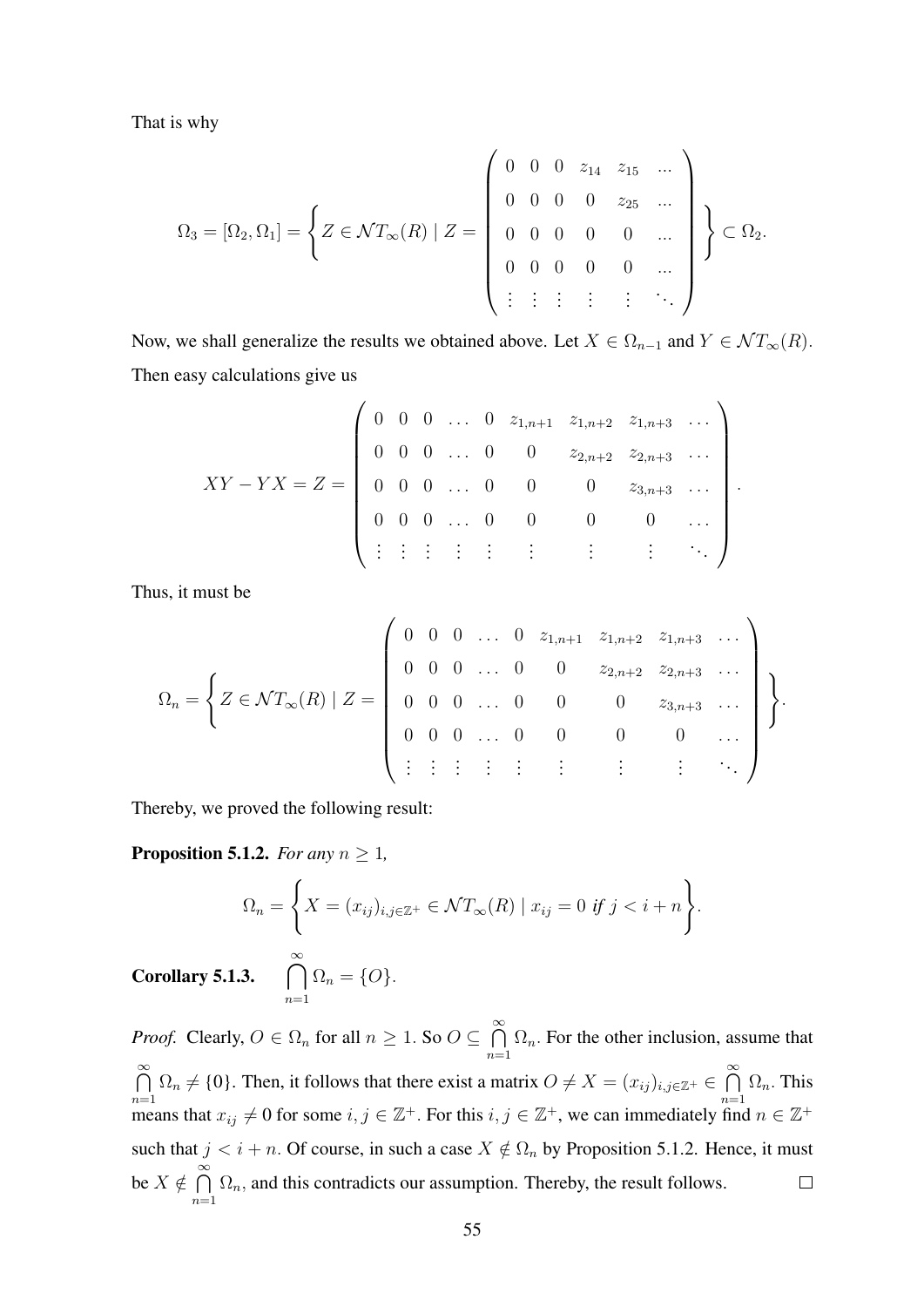There is one more thing we want to talk about the lower central series of  $\mathcal{N} T_{\infty}(R)$ .

**Proposition 5.1.4.**  $[\Omega_n, \Omega_m] = \Omega_{n+m}$  *for all*  $n, m \geq 0$ .

*Proof.* Let  $X \in \Omega_n$ ,  $Y \in \Omega_m$  and  $Z = (z_{ij})_{i,j \in \mathbb{Z}^+} = XY$ , where  $z_{ij} = \sum_{i=1}^{\infty}$  $k=1$  $x_{ik}y_{kj}$ . Now, assume that  $j \leq i + n + m$ . If  $x_{ik} = 0$ , then  $x_{ik}y_{kj} = 0$ . Otherwise, it must be  $k \geq i + n$ because  $X \in \Omega_n$ , and this forces j to be less than  $k + m$ . Of course, this means that  $y_{kj} = 0$ since  $Y \in \Omega_m$ . Consequently, for all  $j < i + n + m$ 

$$
z_{ij} = \sum_{k=1}^{\infty} x_{ik} y_{kj} = \sum_{k=1}^{\infty} 0 = 0.
$$

Hence,  $Z = (z_{ij})_{i,j \in \mathbb{Z}^+} = XY \in \Omega_{n+m}$  by above proposition. Accordingly, we find that  $[\Omega_n, \Omega_m] \subseteq \Omega_{n+m}.$ 

For the other inclusion, we shall show that  $\Omega_{n+m} = [\Omega_n, Y]$ , where

$$
Y = (y_{ij})_{i,j \in \mathbb{Z}^+} = \begin{cases} y_{ij} = 1 & \text{if } i = m+i \\ 0 & otherwise. \end{cases}
$$

Let us represent the matrix  $Y$  as the following rectangular array to have a better understanding of what our process is:

$$
Y = \begin{pmatrix} 0 & \dots & 0 & y_{1,m+1} & 0 & 0 & 0 & \dots \\ 0 & \dots & 0 & 0 & y_{2,m+2} & 0 & 0 & \dots \\ 0 & \dots & 0 & 0 & 0 & y_{3,m+3} & 0 & \dots \\ 0 & \dots & 0 & 0 & 0 & 0 & y_{4,m+4} & \dots \\ \vdots & \vdots & \vdots & \vdots & \vdots & \vdots & \vdots & \ddots \end{pmatrix} \text{ with } y_{i,m+i} = 1 \text{ for all } i.
$$

As can be seen clearly,  $Y \in \Omega_m$ . Now, let's take an arbitrary matrix  $U \in \Omega_{n+m}$ . In order to achieve our goal, it is enough to show that equation  $XY - YX = U$  has a solution  $X \in \Omega_n$ . Evaluating  $(i, j)$ -th entry of the expression on the left, we get that

$$
XY - YX = U \Rightarrow (XY)_{ij} - (YX)_{ij} = U_{ij} \Rightarrow \sum_{k=1}^{\infty} x_{ik}y_{kj} - \sum_{k=1}^{\infty} y_{ik}x_{kj} = U_{ij}.
$$
  
If  $j > m$ , then  $\sum_{k=1}^{\infty} x_{ik}y_{kj} = x_{i,j-m}$  as  $y_{i,m+i} = 1$  for  $i \ge 1$ . Otherwise,  $\sum_{k=1}^{\infty} x_{ik}y_{kj} = 0$ .  
Moreover,  $\sum_{k=1}^{\infty} y_{ik}x_{kj} = x_{i+m,j}$  due to construction of  $Y$ . So in other words, we obtain the

 $k=1$ <br>following system of equations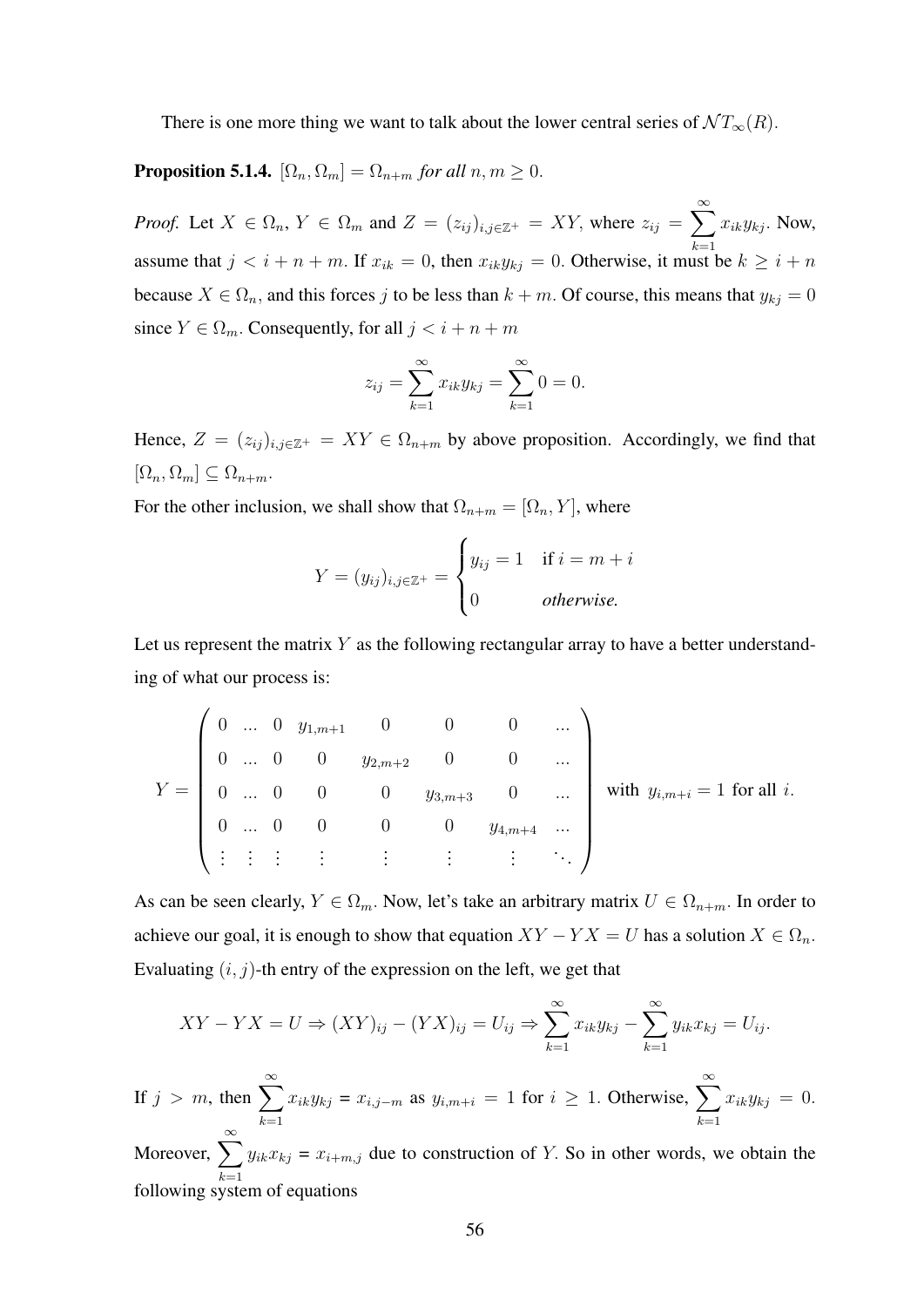• If  $j > m$ ,

$$
\begin{cases} x_{i,j-m} - x_{i+m,j} = u_{ij} & 1 \le i \le \infty. \end{cases}
$$

• If  $j \leq m$ ,

$$
\begin{cases}\n-x_{i+m,j} = u_{ij} & 1 \leq i \leq \infty.\n\end{cases}
$$

In view of the above observations, we now consider the matrix  $X$ , which is defined as below

$$
X = (x_{ij})_{i,j \in \mathbb{Z}^+} = \begin{cases} x_{ij} = 0 & i \leq m \\ x_{ij} = x_{i-m,j-m} - u_{i-m,j} & i > m \text{ and } j > m \\ x_{ij} = 0 & i > m \text{ and } j \leq m \end{cases}
$$

Observing how we defined the matrix X, one can check that  $X \in \Omega_n$ . Moreover, it is not hard to see that  $X$  is a solution of the above system of equations. Therefore, it must be  $\Omega_{n+m} \subseteq [\Omega_n, \Omega_n]$ . This completes proof.  $\Box$ 

*Remark* 5.1.5*.* The Corollary 5.1.3 also provides us with important information about the structure of the sets  $\Omega_n$ . Since the intersection of all members of the lower central series of  $NT_\infty(R)$  is trivial,  $NT_\infty(R)$  is residually nilpotent and has a trivial center  $\mathcal{Z}(\mathcal{N}T_\infty(R))$ .

In order to carry out our primary work in a more understandable way, it is better for us to recall the definitions and examples we mentioned earlier concentrating on the Lie algebra  $\mathcal{N} T_{\infty}(R)$ .

**Definition 5.1.6.** An R-linear map  $\varphi : \mathcal{N} T_{\infty}(R) \to \mathcal{N} T_{\infty}(R)$  satisfying

$$
\varphi([X,Y]) = [\varphi(X), Y] + [X, \varphi(Y)] \text{ for all } X, Y \in \mathcal{NT}_{\infty}(R)
$$

is called a **derivation** of  $\mathcal{N} T_{\infty}(R)$ .

We denote the set of all derivations of  $\mathcal{N} T_{\infty}(R)$  by  $Der(\mathcal{N} T_{\infty}(R))$ . It can be easily shown that it forms a Lie algebra under operations

$$
(\varphi + \psi)(X) = \varphi(X) + \psi(X),
$$

$$
(\lambda \cdot \varphi)(X) = \lambda \cdot \varphi(X),
$$

$$
([\varphi, \psi])(X) = \varphi(\psi(X)) - \psi(\varphi(X)).
$$

While we're on this subject, let's examine the behaviour of the sets  $\Omega_n, n \geq 2$  under a derivation of  $\mathcal{N} T_{\infty}(R)$ .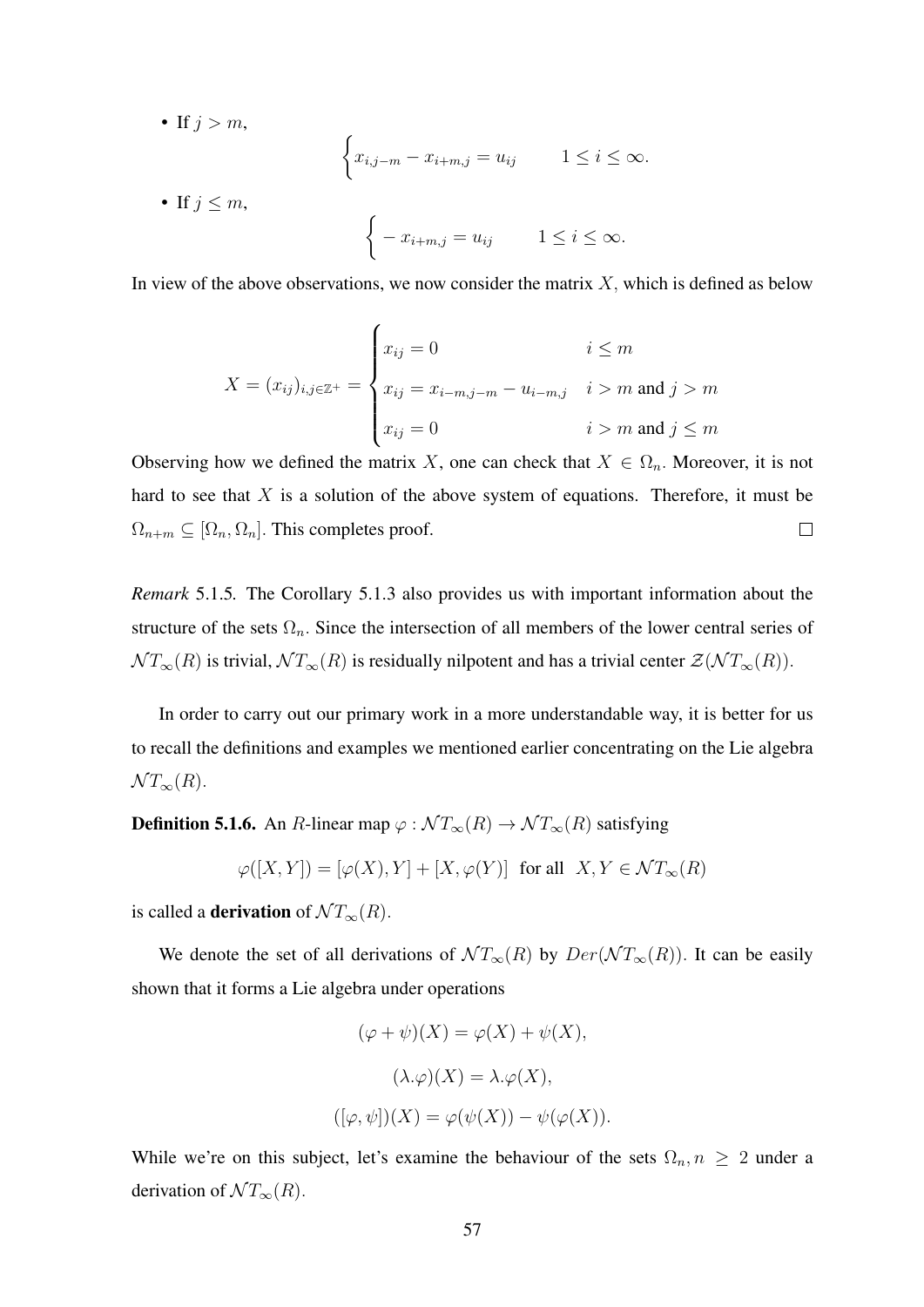Lemma 5.1.7. *For each*  $n, \Omega_n = \left\{X = (x_{ij})_{i,j\in\mathbb{Z}^+}\in{\mathcal{NT}_\infty(R)} \mid x_{ij}=0$  *for all*  $j < i+n\right\}$ *is invariant under any derivation*  $\varphi$  *of*  $\mathcal{N}T_{\infty}(R)$ .

*Proof.* We give a proof by induction on n. Clearly,  $\varphi(\Omega_1) \subseteq \Omega_1$  by definition. Then

$$
\varphi(\Omega_{i+1}) = \varphi([\Omega_i, \Omega_1]) = [\varphi(\Omega_i), \Omega_1] + [\Omega_i, \varphi(\Omega_1)]
$$
  
\n
$$
\subseteq \varphi(\Omega_i)\Omega_1 - \Omega_1\varphi(\Omega_i) + \Omega_i\varphi(\Omega_1) - \varphi(\Omega_1)\Omega_i.
$$
  
\n
$$
\subseteq \Omega_i\Omega_1 - \Omega_1\Omega_i + \Omega_i\Omega_1 - \Omega_1\Omega_i \text{ (by the induction hypothesis)}
$$
  
\n
$$
\subseteq \Omega_{i+1} - \Omega_{i+1} + \Omega_{i+1} - \Omega_{i+1} \subseteq \Omega_{i+1}.
$$

 $\Box$ 

Inner derivations will be an essential part here as it has been up to now. Now, we take a look at them.

**Definition 5.1.8.** Let  $X \in \mathcal{NT}_\infty(R)$ . Then the mapping

$$
adX: \quad \mathcal{N}T_{\infty}(R) \quad \to \qquad \mathcal{N}T_{\infty}(R)
$$

$$
Y \qquad \to \quad adX(Y) = [X, Y]
$$

turns out to be a derivation of our Lie algebra  $\mathcal{N} T_{\infty}(R)$ , called **inner derivation** induced by X.

The set of all inner derivations of  $\mathcal{N} T_{\infty}(R)$  is a Lie subalgebra of  $Der(\mathcal{N} T_{\infty}(R))$ . We will denote it by  $IDer(\mathcal{NT}_\infty(R))$ . Now, consider the following map

$$
\begin{array}{rcl}\n\phi: & \mathcal{N}T_{\infty}(R) & \rightarrow & IDer(\mathcal{N}T_{\infty}(R)) \\
X & \rightarrow & \text{ad}X\n\end{array}
$$

Clearly,  $\phi$  preserves addition and scalar multiplication. Let  $X \in \mathcal{NT}_{\infty}(R)$ , then we have

$$
\phi([X,Y])(Z) = \phi(XY - YX)(Z)
$$
  
=  $(XYZ - YXZ) - (ZXY - ZYX)$   
=  $\text{ad}X(\text{ad}Y(Z)) - \text{ad}Y(\text{ad}X(Z))$   
=  $([\phi(X), \phi(Y)])(Z).$ 

As a result of that,  $\phi$  defines a Lie algebra homomorphism. Also, it is easy to see that  $\phi$  is a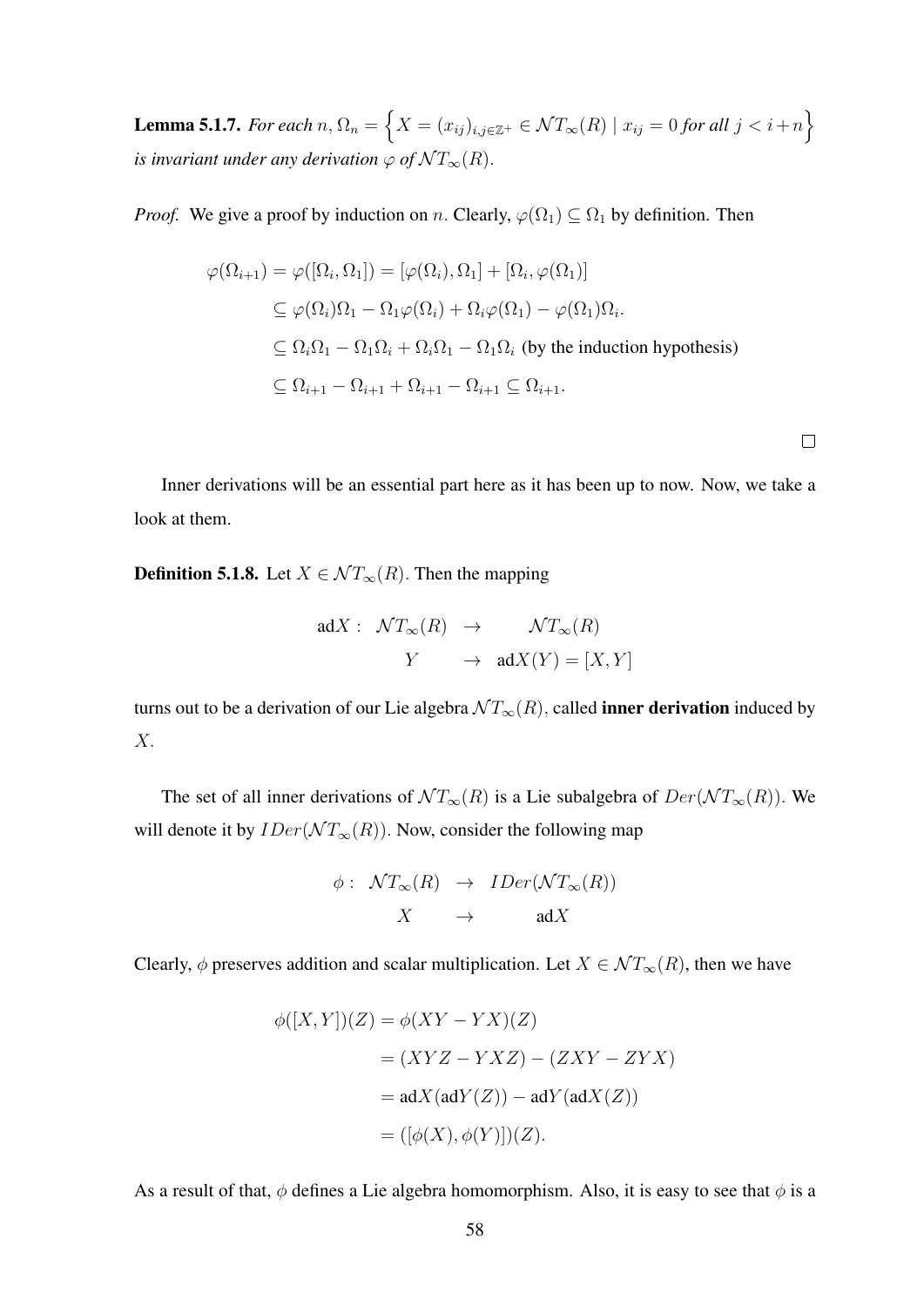surjective map and

$$
Ker\phi = \left\{ X \in \mathcal{NT}_{\infty}(R) \mid \phi(X) = \text{ad}X = 0 \right\}
$$

$$
= \left\{ X \in \mathcal{NT}_{\infty}(R) \mid XY - YX = 0 \text{ for all } Y \in \mathcal{NT}_{\infty}(R) \right\}
$$

$$
= \left\{ X \in \mathcal{NT}_{\infty}(R) \mid X \in \mathcal{Z}(\mathcal{NT}_{\infty}(R)) \right\}
$$

$$
= \mathcal{Z}(\mathcal{NT}_{\infty}(R)).
$$

By using First Isomorphism Theorem, we get

$$
IDer(\mathcal{NT}_{\infty}(R)) \cong \mathcal{NT}_{\infty}(R) / \mathcal{Z}(\mathcal{NT}_{\infty}(R)) \cong \mathcal{NT}_{\infty}(R).
$$

**Definition 5.1.9.** Let  $D \in \mathcal{D}_{\infty}(R)$ , where  $\mathcal{D}_{\infty}(R)$  is the Lie subalgebra of diagonal matrices. Then the mapping defined as

$$
\begin{array}{rcl} \text{ad}D: & \mathcal{N}T_{\infty}(R) & \rightarrow & \mathcal{N}T_{\infty}(R) \\ & & X & \rightarrow & [D, X] \end{array}
$$

constitute another classical derivation of  $\mathcal{N} T_{\infty}(R)$ . It is known as **diagonal derivation**.

In the next section, we propose some technical lemmas that will make our job easier.

## 5.2 Auxiliary Lemmas

Firstly, we consider the following subsets of  $\mathcal{N} T_{\infty}(R)$ :

$$
\mathfrak{h}_k = \left\{ \sum_{k < j} x_{kj} \xi_{kj} \mid x_{kj} \in R \right\}, \quad k = 1, 2, 3, \dots
$$

Let's see what we have when  $k = 1$ :

$$
\mathfrak{h}_1 = \left\{ \sum_{1 < j} x_{1j} \xi_{1j} \mid x_{1j} \in R \right\} = \left\{ X \in \mathcal{NT}_{\infty}(R) \mid X = \begin{pmatrix} 0 & x_{12} & x_{13} & x_{14} & \dots \\ 0 & 0 & 0 & 0 & \dots \\ 0 & 0 & 0 & 0 & \dots \\ \vdots & \vdots & \vdots & \vdots & \ddots \end{pmatrix} \right\}.
$$

**Lemma 5.2.1.** *The subset*  $\mathfrak{h}_1$  *is an ideal of*  $\mathcal{N}T_{\infty}(R)$  *and it is invariant under the action of any derivation of*  $\mathcal{N} T_{\infty}(R)$ *.*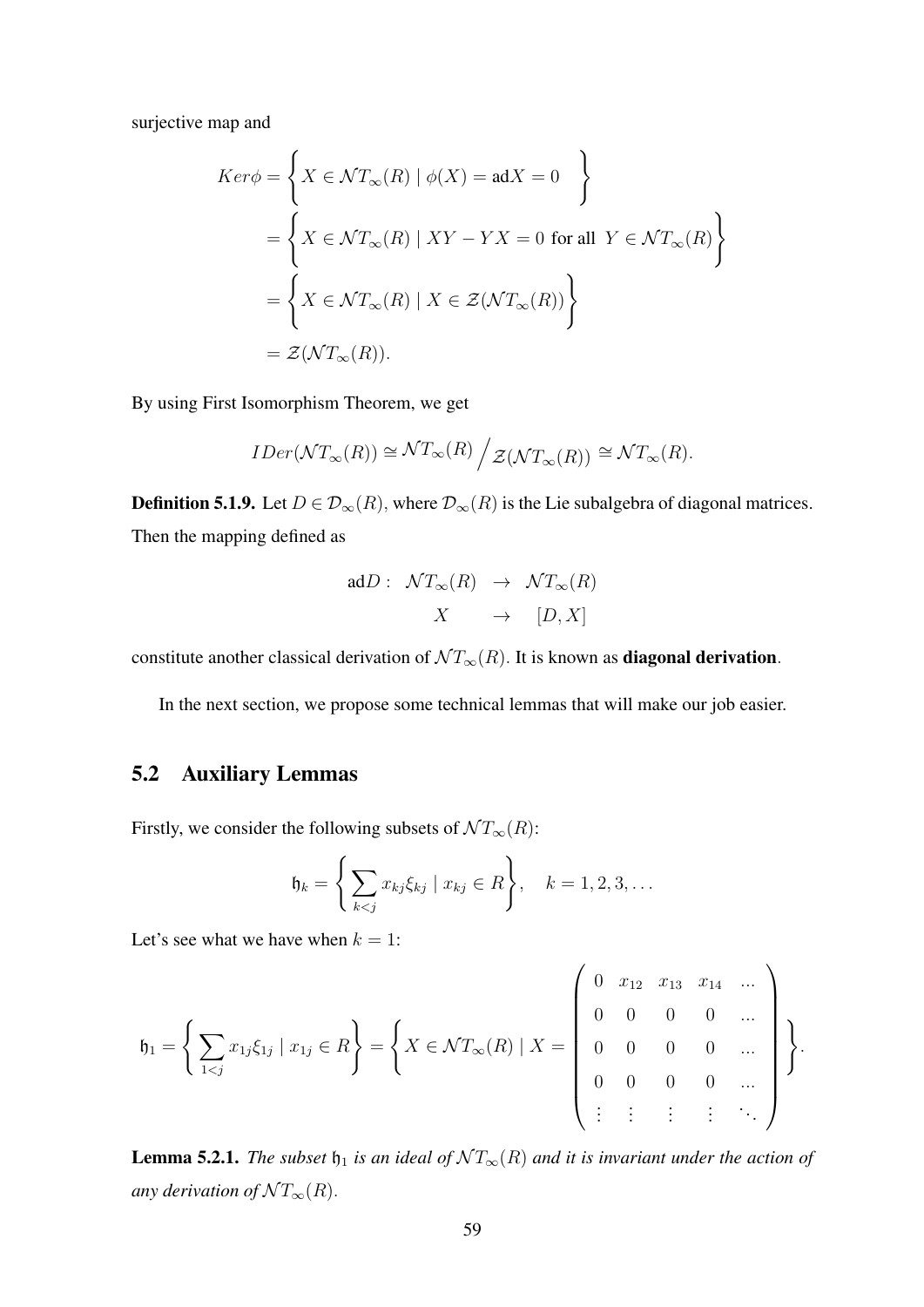*Proof.* Let  $X = (x_{ij})_{i,j \in \mathbb{Z}^+} \in \mathfrak{h}_1$  and  $Z = (z_{ij})_{i,j \in \mathbb{Z}^+} \in \mathcal{N}T_{\infty}(R)$ . Then, we can easily compute that  $ZX = O$  and

$$
XZ = \begin{pmatrix} 0 & 0 & (x_{12}z_{23}) & (x_{12}z_{24} + x_{13}z_{34}) & \sum_{j=2}^{4} x_{1j}z_{j5} & \sum_{j=2}^{5} x_{1j}z_{j6} & \cdots \\ 0 & 0 & 0 & 0 & 0 & \cdots \\ 0 & 0 & 0 & 0 & 0 & \cdots \\ 0 & 0 & 0 & 0 & 0 & \cdots \\ \vdots & \vdots & \vdots & \vdots & \vdots & \vdots & \vdots \end{pmatrix}.
$$

It follows from the above observations that  $[Z, X] = ZX - XZ = -XZ \in \mathfrak{h}_1$ , and so  $\mathfrak{h}_1$ is an ideal of  $\mathcal{N} T_{\infty}(R)$ . Now, we shall try to get second statement. Let  $\varphi$  be a derivation of  $\mathcal{N} T_{\infty}(R)$ . The first thing we will do is show that  $\varphi(\xi_{12}) \in \mathfrak{h}_1$ . Since  $\varphi(\xi_{12}) \in \mathcal{N} T_{\infty}(R)$ , we can write  $\varphi(\xi_{12})$  as below

$$
\varphi(\xi_{12}) = \sum_{1 \leq i < j} x_{ij} \xi_{ij}.
$$

Obviously,  $\varphi(0) = 0$  by the additivity of  $\varphi$  and the Lie product  $[\xi_{12}, \xi_{k,k+1}] = 0$  for any  $k > 2$ . Combining these investigations,

$$
\varphi(O) = \varphi([\xi_{12}, \xi_{k,k+1}]) = [\varphi(\xi_{12}), \xi_{k,k+1}] + [\xi_{12}, \varphi(\xi_{k,k+1})]
$$
  
\n
$$
O = \varphi(\xi_{12})\xi_{k,k+1} - \xi_{k,k+1}\varphi(\xi_{12}) + \xi_{12}\varphi(\xi_{k,k+1}) - \varphi(\xi_{k,k+1})\xi_{12}
$$
  
\n
$$
O = \varphi(\xi_{12})\xi_{k,k+1} - \xi_{k,k+1}\varphi(\xi_{12}) + \xi_{12}\varphi(\xi_{k,k+1}) - 0 \quad \text{(since } \xi_{12} \in \mathfrak{h}_1) \qquad (*)
$$

Let's find out what the matrix  $\varphi(\xi_{12})\xi_{k,k+1}$  looks like. Easy calculations give us that

$$
\varphi(\xi_{12})\xi_{k,k+1} = \begin{pmatrix}\n0 & \cdots & 0 & \varphi(\xi_{12})_{1k} & 0 & \cdots \\
0 & \cdots & 0 & \varphi(\xi_{12})_{2k} & 0 & \cdots \\
\vdots & \vdots & \vdots & & \vdots & \vdots \\
0 & \cdots & 0 & \varphi(\xi_{12})_{kk} = 0 & 0 & \cdots \\
0 & \cdots & 0 & 0 & 0 & \cdots \\
\vdots & \vdots & \vdots & & \vdots & \vdots\n\end{pmatrix} k \text{-th row}
$$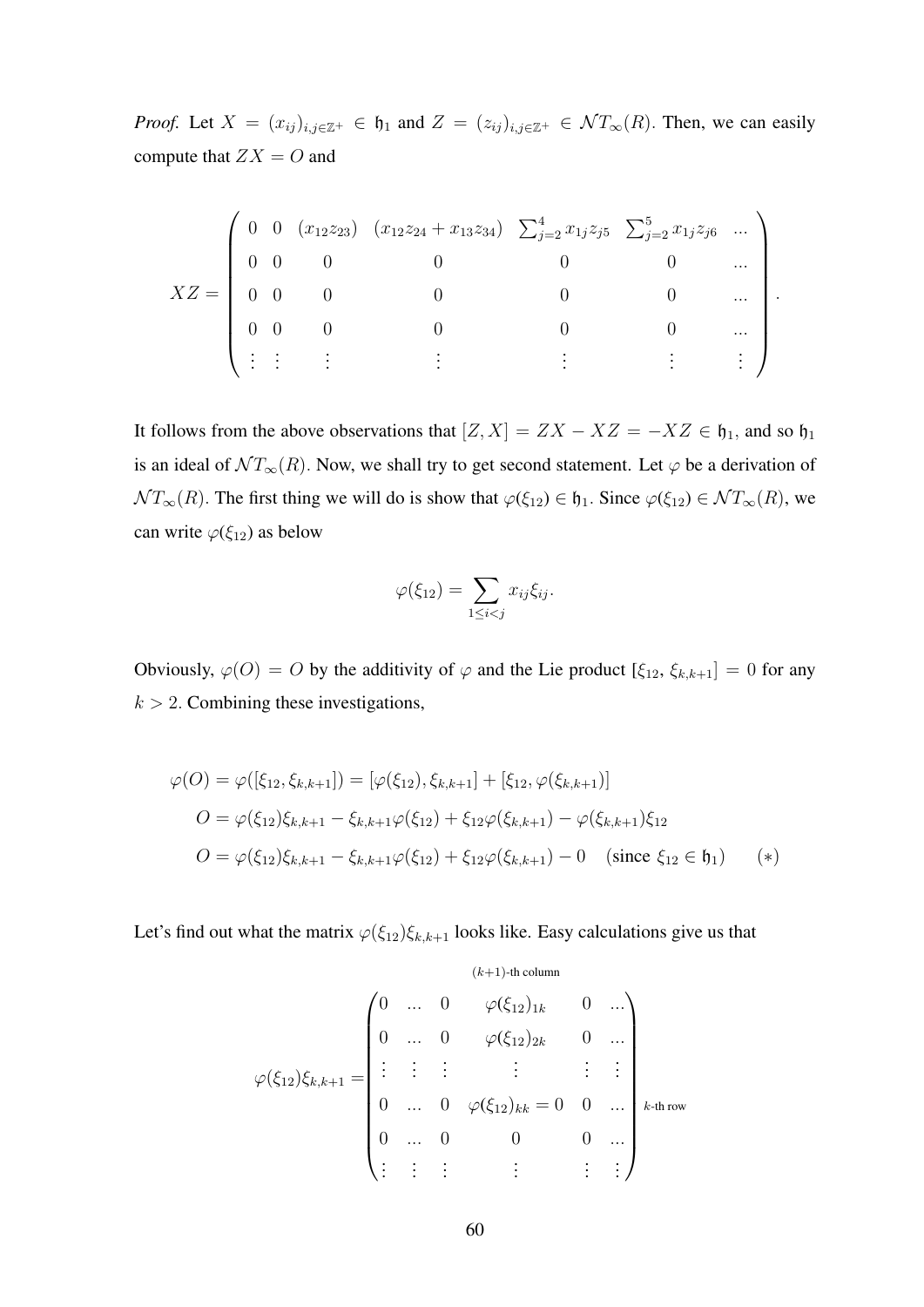We focus now on the matrix

$$
\xi_{k,k+1}\varphi(\xi_{12}) = \begin{pmatrix}\n0 & 0 & 0 & 0 & 0 & \cdots \\
\vdots & \vdots & \vdots & \vdots & \vdots & \vdots \\
0 & 0 & 0 & 0 & 0 & \cdots \\
\vdots & \vdots & \vdots & \vdots & \varphi(\xi_{12})_{k+1,k+2} & \varphi(\xi_{12})_{k+1,k+3} & \cdots \\
\vdots & \vdots & \vdots & \vdots & \vdots & \vdots\n\end{pmatrix} \text{ k-th row}
$$

In view of the above observations, the equation  $(*)$  can be written as follows

$$
O = \varphi(\xi_{12})\xi_{k,k+1} - \xi_{k,k+1}\varphi(\xi_{12}) + \xi_{12}\varphi(\xi_{k,k+1})
$$

$$
O = \sum_{i=1}^{k-1} x_{ik}\xi_{i,k+1} - \sum_{j=k+2}^{\infty} x_{k+1,j}\xi_{kj} + \xi_{12}\varphi(\xi_{k,k+1})
$$

From the fact that  $\xi_{12}\varphi(\xi_{k,k+1}) \in \mathfrak{h}_1$  and  $\varphi(\xi_{12})\xi_{k,k+1}$  has no nonzero entry in its k-th row, it follows that  $\sum_{j=k+2}^{\infty} a_{k+1,j} \xi_{kj} = O$ . Accordingly, it must be  $\varphi(\xi_{12}) \xi_{k,k+1} = -\xi_{12} \varphi(\xi_{k,k+1}),$ and so  $\varphi(\xi_{12})\xi_{k,k+1} \in \mathfrak{h}_1$ . This means that  $x_{ik} = 0$  for any  $k \geq 3, 1 < i < k$ . Hence, we get  $\varphi(\xi_{12}) \in \mathfrak{h}_1.$ 

Now consider the set  $\mathfrak{h}'_1$  which is defined as below

$$
\mathfrak{h}'_1 = [\mathfrak{h}_1, \mathfrak{h}_2] = \left\{ X \in \mathcal{NT}_{\infty}(R) \mid X = \left( \begin{array}{cccc} 0 & 0 & x_{13} & x_{14} & \dots \\ 0 & 0 & 0 & 0 & \dots \\ 0 & 0 & 0 & 0 & \dots \\ 0 & 0 & 0 & 0 & \dots \\ \vdots & \vdots & \vdots & \vdots & \vdots \end{array} \right) \right\} \subset \Omega_2.
$$

Since  $\mathfrak{h}_1$  is an ideal of  $\mathcal{N}T_{\infty}(R)$ , we can immediately say that  $R.\xi_{12} + \mathfrak{h}'_1 \subseteq \mathfrak{h}_1$ . Actually, what is more crucial is that the reverse inclusion also holds. Let's take an arbitrary matrix  $Z = (z_{ij})_{i,j\in\mathbb{Z}^+} \in \mathfrak{h}_1$  $\overline{1}$ 

$$
Z = \left(\begin{array}{cccccc} 0 & z_{12} & z_{13} & z_{14} & z_{15} & \dots \\ 0 & 0 & 0 & 0 & 0 & \dots \\ 0 & 0 & 0 & 0 & 0 & \dots \\ 0 & 0 & 0 & 0 & 0 & \dots \\ \vdots & \vdots & \vdots & \vdots & \vdots & \vdots \end{array}\right)
$$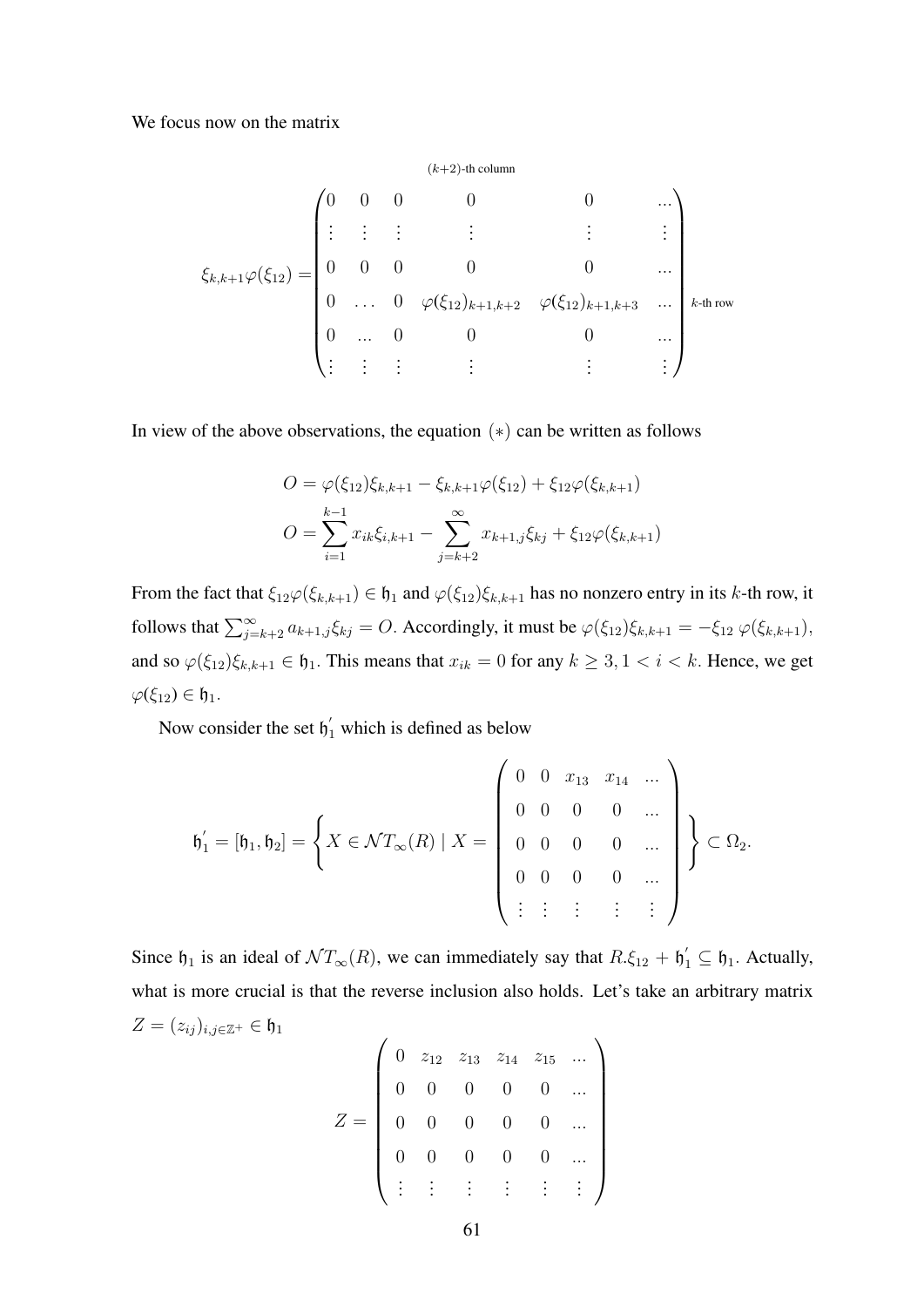and put

$$
X = \left(\begin{array}{cccccc} 0 & 1 & 0 & 0 & 0 & \dots \\ 0 & 0 & 0 & 0 & 0 & \dots \\ 0 & 0 & 0 & 0 & 0 & \dots \\ 0 & 0 & 0 & 0 & 0 & \dots \\ \vdots & \vdots & \vdots & \vdots & \vdots & \vdots \end{array}\right) \in \mathfrak{h}_1 \text{ and } Y = \left(\begin{array}{cccccc} 0 & 0 & 0 & 0 & 0 & \dots \\ 0 & 0 & z_{13} & z_{14} & z_{15} & \dots \\ 0 & 0 & 0 & 0 & 0 & \dots \\ 0 & 0 & 0 & 0 & 0 & \dots \\ \vdots & \vdots & \vdots & \vdots & \vdots & \vdots \end{array}\right) \in \mathfrak{h}_2.
$$

Then  $Z = z_{12}\xi_{12} + XY$ , and so  $\mathfrak{h}_1 \subseteq R\xi_{12} + \mathfrak{h}'_1$  $\int_1$ . In addition to this, from the fact that a matrix  $T \neq O \in R\xi_{12}$  has nonzero entry (only) in the (1, 2) position, we have  $R\xi_{12} \cap \mathfrak{h}'_1 = \{O\}$ . Consequently,  $\mathfrak{h}_1$  is a direct sum of these two subset,  $\mathfrak{h}_1 = R \xi_{12} + \mathfrak{h}'_1$  $i<sub>1</sub>$ . Therefore, we get  $\varphi(\mathfrak{h}_1) = R\varphi(\xi_{12}) + \varphi(\mathfrak{h}')$ 1). Indeed, the idea of writing  $\mathfrak{h}_1$  as a direct sum of  $\mathfrak{h}_1$  $\int_1$  and  $R\xi_{12}$ will ease things along. We have just seen that  $\varphi(\xi_{12}) \in \mathfrak{h}_1$ , and so  $R\varphi(\xi_{12}) \subseteq \mathfrak{h}_1$ . Hence, from here on all we only need to do is obtain that  $\varphi(\mathfrak{h})$  $\mathbf{I}_1$ )  $\subseteq \mathfrak{h}_1$ . To do this, we first show that  $\varphi(\mathfrak{h}^{\prime})$  $\mathbf{h}'_1$ )  $\subseteq \mathbf{h}_1 + \mathbf{h}_2$ . By the construction of  $\mathbf{h}'_1$ , we have

$$
\varphi(\mathfrak{h}_1')=\varphi([\mathfrak{h}_1,\mathfrak{h}_2])\subseteq \varphi(\mathfrak{h}_1)\mathfrak{h}_2-\mathfrak{h}_2\varphi(\mathfrak{h}_1)+\mathfrak{h}_1\varphi(\mathfrak{h}_2)-\varphi(\mathfrak{h}_2)\mathfrak{h}_1.
$$

Since  $\mathfrak{h}'_1 = [\mathfrak{h}_1, \mathfrak{h}_2] \subseteq \Omega_2$  and  $\Omega_2$  is invariant under  $\varphi$ , we deduce that

$$
\varphi(\mathfrak{h}_1)\mathfrak{h}_2 = (R\varphi(\xi_{12}) + \varphi(\mathfrak{h}'_1))\mathfrak{h}_2 = R\varphi(\xi_{12})\mathfrak{h}_2 + \varphi(\mathfrak{h}'_1)\mathfrak{h}_2
$$
  

$$
\subseteq \mathfrak{h}_1\mathfrak{h}_2 + \Omega_2\mathfrak{h}_2 \subseteq \mathfrak{h}_1 + \{O\} = \mathfrak{h}_1.
$$

Thus,

$$
\varphi(\mathfrak{h}_1') \subseteq \varphi(\mathfrak{h}_1)\mathfrak{h}_2 - \mathfrak{h}_2\varphi(\mathfrak{h}_1) + \mathfrak{h}_1\varphi(\mathfrak{h}_2) - \varphi(\mathfrak{h}_2)\mathfrak{h}_1 \subseteq \mathfrak{h}_1 - \mathfrak{h}_2 + \mathfrak{h}_1 - \{O\} \subseteq \mathfrak{h}_1 + \mathfrak{h}_2.
$$

We are now ready to conclude that  $\varphi(\mathfrak{h})$  $\mathbf{I}_1$ )  $\subseteq$   $\mathfrak{h}_1$ , which will complete our proof as we said before. For any  $X \in \mathfrak{h}^2$  $\sigma_1$ , we have

$$
O = \varphi(O) = \varphi([\xi_{12}, X])
$$
  
\n
$$
O = \varphi(\xi_{12})X - X\varphi(\xi_{12}) + \xi_{12}\varphi(X) - \varphi(X)\xi_{12}
$$
  
\n
$$
O = O - O + \xi_{12}\varphi(X) - O = \xi_{12}\varphi(X).
$$

Since X is an arbitrary element of  $\mathfrak{h}'$  $\zeta_1'$ , we obtain that  $\xi_{12}\varphi(\mathfrak{h})$  $I_1$ ) =  $\{O\}$ . To put it another way, the equality tell us that  $\varphi(X)_{2j} = 0$  for all j. Hence, it must be  $\varphi(\mathfrak{h})$  $\mathbf{I}_1$ )  $\subseteq \mathfrak{h}_1$  from the fact that  $\varphi(\mathfrak{h}^{\prime})$  $\mathbf{1}_1 \subseteq \mathbf{h}_1 + \mathbf{h}_2$ . Consequently, the desired result follows.  $\Box$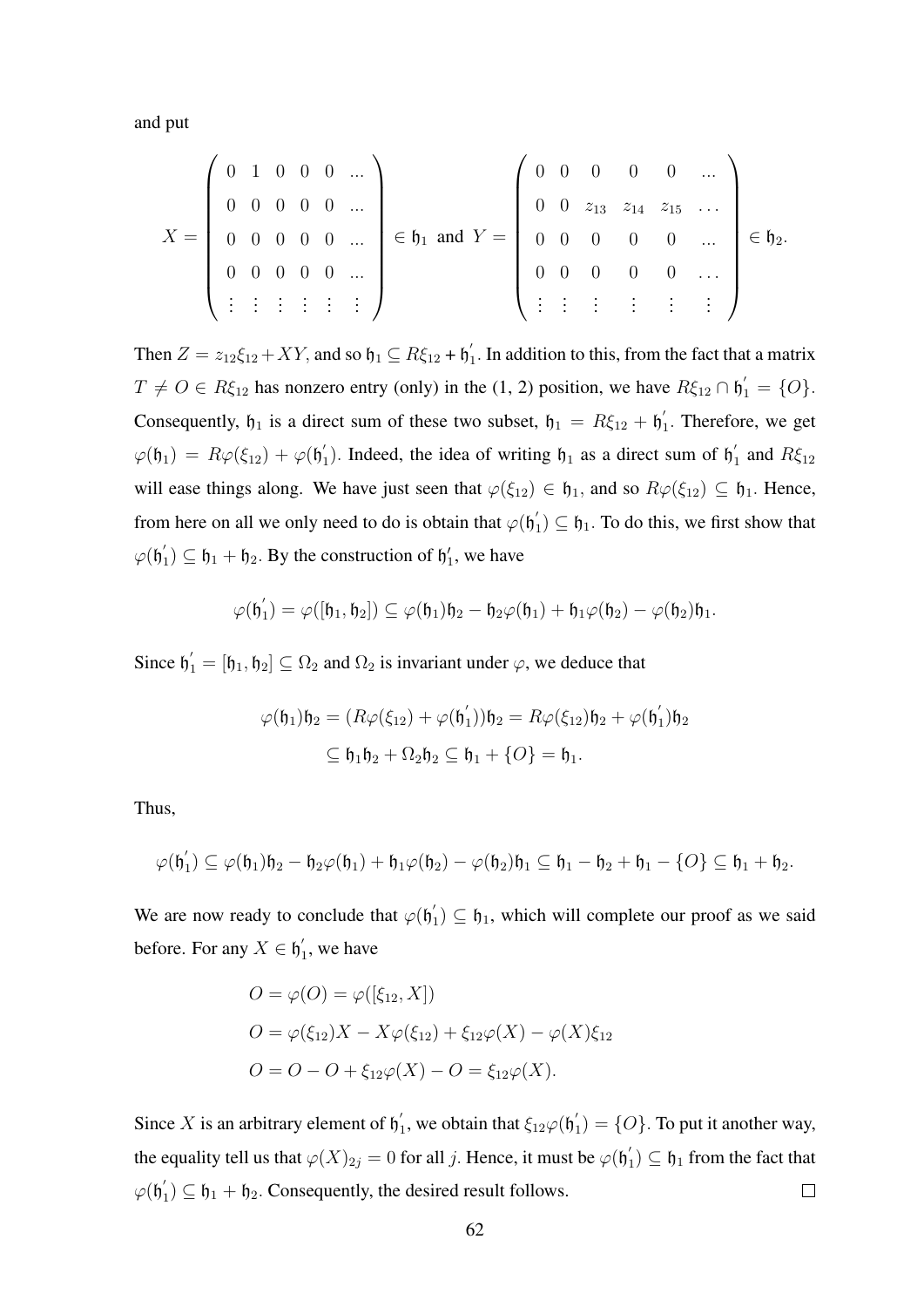*Remark* 5.2.2. In the previous lemma, we observe that  $\mathfrak{h}_1$  is an ideal of  $\mathcal{N} T_{\infty}(R)$ . However,  $\mathfrak{h}_k$  is not an ideal of  $\mathcal{N} T_{\infty}(R)$  for  $k \geq 2$  since  $\mathfrak{h}_1 \cap \mathfrak{h}_k$  is trivial.

The following lemma is key here. It will form the basis of the proof of the main result.

**Lemma 5.2.3.** Any derivation  $\varphi$  of  $\mathcal{NT}_\infty(R)$  can be decomposed into the sum of a diagonal *derivation, an inner derivation and a derivation*  $\psi$  *such that*  $\psi(\mathfrak{h}_1) = \{O\}$ .

*Proof.* From Lemma 5.1.7 and Lemma 5.2.1, it follows that  $\varphi(\xi_{1k}) \in \mathfrak{h}_1 \cap \Omega_{k-1}$  for any derivation  $\varphi$  and  $k \ge 2$ . Thus, one may write  $\varphi(\xi_{1k})$  as follows

$$
\varphi(\xi_{1k}) = \sum_{j\geq k} x_{1j}^k \xi_{1j} = \begin{pmatrix} 0 & 0 & \dots & 0 & x_{1,k}^k & x_{1,k+1}^k & x_{1,k+2}^k & x_{1,k+3}^k & \dots \\ 0 & 0 & \dots & 0 & 0 & 0 & 0 & 0 & \dots \\ 0 & 0 & \dots & 0 & 0 & 0 & 0 & 0 & \dots \\ 0 & 0 & \dots & 0 & 0 & 0 & 0 & 0 & \dots \\ \vdots & \vdots & \vdots & \vdots & \vdots & \vdots & \vdots & \vdots & \vdots \end{pmatrix}, k \geq 2.
$$

Now, let's take an arbitrary  $Y = (y_{ij})_{i,j \in \mathbb{Z}^+} = \sum_{i=1}^{\infty}$  $j=2$  $y_{1j}\xi_{1j} \in \mathfrak{h}_1$ . Then,

$$
\varphi(Y)_{1j} = \sum_{i=2}^{j} y_{1i} x_{1j}^{i} \text{ for } j = 2, 3, 4...
$$

If we are going to represent  $\varphi(Y)$  in array format:

$$
\varphi(Y) = \begin{pmatrix} 0 & (y_{12}x_{12}^2) & (y_{12}x_{13}^2 + y_{13}x_{13}^3) & (y_{12}x_{14}^2 + y_{13}x_{14}^3 + y_{14}x_{14}^4) & \dots \\ 0 & 0 & 0 & 0 & \dots \\ 0 & 0 & 0 & 0 & \dots \\ 0 & 0 & 0 & 0 & \dots \\ 0 & 0 & 0 & 0 & \dots \\ \vdots & \vdots & \vdots & \vdots & \vdots & \vdots \end{pmatrix} (1)
$$

Now, consider the matrices

$$
D = \begin{pmatrix} 0 & 0 & 0 & 0 & \dots \\ 0 & x_{12}^2 & 0 & 0 & \dots \\ 0 & 0 & x_{13}^3 & 0 & \dots \\ 0 & 0 & 0 & x_{14}^4 & \dots \\ \vdots & \vdots & \vdots & \vdots & \ddots \end{pmatrix} \text{ and } X = \begin{pmatrix} 0 & 0 & 0 & 0 & 0 & \dots \\ 0 & 0 & x_{13}^2 & x_{14}^2 & x_{15}^2 & \dots \\ 0 & 0 & 0 & x_{14}^3 & x_{15}^3 & \dots \\ 0 & 0 & 0 & 0 & x_{15}^4 & \dots \\ \vdots & \vdots & \vdots & \vdots & \vdots & \vdots \end{pmatrix}.
$$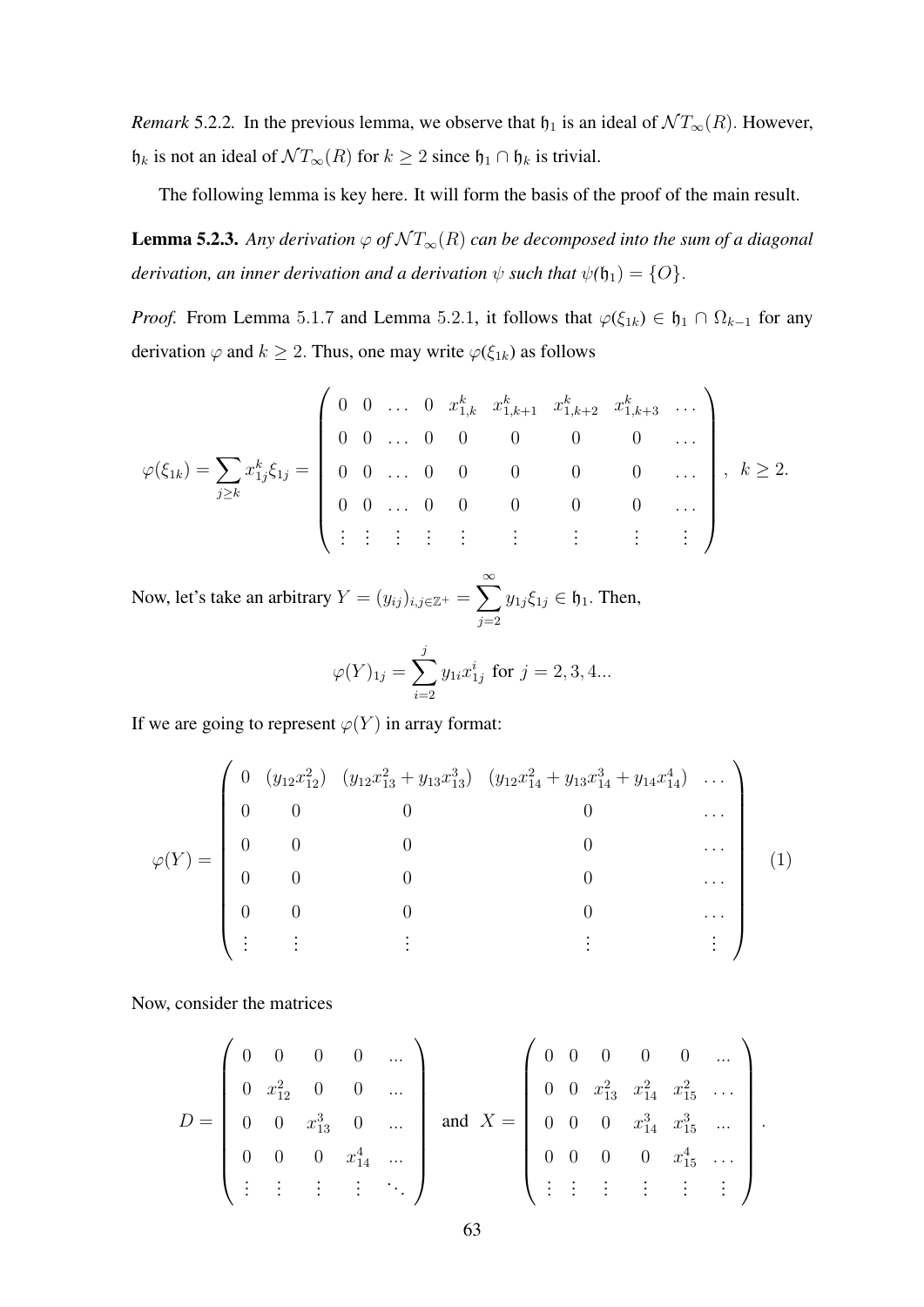Clearly,  $D \in \mathcal{D}_{\infty}(R)$  and  $X \in \mathcal{NT}_{\infty}(R)$ . Since  $Y \in \mathfrak{h}_1$ , it must be

$$
adX(Y) = XY - YX = -YX
$$
 and 
$$
adD(Y) = DY - YD = -YD.
$$

Easy calculations give us that

$$
adX(Y) = -YX = -\begin{pmatrix} 0 & 0 & (y_{12}x_{13}^2) & (y_{12}x_{14}^2 + y_{13}x_{14}^3) & \dots \\ 0 & 0 & 0 & 0 & \dots \\ 0 & 0 & 0 & 0 & \dots \\ 0 & 0 & 0 & 0 & \dots \\ \vdots & \vdots & \vdots & \vdots & \vdots \end{pmatrix}, \quad (2)
$$

$$
adD(Y) = -YD = -\begin{pmatrix} 0 & y_{12}x_{12}^2 & y_{13}x_{13}^3 & y_{14}x_{14}^4 & \dots \\ 0 & 0 & 0 & 0 & \dots \\ 0 & 0 & 0 & 0 & \dots \\ 0 & 0 & 0 & 0 & \dots \\ \vdots & \vdots & \vdots & \vdots & \vdots \end{pmatrix} .
$$
 (3)

From the equations  $(1), (2)$  and  $(3)$ , we obtain that

$$
(\varphi - adX - adD)(Y) = 0 \text{ for any } Y \in \mathfrak{h}_1.
$$

In order to complete proof, say  $\psi = \varphi - adX - adD$ . Accordingly,

$$
\varphi = \psi + \mathrm{ad}X + \mathrm{ad}D \quad \text{with} \quad \psi(\mathfrak{h}_1) = \{O\}.
$$

 $\Box$ 

**Lemma 5.2.4.** *Let*  $\psi$  *be a derivation of*  $\mathcal{N}T_{\infty}(R)$  *with*  $\psi(\mathfrak{h}_1) = \{O\}$ *. Then*  $\psi(X) \in \mathfrak{h}_1$  *for any*  $X \in \mathcal{N}T_{\infty}(R)$ .

*Proof.* Let  $X \in \mathfrak{h}_1, Y \in \Omega_1 = \mathcal{N}T_{\infty}(R)$ . Of course,  $YX = 0$  since  $X \in \mathfrak{h}_1$ . Thus, it must be  $[X, Y] = XY - YX = XY$ . Also,  $[X, Y] = XY \in \mathfrak{h}_1$  because  $\mathfrak{h}_1$  is an ideal of  $\mathcal{N}T_{\infty}(R)$ . Thereby, it follows from hypothesis that  $\psi([X, Y]) = O$ . Hence:

$$
\psi([X, Y]) = [\psi(X), Y] + [X, \psi(Y)] = [O, Y] + [X, \psi(Y)]
$$

$$
O = O + [X, \psi(Y)]
$$

$$
O = X\psi(Y) - \psi(Y)X.
$$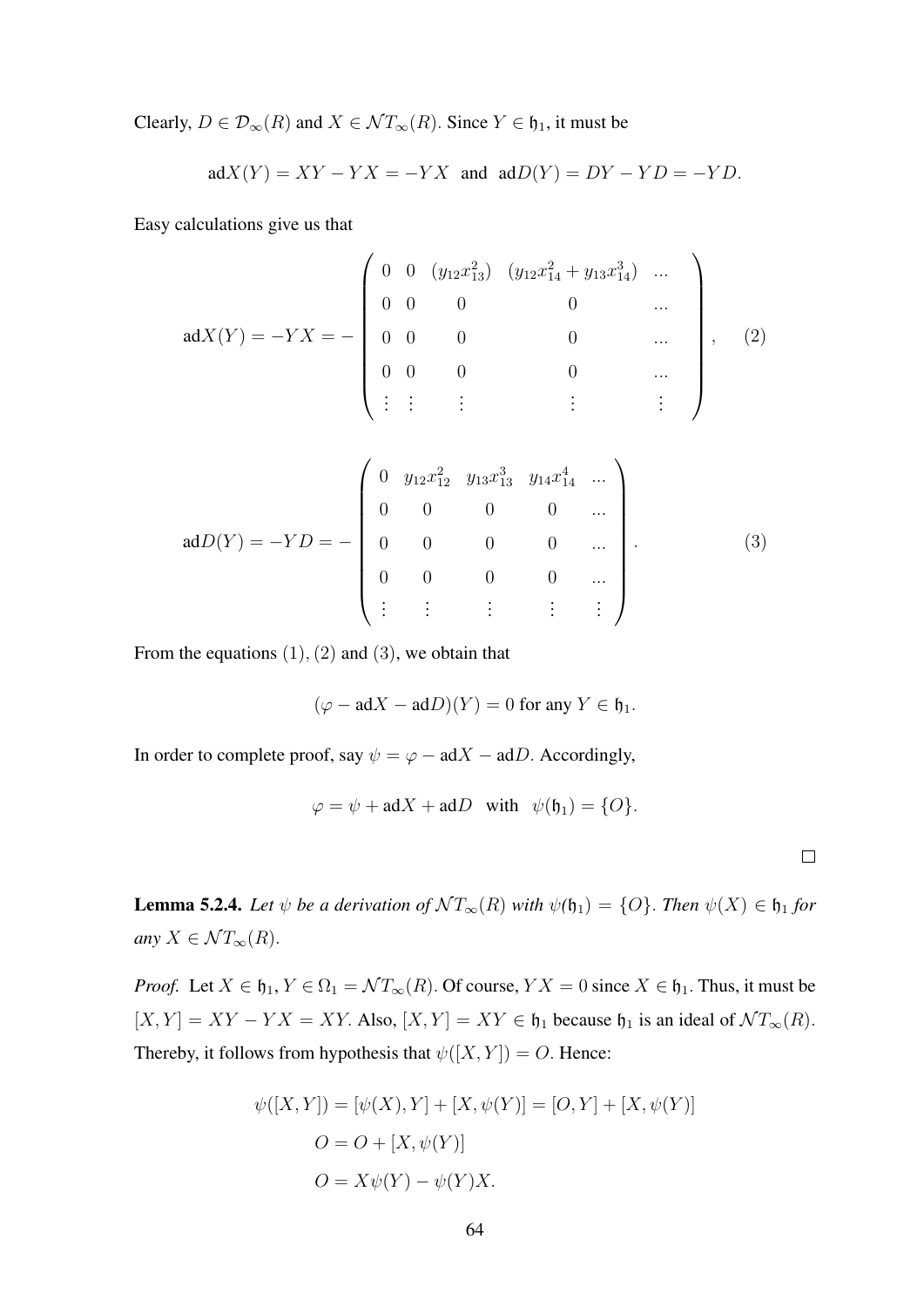As can be seen above, we get the following equality

$$
X\psi(Y) = \psi(Y)X.
$$

It also follows from  $X \in \mathfrak{h}_1$  that  $\varphi(Y)X = 0$ , and so  $X\psi(Y) = 0$ . As X and Y are chosen randomly, we deduce that  $\mathfrak{h}_1\psi(\Omega_1) = \{O\}$ . We are now ready to prove our lemma thanks to these critical examinations.

Let  $X \in \mathcal{NT}_{\infty}(R)$ . We just observed that  $\mathfrak{h}_1\psi(\Omega_1) = \{O\}$ . Thus,  $Y\psi(X) = 0$  for any  $Y \in \mathfrak{h}_1$ . Of course,  $\psi(X) = (u)_{i,j \in \mathbb{Z}^+} \in \mathcal{N}T_{\infty}(R)$  can be written as

$$
\psi(X) = \begin{pmatrix} 0 & u_{12} & u_{13} & u_{14} & \dots \\ 0 & 0 & u_{23} & u_{24} & \dots \\ 0 & 0 & 0 & u_{34} & \dots \\ 0 & 0 & 0 & 0 & \dots \\ \vdots & \vdots & \vdots & \vdots & \ddots \end{pmatrix}.
$$

Now, as a motivating example, observe the matrices  $Y_2 \in \mathfrak{h}_1$  and  $Y_3 \in \mathfrak{h}_1$ , which are defined as

$$
Y_2 = \left(\begin{array}{cccc} 0 & 1 & 0 & 0 & \dots \\ 0 & 0 & 0 & 0 & \dots \\ 0 & 0 & 0 & 0 & \dots \\ 0 & 0 & 0 & 0 & \dots \\ \vdots & \vdots & \vdots & \vdots & \ddots \end{array}\right), \quad Y_3 = \left(\begin{array}{cccc} 0 & 0 & 1 & 0 & \dots \\ 0 & 0 & 0 & 0 & \dots \\ 0 & 0 & 0 & 0 & \dots \\ 0 & 0 & 0 & 0 & \dots \\ \vdots & \vdots & \vdots & \vdots & \ddots \end{array}\right).
$$

It is easy to compute that

$$
Y_2\psi(X) = \begin{pmatrix} 0 & 0 & u_{23} & u_{24} & \dots \\ 0 & 0 & 0 & 0 & \dots \\ 0 & 0 & 0 & 0 & \dots \\ 0 & 0 & 0 & 0 & \dots \\ \vdots & \vdots & \vdots & \vdots & \ddots \end{pmatrix} \text{ and } Y_3\psi(X) = \begin{pmatrix} 0 & 0 & 0 & u_{34} & u_{35} & \dots \\ 0 & 0 & 0 & 0 & 0 & \dots \\ 0 & 0 & 0 & 0 & 0 & \dots \\ 0 & 0 & 0 & 0 & 0 & \dots \\ \vdots & \vdots & \vdots & \vdots & \vdots & \vdots \end{pmatrix}.
$$

As you see,  $u_{2k} = 0$  for any  $k \geq 3$  because  $Y_2\psi(X) = O$ . Similarly,  $Y_3\psi(X) = O$  implies that  $u_{3k} = 0$  for any  $k \ge 4$ . In fact, through similar arguments one can generalize these results. Let's consider the matrices  $Y_k \in \mathfrak{h}_1$  defined as below for  $k \geq 2$ :

$$
Y_k = \begin{cases} y_{1j} = 1 & \text{if } j = k \\ y_{1j} = 0 & \text{if } j \neq k \end{cases}
$$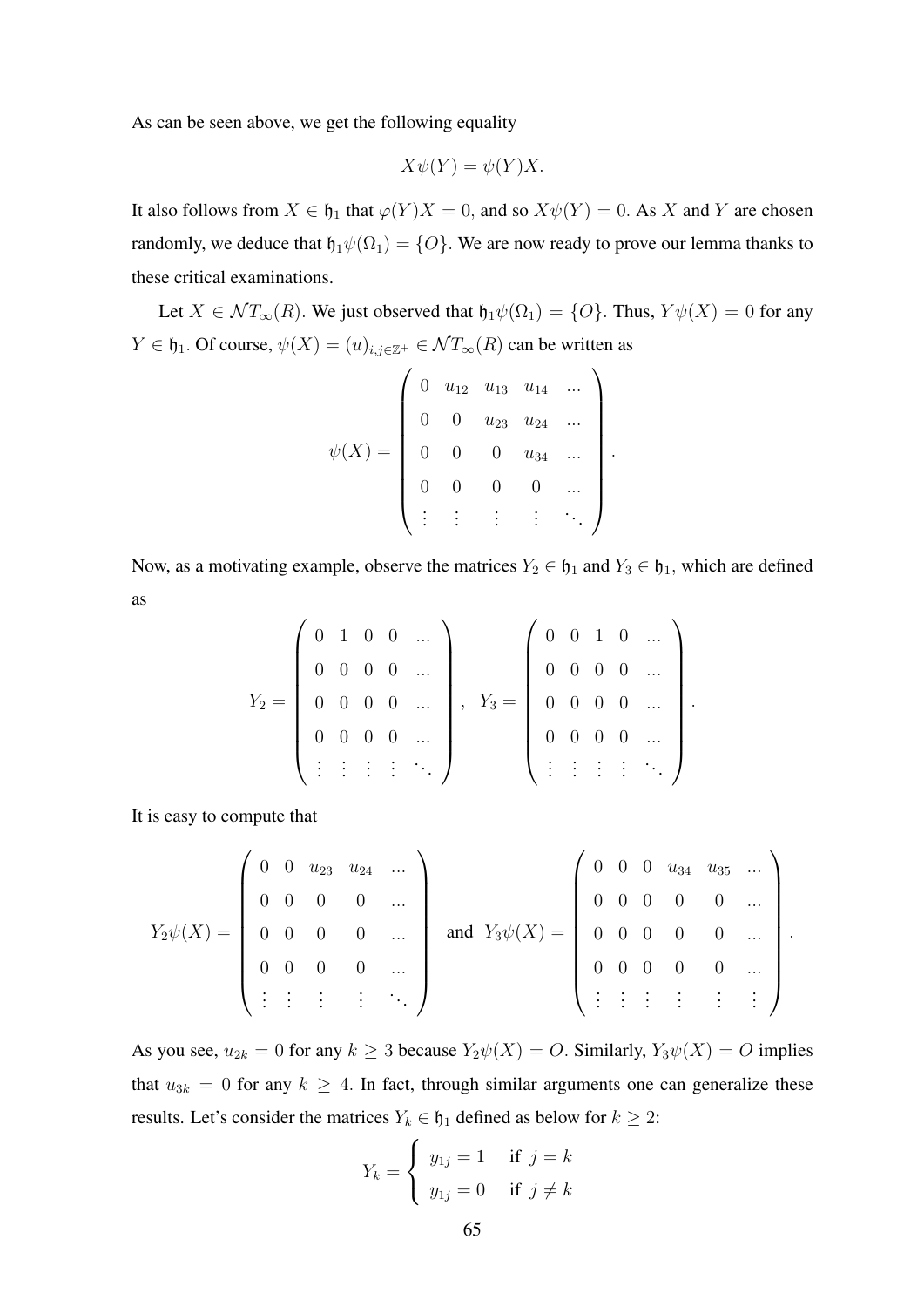Then, we have

$$
Y_k \psi(X) = O = \begin{pmatrix} 0 & 0 & \dots & 0 & u_{k,k+1} & u_{k,k+2} & u_{k,k+3} & \dots \\ 0 & 0 & \dots & 0 & 0 & 0 & 0 & \dots \\ 0 & 0 & \dots & 0 & 0 & 0 & 0 & \dots \\ 0 & 0 & \dots & 0 & 0 & 0 & 0 & \dots \\ \vdots & \vdots & \vdots & \vdots & \vdots & \vdots & \vdots & \vdots \end{pmatrix}
$$

.

.

As a result, we find that all coefficients of  $\psi(X)$  in the k-th row are zero for  $k \geq 2$ , which means  $\psi(X) \in \mathfrak{h}_1$ .  $\Box$ 

**Lemma 5.2.5.** *If*  $\psi$  *is a derivation of our Lie algebra*  $\mathcal{N}T_{\infty}(R)$  *such that*  $\psi(\mathfrak{h}_1) = \{O\}$ *, then there must exist*  $Y \in \mathfrak{h}_1$  *such that*  $\psi = adY$ .

*Proof.* Since  $\psi(\mathfrak{h}_1) = \{O\}$ , by the above lemma it must be  $\psi(\xi_{k,m}) \in \mathfrak{h}_1$  for any  $k \geq 2$  with  $m > k$ . Thus, one can write  $\psi(\xi_{k,m})$  as

$$
\psi(\xi_{k,m}) = \sum_{j\geq 2} y_{km}^j \xi_{1j} = \begin{pmatrix} 0 & y_{km}^2 & y_{km}^3 & y_{km}^4 & \cdots \\ 0 & 0 & 0 & 0 & 0 & \cdots \\ 0 & 0 & 0 & 0 & 0 & \cdots \\ 0 & 0 & 0 & 0 & 0 & \cdots \\ \vdots & \vdots & \vdots & \vdots & \vdots & \ddots \end{pmatrix}
$$

For any  $l \neq k - 1$ , m note that  $[\xi_{k,m}, \xi_{l,l+1}] = O$ . So,  $\psi([\xi_{k,m}, \xi_{l,l+1}]) = O$  by the linearity of  $\psi$ . Also,  $\xi_{l,l+1}\psi(\xi_{k,m}) = O = \xi_{k,m}\psi(\xi_{l,l+1})$  as  $\psi(\xi_{k,m})$  and  $\psi(\xi_{l,l+1})$  are both in  $\mathfrak{h}_1$ . Thus,

$$
\psi([\xi_{k,m}, \xi_{l,l+1}]) = [\psi([\xi_{k,m}), \xi_{l,l+1}] + [\xi_{k,m}, \psi(\xi_{l,l+1})]
$$

$$
O = \psi(\xi_{k,m})\xi_{l,l+1} - \psi(\xi_{l,l+1})\xi_{k,m}
$$

$$
O = \left(\sum_{j\geq 2} y_{km}^j \xi_{1j}\right) \xi_{l,l+1} - \psi(\xi_{l,l+1})\xi_{k,m}
$$

Now, let's take a look at the matrices in the last equation above.

$$
X = (x_{ij})_{i,j \in \mathbb{Z}^+} = \psi(\xi_{k,m})\xi_{l,l+1} = \begin{pmatrix} 0 & 0 & \dots & 0 & x_{1,l+1} & 0 & \dots \\ 0 & 0 & \dots & 0 & 0 & 0 & \dots \\ 0 & 0 & \dots & 0 & 0 & 0 & \dots \\ 0 & 0 & \dots & 0 & 0 & 0 & \dots \\ \vdots & \vdots & \vdots & \vdots & \vdots & \vdots & \vdots \end{pmatrix},
$$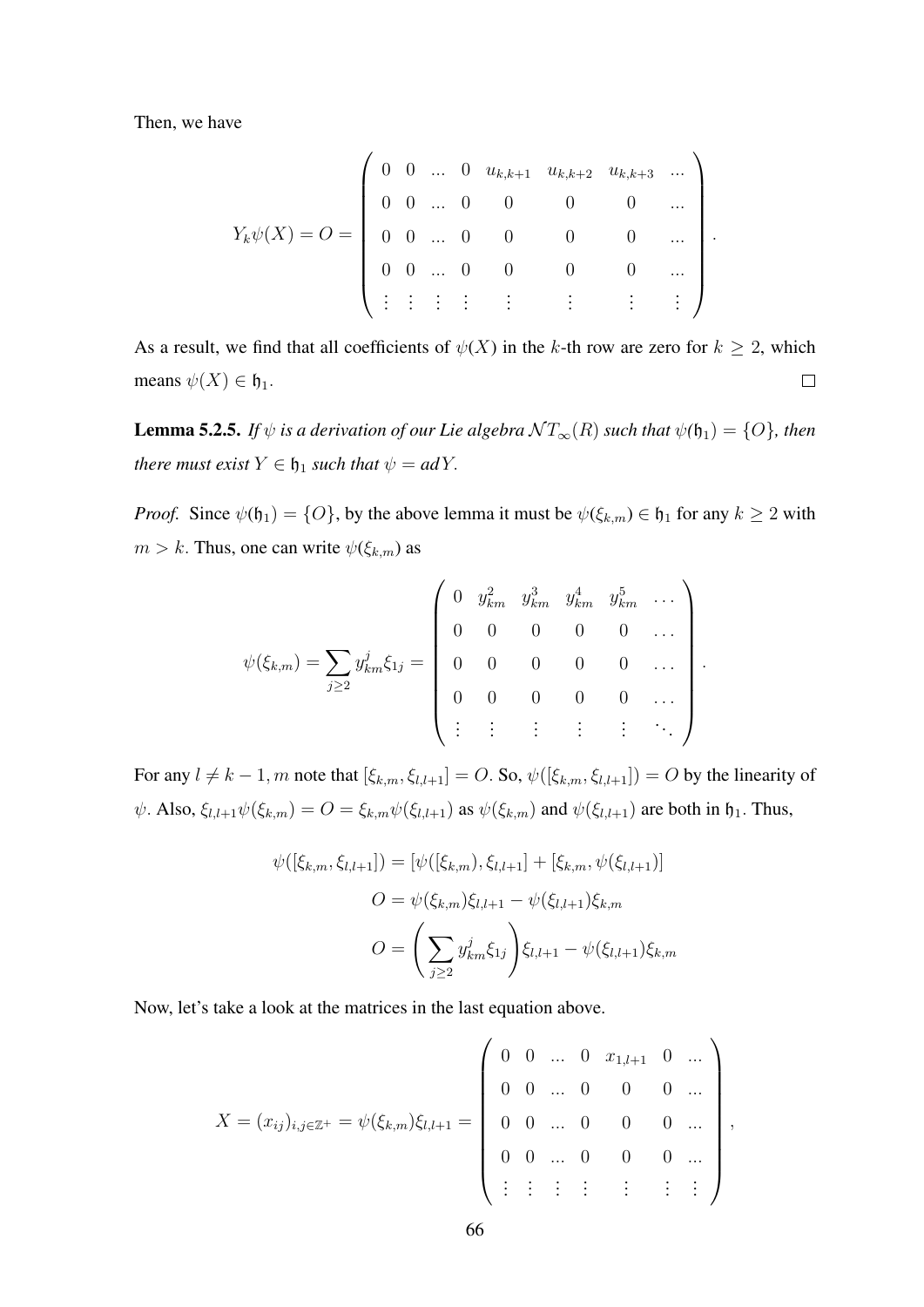where  $x_{1,l+1} = \psi(\xi_{km})_{1l} = y_{km}^l$  and

$$
Z = (z_{ij})_{i,j \in \mathbb{Z}^+} = \psi(\xi_{l,l+1})\xi_{k,m} = \begin{pmatrix} 0 & 0 & \dots & 0 & z_{1,m} & 0 & \dots \\ 0 & 0 & \dots & 0 & 0 & 0 & \dots \\ 0 & 0 & \dots & 0 & 0 & 0 & \dots \\ \vdots & \vdots & \vdots & \vdots & \vdots & \vdots & \vdots \end{pmatrix},
$$

where  $z_{1,m} = \psi(\xi_{l,l+1})_{1k}$ . Since  $X - Z = 0$ , we find that  $y_{km}^l = 0$  if  $l+1 \neq m$ . Of course, we must examine what happens if  $m = l + 1$ . In such a case, it must be  $l \neq k - 2$  by our assumption. (At the beginning of this investigation, we assumed that  $l \neq k - 1, m$ .) Here, the thing making us happy is that  $y_{km}^l = 0$  even though  $l = m + 1$  . Don't worry about how we can prove it. That can also be shown easily using the fact that  $[\xi_{k,m}, \xi_{l,l+2}] = 0$ . In short, what we obtain is

$$
y_{km}^l = 0 \text{ for any } l \neq k-1, m.
$$

Now, let us assume that  $l \neq k - 2, m$ . Then,  $[\xi_{k,m}, \xi_{l,l+2}] = 0$  for any  $l \neq k - 2, m$ . With an approach similar to the above, one can conclude that

$$
y_{km}^l = 0 \text{ for any } l \neq k-2, m.
$$

Accordingly,  $y_{km}^l = 0$  if  $l \neq m$ . (That is, we don't care what k is.) Therefore,

$$
\psi(\xi_{k,m}) = y_{k,m}^m \xi_{1m} = y_{k,m} \xi_{1,m}.
$$
\n<sup>(\*)</sup>

Moreover, for every  $m \neq k + 1$ 

$$
\psi(\xi_{km}) = \psi([\xi_{k,k+1}, \xi_{k+1,m}]) = [\psi(\xi_{k,k+1}), \xi_{k+1,m}] + [\xi_{k,k+1}, \psi(\xi_{k+1,m})]
$$
  

$$
\psi(\xi_{km}) = \psi(\xi_{k,k+1})\xi_{k+1,m} - \psi(\xi_{k+1,m})\xi_{k,k+1}
$$
  

$$
\psi(\xi_{km}) = \psi(\xi_{k,k+1})\xi_{k+1,m} = y_{k,k+1}\xi_{1m}.
$$
 (\*\*)

Combining the equations  $(*)$  and  $(**)$ , we get an extremely important relationship between  $y_{km}$ 's

$$
y_{i,i+1} = y_{i,i+2} = y_{i,i+3} = y_{i,i+4} = y_{i,i+5}...
$$
 for any  $i \ge 2$ .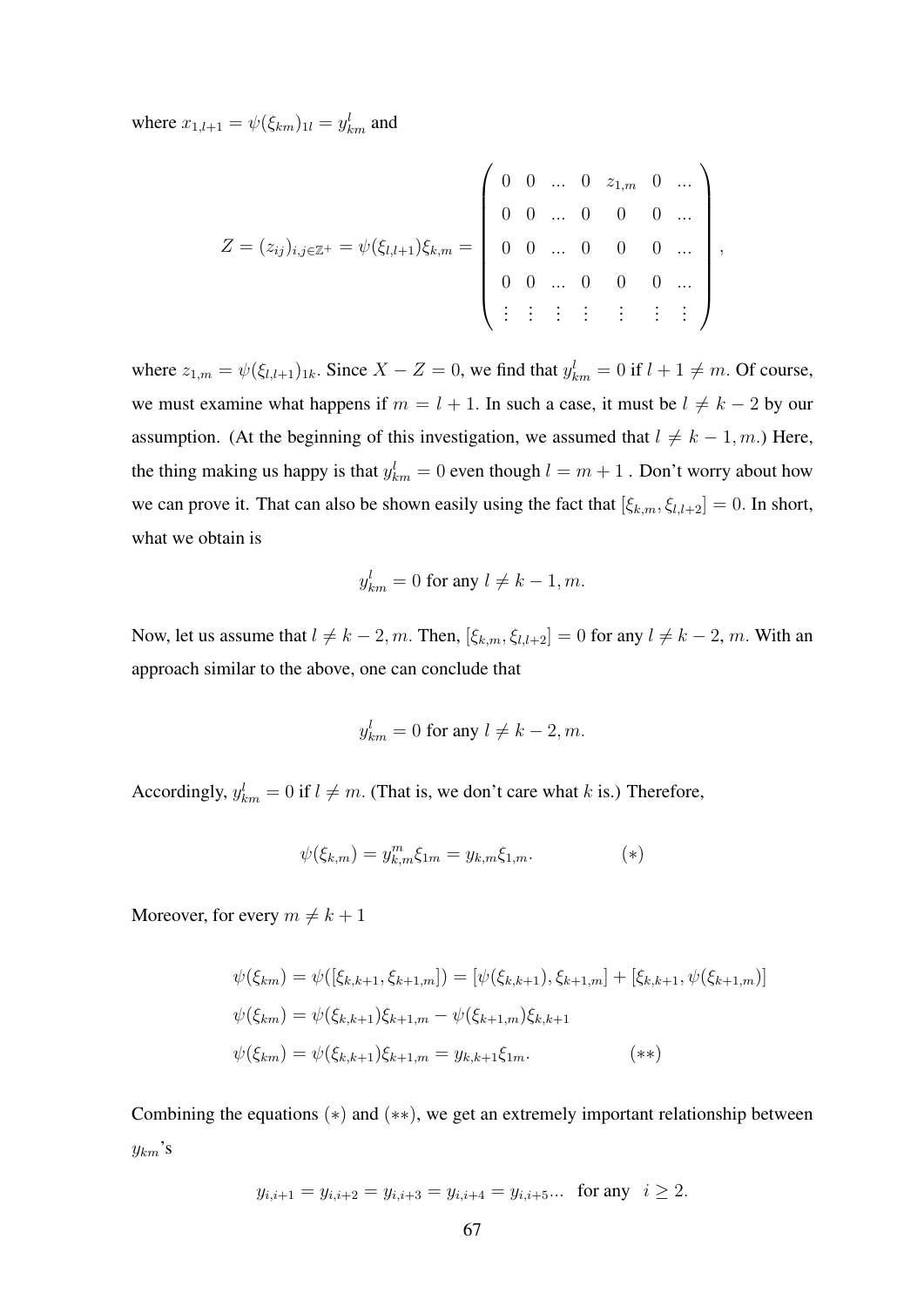This result will make things easier as you will now see. Now, put

$$
Y = \sum_{k=2}^{\infty} y_{k,k+1} \xi_{1k} = \begin{pmatrix} 0 & y_{23} & y_{34} & y_{45} & \dots \\ 0 & 0 & 0 & 0 & \dots \\ 0 & 0 & 0 & 0 & \dots \\ 0 & 0 & 0 & 0 & \dots \\ \vdots & \vdots & \vdots & \vdots & \ddots \end{pmatrix} \in \mathfrak{h}_1.
$$

As you guess, from now on, our goal is to show that  $\psi$  in an inner derivation induced by Y. Let  $Z = (z_{ij})_{i,j \in \mathbb{Z}^+} = \sum$  $1\leq i < j$  $z_{ij}\xi_{ij} \in \mathcal{N}T_{\infty}(R)$ , then  $\psi(Z)_{1j} = \sum$  $j-1$  $i=2$  $z_{ij}\psi(\xi_{ij})_{1j}$  for  $j=3,4,5...$ 

To be more precise,

$$
\psi(Z) = \begin{pmatrix} 0 & 0 & z_{23}y_{23} & z_{24}y_{24} + z_{34}y_{34} & z_{25}y_{25} + z_{35}y_{35} + z_{45}y_{45} \\ 0 & 0 & 0 & 0 & 0 \\ 0 & 0 & 0 & 0 & 0 \\ 0 & 0 & 0 & 0 & 0 \\ \vdots & \vdots & \vdots & \vdots & \vdots & \vdots \end{pmatrix}
$$

.

Now, let's find out what  $\text{ad}Y(Z)$  equals. Clearly,

$$
adY(Z) = [Y, Z] = YZ - ZY = YZ \quad \text{(since } Y \in \mathfrak{h}_1.)
$$

The matrix  $YZ$  also can be computed easily

$$
YZ = \begin{pmatrix} 0 & 0 & y_{23}z_{23} & (y_{23}z_{24} + y_{34}z_{34}) & (y_{23}z_{25} + y_{34}z_{35} + y_{45}z_{45}) & \dots \\ 0 & 0 & 0 & 0 & 0 & \dots \\ 0 & 0 & 0 & 0 & 0 & \dots \\ 0 & 0 & 0 & 0 & 0 & \dots \\ \vdots & \vdots & \vdots & \vdots & \vdots & \ddots \end{pmatrix}
$$

$$
YZ = \sum_{j=3}^{\infty} \left( \sum_{i=2}^{j-1} z_{ij} y_{i,i+1} \right) \xi_{1j}.
$$

Now, it is time to make the final push. Using the fact that " $y_{i,i+1} = y_{i,i+2} = y_{i,i+3} = \ldots$ " for any  $i \geq 2$ , one can easily see that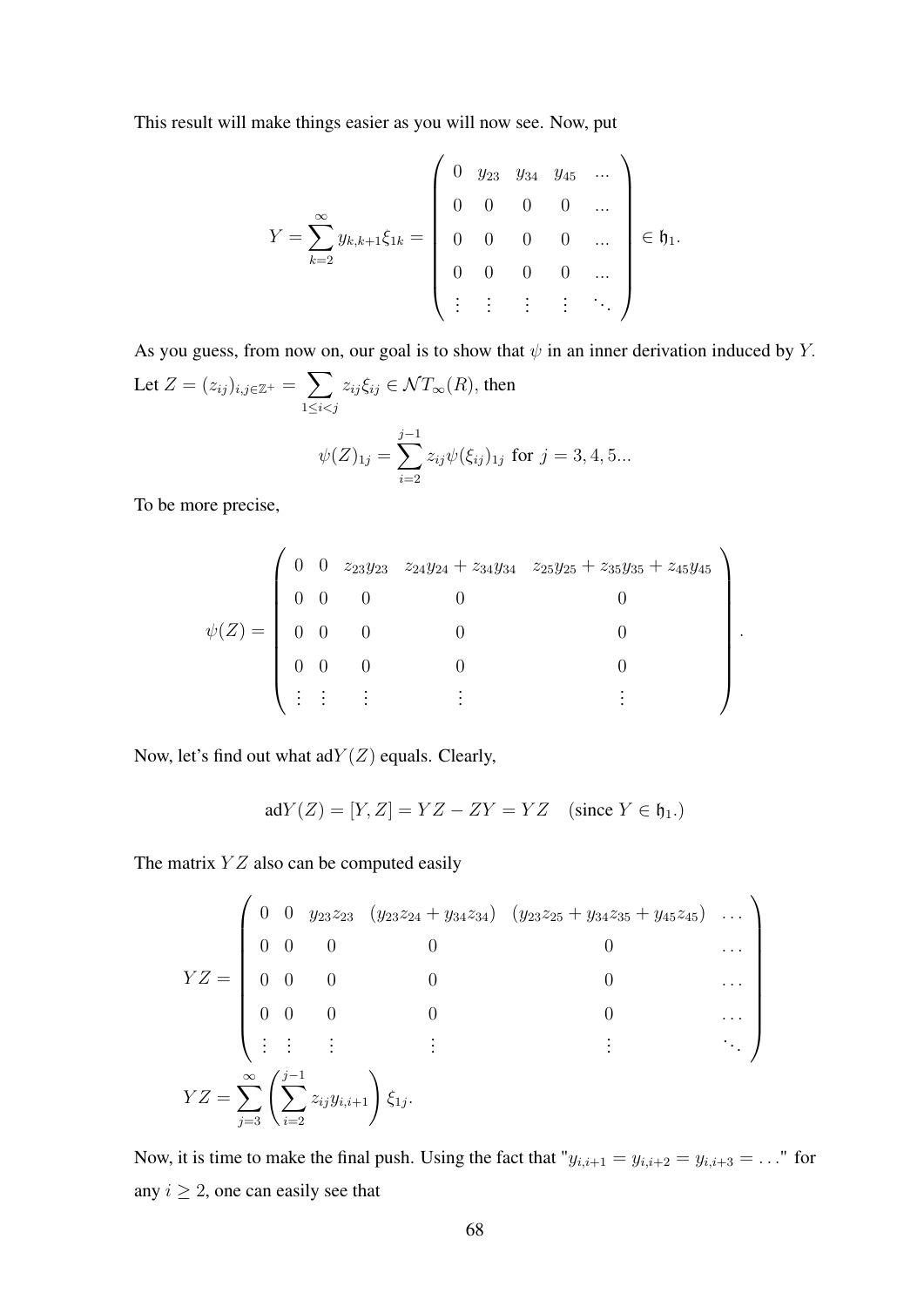$$
\psi(Z) = \begin{pmatrix}\n0 & 0 & z_{23}y_{23} & (z_{24}y_{23} + z_{34}y_{34}) & (z_{25}y_{23} + z_{35}y_{34} + z_{45}b_{45}) & \dots \\
0 & 0 & 0 & 0 & 0 & \dots \\
0 & 0 & 0 & 0 & 0 & \dots \\
0 & 0 & 0 & 0 & 0 & \dots \\
\vdots & \vdots & \vdots & \vdots & \vdots & \vdots\n\end{pmatrix}
$$
\n
$$
= adY(Z).
$$

Because Z was taken arbitrarily, we are done.

With these lemmas in hand we are now ready to prove our main result.

## 5.3 Proof of the Main Result

**Theorem 5.3.1.** *Let*  $\varphi$  *be a derivation of*  $\mathcal{N}T_{\infty}(R)$ *. Then it can be written as* 

$$
\varphi = adZ + adD,
$$

*where*  $Z \in \mathcal{NT}_\infty(R)$  *and*  $D \in \mathcal{D}_\infty(R)$ . *The derivation adZ is determined uniquely and adD is determined uniquely up to scalar matrix.*

*Proof.* From Lemma 5.2.3, we can express  $\varphi$  as

$$
\varphi = \mathrm{ad}D + \mathrm{ad}X + \psi,
$$

where  $\psi(\mathfrak{h}_1) = \{O\}$ . Then, Lemma 5.2.5 implies that  $\psi = \text{ad}Y$  for some  $Y \in \mathfrak{h}_1$ . Thus, we obtain

$$
\varphi = \mathrm{ad}D + \mathrm{ad}Z,
$$

where  $Z = X + Y$ . Of course, in order for such an expression to make any sense, it must be unique. Now, let us check "uniqueness." Suppose that there are matrices  $D' \in \mathcal{D}_{\infty}(R)$  and  $Z' \in \mathcal{N}T_{\infty}(R)$  satisfying

$$
\varphi = \mathrm{ad}D + \mathrm{ad}Z = \mathrm{ad}D' + \mathrm{ad}Z'.
$$

 $\Box$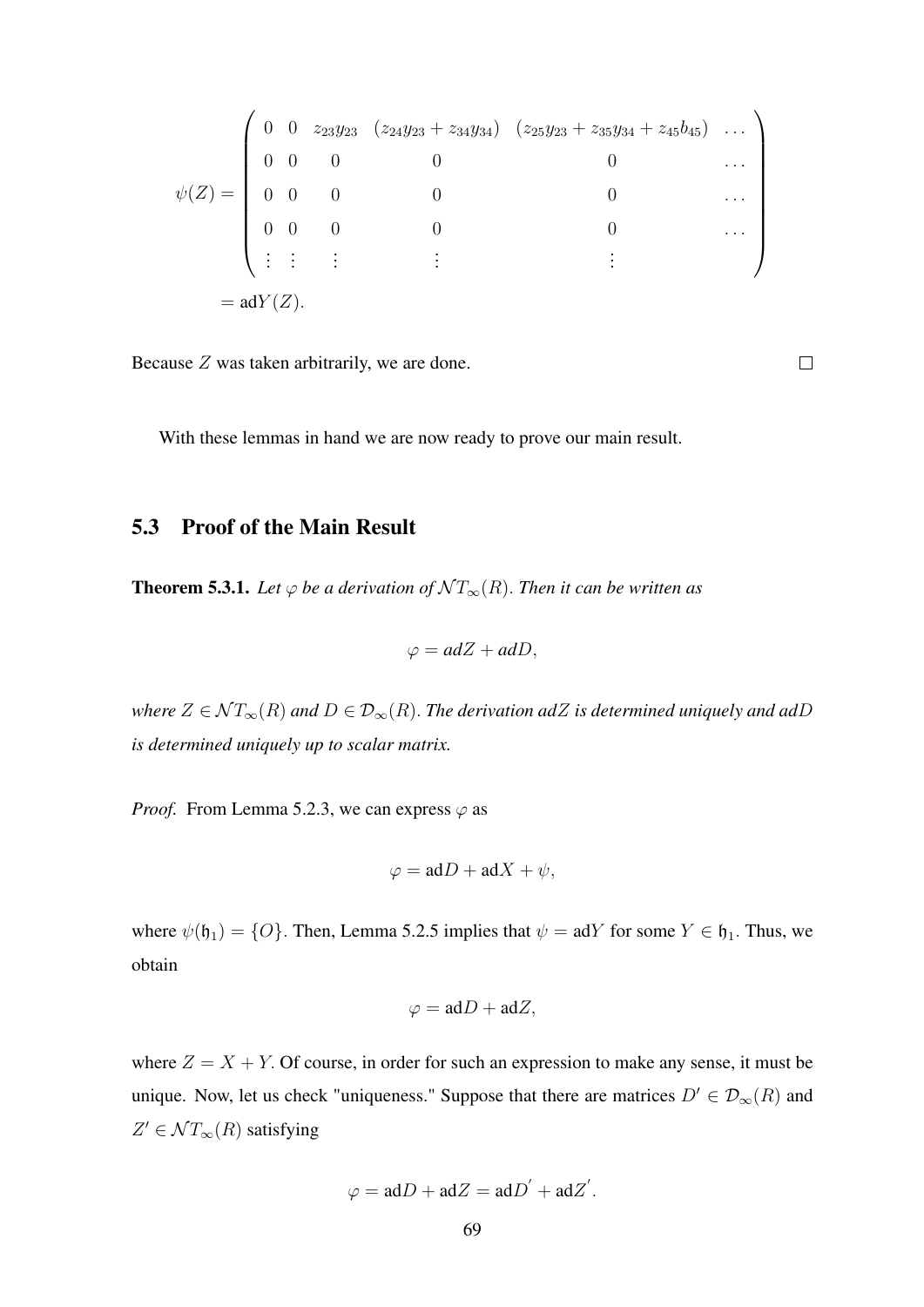For any  $k > 1$ ,

$$
D\xi_{1k} = \begin{pmatrix} 0 & \dots & 0 & d_{11} & 0 & \dots \\ 0 & \dots & 0 & 0 & 0 & \dots \\ 0 & \dots & 0 & 0 & 0 & \dots \\ 0 & \dots & 0 & 0 & 0 & \dots \\ \vdots & \vdots & \vdots & \vdots & \vdots & \vdots \end{pmatrix} \text{ and } \xi_{1k}D = \begin{pmatrix} 0 & \dots & 0 & d_{kk} & 0 & \dots \\ 0 & \dots & 0 & 0 & 0 & \dots \\ 0 & \dots & 0 & 0 & 0 & \dots \\ 0 & \dots & 0 & 0 & 0 & \dots \\ \vdots & \vdots & \vdots & \vdots & \vdots & \vdots \end{pmatrix}.
$$

Thus,

$$
adD(\xi_{1k}) = \begin{pmatrix} 0 & \dots & 0 & d_{11} - d_{kk} & 0 & \dots \\ 0 & \dots & 0 & 0 & 0 & \dots \\ 0 & \dots & 0 & 0 & 0 & \dots \\ 0 & \dots & 0 & 0 & 0 & \dots \\ \vdots & \vdots & \vdots & \vdots & \vdots & \vdots \end{pmatrix}.
$$

Also, easy calculations show that

$$
\xi_{1k}Z = (v_{ij})_{i,j \in \mathbb{Z}^+} = \begin{pmatrix} 0 & 0 & \dots & 0 & v_{1,k+1} & v_{1,k+2} & \dots \\ 0 & 0 & \dots & 0 & 0 & 0 & \dots \\ 0 & 0 & \dots & 0 & 0 & 0 & \dots \\ 0 & 0 & \dots & 0 & 0 & 0 & \dots \\ \vdots & \vdots & \vdots & \vdots & \vdots & \vdots & \vdots & \vdots \end{pmatrix} \text{ with } v_{1,k+i} = z_{k,k+i}, i \ge 1.
$$

Clearly,  $adZ(\xi_{1k}) = -\xi_{1k}Z$  since  $Z\xi_{1k} = 0$ . So, we get  $\varphi(\xi_{1k}) = X = (x_{ij})_{i,j \in \mathbb{Z}^+}$ , where  $x_{1k} = d_{11} - d_{kk}$ , and  $x_{1j} = -z_{kj}$  for  $j > k$ . Moreover, from our assumption it must be  $x_{1k} = d'_{11} \cdot d'_{kk}$ , and  $x_{1j} = -z'_{kj}$  for  $j > k$ . Accordingly, we find that  $z_{kj} = z'_{kj}$  for  $k > 1$ and  $j > k$ . For  $j \le k$ , it is clear that we have  $z_{kj} = 0 = z_{kj}'$ . Thus,  $z_{kj} = z'_{kj}$  for all j and  $k > 1$ . There is only one thing left for us to see the equality of Z and Z'. Let's compare the first rows of these two matrices: For  $k > 1$ , one can easily check that  $\varphi(\xi_{k,k+1}) = Y$ , where  $y_{1,k+1} = z_{1k} = z'_{1k}$ . By the way, of course,  $z_{11} = 0 = z'_{11}$ . Hence, we get  $z_{1k} = z'_{1k}$  for all k. Consequently,  $Z = Z'$ .

The other statement comes from the fact that  $d'_{11} - d'_{kk} = d_{11} - d_{kk}$ . Using this, we can directly write  $d'_{11}$  -  $d_{11}$  as  $d'_{kk} - d_{kk}$ , which implies that  $D - D' = \lambda I_{\infty}$ , where  $\lambda \in R$ . Hence, we are done.  $\Box$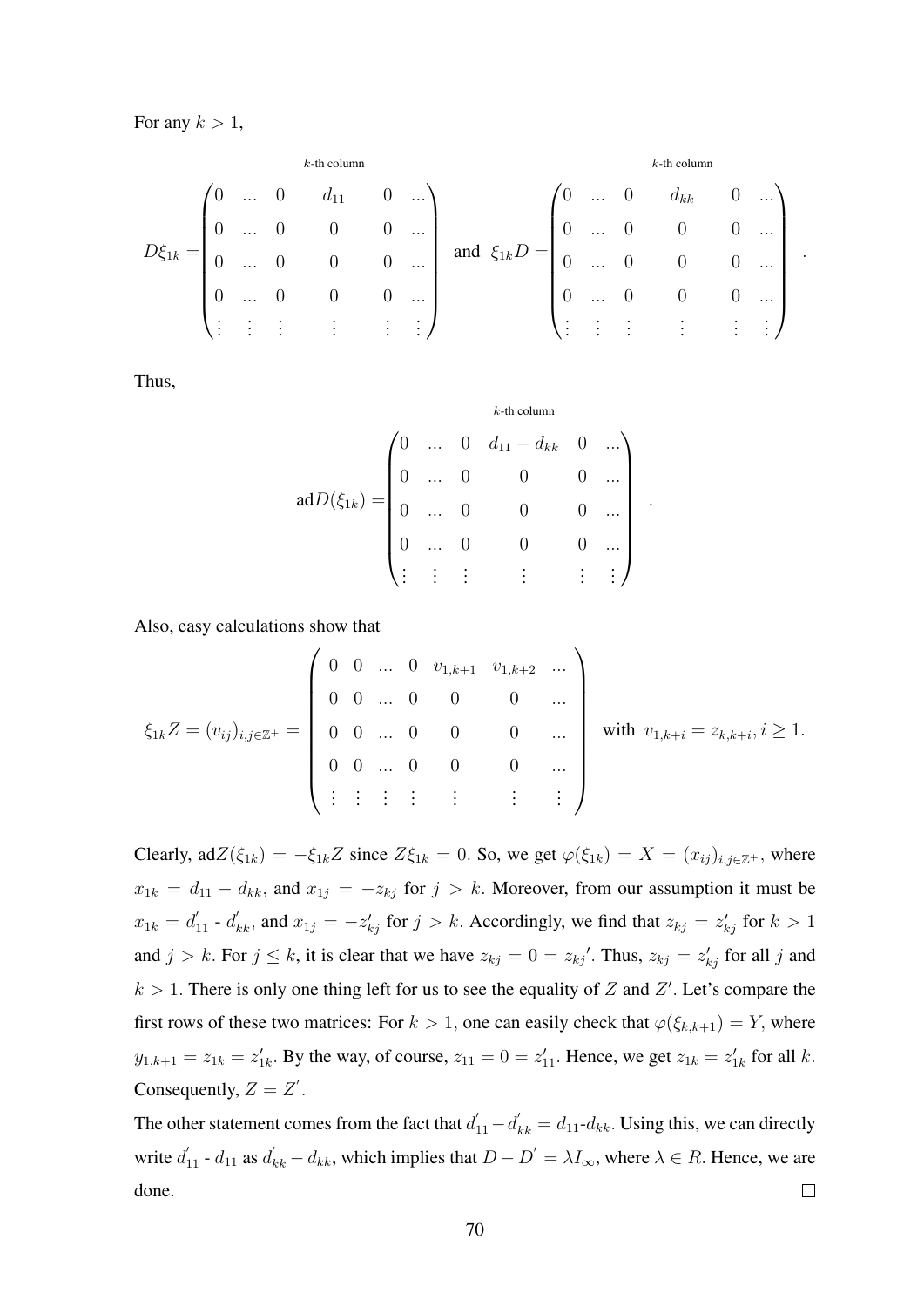## Chapter 6

## **CONCLUSION**

In this thesis, some infinite matrix rings and algebras have been examined, and description of derivations of these matrix rings and algebras have been presented by compiling papers [20] and [11]. We're not limited to just that. It has also been demonstrated with striking examples that the idea of extending many basic theorems in the theory of finite matrices to infinite matrices is exceptionally wrong. In doing so, we benefited from the articles [4] and [12].

As previously mentioned, studies on the context of infinite matrices are ongoing, and there are still too many unanswered questions in the literature. The exciting thing here is that we had contact with one of them. The ring  $\mathcal{N} T_{\infty}(R)$  of all infinite (upper) niltriangular matrices, whose rows and colums are indexed by  $\mathbb{Z} \times \mathbb{Z}$ , over a commutative ring R with identity provides an excellent example of reasonable open problems in the sense that its Lie automorphisms and Jordan automorphisms are not yet known.

You appreciate knowing all derivations and automorphisms of a mathematical object helps us understand its structure, and that way we can reach our goal more easily. In this sense, we think that the topics we have compiled in this thesis will be a guiding resource for those studying infinite matrix rings and algebras. This is exactly why we dedicate our thesis to them.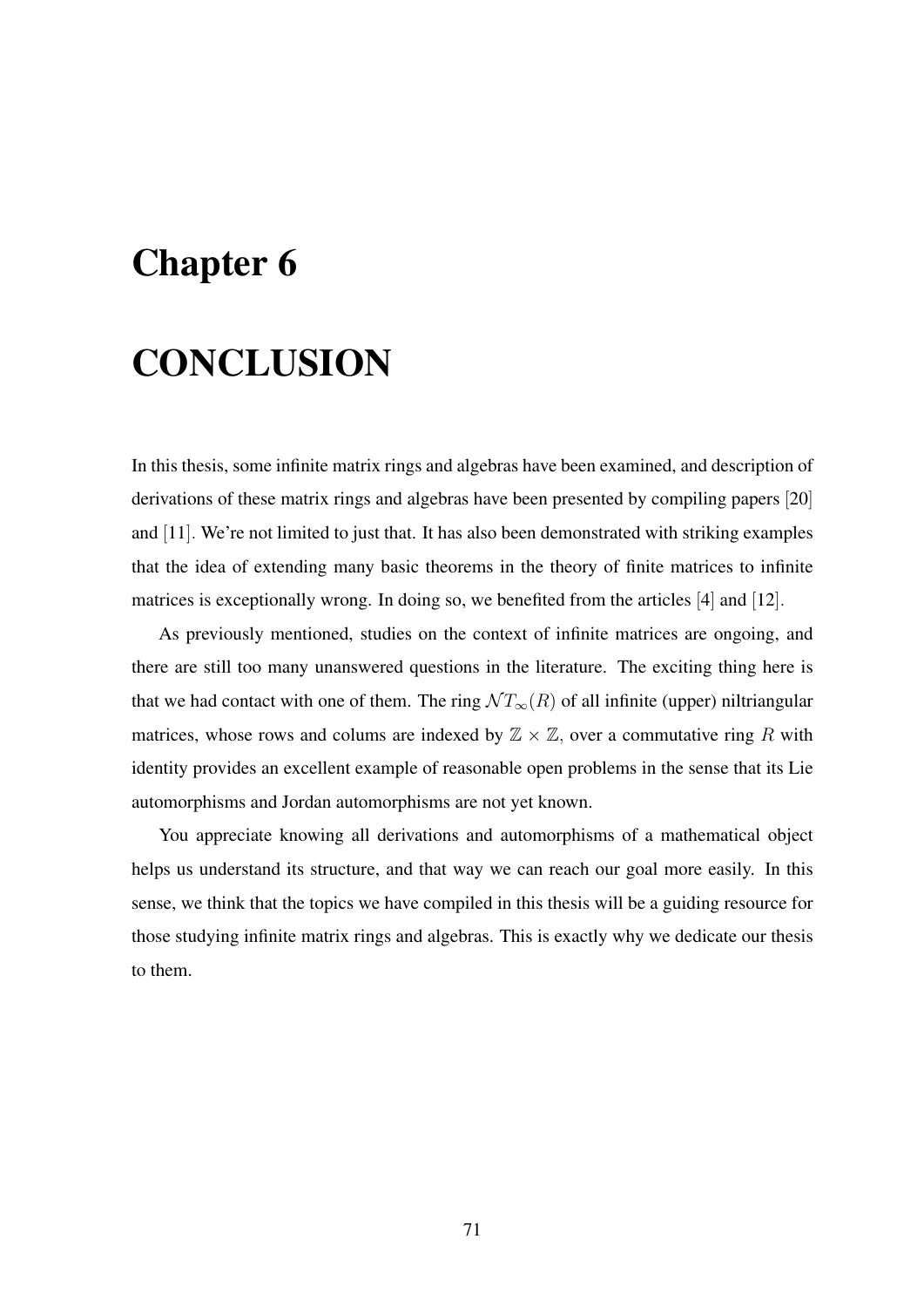## Bibliography

- [1] Benkart, G.M., Osborne, J.M., Derivations and automorphisms of non-associative matrix algebras, Trans. Am. Math. Soc., 263, 411-430, 1981.
- [2] Benkovic, D., Lie derivations of triangular matrices, Linear Multilinear Algebra, 55, 619–626, 2007.
- [3] Benkovic, D., Lie triple derivations of unital algebras with idempotents, Linear Multilinear Algebra, 63, 141-165, 2015.
- [4] Bossaller, D.P., López-Permouth, S.R., On the Associativity of Infinite Matrix Multiplication, The American Mathematical Monthly, 126:1, 41-52, 2019.
- [5] Cao, Y., Wang, J., A note on algebra automorphisms of strictly upper triangular matrices over commutative rings, Linear Algebra and its Applications, 311, 187–193, 2000.
- [6] Chun, J.H, Park, J.W., Derivations on subrings of matrix rings, Bulletin-Korean Mathematical Society, 43, 635-644, 2006.
- [7] Cooke, R.G., Infinite Matrices and Sequence Spaces, New York: Dover Publications, 1966.
- [8] Dubisch, R., Perlis, S., On total nilpotent algebras, American Journal of Mathematics, 73, 439-452, 1951.
- [9] Erdmann, K., Wildon, M.J, Introduction to Lie Algebras, Springer-Verlag London, 2006.
- [10] Herstein, I.N., Noncommutative Rings, The Mathematical Association of America, 1968.